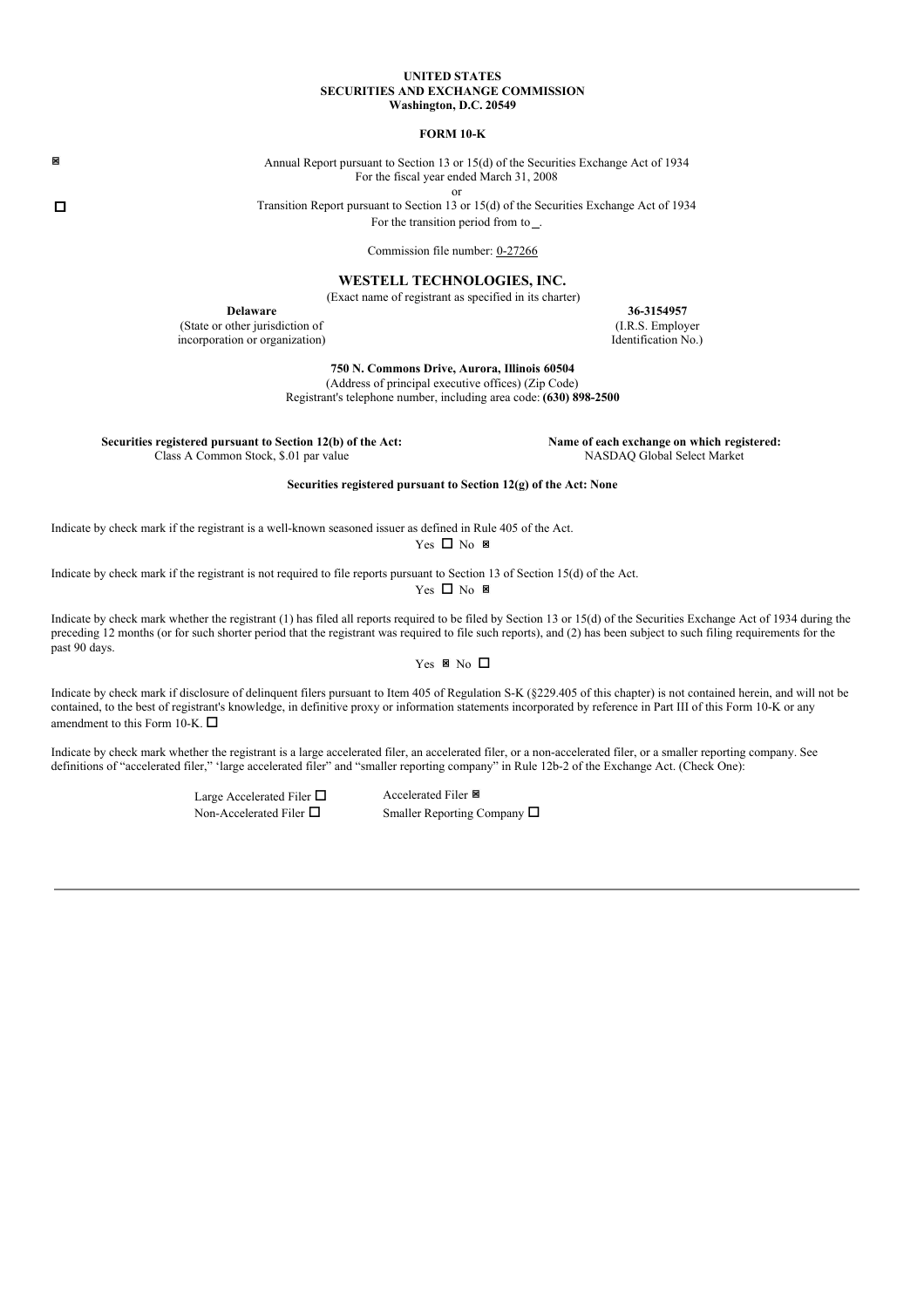Indicate by check mark whether the registrant is a shell company (as defined in Rule 12b-2 of the Act).

#### Yes  $\Box$  No  $\boxtimes$

The estimated aggregate market value of voting and non-voting Class A Common Stock held by non-affiliates (within the meaning of the term under the applicable regulations of the Securities and Exchange Commission) as of September 30, 2007 (based upon an estimate that 71% of the shares are so owned by nonaffiliates and upon the average of the high and low prices for the Class A Common Stock on the NASDAQ Global Select Market on that date) was approximately \$96 million. Determination of stock ownership by non-affiliates was made solely for the purpose of responding to this requirement and registrant is not bound by this determination for any other purpose.

As of May 30, 2008, 56,773,288 shares of the registrant's Class A Common Stock were outstanding and 14,693,619 shares of registrant's Class B Common Stock (which automatically converts on a one-for-one basis into shares of Class A Common Stock upon a transfer of such stock except transfers to certain permitted transferees) were outstanding.

### **DOCUMENTS INCORPORATED BY REFERENCE**

Portions of the registrant's definitive proxy statement for the 2008 annual shareholders' meeting are incorporated by reference into Part III hereof.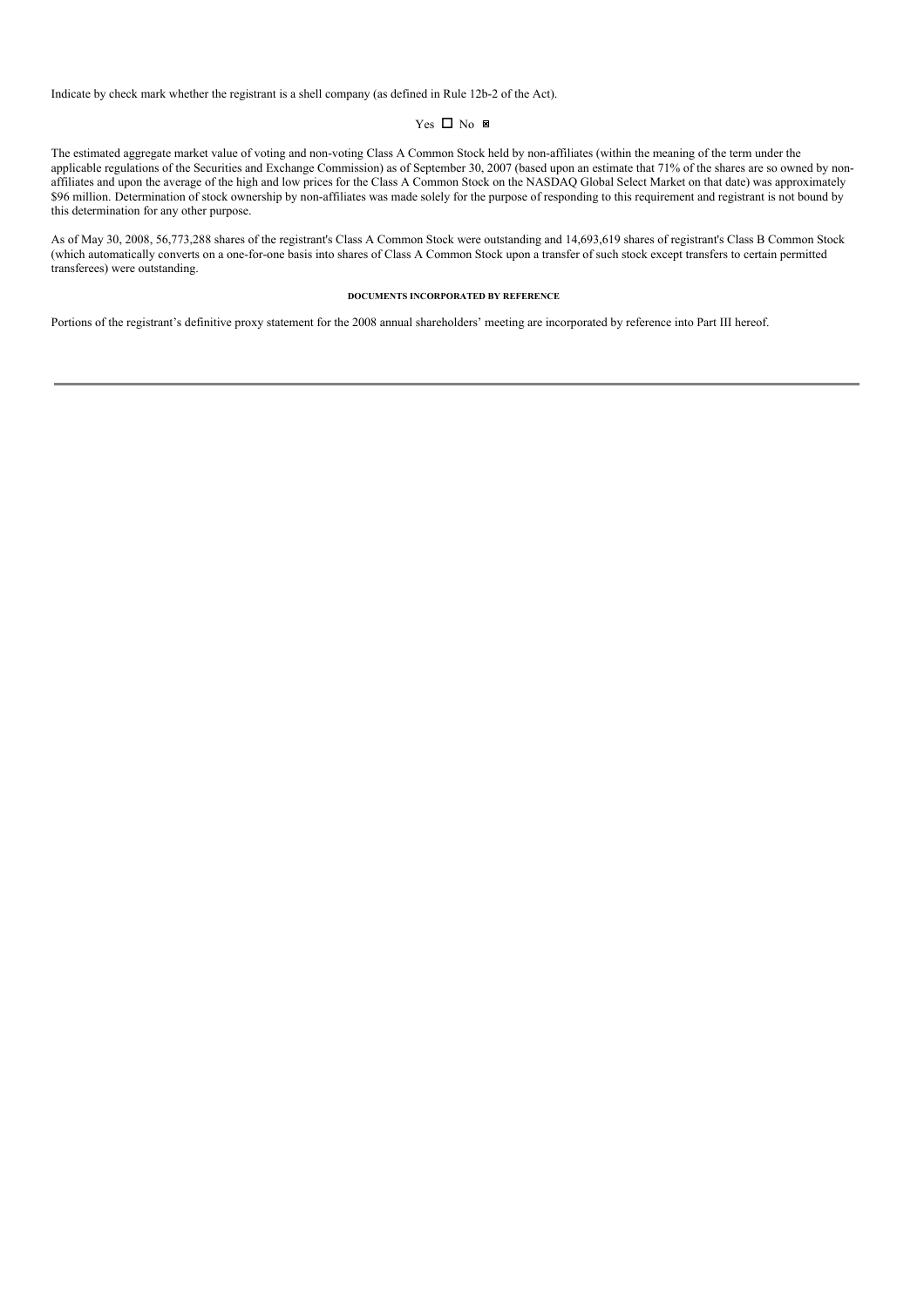# **WESTELL TECHNOLOGIES, INC. 2008 ANNUAL REPORT ON FORM 10-K CONTENTS**

| Item            | <b>PART I</b>                                                                                                              | Page |
|-----------------|----------------------------------------------------------------------------------------------------------------------------|------|
| 1.              | <b>Business</b>                                                                                                            |      |
| 1A.             | <b>Risk Factors</b>                                                                                                        | 13   |
| 1B.             | <b>Unresolved Staff Comments</b>                                                                                           | 22   |
| 2.              | Properties                                                                                                                 | 22   |
| 3.              | <b>Legal Proceedings</b>                                                                                                   | 22   |
| 4.              | Submission of Matters to a Vote of Security Holders                                                                        | 22   |
|                 |                                                                                                                            |      |
|                 | <b>PART II</b>                                                                                                             |      |
| 5.              | Market for the Registrant's Common Equity, Related Stockholder Matters and Issuer Purchases of Equity<br><b>Securities</b> | 23   |
| 6.              | Selected Financial Data                                                                                                    | 26   |
| 7.              | Management's Discussion and Analysis of Financial Condition                                                                |      |
|                 | and Results of Operations                                                                                                  | 27   |
| 7A.             | Quantitative and Qualitative Disclosures About Market Risk                                                                 | 36   |
| 8.              | Financial Statements and Supplementary Data                                                                                | 37   |
| 9.              | Changes in and Disagreements with Accountants on<br>Accounting and Financial Disclosure                                    | 37   |
| <b>9A.</b>      | <b>Controls and Procedures</b>                                                                                             | 37   |
| 9B.             | Other Information                                                                                                          | 38   |
|                 |                                                                                                                            |      |
|                 | <b>PART III</b>                                                                                                            |      |
| 10 <sub>1</sub> | Directors, Executive Officers and Corporate Governance                                                                     | 39   |
| 11.             | <b>Executive Compensation</b>                                                                                              | 39   |
| 12.             | Security Ownership of Certain Beneficial Owners and Management and Related Stockholder Matters                             |      |
|                 |                                                                                                                            | 39   |
| 13.             | Certain Relationships and Related Transactions, and Director Independence                                                  | 39   |
| 14.             | Principal Accounting Fees and Services                                                                                     | 39   |
|                 |                                                                                                                            |      |
|                 | <b>PART IV</b>                                                                                                             |      |
| 15.             | <b>Exhibits and Financial Statement Schedules</b>                                                                          | 40   |
|                 | Signatures                                                                                                                 | 43   |
|                 |                                                                                                                            |      |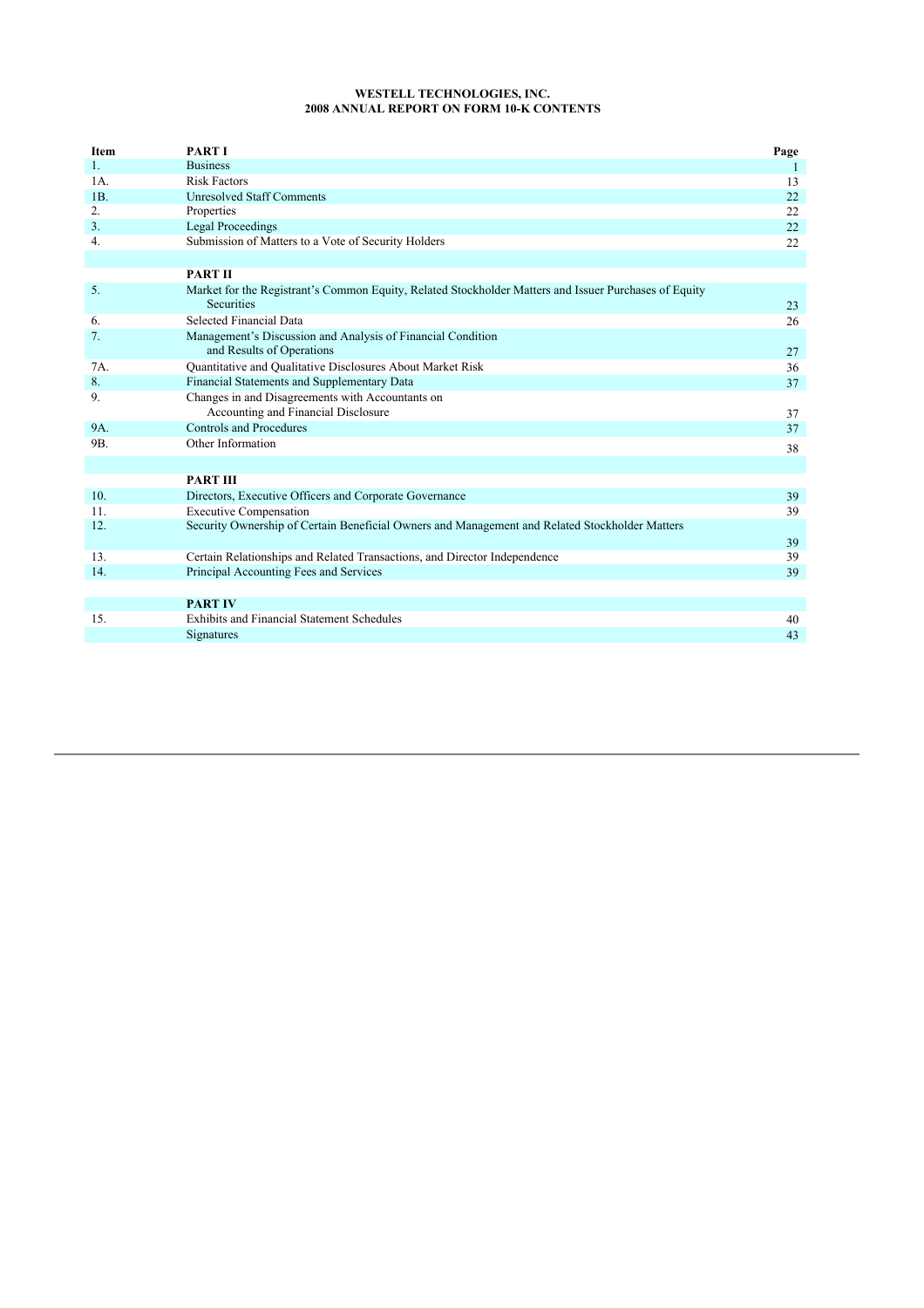## **CAUTIONARY STATEMENT REGARDING FORWARD-LOOKING INFORMATION**

Certain statements contained herein that are not historical facts or that contain the words "believe", "expect", "intend", "anticipate", "estimate", "may", "will", "should", or derivatives thereof and other words of similar meaning are forward-looking statements that involve risks and uncertainties. Actual results may differ materially from those expressed in or implied by such forward-looking statements. Factors that could cause actual results to differ materially include, but are not limited to, product demand and market acceptance risks, need for financing, an economic downturn in the United States ("U.S.") economy and telecom market, the impact of competitive products or technologies, competitive pricing pressures, new product development, excess and obsolete inventory, commercialization and technological delays or difficulties (including delays or difficulties in developing, producing, testing and selling new products and technologies), the effect of Westell's accounting policies, the need for additional capital, the effect of economic conditions and trade, legal social and economic risks (such as import, licensing and trade restrictions) and other risks more fully described in this Form 10-K for the fiscal year ended March 31, 2008 under Item 1A - Risk Factors. The Company undertakes no obligation to publicly update these forward-looking statements to reflect current events or circumstances after the date hereof or to reflect the occurrence of unanticipated events or otherwise.

# **PART I**

## **ITEM 1. BUSINESS**

Westell Technologies, Inc., (the "Company") was incorporated in Delaware in 1980 and its headquarters are located at 750 North Commons Drive, Aurora, Illinois. The Company is comprised of two segments: telecom equipment and telecom services. In the telecom equipment segment, the Company designs, distributes, markets and services a broad range of digital and legacy analog products used by telephone companies and other telecommunications service providers such as mobile network operators ("wireless"), multi service operators ("MSOs"), integrated carriers, and utility providers (all known as "service providers") to deliver broadband services over existing copper telephone wires, fiber optic networks, hybrid fiber-coax networks, and wireless infrastructures.

The telecom equipment segment consists of two product lines: Customer Networking Equipment ("CNE") products and Outside Plant Systems ("OSPlant Systems") products. The CNE product line includes networking and high-speed transmissions products that allow service providers to deliver broadband services over existing copper, fiber, coax, or wireless infrastructures. The Company's OSPlant Systems, formerly known as Network Service Access ("NSA"), is a leading provider of next generation outdoor cabinets, enclosures, power distribution, edge connectors, remote monitoring and ancillary network protection solutions. The power distribution and remote monitoring solutions are provided through the Company's Noran Tel subsidiary, which was acquired on January 2, 2007, and marketed and sold through the OSPlant Systems product line.

The Company's telecom service segment is comprised of a 91.5% owned subsidiary, ConferencePlus, Inc. ("ConferencePlus"). ConferencePlus provides audio, video, and web conferencing services. Businesses and individuals use these services to hold voice, video or web conferences with multiple participants. ConferencePlus sells its services directly to large customers, including Fortune 1000 companies, and serves other customers indirectly through its private reseller program.

#### $-1$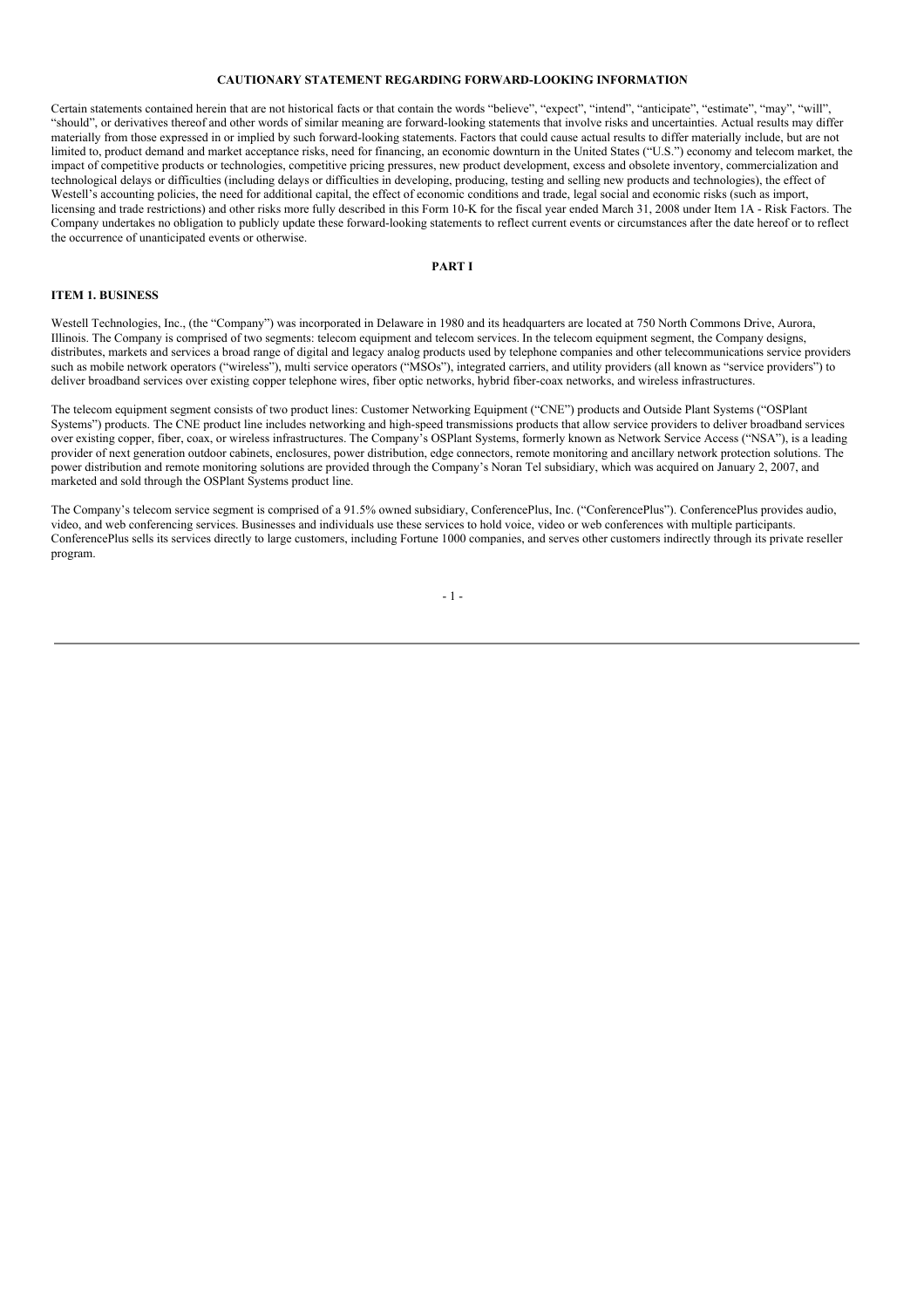Revenue and total assets from the Company's two reportable segments and product groups for the fiscal years ended March 31 are as follows (for more information also see "Management's Discussion and Analysis of Financial Condition and Results of Operations" and the Consolidated Financial Statements and Notes thereto included in this Annual Report on Form 10-K):

(in thousands, except percentages) Fiscal year ended March 31,

| Revenue:                        | 2008      | $\frac{0}{0}$ | 2007      | $\frac{0}{0}$ | 2006      | $\frac{0}{0}$ |
|---------------------------------|-----------|---------------|-----------|---------------|-----------|---------------|
| CNE products                    | \$98,095  | 47%           | \$153,844 | 59%           | \$194,782 | 69%           |
| <b>OSPlant Systems products</b> | 56,618    | 27%           | 57,702    | 22%           | 43,319    | 15%           |
| Total telecom equipment         | 154,713   | 74%           | 211,546   | 81%           | 238,101   | 84%           |
| Telecom services                | 53,698    | 26%           | 48,544    | 19%           | 45,070    | 16%           |
| Total revenue                   | \$208,411 |               | \$260,090 |               | \$283,171 |               |
|                                 |           |               |           |               |           |               |
| Assets:                         |           |               |           |               |           |               |
| Telecom equipment               | \$116,999 | 87%           | \$190,088 | 92%           | \$174,131 | 91%           |
| Telecom services                | 17,229    | 13%           | 17,262    | 8%            | 17,682    | 9%            |
| Total assets                    | \$134.228 |               | \$207,350 |               | \$191,813 |               |

Financial information for each of the Company's segments and operations by geographic area are located in Note 11 of the Consolidated Financial Statements included in this Annual Report.

The Company's stock is divided into two classes. Class A common stock is entitled to one vote per share while Class B common stock is entitled to four votes per share. The Company's largest stockholder is a voting trust that owned 47.5% of the voting control of the Company as of May 30, 2008. The trust was formed for the benefit of Robert C. Penny III and Melvin J. Simon and their respective families. Certain Penny family members also own or are beneficiaries of trusts that own shares outside of the voting trust. As trustees of the Voting Trust and other trusts, Messrs. Penny and Simon control 52.3% of the voting stock and therefore effectively control the Company.

### **The Company's Products**

The telecom equipment segment of the Company's business consists of two product lines, offering a broad range of products that facilitate the broadband transmission of high-speed digital and analog services between a service provider and end-user customers*.* These two product lines are:

- **•** *CNE*: The Company's CNE family of broadband products enables high-speed transport and networking of voice, data, video, and other advanced services. The products allow service providers to deliver services, content, and applications over existing copper, fiber, coax, and wireless infrastructures. Westell CNE products are typically installed in consumer residences or small businesses as a key component of a broadband service package.
- **•** *OSPlant Systems*: The Company's OSPlant Systems product family consists of next generation outdoor cabinets, enclosures, power distribution, edge connectors, remote monitoring and ancillary network protection solutions. These solutions are ideal for wireless backhaul and service delivery to enterprise markets as well as wireless carrier, MSO and utility markets worldwide. The power distribution and remote monitoring solutions are provided through the Company's Noran Tel subsidiary.

The prices for the products within each market group vary based upon volume, customer specifications and other criteria and are subject to change due to competition among telecommunications equipment manufacturers. Increasing competition, in terms of the number of entrants and their size, and the increasing size of the Company's customers because of past mergers, continue to exert downward pressure on prices for some of the Company's products. At some point, the Company may elect to eliminate some products and exit some markets based on an analysis of current and future prospects, and/or enter new, more attractive markets.

The Company's CNE products enable residential customers, small businesses, and small office/home office ("SOHO") users to access and share broadband services on networked computers, telephones, cell phones, televisions, media players, and other networked devices. A broad offering of networking products and technologies allows the Company to address several segments of the service provider market, distinguished by the methods used

 $-2$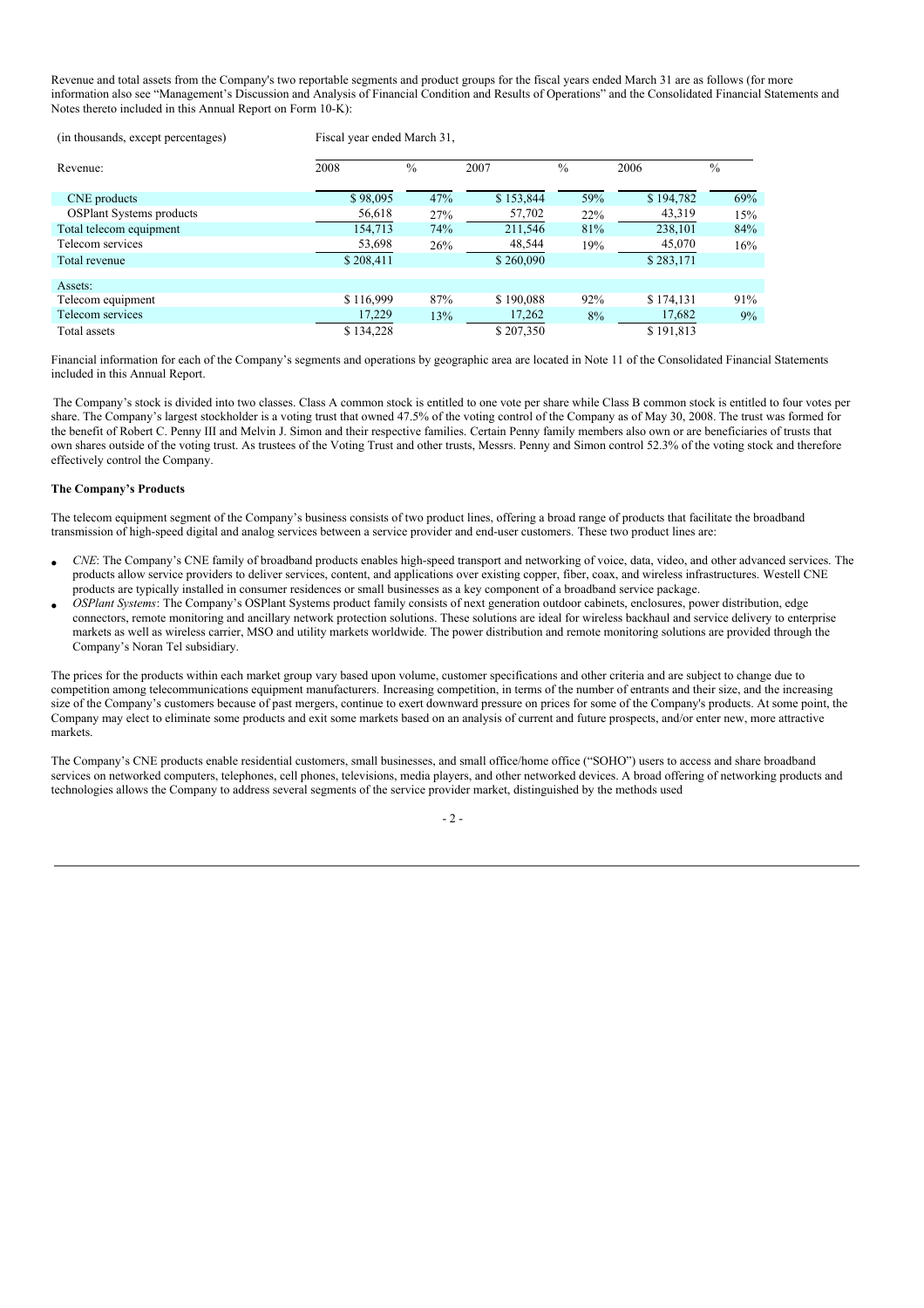to deliver their services – wireline operators (copper and fiber), mobile network operators (wireless), cable multi-service operators (hybrid fiber-coax), and integrated carriers that operate as combinations of the other three.

The following table sets forth a list of the Company's principal CNE products and their applications:

| Product                                                              | <b>Description</b>                                                                                                                                                                                                                                                                                                                                       | <b>Applications</b>                                                                                                                                                                                                                                                 |
|----------------------------------------------------------------------|----------------------------------------------------------------------------------------------------------------------------------------------------------------------------------------------------------------------------------------------------------------------------------------------------------------------------------------------------------|---------------------------------------------------------------------------------------------------------------------------------------------------------------------------------------------------------------------------------------------------------------------|
| LiteLine <sup>TM</sup> ADSL2+ Modem                                  | Customer premises equipment that is connected to a telephone line<br>that has been configured to provide Asymmetrical Digital Subscriber<br>Line (ADSL and ADSL2+) service from the telephone company.<br>The LiteLine <sup>TM</sup> is a plug-and-play device that connects to the end<br>customer through a single Ethernet or USB port.               | Enables residential and SOHO customers of ADSL<br>service to connect one or more PC's and other<br>computer networking equipment to the ADSL service<br>for high speed Internet access with routing and<br>security protection all in one box.                      |
| $ProLineTM ADSL2+$<br>manageable Modem/NAT<br>Router                 | Similar in all ways to the LiteLine <sup>TM</sup> , the ProLine <sup>TM</sup> provides the<br>added benefit of allowing remote diagnostics, maintenance, software<br>upgrades and other remotely managed services.                                                                                                                                       | In addition to providing the same applications as the<br>LiteLine <sup>TM</sup> , the ProLine <sup>TM</sup> offers service providers<br>the ability to provide customers a higher level of<br>service and performance.                                              |
| VersaLink <sup>TM</sup> Gateway                                      | A compact, versatile gateway device that combines an ADSL2+<br>modem along with wired Ethernet and WiFi networking features.<br>Versions are also available without the ADSL2+ modem, for<br>wireless and other service providers.                                                                                                                       | Enables residential, SOHO, and small businesses to<br>network their broadband service to multiple PCs and<br>other networked devices with wired and wireless<br>access.                                                                                             |
| TriLink <sup>TM</sup> IMS Gateway                                    | Multi-service gateway that combines the ADSL2+ modem and<br>networking capabilities of VersaLink with Voice over Internet<br>Protocol ("VoIP") ports for connecting standard home phones and<br>WiFi-enabled cell phones to the broadband network. Versions are<br>also available without the ADSL2+ modem, for wireless and other<br>service providers. | In addition to VoIP and networking features<br>including IMS support, the TriLink <sup>TM</sup> IMS Gateway<br>supports Fixed Mobile Convergence ("FMC"), and<br>Fixed-to Mobile Substitution ("FMS") applications<br>that blend wired and wireless phone services. |
| UltraLine <sup>TM</sup> Series3<br>Wireless Broadband<br>Home Router | Ultra high-speed gateways that deliver secure, high-quality, data,<br>voice, IP video services, and advanced services and applications over<br>a variety of network access methods and home networking<br>technologies, including fiber optic, copper, coax, WiFi and Ethernet.                                                                          | UltraLine <sup>TM</sup> supports a wide variety of wired and<br>wireless broadband applications, particularly high-<br>speed IP data video services delivered over fiber<br>optic networks.                                                                         |

*OSPlant Systems Products.* The Company's OSPlant Systems products provide service providers with products to transport, maintain and improve the reliability of services delivered over copper and fiber lines in the local access network.

- 3 -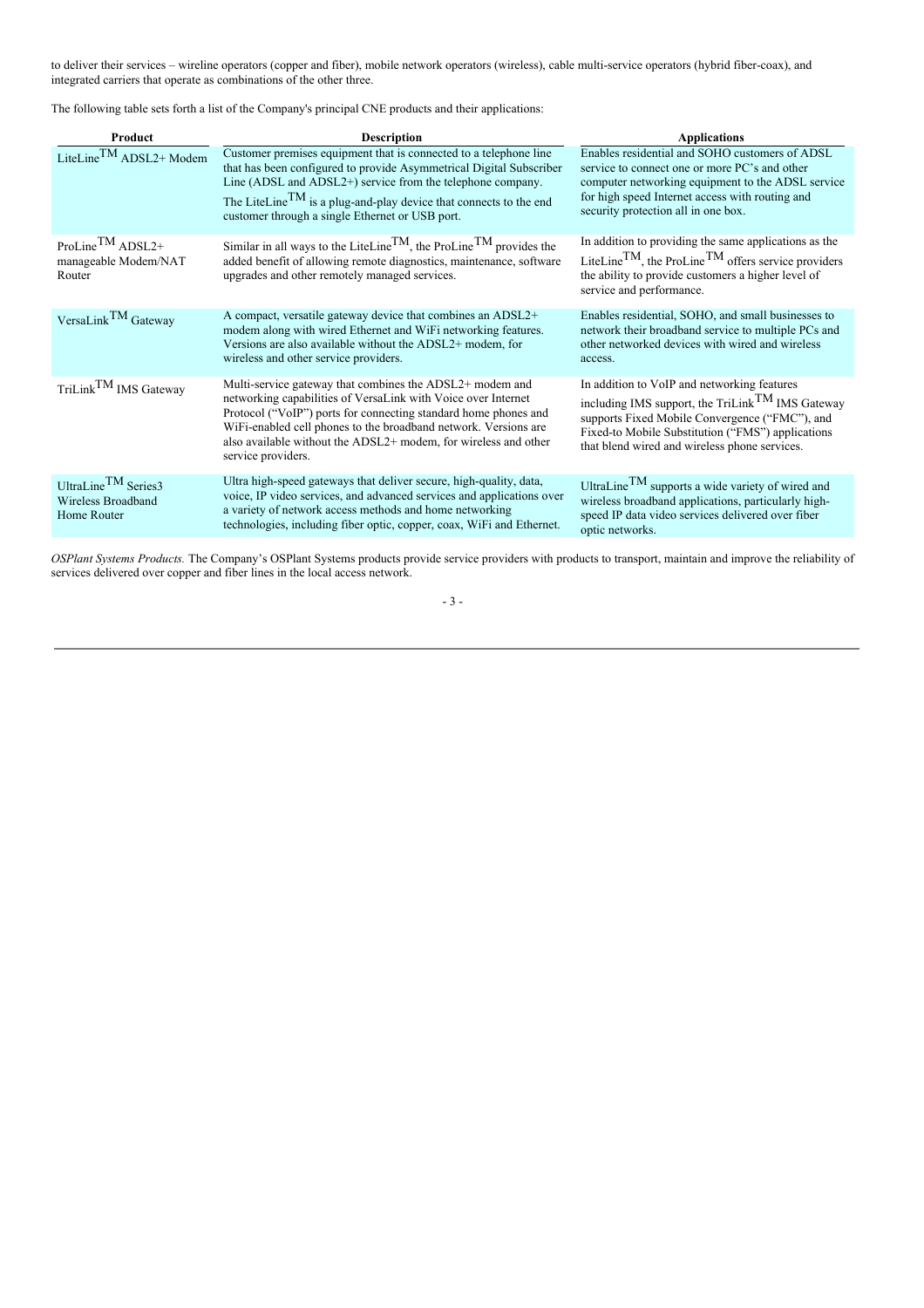The following table sets forth a list of the Company's principal OSPlant Systems products and their applications:

| Product                                                              | <b>Description</b>                                                                                                                                                                                     | <b>Applications</b>                                                                                                                                                                                                                                                                                                                                                                                                                                                                                                                      |
|----------------------------------------------------------------------|--------------------------------------------------------------------------------------------------------------------------------------------------------------------------------------------------------|------------------------------------------------------------------------------------------------------------------------------------------------------------------------------------------------------------------------------------------------------------------------------------------------------------------------------------------------------------------------------------------------------------------------------------------------------------------------------------------------------------------------------------------|
| T1 NIU-PM (Network<br>Interface Unit with<br>Performance Monitoring) | T1Network Interface Unit with Performance Monitoring<br>that stores circuit performance and maintenance<br>information for a single T1 circuit.                                                        | Provides a "demarcation point" or hand-off between the telephone<br>company equipment and customer's equipment on T1 circuits. The<br>NIU PM units provide enhanced maintenance and remote<br>performance monitoring of T1 circuits. This functionality provides<br>troubleshooting capability that helps the telephone company reduce<br>maintenance costs and customer down-time. Additionally, it creates<br>an opportunity for preventive maintenance activities by the telephone<br>company to improve their customer satisfaction. |
| NIU Mountings                                                        | NIU Mountings are electronic enclosures with<br>connectorized backplanes that house NIUs, NIU PM<br>units, and HDSL Remote Terminal cards, including<br>those from other manufacturers such as Adtran. | Deployed by telephone company at their customer's premises<br>locations to terminate their T1 circuits.                                                                                                                                                                                                                                                                                                                                                                                                                                  |
| DS3 products                                                         | DS3 Network Interface Units with and without<br>Performance Monitoring capability along with the<br>Mountings to house these plug-in cards.                                                            | Facilitates the maintenance, monitoring, extension, and demarcation<br>of DS3 facilities. Can be deployed in central offices for a DS3 hand-<br>off to alternate carriers, and also customer premises locations.                                                                                                                                                                                                                                                                                                                         |
| T1 Repeaters                                                         | T1 Intelligent Office and Line Repeaters.                                                                                                                                                              | Facilitates the extension of T1 service to subscribers that are more<br>than 3000 feet* from the central office and those that are served<br>beyond a fiber multiplexer. (*Distance will vary based on gauge of<br>copper wire)                                                                                                                                                                                                                                                                                                          |
| VirtualEdge <sup>TM</sup>                                            | A flexible mix and match architecture panel for Ethernet<br>(Cat5E), fiber or coax cable. These panels are available<br>in either standard 19" or 23" relay rack mount as well as<br>wall mount.       | Provides a physical demarcation for services at the customer<br>premises. Mounting and connector flexibility provides customers<br>multiple applications, and minimizes space required in equipment<br>rooms.                                                                                                                                                                                                                                                                                                                            |
| SwingRack                                                            | A unique hinged wall mounted housing to hold a<br>standard 1 or 2 RU rack mount device to the wall,<br>eliminating the need for floor mount relay racks.                                               | Provides a solution in tight equipment closets rooms to mount in a<br>standard 1 or 2 RU (19" or 23") rack mount devise in a vertical<br>"upright" position hugging the wall that nicely swings down to a<br>horizontal position for installation and maintenance purposes.                                                                                                                                                                                                                                                              |

- 4 -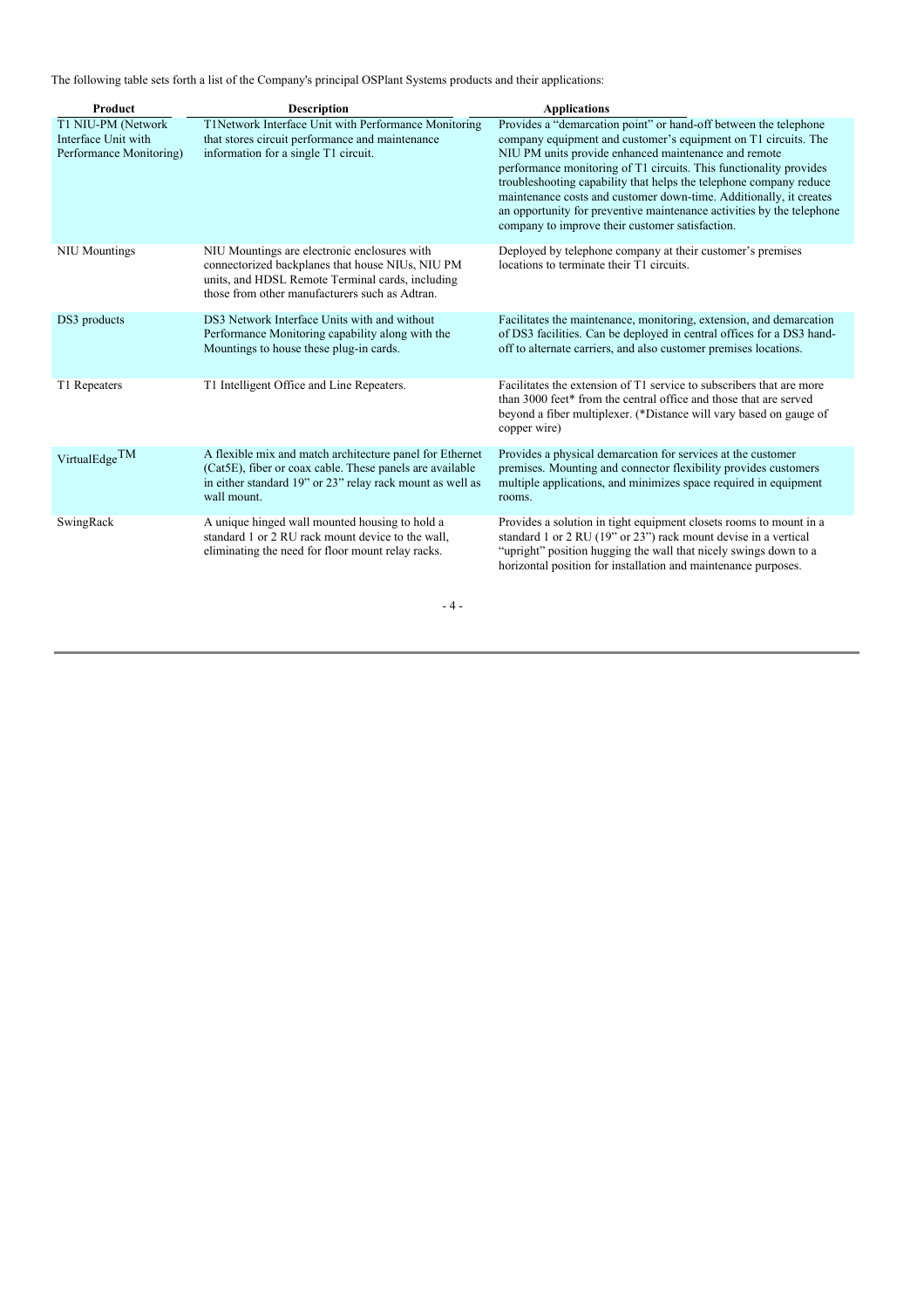## (Continued from prior page)

| Product                               | <b>Description</b>                                                                                                                                                                             | <b>Applications</b>                                                                                                                                                                                                                                                                         |
|---------------------------------------|------------------------------------------------------------------------------------------------------------------------------------------------------------------------------------------------|---------------------------------------------------------------------------------------------------------------------------------------------------------------------------------------------------------------------------------------------------------------------------------------------|
| Shade™                                | A GR-487 Issue 2 compliant universal<br>environmental equipment cabinet supporting up<br>to 225W of internal heat dissipation using the<br>Company's patent pending Dynamic Cooling<br>System. | Provides an actively cooled outdoor<br>equipment Cabinet designed to<br>reduce the effects of solar loading<br>and internal equipment heat<br>generation to help ensure<br>maintenance free equipment<br>operation in conditions ranging from<br>$-40^{\circ}$ C to $+65^{\circ}$ C.        |
| $\text{CellPak}^{\circledR}$          | Outdoor passively cooled equipment enclosures                                                                                                                                                  | Provides a sealed "passively" cooled<br>equipment enclosure ideally suited<br>for demarcation hand-offs from a<br>Wireline Carrier (Telco or MSO) to<br>Wireless Carriers                                                                                                                   |
| <b>Power Distribution</b><br>Products | Fuse Panels and Battery Distribution.                                                                                                                                                          | Point of secondary DC power<br>distribution to operate equipment.<br>Safely protecting operating<br>equipment in the event of fault<br>current. Providing fault current<br>alarms through visual and remote<br>indicators.                                                                  |
| SiteVu Remote<br>Monitoring Systems   | A powerful compact and flexible monitoring<br>system that provides visibility to remote site<br>environmental and equipment status issues.                                                     | A remote monitoring product that<br>provides complete real time visibility<br>to remote sites from the user's desk<br>top. Applications include<br>environmental information such as<br>temperature, air flow, humidity and<br>smoke, battery condition, and<br>equipment operating status. |

### **Research and Development Capabilities and Engineering Base**

The Company believes that its future success depends, in part, on its ability to maintain its technological leadership through enhancements of its existing products and development of new products that meet customer needs. The Company is focusing on expanding its product offerings in the equipment segment from basic high speed broadband Internet access to more sophisticated applications such as home wireless networking, voice, video and information service delivery converged services and IPTV/Video. The Company works closely with its current and potential customers as part of the product development process.

In fiscal years 2008, 2007 and 2006, the Company spent approximately \$22.7 million, \$24.4 million and \$20.3 million on research and development ("R&D") activities, respectively.

The Company's quality systems, including product development processes, are registered to TL9000, which is the Telecommunication Industry's sector-specific version of the ISO9001:2000 International Quality System Standard. These processes are also registered to ISO9001:2000.

The Company's R&D personnel are organized into product development teams. Each product development team is generally responsible for sustaining technical support of existing products, conceiving new products in cooperation with other groups within the Company and adapting standard products or technology to meet new customer needs. In particular, each product development team is charged with implementing the Company's engineering strategy of reducing product costs for each succeeding generation of the Company's products in an effort to be a highly valued, superior quality long-term supplier, without compromising functionality or serviceability. The Company also

# $-5 -$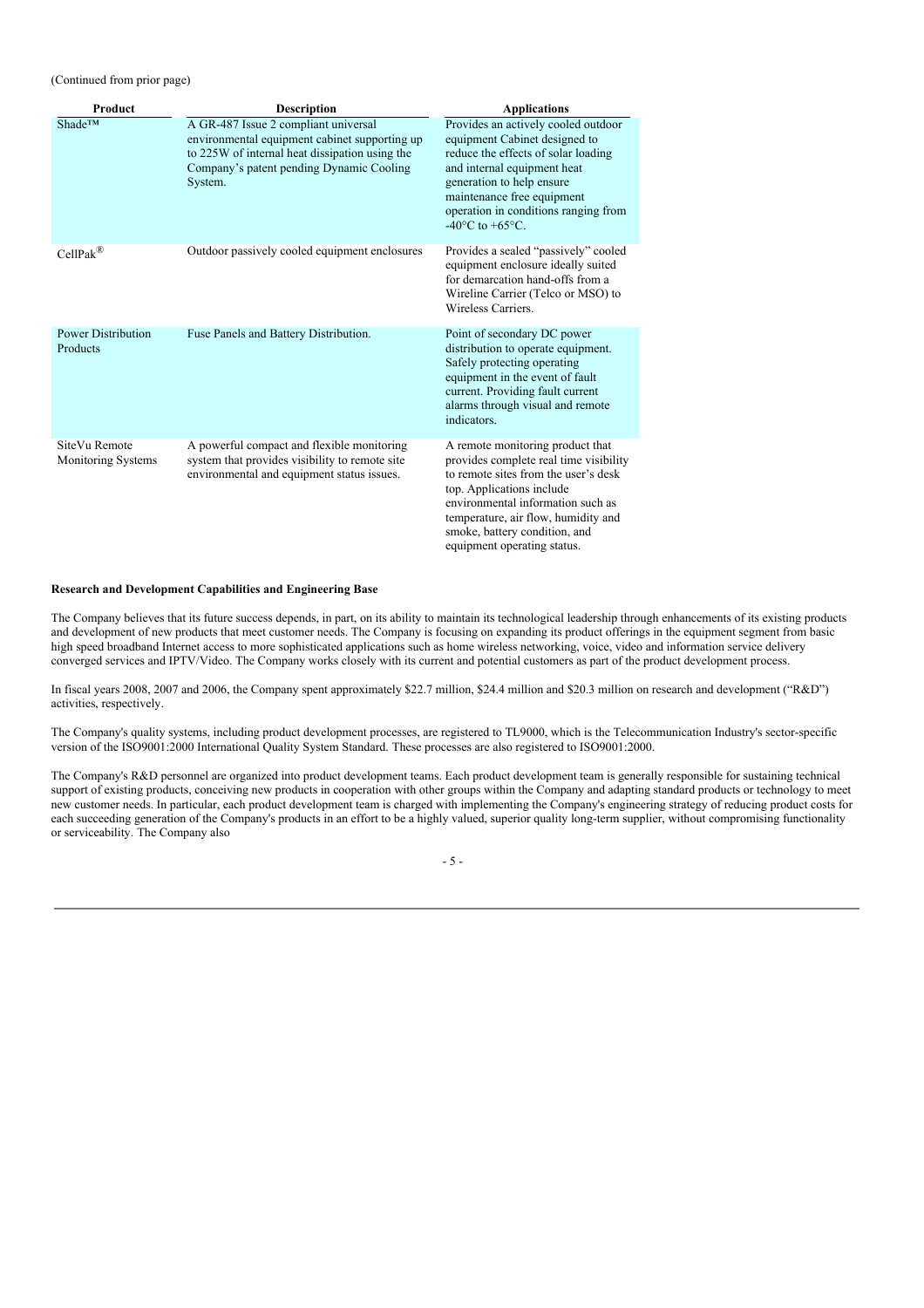leverages its relationships with its manufacturing partners to produce new cost-reduced versions of existing products. Also, the Company performs some product development, focusing on software development and system testing via contacts with outsourcing firms in India.

The Company believes that the key to this R&D strategy is choosing an initial architecture for each product that enables engineering innovations to result in performance enhancements and future cost reductions. The Company's products are designed in conjunction with input from procurement and outsource manufacturers and an analysis of feasibility to reduce costs. The Company believes it has a quality record that is grounded in a solid interface and transference of knowledge between design and outsource manufacturing teams.

The Company is also growing the software content of its products, and the majority of the Company's design engineers, including those at the contracted outsourcing firms, are software engineers. Greater software content in the Company's products is not only necessary to deliver the more sophisticated applications listed above, but is also a key element of the Company's strategy to focus on differentiated, value-added products and solutions. In some cases the Company sources software technology from outside suppliers through licensing agreements, which typically but not always give the Company the ability to modify the licensed software to meet the needs of the Company's customers. Some software technology is obtained from the open source community. The Company also develops its own proprietary software where needed to provide the desired functionality. Software from all of these sources is typically integrated into the final product releases, and tested by the Company's system test engineers, by outside test labs, by industry certification groups, and by the Company's customers before going into volume production and deployment.

In some cases, the Company utilizes technology, whether hardware, silicon chip, software or other, that is only available from a single source. In these cases, the Company will typically obtain a contractual agreement with the technology supplier that gives the Company access to the technology for the intended lifecycle of the products which incorporate that technology. However, it is not always possible to obtain such an agreement. Additionally, technology suppliers to the Company may go out of business or may be subject to injunctions or natural disasters which prevent them from being able to supply that technology to the Company in the future. Additionally, the technology may evolve due to changes in industry standards or changes in the market, and the Company's contractual agreement may not necessarily give the Company rights to that evolved technology in the future. Were the Company to lose the ability to obtain needed technology from a supplier, or were that technology no longer available to the Company under reasonable terms and conditions, the Company's business and results of operations would be materially and adversely affected.

The Company's products are subject to industry wide standardization organizations which include the Internet Engineering Task Force, the MoCA Alliance, the DSL Forum, CableLabs, the American National Standards Institute ("ANSI") in the United States and the International Telecommunications Union ("ITU").

The following table lists the principal products currently under development along with their description and expected application:

| Product                           | <b>Description</b>                                                                                                                                             | <b>Applications</b>                                                                                                  |
|-----------------------------------|----------------------------------------------------------------------------------------------------------------------------------------------------------------|----------------------------------------------------------------------------------------------------------------------|
| <b>UMA Terminal Adapter</b>       | Residential device that converts standard analog phone signals to<br>Unlicensed Mobile Access ("UMA") format for communication over<br>a broadband connection. | Allows connection of wired home phones to UMA<br>services offered by mobile network operators.                       |
| Application Gateways &<br>Devices | Family of products that combine networking, remote control, and<br>remote access capabilities for IP-based home devices and appliances.                        | Enables a broad variety of services for media sharing,<br>monitoring, and security in a broadband connected<br>home. |

The Company anticipates that it will generate revenue from the products listed in the above table in fiscal year 2009 and fiscal year 2010. However, there can be no assurance that the Company will be able to introduce such products as planned.

- 6 -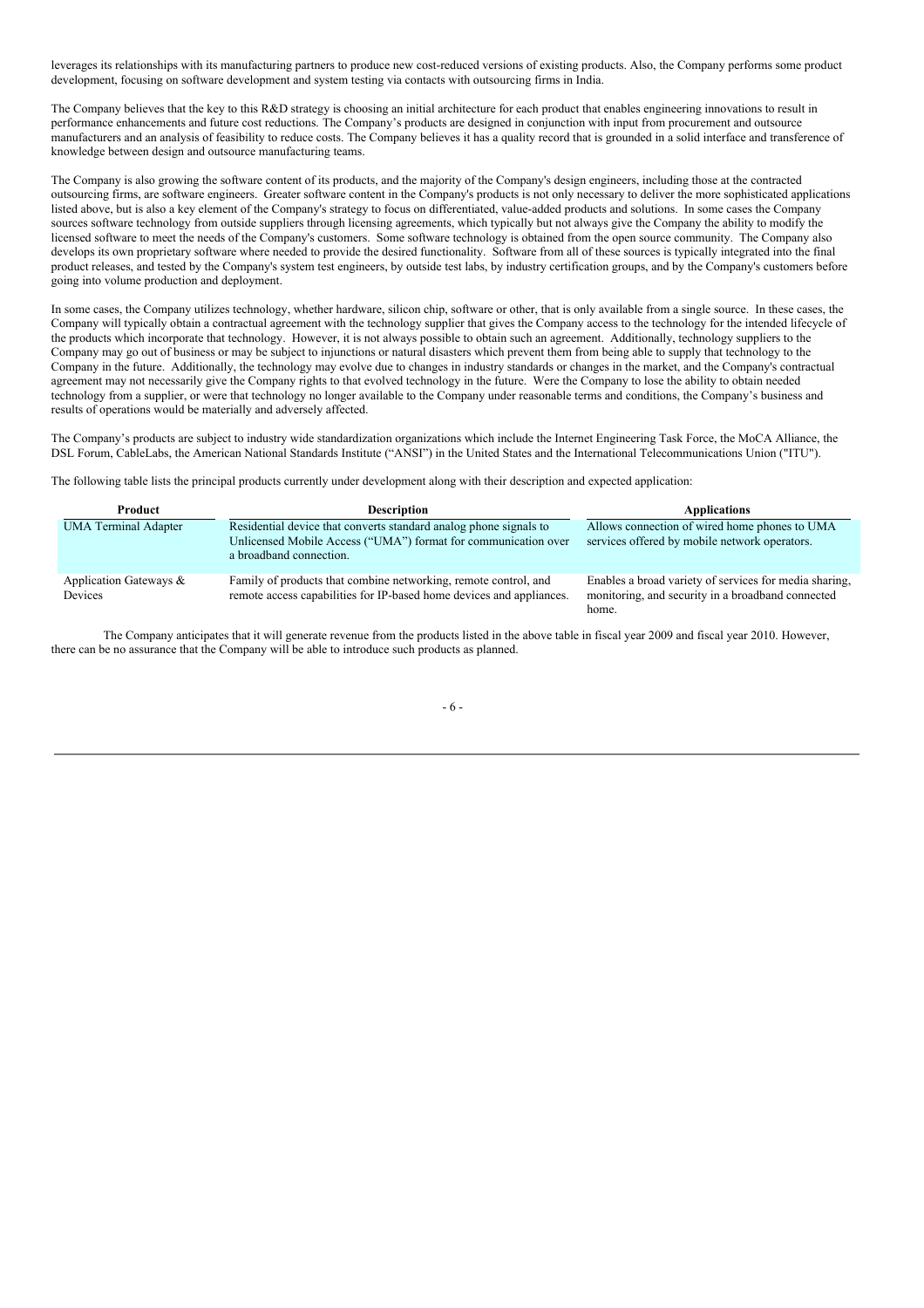# **Customers**

The Company's principal customers historically have been major U. S. telecommunications service providers ("telephone companies"). In addition, the Company sells products to several other entities, including public telephone administrations located outside the U.S., independent domestic local exchange carriers, competitive local exchange carriers, inter-exchange carriers, wireless service providers, Internet service providers, and business enterprises. Revenues from international customers represented approximately \$11.6 million, \$7.3 million and \$7.5 million of the Company's revenues in fiscal 2008, 2007 and 2006, respectively, accounting for 5.6%, 2.8% and 2.7% of the Company's revenues in such periods.

The Company depends, and will continue to depend, on the telephone companies and other independent local exchange carriers for the majority of its revenues. Sales to the Company's largest two customers, Verizon and AT&T accounted for 34.0% and 19.8% of the Company's revenues in fiscal 2008, respectively. Consequently, the Company's future success will depend upon the timing and size of future purchase orders from telephone companies, the product requirements of the telephone companies, the financial and operating success of telephone companies the success of the telephone companies' services that use the Company's products, and the Company's level of success in diversifying its revenue stream beyond the telephone companies. Any attempt by a telephone company to seek out additional or alternative suppliers or to undertake the internal development of products could have a material adverse effect on the Company's business and results of operations. In addition, the Company's sales to its largest customers have in the past fluctuated, and in the future could fluctuate significantly from quarter to quarter and year to year. The loss of such customers or the occurrence of such sales fluctuations would materially adversely affect the Company's business and results of operations.

The Company's contracts with its major customers are primarily pricing and product specification agreements that do not require a specific level of quantities to be purchased. Each customer provides the Company with purchase orders for units on an as-needed basis.

Telephone companies and the Company's other customers are significantly larger than, and are able to exert a high degree of influence over, the Company. As a result, our larger customers may be able to reschedule or cancel orders without significant penalty. Prior to selling its products to service providers, the Company must undergo lengthy approval and purchase processes, which are discussed in the section, titled "Marketing, Sales and Distribution."

#### **Marketing, Sales and Distribution**

The Company sells its products in the U.S. through its domestic field sales organization and selected distributors. The Company has maintained an established sales force and channel to domestic service providers since its founding in 1980.

The Company markets its products domestically within the United States, as well as in Canada and Europe. In North America, the Company's OSPlant Systems products are sold directly to the service providers or in some cases to distributors who service these carriers. The Company's CNE products are sold directly to service providers, or in some cases to distributors who service these carriers. Additionally, the CNE products are sometimes recommended to servicer providers by other companies with whom the Company has a partnership in place. The Company believes that the service providers' sales channels are very dynamic and continually looks to adapt and configure its sales force and processes to meet these changes.

Prior to selling its products to service providers, the Company must undergo lengthy approval and purchase processes. Evaluation can take as little as a few months for products that vary slightly from existing products and often longer for products based on new technologies and/or new service offerings. Accordingly, the Company is continually submitting successive generations of its current products, as well as new products to its customers for approval.

Although the service provider approval processes may vary to some extent depending on the customer and the product being evaluated, they generally are conducted as follows:

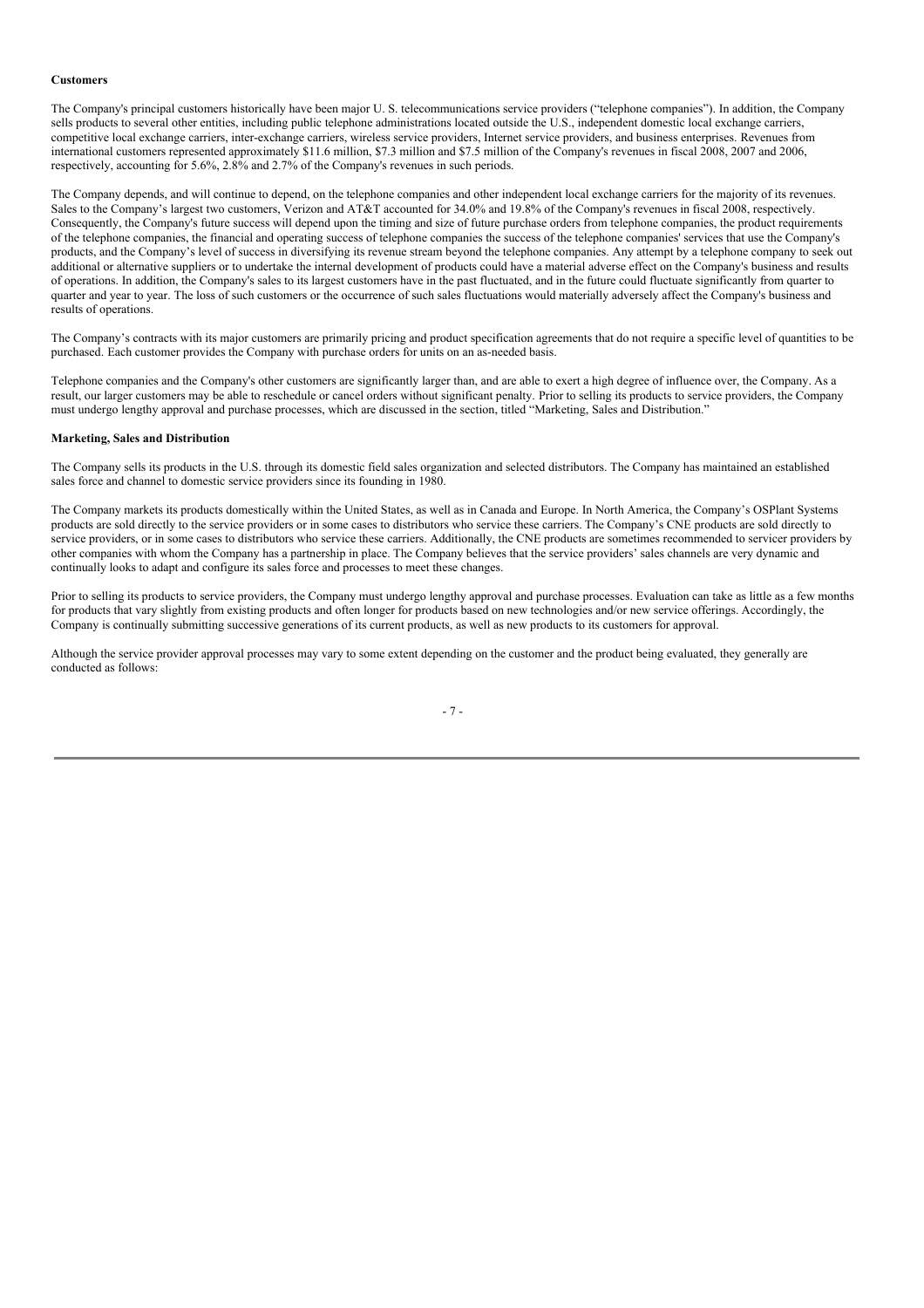*Laboratory Evaluation.* The product's function and performance are tested against all relevant industry standards and the customer's written requirements, usually provided to the Company in the form of a Request for Proposal.

*Technical Trial.* Small quantities of the product are installed in the field for simulated operation in a field trial*.* The field trial is used to evaluate performance, assess ease of installation and establish troubleshooting procedures.

*Marketing Trial.* Emerging products are tested for market acceptance of new applications and services. Marketing trials usually involve a greater number of products than technical trials because products are typically deployed in several distinct markets in the service provider's network. This stage gives service providers an opportunity to establish procedures, train employees to install and maintain the new product and to obtain more feedback on the product and the new applications and services from a wider range of operations personnel and consumers.

*Commercial Deployment.* Commercial deployment usually involves substantially greater numbers of products and locations than the marketing trial stage*.* In the first phase of commercial deployment, a service provider initially installs the equipment in select locations for select applications and services, and will typically start billing for those services*.* This phase is followed by general deployment involving greater numbers of products and locations across the service provider's serving area*.* Commercial deployment does not usually mean that one supplier's product is purchased for all of the service provider's needs throughout their serving area as service providers often rely upon multiple suppliers to ensure that their needs can be met*.* Subsequent orders, if any, are generally placed under single or multi-year supply agreements that are generally not subject to minimum volume commitments.

The relationships that the Company establishes in this extensive process are critical in almost every case. The Company has a history of working closely with the service providers in this fashion and the Company has won numerous quality awards from a variety of customers over the past twenty years.

The Company is focusing on new channels, markets and partners for its newer products. The deployment of emerging fixed mobile convergence ("FMC"), IPTV/video and advanced in-home services all represent opportunities for the Company's TriLink<sup>TM</sup> and UltraLine<sup>TM</sup> Series3 products at customers beyond its traditional base of customers.

# **Technical Support**

The Company maintains 24-hour, 7-day-a-week telephone support and provides on-site support*.* The Company also provides technical consulting, research assistance and training to some of its customers with respect to the installation, operation and maintenance of its products.

The Company has general purchase agreements with most of its major customers*.* These agreements may require the Company to accept returns of products within certain time limits, or indemnify such customers against certain liabilities arising out of the use of the Company's products. Although, to date, the Company has not experienced any significant product returns or indemnification claims under these contracts, any such claims or returns could have a material adverse effect on the Company's business and results of operations.

The Company's products are required to meet rigorous standards imposed by its customers*.* Most of the Company's products carry a limited warranty ranging from one to two years for CNE products and up to seven years for OSPlant Systems products, which generally covers defects in materials or workmanship and failure to meet published specifications, but excludes damages caused by improper use and all other warranties*.* In the event there are material deficiencies or defects in the design or manufacture of the Company's products, the affected products could be subject to recall*.*

## - 8 -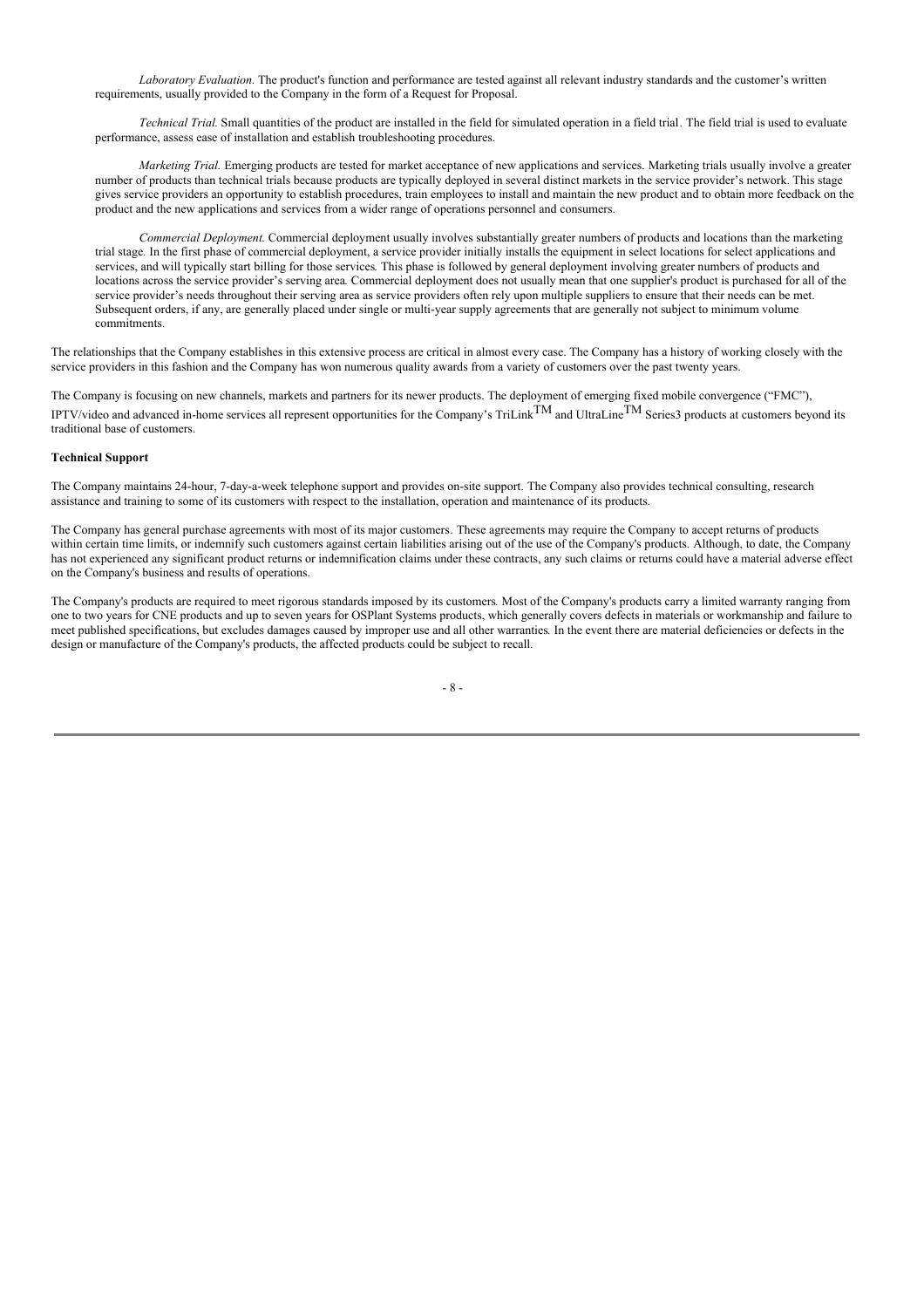#### **Outsourced Manufacturing**

The Company outsourced its manufacturing operations from Aurora, Illinois, to offshore suppliers during fiscal year 2008. The manufacturing facility in the Aurora building is now being used for distribution. Reliance on third-party offshore subcontractors involves several risks. (See Risk Factors)

Standard commercial components available from multiple suppliers are procured by the offshore suppliers. There are also single-sourced components needed to produce products. The Company has direct relationships and purchase contracts with suppliers for these items. One of the single-sourced items in some of the CNE products consists of a license to run a proprietary operating system. There are a number of other suppliers in the market that could supply the Company with similar technology, however, it would take the Company at least nine months to reengineer the product and subsequently get product approval from customers. This delay would materially adversely affect the Company's business. All purchase contracts are short term in nature.

A substantial portion of the Company's shipments in any fiscal period can relate to orders for products received in that period*.* Further, a significant percentage of orders, such as NIUs may require delivery within 48 hours*.* To meet this demand, the Company maintains inventory at its facilities or outsource suppliers*.* In addition, the Company maintains some inventory at the customers' sites pursuant to agreements that the customers will eventually purchase such inventory. Because of the rapid technological changes to our products, the Company faces a recurring risk that the inventory it holds may become obsolete.

#### **Competition**

The markets for the Company's products are intensely competitive and the Company has no reason to believe that this competitive environment will ease in the future, especially in the rapidly changing markets for broadband products. The Company's primary competitors vary by market. The Company's principal competitors with respect to its OSPlant Systems products are Adtran, ADC Telecommunications Emerson, Purcell and Telect. The Company's principal competitors with respect to its CNE broadband products are primarily Siemens Information and Communication Network Inc., Motorola (Netopia), 2Wire Inc., Cisco Systems Inc. (Linksys), D-Link Systems Inc., Actiontec Electronics Inc., Thomson and ZyXEL Communications Co. The Company believes that it is currently one of the leading sellers of DSL products in North America. However, many of the Company's competitors are significantly larger, with broader product lines, and have more financial resources than the Company. To compete against these competitors, the Company focuses on quality, time to market and the ability to react quickly to market changes leveraging its U.S. based product management and product development teams. The Company expects that continuing competitive pressure from Asian based manufacturers will continue to exert downward pressure on pricing.

Since the Company currently derives the majority of its revenues from the sale of products to telephone companies, the Company faces competition from alternative products optimized for other broadband networks. Telephone companies face competition from MSOs, new local access providers and broadband wireless service providers that are capable of providing high speed digital transmission to end users. At the end of 2007, 40 million customers used cable broadband in North America in contrast to 34 million DSL subscribers. By 2009, Infonetics, a service that provides industry trend data, is forecasting approximately 49 million cable broadband users in North America versus 40 million DSL users resulting in approximately 45% market share for DSL. In addition, the Company believes that the deployment of DSL, HDSL and fiber networks are reducing the demand for the Company OSPlant Systems traditional transmissions products including T1 office and line repeaters and T1 NIU's with and without performance monitoring. (See Risk Factors)

#### **Telecom Services**

ConferencePlus, Inc., founded in 1988, is a full service conferencing company that manages and hosts specific software and applications relating to conferencing and meeting services. ConferencePlus is a 91.5% owned subsidiary of the Company and manages its teleconferencing and meeting services through its main operations center in Schaumburg, Illinois, and a facility in Dublin, Ireland. ConferencePlus services generated \$53.7 million, \$48.5 million and \$45.1 million in revenues in fiscal 2008, 2007 and 2006, respectively.

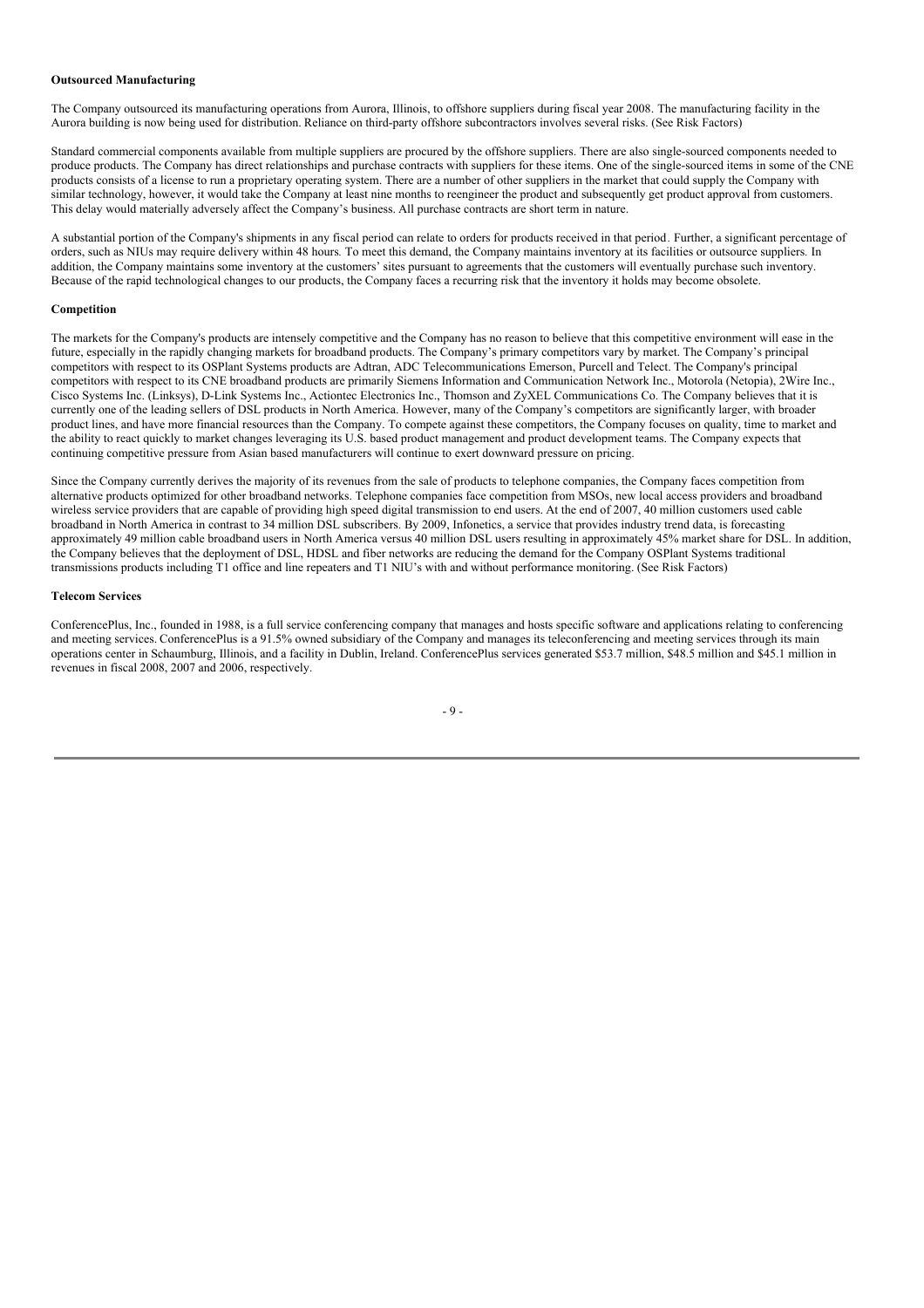ConferencePlus allows multiple individuals, organizations and/or businesses to conduct conference calls using a combination of voice, video or web such as graphs or spreadsheets. ConferencePlus offers conference call services that can include a blend of audio, graphics, spreadsheets or other documents that can be carried over and archived on the Internet to enhance the traditional voice conference call. By enabling the sharing of this blend of information, ConferencePlus can help organizations increase productivity and save money by reducing travel time, bringing down travel costs, and making it easier for people in remote locations to work together. Teleconference and meeting service technologies also allow organizations and individuals to collect and disseminate information faster, more accurately and without the associated costs of face-to-face meetings.

ConferencePlus is distinguished by three strategies:

- **•** Diverse Distribution Channels
- **•** State-of-the-Art Network and Integrated Systems
- **•** International Reach

#### *Diverse Distribution Channels*

ConferencePlus has historically acted as a provider of conferencing and meeting services on a wholesale basis, managing and hosting applications for major carriers and telecommunications resellers. About 40% of ConferencePlus' revenues come from indirect commercial teleconferencing services to customers who market or use ConferencePlus services under their own brand name. Such companies choose to outsource and private label audio, web and video teleconferencing services to maintain continuity, save costs and focus on their core competencies. By selling into indirect or resale customers, ConferencePlus effectively increases the size of their sales organization without incurring the expense necessary with a direct sales force.

ConferencePlus also sells its services directly to companies through its national accounts sales force. This area continues to be a strong part of ConferencePlus' business and the Company expects to continue to invest resources in this area in order to maintain a diverse mix of revenue distribution. The deployment of this strategy is designed to improve the recognition of the ConferencePlus brand, which has strategic long term benefits to the Company.

#### *State-of-the-Art Network and Integrated Systems*

A critical part of ConferencePlus' approach is its state-of-the-art network and integrated systems. ConferencePlus has a state-of-the-art network infrastructure that enables it to take advantage of the relationships it has with major telecommunications providers to provide quality service. ConferencePlus has deployed equipment in carrier Points-of-Presence to take advantage of the higher capacity and the lower cost structure available with such deployments.

ConferencePlus has built an integrated reservation, scheduling and billing system called Conferencing and Reservation Billing System ("CRBS") that is a significant differentiator in the conferencing market. CRBS allows ConferencePlus to leverage its operations on a global basis. This reliable and scalable system is seamlessly integrated in the operational environment from the point of reservation through the billing process. This integration allows ConferencePlus to enjoy scale advantages and to be able to provide transparent branded services to its customers. This system is built and maintained by an in-house team of engineers, developers and technicians who continually work to improve and enhance the system based on industry trends, customer requests and strategic direction.

ConferencePlus has extended certain capabilities of CRBS to a publicly available web portal where customers can sign up for service, manage their accounts and control their conferences. ConferencePlus has also tightly integrated with third party suppliers of web conferencing services to enhance our audio and video services. In addition to making these services available to customers, ConferencePlus has the ability to privately brand the entire web experience to match any other brand visualization that may be required. This capability is beneficial for both indirect customers where this helps support the indirect brand as well as for large enterprise customers where branding can help drive corporate adoption.

ConferencePlus has also begun leveraging the capabilities of CRBS for certain large scale conferencing deployments where the technology can simplify and streamline the usage, billing and cost accounting services for select customers.

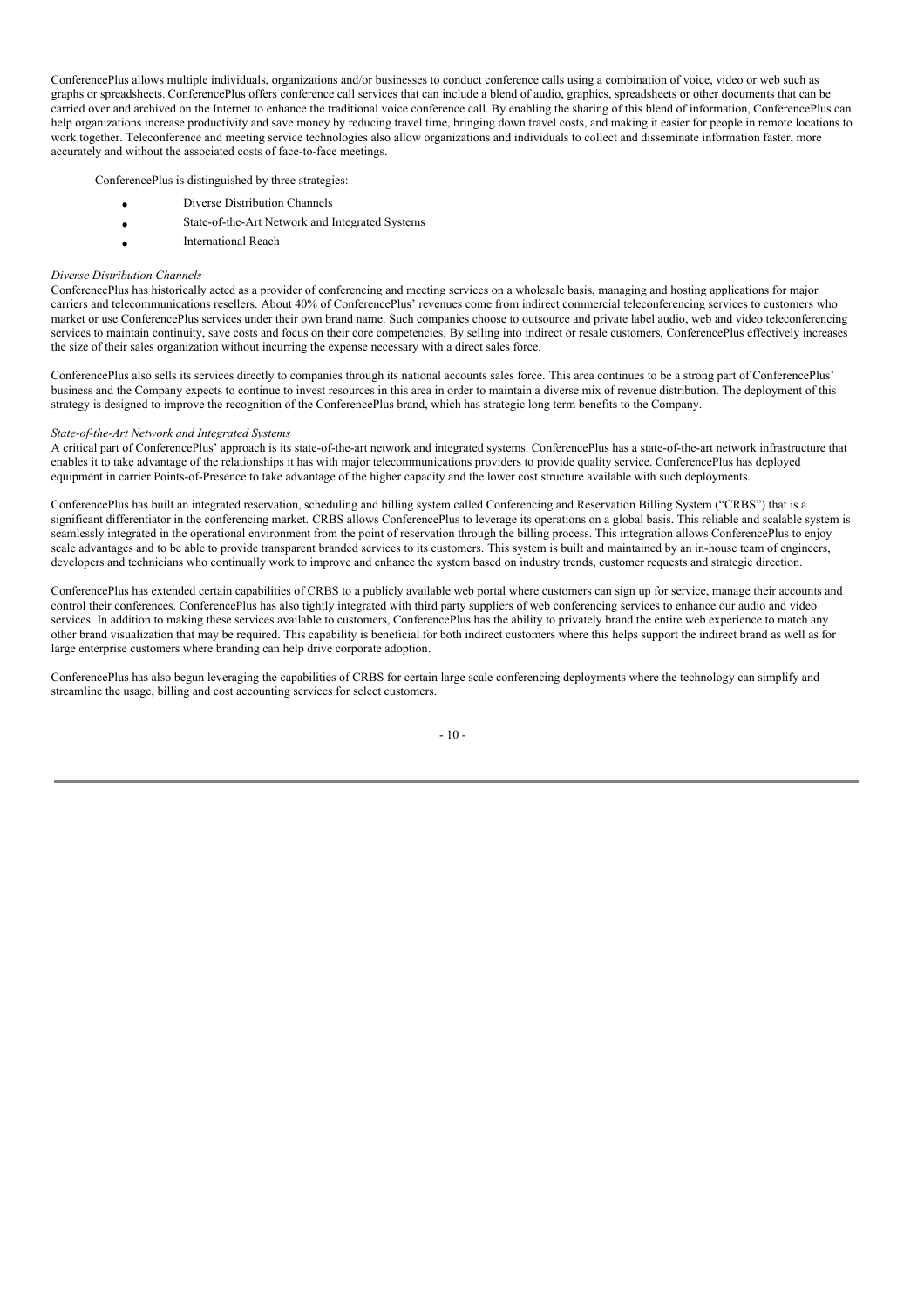#### *International Reach*

As customers globalize their telecommunications services, ConferencePlus has expanded its operational presence internationally to meet these needs. In addition to its main operational centers in Schaumburg, Illinois, and Dublin, Ireland, ConferencePlus has teleconferencing bridges located in Chicago, Illinois, Broadview, Illinois, Oakbrook, Illinois, and London, England. ConferencePlus is able to serve the teleconferencing needs of customers headquartered anywhere in the world through these facilities. The ConferencePlus facility in Dublin, Ireland, was established in 1998 to help meet the growing demand for global conferencing service. The international market for teleconferencing is expected to grow as a result of deregulation and improved networks with associated reductions in end user costs.

ConferencePlus' indirect or private label customers and many of its other customers are significantly larger than, and are thus able to exert a high degree of influence over, ConferencePlus. ConferencePlus depends on large customers to provide a significant percent of its revenues. A loss of one of these customers would have a material adverse effect on ConferencePlus' business. The Company has a strategy in place to mitigate the loss of a major customer. Prior to selling its services, ConferencePlus must undergo lengthy approval and purchase processes. Evaluation can take a few months for services that vary slightly from existing services used by the prospective customer to a year or more for services based on technologies such as video or data teleconferencing or which represent a new strategic direction for the customer, as in the case with private labeling teleconference services for a large reseller.

Competition in the teleconferencing business is intense and ConferencePlus expects that competition will increase due to low barriers of entry and recent entrants into the audio teleconferencing service market. Many of ConferencePlus' competitors, including InterCall, AT&T, Verizon, Premiere and British Telecom, have much greater name recognition, more extensive customer service and marketing capabilities and substantially greater financial, technological and personnel resources than ConferencePlus. There can be no assurance that ConferencePlus will be able to successfully compete in this market in the future or that competitive pressures will not result in price reductions that would materially adversely affect its business and results of operations.

#### **Government Regulation**

The telecommunications industry, including most of the Company's customers, is subject to regulation from federal and state agencies, including the FCC and various state public utility and service commissions. While such regulation does not affect the Company directly, the effects of such regulations on the Company's customers may, in turn, adversely impact the Company's business and results of operations. For example, FCC regulatory policies affecting the availability of telephone and communications services and other terms on which service providers conduct their business may impede the Company's penetration of certain markets, and/or make the markets less financially attractive. The Telecommunications Act of 1996 lifted certain restrictions on carriers' ability to provide interactive multimedia services including video on demand. Under the Telecommunications Act of 1996, new regulations have been established whereby carriers may provide various types of services beyond traditional voice offerings.

In addition, the Telecommunications Act of 1996 permits the carriers to engage in manufacturing activities after the FCC authorizes a carrier to provide long distance services within its service territory. A carrier must first meet specific statutory and regulatory tests demonstrating that its monopoly market for local exchange services is open to competition before it will be permitted to enter the long distance market. When these tests are met, a carrier will be permitted to engage in manufacturing activities, and the carriers, which are the Company's largest customers, may become the Company's competitors as well. (See Risk Factors)

- 11 -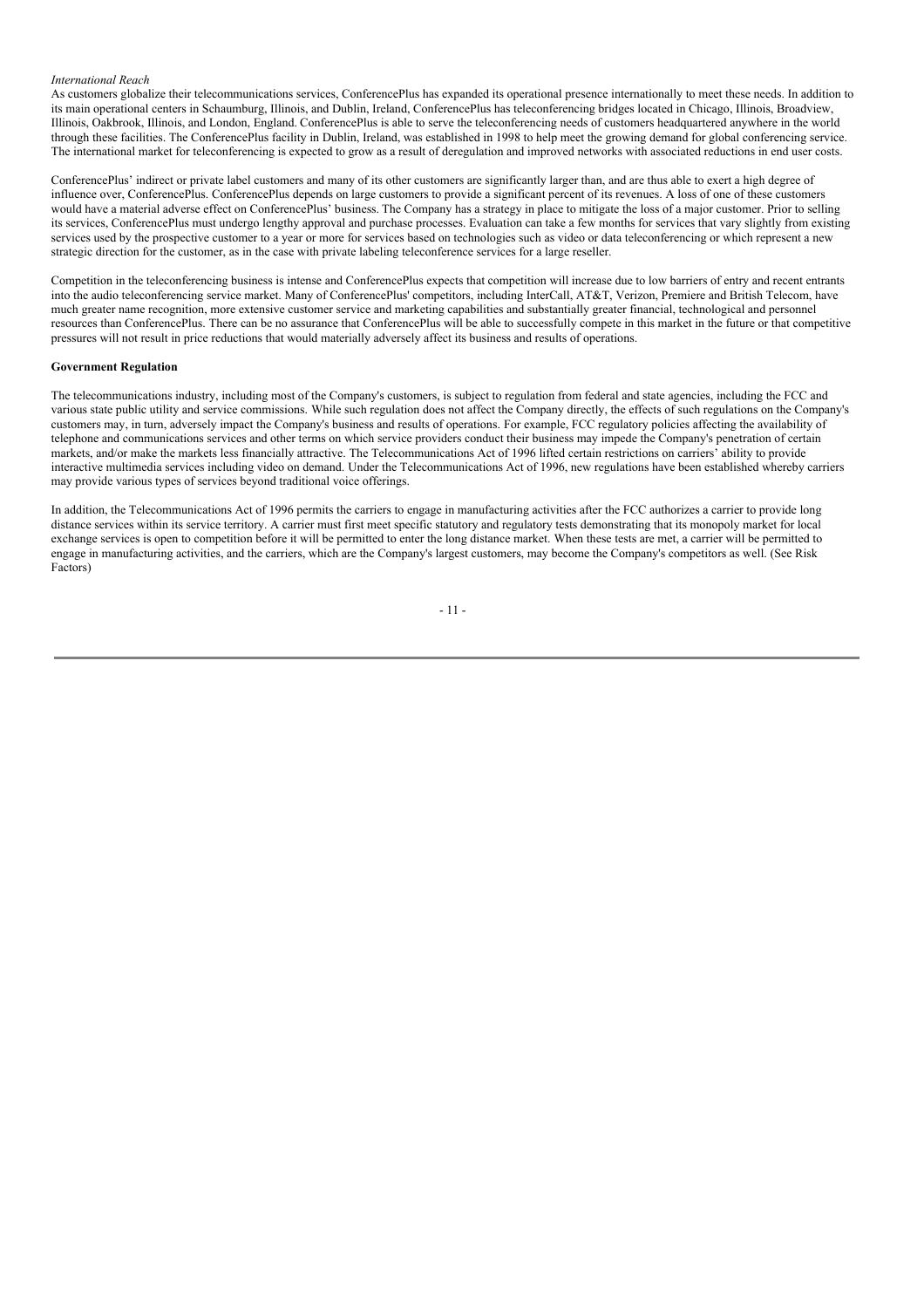# **Proprietary Rights and Intellectual Property**

The Company's success and future revenue growth will depend, in part, on its ability to protect trade secrets, obtain or license patents and operate without infringing on the rights of others. The Company relies on a combination of technical leadership, copyrights, patents, trademarks, trade secrets and other intellectual property laws, nondisclosure agreements and other protective measures to protect our unpatented proprietary know-how. The Company regards some of its technology as proprietary and the Company has been granted 30 patents and has an additional 25 U.S. patents pending relating to its OSPlant Systems and CNE products. The expiration of any of the patents held by the Company would not have a material impact on the Company. The Company expects to seek additional patents from time to time related to its research and development activities.

Many of the Company's products incorporate technology developed and owned by third parties, and instantiated in hardware, silicon chips, software, and/or other forms. Consequently, the Company must rely upon third parties to develop and to introduce technologies which enhance the Company's current products and enable the Company, in turn, to develop its own products on a timely and cost-effective basis to meet changing customer needs and technological trends in the telecommunications industry. In these cases, the Company will typically obtain a contractual agreement with the technology supplier that gives the Company access to the technology for the intended lifecycle of the products which incorporate that technology. However, it is not always possible to obtain such an agreement. Additionally, technology suppliers to the Company may go out of business or may be subject to injunctions or natural disasters which prevent them from being able to supply that technology to the Company in the future. Additionally, the technology may evolve due to changes in industry standards or changes in the market, and the Company's contractual agreement may not necessarily give the Company rights to that evolved technology in the future. Were the Company to lose the ability to obtain needed technology from a supplier, or were that technology no longer available to the Company under reasonable terms and conditions, the Company's business and results of operations would be materially and adversely affected. The Company's reliance on certain third party technology is also discussed above in "Research and Development Capabilities and Engineering Base".

Rapid technological evolution has resulted in the need to implement strategic alliances with technology suppliers in order to accelerate the time to market for new products. Without such relationships, due to the lengthy service provider product approval and purchase cycles, the technology may be obsolete by the time the Company completes the product approval and purchase cycles.

#### **Employees**

As of March 31, 2008, the Company had nearly 540 full-time employees. The Company's domestic equipment business had a total of 175 full-time employees, consisting of 69 in sales, marketing, distribution and service, 66 in research and development, 19 in operations and 21 in administration. ConferencePlus had a total of 295 full-time employees. Noran Tel had a total of 55 full-time employees. Westell Limited had a total of 8 full-time employees. Contineo had a total of 5 fulltime employees. The Company believes its relationship with its employees is strong.

### **Available Information**

The SEC maintains an internet site, www.sec.gov, through which you may access the Company's annual report on Form 10-K, quarterly reports on Form 10-Q, current reports on Form 8-K, proxy and other information statements, as well as amendments to these reports. In addition, the Company makes these reports available free of charge on the Company's internet website, www.westell.com. The Company maintains a corporate governance page on the Company's website. This website includes, among other items, the Code of Business Conduct, Audit Committee Charter and Nominating Committee Charter. The corporate governance information can be found at www.westell.com under Investor Relations.

### - 12 -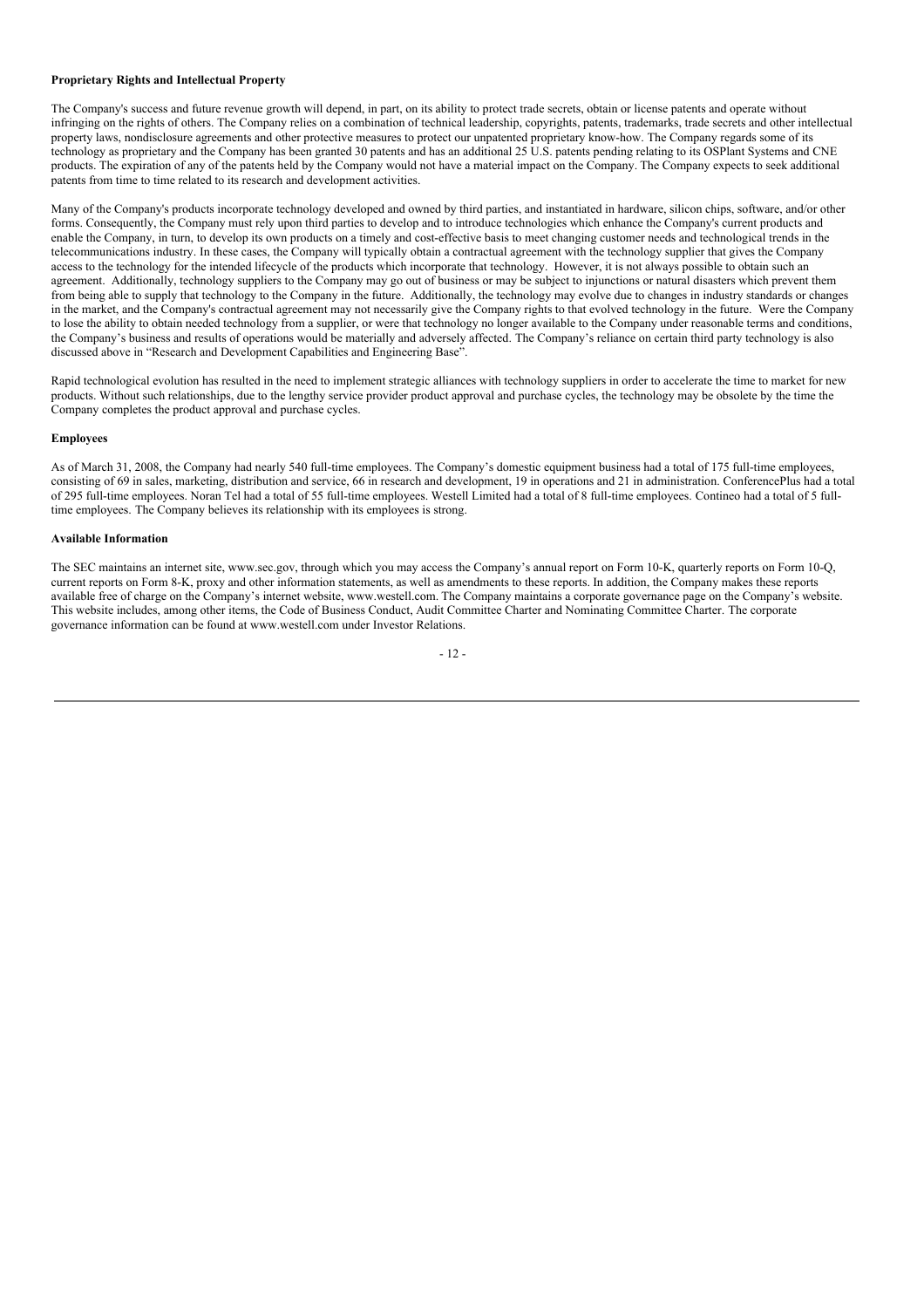# **ITEM 1A. RISK FACTORS**

You should carefully consider the risks described below in addition to the other information contained and incorporated by reference in this Form 10-K. If any of the following risks occurs, our business, operating results or financial condition would likely suffer, and the market price for our securities could decline.

## **We have incurred losses in the past and may incur losses in the future.**

We incurred losses in the fiscal year ended March 31, 2008 and historically in fiscal years through 2002. The Company had an accumulated deficit of \$302.8 million as of March 31, 2008.

We believe that our future revenue growth and profitability will depend on:

- **•** creating sustainable product and service sales opportunities;
- **•** lowering our CNE and OSPlant Systems product costs through design and manufacturing enhancements and volume efficiencies;
- **•** developing new and enhanced products and services;
- **•** diversifying the Company's base of service providers by landing additional customers in markets such as wireless, MSO and integrated service providers.

In addition, we expect to continue to evaluate new product opportunities. As a result, we will continue to invest in research and development and sales and marketing, which could adversely affect our short-term operating results. We can offer no assurances that we will become profitable again in the future.

#### **Our stock price is volatile and could drop unexpectedly.**

Like many technology stocks, our stock has demonstrated and likely will continue to demonstrate extreme volatility as valuations, trading volume and prices move significantly. This volatility may result in a material decline in the market price of our securities, and may have little relationship to our financial results or prospects.

Our class A common stock price has experienced substantial volatility in the past and is likely to remain volatile in the future due to factors such as:

- **•** our actual and anticipated quarterly and annual operating results;
- variations between our actual results and analyst and investor expectations;
- **•** announcements by us or others on developments affecting our business;
- **•** lack of success on winning new customers or the loss of an existing customer;
- **•** investor and analyst perceptions of our company and comparable public companies;
- **•** future sales of debt or equity securities;
- **•** the activities of short sellers and risk arbitrageurs regardless of our performance;
- **•** conditions and trends in the data communications and Internet-related industries.

Many of the factors listed above are not within our control. In the past, companies that have experienced volatility in the market price of their stock have been the subject of securities class litigation.

## We are the subject of an investigation by the SEC that could adversely affect our financial condition, results of operations and the price of our common **stock.**

The SEC is conducting an investigation regarding events and circumstances surrounding trading in our securities. We have cooperated fully and intend to continue to cooperate fully with the SEC on its investigation. We cannot predict the outcome of the investigation. In the event that the investigation leads to SEC action against any current or former officer or director, our financial condition, results of operations and the price of our common stock may be adversely impacted. If the SEC investigation continues for a prolonged period of time, it may have an adverse impact on our financial condition, results of operations and the price of our common stock regardless of the ultimate outcome of the investigation. In addition, the SEC investigation has resulted in the incurrence of significant legal expenses and the diversion of management's attention from our business, and this may continue, or increase, until the

- 13 -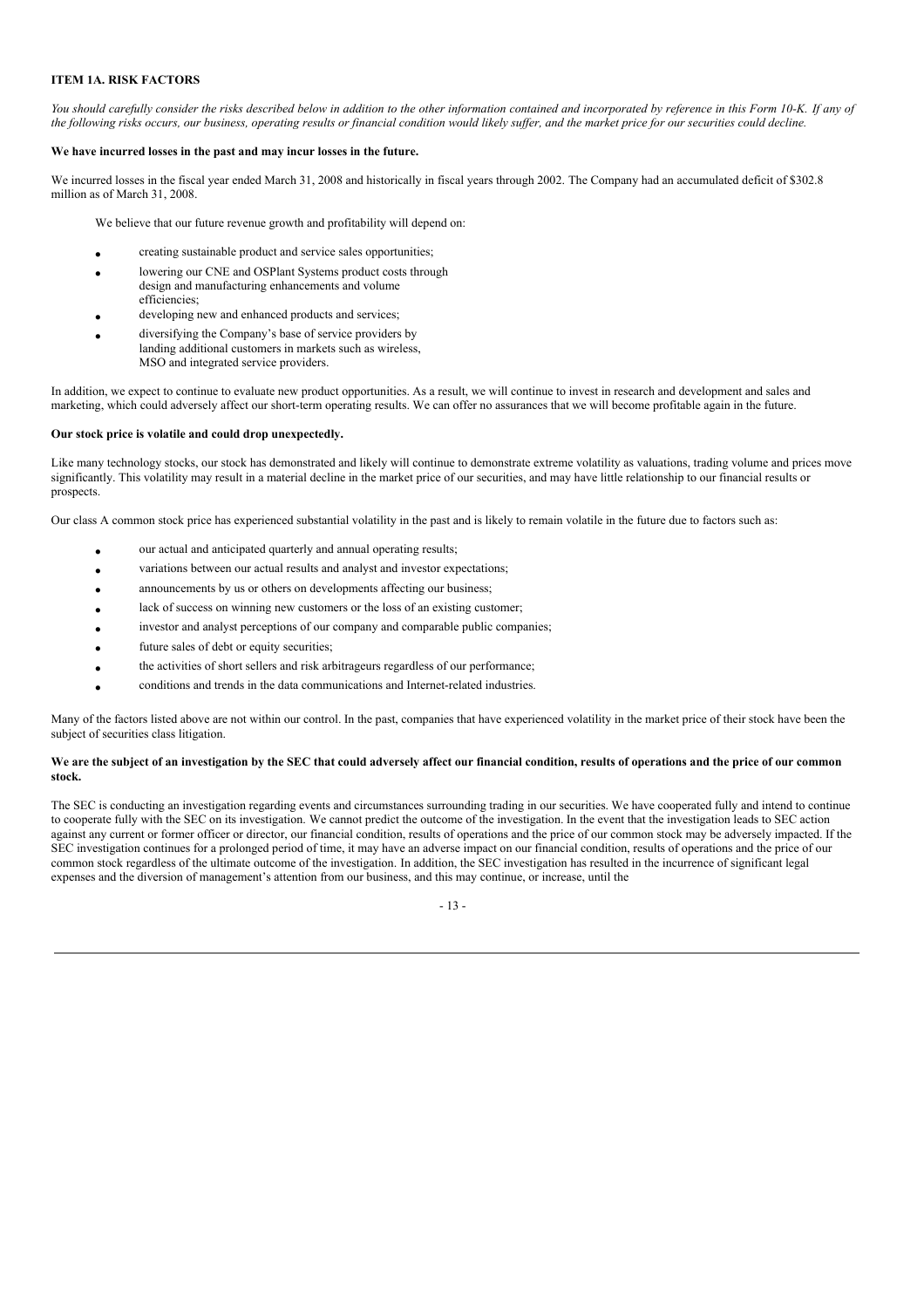investigation is concluded.

# **We have and could face securities class litigation, which could significantly harm our business.**

In fiscal 2000, Westell Technologies, Inc. and certain of its officers and directors were named in consolidated class actions. Although these class actions were settled, we could face securities litigation in the future that could result in the payment of substantial damages or settlement costs in excess of our insurance coverage. Any adverse outcome could harm our business. Even if we were to prevail in any such litigation, we could incur substantial legal costs and management's attention and resources could be diverted from our business which could cause our business to suffer.

#### Due to the rapid technological changes in our industry, our products may become obsolete before we can realize significant revenues from our products, **which could cause us to incur charges for excess and obsolete inventory and materially harm our business.**

The broadband communications industry is subject to rapid technological change and volatile customer demands, which results in a short product commercial life before a product becomes obsolete. As a result, we have in the past and may in the future devote disproportionate resources to a product that has an unexpected short commercial life and/or have to write off excess and obsolete inventory, each of which would harm our operating results and financial condition and harm our business. From time to time, we may need to write off inventory as excess or obsolete. In the past, we have experienced such write-offs. If we incur substantial inventory expenses that we are not able to recover because of changing market conditions, it could have a material adverse effect on our business, financial condition and results of operations.

## **Pricing pressures on our products may affect our ability to be profitable in the future.**

We have and may in the future offer products and services based upon forward pricing, which is the pricing of products below production costs to take into account the expectation of large future volumes and corresponding reduction of manufacturing costs. Forward pricing would cause us to incur lower margins on product or service sales unless we can reduce the associated costs. We believe that costs may decrease if:

- more cost-effective technologies become available;
- product design efficiencies and component integration are obtained;
- **•** we achieve economies of scale related to increased volume.

There is no guarantee that we will be able to secure significant additional business and reduce per unit costs that we have factored into our forward priced products. As a result, we could incur low or negative margins in connection with sales of forward priced products even if our unit volume increases. Low margins from our sales of products and services could result in fluctuations in our quarterly operating results and would materially and adversely affect our profitability and ability to implement our business goals.

## Our products face competition from other existing products, products under development and changing technology, and if we do not remain competitive, **our business will suffer and we will not be profitable.**

The markets for our products are characterized by:

- **•** intense competition within the broadband products industry;
- **•** increasing competition among broadband service providers, including wireline telephone companies, cable multi-service operators, and wireless network operators;
- **•** rapid technological advances;
- **•** evolving industry standards;
- **•** changes in end-user requirements;
- **•** frequent new product introductions and enhancements;
- **•** evolving customer requirements and service offerings.

New products introductions or changes in services offered by service providers could render our existing products and products under development obsolete and unmarketable. Specifically, the focus by service carriers to offer new

- 14 -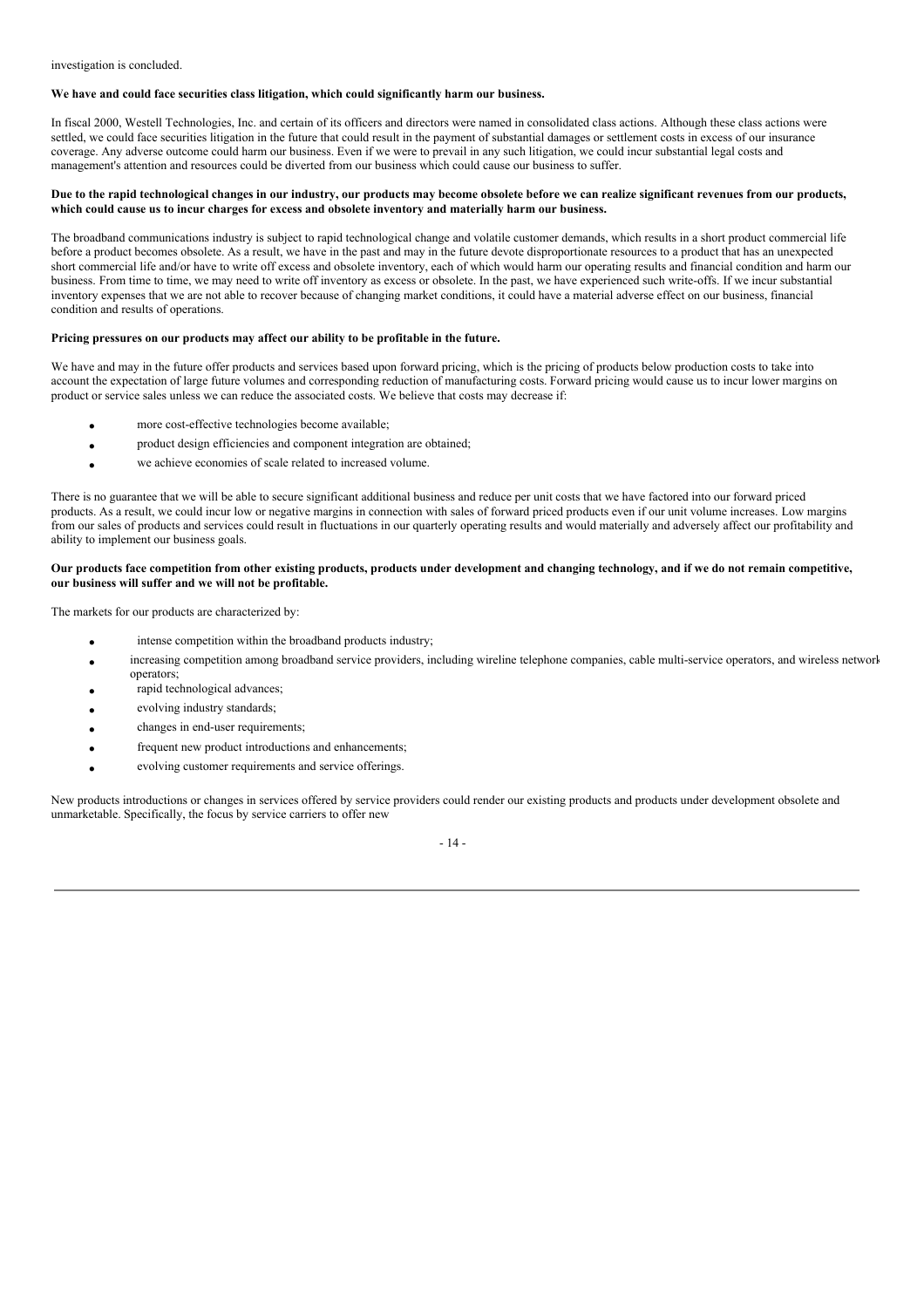VoIP, IPTV, Video and FMC services will cause the current products they use from the Company to be replaced with newer, more compatible technology. Although the Company has product offerings which address these new services, the service providers may choose to obtain competitive products from suppliers other than the Company Further, we believe that the domestic market for many of our traditional OSPlant Systems products is decreasing, and will likely continue to decrease, as high capacity digital transmission becomes less expensive and more widely deployed. Our future OSPlant Systems success will largely depend upon our ability to successfully market our outside plant products not only into its existing accounts but also into MSOs, wireless service providers, OEM equipment manufacturers, and utility markets, in addition to developing new products that compliment these market segments.

In addition, a large majority of our CNE revenue comes from product offerings which enable telephone companies to deliver broadband services over copper telephone wires in the local access network utilizing DSL technology. Telephone companies also face competition in the delivery of DSL-based broadband services from cable operators and wireless service providers. Although the Company is also developing products for wireline fiber optic network operators, MSOs, and wireless service providers, if end users increasingly obtain their high-speed data transmission services from these alternative providers, then the overall demand for our current DSL and other broadband products will be impaired. New products have been developed that can be used by all broadband delivery mechanisms, but there are no assurances that the products will be successful.

To remain competitive, we must develop new products to meet the demands of these emerging transmission media and new local access network providers. Our business would be severely harmed if our products become obsolete or fail to gain widespread commercial acceptance due to competing products and technologies.

### Evolving industry standards may adversely affect our ability to sell our products and consequently harm our business.

Industry wide standardization organizations such as the International Telecommunications Union, the American National Standards Institute and the European Telecommunications Standards Institute, and the Internet Engineering Task Force and other standards bodies are responsible for determining much of the protocols, functionality and interoperability that our products must meet. Delay in the announcement or completion of industry standards would materially and adversely impact our product sales and would severely harm our business. Additionally, changes in those standards through subsequent revisions, and the introduction of competing standards or implementation specifications could result in confusion in the market and delay decisions regarding deployment of our products.

In addition, the introduction of competing standards or implementation specifications could result in confusion in the market and delay decisions regarding deployment of our products. Delay in the announcement of standards would materially and adversely impact our product sales and would severely harm our business.

#### **We are dependent on third-party technology, the loss of which would harm our business.**

We rely on third parties to gain access to technologies that are used in our current products and in products under development. These technologies are instantiated in hardware, silicon chips, software, and/or other forms. Consequently, the Company must rely upon third parties to develop and to introduce technologies which enhance the Company's current products and enable the Company, in turn, to develop its own products on a timely and cost-effective basis to meet changing customer needs and technological trends in the telecommunications industry. In these cases, the company will typically obtain a contractual agreement with the technology supplier that gives the Company access to the technology for the intended lifecycle of the products which incorporate that technology. However, it is not always possible to obtain such an agreement. Additionally, technology suppliers to the Company may go out of business or may be subject to injunctions or natural disasters which prevent them from being able to supply that technology to the Company in the future. Additionally, the technology may evolve due to changes in industry standards or changes in the market, and the Company's contractual agreement may not necessarily give the Company rights to that evolved technology in the future. Were the Company to lose the ability to obtain needed technology from a supplier, or were that technology no longer available to the Company under reasonable terms and conditions, the Company's business and results of operations would be materially and adversely affected.

Any impairment in our relationships with the licensors of technologies used in our products would force us to find other developers on a timely basis or develop our own technology. For example, it would take us approximately nine

- 15 -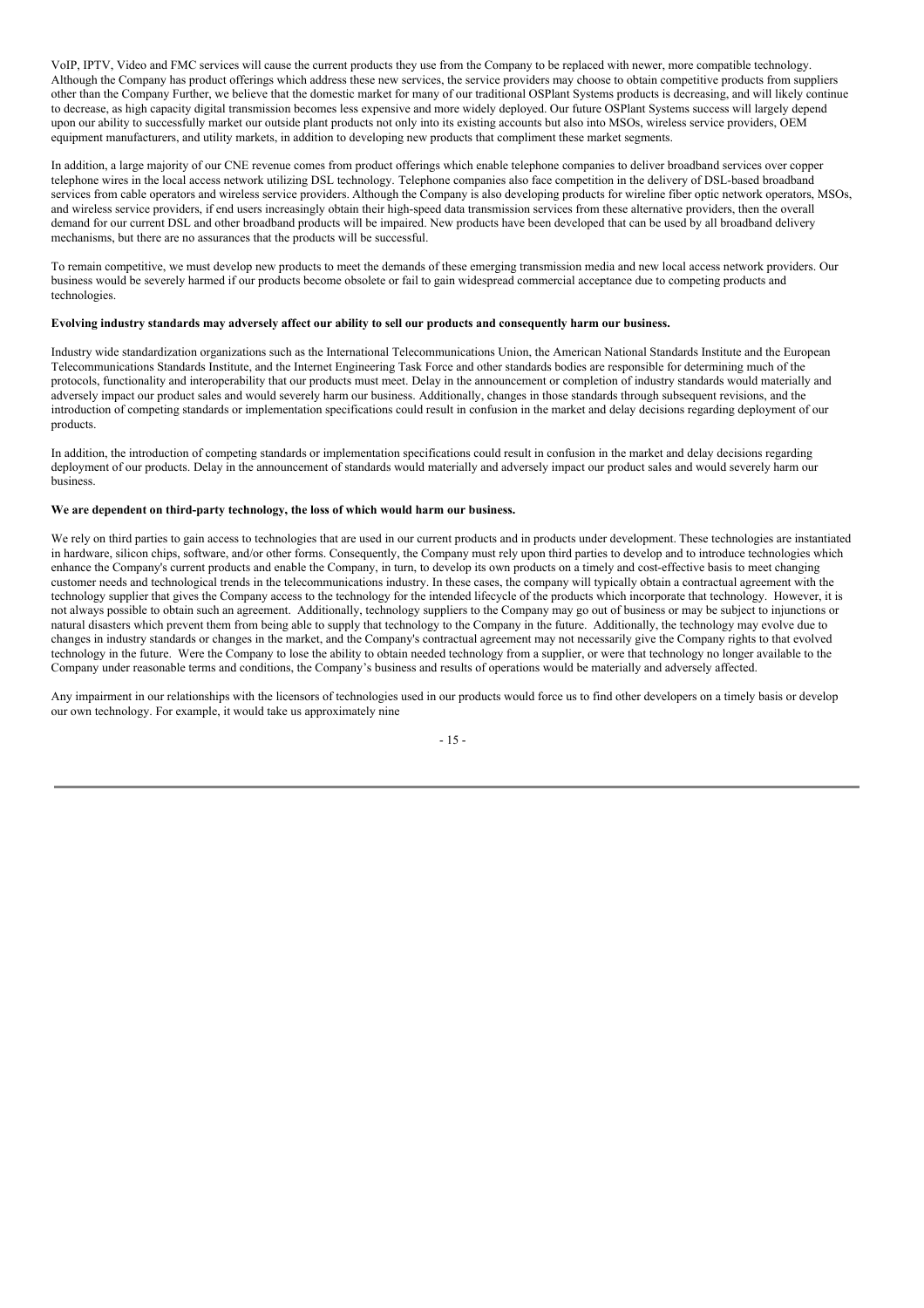months to reengineer the product and subsequently get product approval from customers if the Company lost its existing licenses to certain technologies and the proprietary operating platform used in some of its CNE products. There is no guarantee that we will be able to obtain the third-party technology necessary to continue to develop and introduce new and enhanced products, that we will obtain third-party technology on commercially reasonable terms or that we will be able to replace third-party technology in the event such technology becomes unavailable, obsolete or incompatible with future versions of our products. We would have severe difficulty competing if we cannot obtain or replace much of the third-party technology used in our products. Any absence or delay in obtaining third-party technology necessary for our products would materially adversely affect our business and operating results.

#### **We are dependent on sole or limited source suppliers, the loss of which would harm our business.**

Integrated circuits and other electronic components used in our products may only be currently available from only one source or a limited number of suppliers. Our inabilities to obtain sufficient key components or to develop alternative sources for key components as required, could result in delays or reductions in product deliveries, and consequently severely harm our customer relationships and our business. Furthermore, additional sole-source components may be incorporated into our future products, thereby increasing our supplier risks. If any of our sole-source suppliers delay or halt production of any of their components, or fail to supply their components on commercially reasonable terms, then our business and operating results would be harmed. For example, it would take the Company approximately nine months to reengineer the product and subsequently get product approval from customers if the Company lost its existing licenses to the DSL technology and operating system used in its DSL products.

We may experience delays in the receipt of key components that could result in delays in related product deliveries. There is no guarantee that we will be able to continue to obtain sufficient quantities of key components as required, or that such components, if obtained, will be available to us on commercially reasonable terms.

# We have few long-term contracts or arrangements with suppliers which could adversely affect our ability to purchase components and technologies used **in our products.**

We have few long-term contracts or arrangements with our suppliers. We may not be able to obtain components at competitive prices, in sufficient quantities or under other commercially reasonable terms. If we enter into a high-volume or long-term supply arrangement and subsequently decide that we cannot use the products or services provided for in the supply arrangement, then our business would also be harmed. We enter into short-term contracts with our suppliers in the form of purchase orders. Purchase orders are often non-cancelable within contractual time periods. These purchase orders are issued to vendors based on forecasted demand. If the forecasted demand is materially incorrect, we may find that we cannot use the products ordered, and then our business would also be harmed.

### We are dependent on our third-party offshore outsource manufacturing partners to produce and deliver our products timely which could adversely **impact our ability to meet the delivery requirements of our customers.**

In fiscal year 2008, the Company moved substantially all of the manufacturing of CNE and OSPlant Systems products from Aurora, Illinois, to offshore suppliers in China. Reliance on third-party offshore outsource manufacturing partners involves a number of risks, including:

- **•** over reliance on a limited number of vendors;
- **•** increased transportation time, costs and possible port closures;
- **•** political instability;
- **•** increased exposure to currency fluctuations;
- **•** compromising of intellectual property;
- **•** inadequate control over production capacity and
- **•** reduced control over product quality.

 $-16-$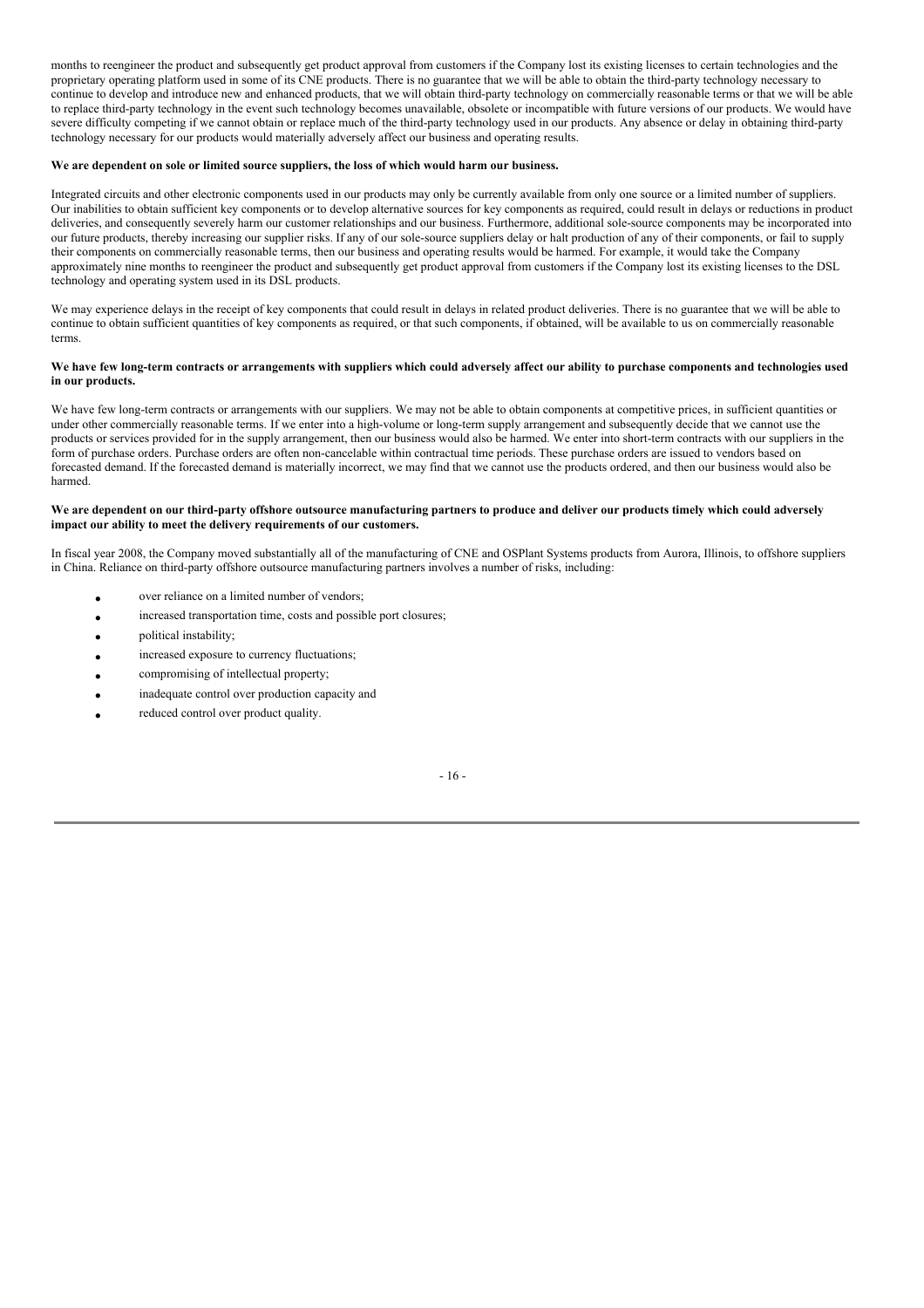#### We may be adversely impacted by the rising cost of product material components such as copper, petroleum, gold, platinum and silver.

The costs of commodities such as copper and petroleum, and to a lesser extent, gold, platinum and silver, all components of the Company's products, could increase the cost of the Company's products thereby adversely impacting our business and operating results.

# We will not be able to successfully compete, develop and sell new products if we fail to retain key personnel and hire additional key personnel.

Because of our need to continually evolve our business with new product developments and strategies, our success is dependent on our ability to attract and retain qualified technical, marketing, sales and management personnel. To remain competitive, we must maintain top management talent, employees who are involved in product development and testing and employees who have developed strong customer relationships. Because of the high demand for these types of employees, it may be difficult to retain existing key employees and attract new key employees. In addition we do not have non-compete contracts with most of our employees. Our inability to attract and retain additional key employees could harm our ability to successfully sell existing products and develop new products and implement our business goals.

#### Our quarterly operating results are likely to fluctuate significantly and should not be relied upon as indications of future performance.

We may experience significant fluctuations in quarterly operating results. Due to the risks identified below and elsewhere in "Risk Factors," sales to our largest customers have fluctuated and could fluctuate significantly between quarters. Sales to our customers typically involve large purchase commitments, and customers purchasing our products may generally reschedule purchases without penalty. As a result, our quarterly operating results have fluctuated significantly in the past. Other factors that have influenced and may continue to influence our quarterly operating results include:

- **•** the impact of changes in the customer mix or product mix sold;
- **•** timing of product introductions or enhancements by us or our competitors;
- **•** changes in operating expenses which can occur because of product development costs, timing of customer reimbursements for research and development, pricing pressures and availability and pricing of key components;
- **•** write-offs for obsolete inventory;
- **•** other risks that are contained in this "Risk Factors" section.

Due to fluctuations in quarterly results, we believe that period-to-period comparisons of our quarterly operating results are not necessarily meaningful. Our quarterly fluctuations make it more difficult to forecast our manufacturing and purchasing needs and revenues. It is possible that in some future quarters our operating results will be below the expectations of securities analysts and investors, which may adversely affect our stock price. As long as we continue to depend on CNE products and new products, there is substantial risk of widely varying quarterly results compared to investor expectations.

#### **We may experience delays in the deployment of new products.**

Our past sales have resulted from our ability to anticipate changes in technology, industry standards and service provider service offerings, and to develop and introduce new and enhanced products and services. Our continued ability to adapt to such changes will be a significant factor in maintaining or improving our competitive position and our prospects for growth. Factors resulting in delays in product development include:

- **•** rapid technological changes in the broadband communications industry;
- our customers' lengthy product approval and purchase processes;
- **•** our reliance on third-party technology for the development of new products.

There can be no assurance that we will successfully introduce new products on a timely basis or achieve sales of new products in the future. In addition, there can be no assurance that we will have the financial and product design

## - 17 -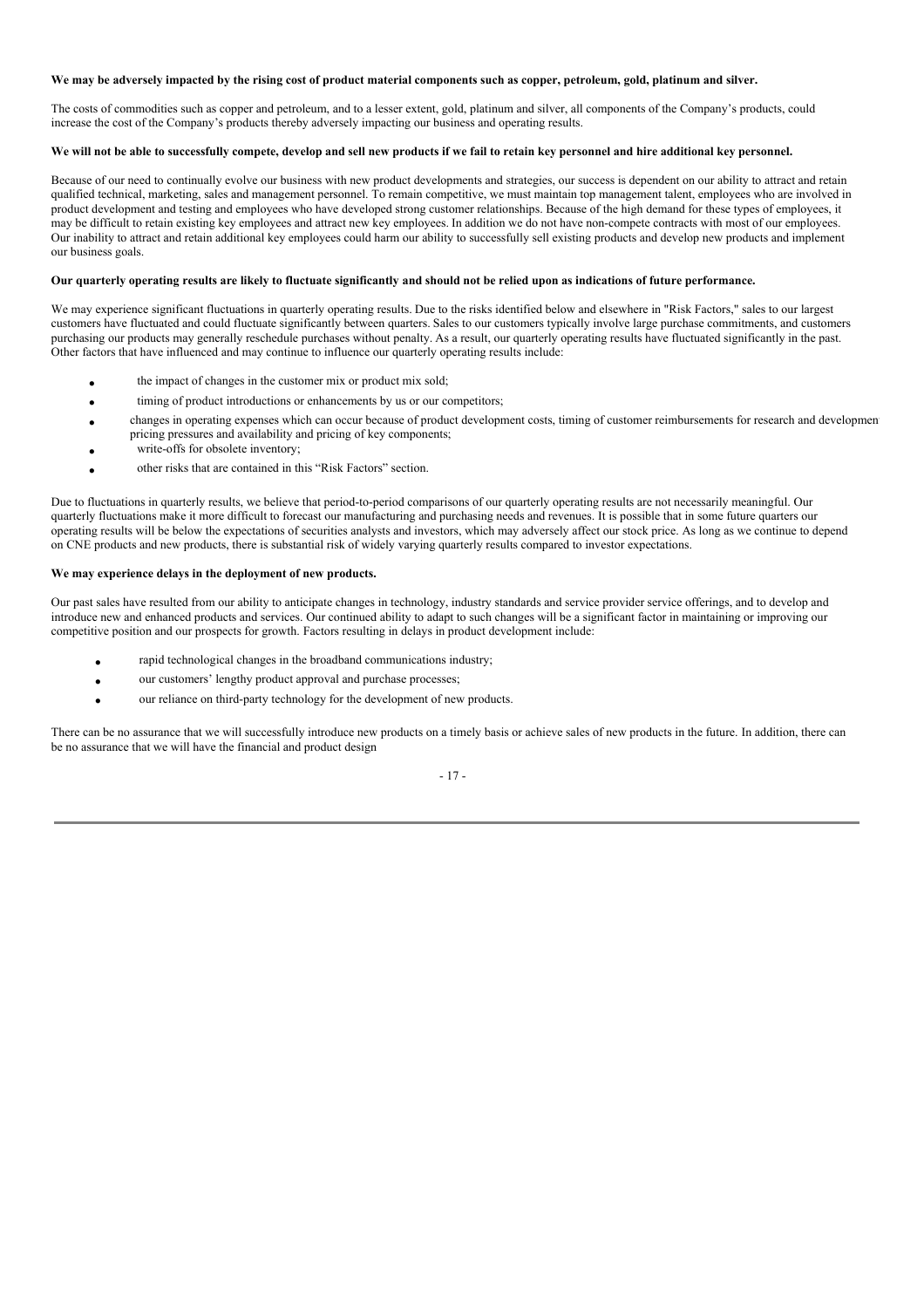resources necessary to continue to successfully develop new products or to otherwise successfully respond to changing technology standards and service provider service offerings. If we fail to deploy new products on a timely basis, then our product sales will decrease, our quarterly operating results could fluctuate, and our competitive position and financial condition would be materially and adversely affected.

## The broadband communications and telecommunications industry is a highly competitive market and this competition may result in operating losses, a **decrease in our market share and fluctuations in our revenue.**

We expect continuing competition as the broadband communications and telecommunications market in general continues to evolve. Because we are significantly smaller than many of our competitors, we may lack the financial resources needed to increase our market share. Many of our competitors are much larger than us and can offer a wider array of different products and services required for a service provider's business than we do.

We expect continued aggressive tactics from many of our competitors such as:

- **•** forward pricing of products;
- **•** early announcements of competing products;
- bids that bundle customer premises products (which compete with the Company's CNE products) with other product and service offerings where the Company does not have products to offer;
- **•** intellectual property disputes.

## **Our lack of backlog may affect our ability to adjust to an unexpected shortfall in orders.**

Because of customer ordering demands we generally ship products within a short period after receipt of an order. We typically do not have a material backlog (or known quantity) of unfilled orders, and our revenues in any quarter are substantially dependent on orders booked in that quarter. Our expense levels are based on anticipated future revenues and are relatively fixed in the short term. Therefore, we may be unable to adjust spending in a timely manner to compensate for any unexpected shortfall of orders. Accordingly, any significant shortfall of demand in relation to our expectations or any material delay of customer orders would have an immediate adverse impact on our business and operating results.

## **Industry consolidation could make competing more difficult.**

Consolidation of companies offering high-speed telecommunications products and conferencing services is occurring through acquisitions, joint ventures and licensing arrangements involving our competitors, our customers and our customers' competitors. We cannot provide any assurances that we will be able to compete successfully in an increasingly consolidated telecommunications industry. Any heightened competitive pressures that we may face may have a material adverse effect on our business, prospects, financial condition and result of operations.

#### We depend on a limited number of customers who are able to exert a high degree of influence over us and loss of a major customer could adversely **impact our business.**

We have and will continue to depend on the telephone companies for the majority of our revenues. Sales to the two largest telephone company customers accounted for approximately 53.8%, 65.9% and 76.5% of our revenues in fiscal 2008, 2007 and 2006, respectively. Consequently, our future success will depend upon:

- **•** the timeliness and size of future purchase orders from the telephone companies;
- **•** the product requirements of the telephone companies;
- **•** the financial and operating success of the telephone companies;
- **•** the success of the telephone companies' services that use our products;
- **•** and the Company's level of success in diversifying its revenue streams beyond the telephone companies.

The telephone companies and our other customers are significantly larger than we are and are able to exert a high degree of influence over us. These customers may generally reschedule orders without penalty to the customer.

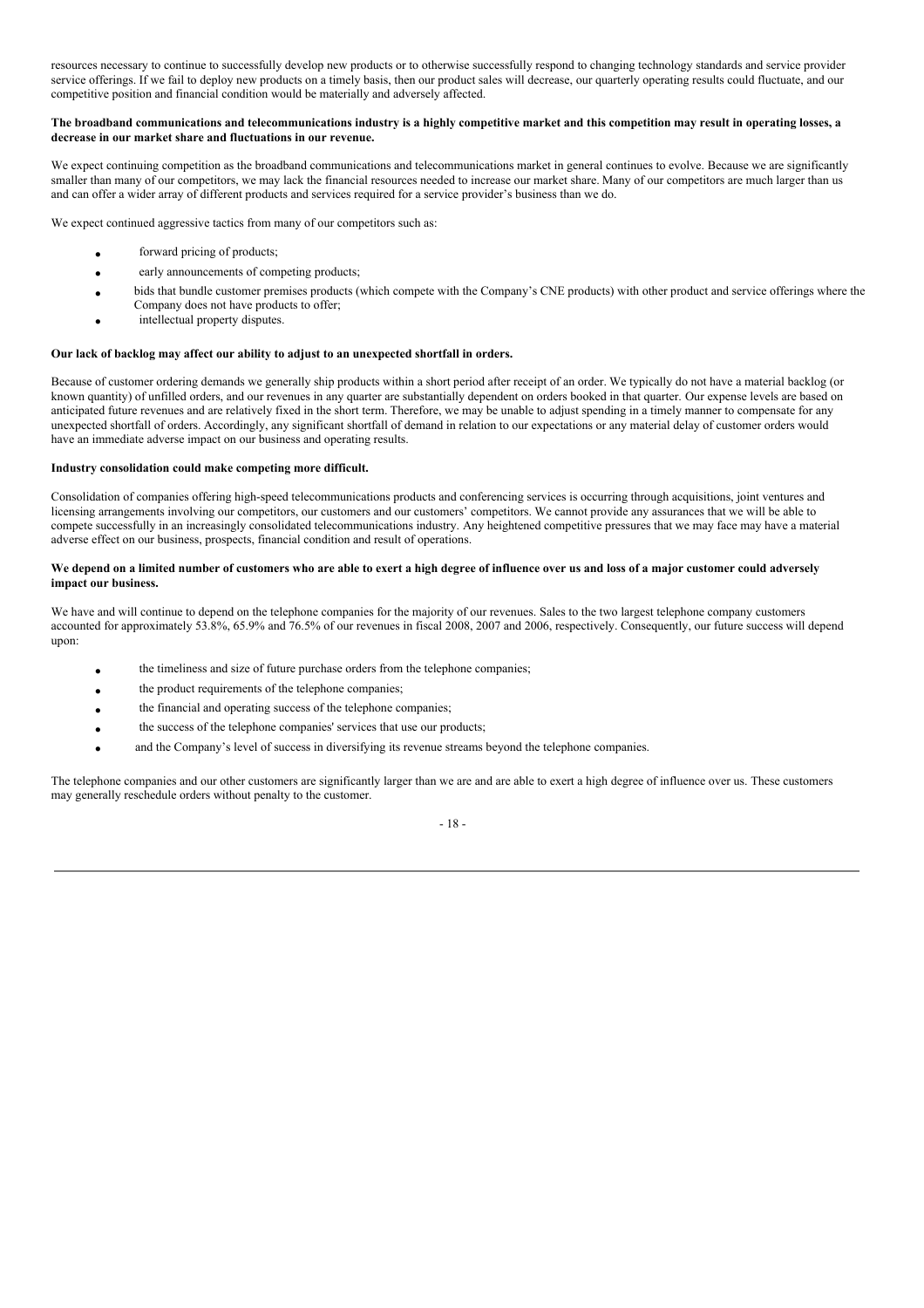Even if demand for our products is high, the telephone companies have sufficient bargaining power to demand low prices and other terms and conditions that may materially adversely affect our business and operating results.

Any attempt by our customers to seek out additional or alternative suppliers would have a material adverse effect on our business and operating results. The loss of any of our customers could result in an immediate decrease in sales and materially and adversely affect our business.

ConferencePlus' customer base is very concentrated as its top ten customers represent a large portion of total revenue. Customers of ConferencePlus have expanded their requirements for our services, but there can be no assurance that such expansion will increase in the future. Additionally, ConferencePlus' customers continually undergo review and evaluation of their conferencing and meeting services to evaluate the merits of bringing those services in-house rather than outsourcing those services. There can be no assurance in the future that ConferencePlus' customers will not develop their own internal conferencing and meeting services. ConferencePlus must continually provide higher quality, lower cost services to maintain and grow its customer base. Any loss of a major account would have a material adverse effect on ConferencePlus. In addition, any merger or acquisition of a major customer could have a material adverse effect on ConferencePlus.

# **Our customers have lengthy purchase cycles that affect our ability to sell our products.**

Prior to selling products to service providers, we must undergo lengthy approval and purchase processes. Evaluation can take as little as a few months for products that vary slightly from existing products or up to a year or more for products based on new technologies or utilized for new service offerings. Accordingly, we are continually submitting successive generations of our current products as well as new products to our customers for approval. The length of the approval process can vary and is affected by a number of factors, including:

- **•** the complexity of the product involved;
- **•** market acceptance of the service provider's service offering;
- **•** service providers priorities;
- **•** service providers budgets;
- **•** regulatory issues affecting our service providers.

The requirement that service providers obtain FCC or state regulatory approval for most new telecommunications and broadband services prior to their implementation has in the past delayed the approval process. Such delays in the future could have a material adverse affect on our business and operating results. While we have been successful in the past in obtaining product approvals from our customers, there is no guarantee that such approvals or that ensuing sales of such products will continue to occur.

# Our services are affected by uncertain government regulation and changes in current or future laws or regulations could restrict the way we operate our **business.**

The telecommunications industry, including most of our customers, is subject to regulation from federal and state agencies, including the FCC and various state public utility and service commissions. While these regulations do not affect us directly, the effects of regulations on our customers may adversely impact our business and operating results. For example, FCC regulatory policies affecting the availability of telephone company services and other terms on which telephone companies conduct their business may impede our penetration of local access markets, and/or make the markets less financially attractive.

In addition, our business and operating results may also be adversely affected by the imposition of tariffs, duties and other import restrictions on components that we obtain from non-domestic suppliers or by the imposition of export restrictions on products that we sell internationally. Internationally, some governments actively promote and create competition in the telecommunications industry. Changes in current or future laws or regulations, in the U.S. or elsewhere, could materially and adversely affect our business and operating results.

## **Potential product recalls and warranty expenses could adversely affect our ability to remain profitable.**

Our products are required to meet rigorous standards imposed by our customers. Most of our products carry a limited warranty ranging from one to two years for CNE products and up to seven years for OSPlant Systems

- 19 -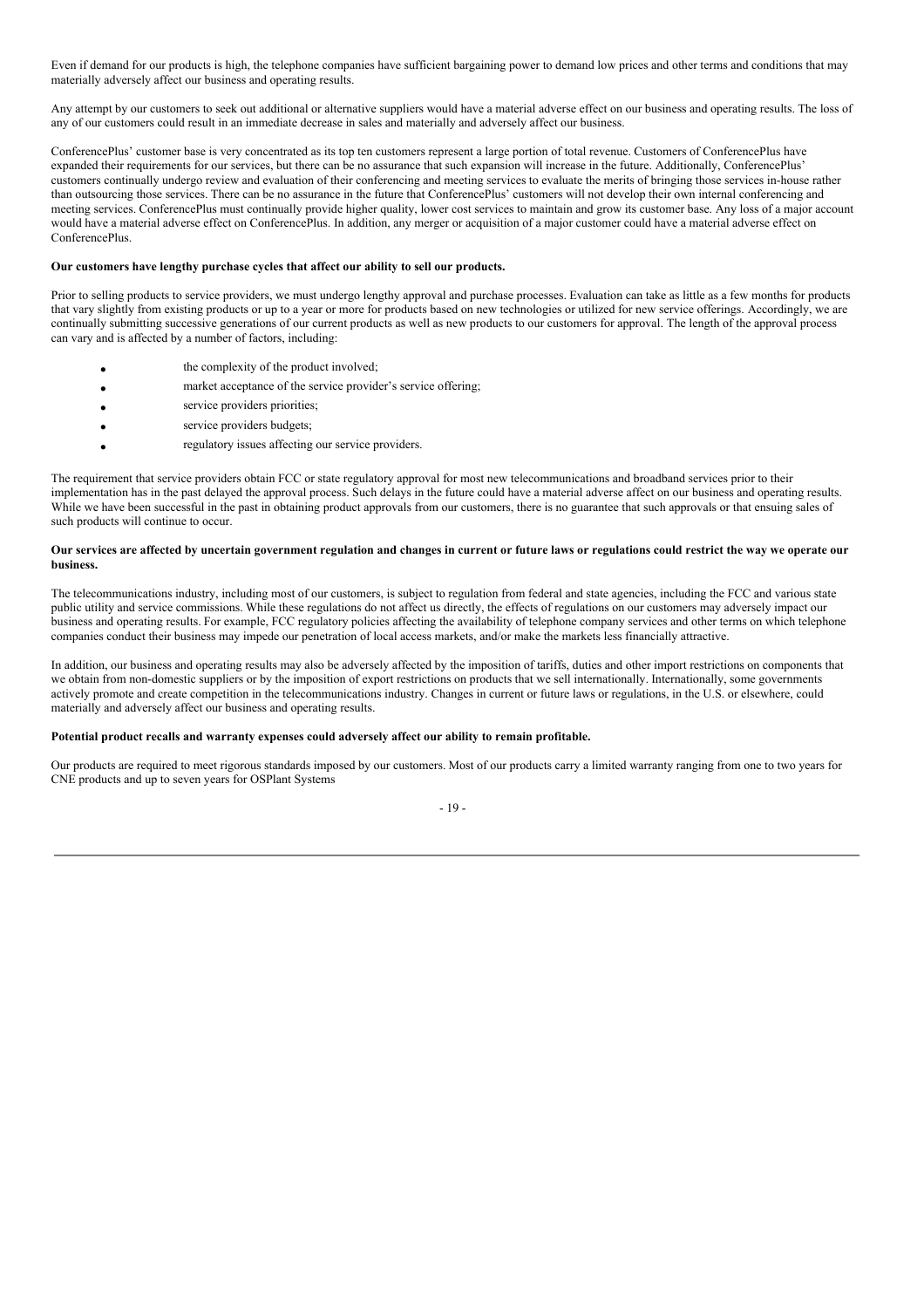products. In addition, our supply contracts with our major customers typically require us to accept returns of products within certain time frames or indemnify such customers against certain liabilities arising out of the use of our products. Complex products such as those offered by us may contain undetected defects or failures when first introduced or as new versions are released. Despite our testing of products and our comprehensive quality control program, there is no guarantee that our products will not suffer from defects or other deficiencies. Historically, we have not experienced material problems with product defects, recalls, returns or indemnification claims, however, if such claims exceed our reserves for such claims, our business could be harmed. Such recalls, returns or claims and the associated negative publicity could result in the loss of or delay in market acceptance of our products, affect our product sales, our customer relationships, and our ability to generate a profit.

#### **Investors could be adversely affected by future issuances and sales of our securities.**

Sales of substantial amounts of our common stock in the public market could adversely affect the market price of our securities. The Company had 56,773,288 shares of common stock outstanding as of May 30, 2008. Options to purchase 8,834,986 shares of class A common stock, 5,120,591 of which were exercisable, were also outstanding on May 30, 2008. These obligations could result in substantial future dilution with respect to our common stock.

## We rely on our intellectual property that we may be unable to protect, or we may be found to infringe the rights of others.

Our success will depend, in part, on our ability to protect trade secrets, obtain or license patents and operate without infringing on the rights of others. We rely on a combination of technical leadership, trade secrets, copyright and trademark law and nondisclosure agreements to protect our non-patented proprietary expertise. These measures, however, may not provide meaningful protection for our trade secrets or other proprietary information. Moreover, our business and operating results may be materially adversely affected by competitors who independently develop substantially equivalent technology.

In addition, the laws of some foreign countries do not protect our proprietary rights to the same extent as U.S. law. The telecommunications industry is also characterized by the existence of an increasing number of patents and frequent litigation based on allegations of patent and other intellectual property infringement. From time to time we receive communications from third parties alleging infringement of exclusive patent, copyright and other intellectual property rights to technologies that are important to us.

There is no guarantee:

- **•** that third parties will not assert infringement claims against us in the future, and that such assertions will not result in costly litigation;
- **•** that we would prevail in any such litigation or be able to license any valid and infringed patents from third parties on commercially reasonable terms.

Further, such litigation, regardless of its outcome, could result in substantial costs to and diversion of our efforts. Any infringement claim or other litigation against or by us could have a material adverse effect on our business and operating results.

# Business interruption could prevent our ability to deliver product and services to our customers and could adversely affect our business.

We rely on subcontractors in Asia for assembly and testing of and to purchase some of the raw materials used in such assemblies. The reliance on third-party subcontractors for the assembly of our products involves several risks, including the unavailability of, or interruptions in access to, certain process technologies and reduced control over product quality, delivery schedules, transportation, manufacturing yields, and costs. These risks may be exacerbated by economic or political uncertainties, terrorist actions, or by natural pandemics in foreign countries in which our subcontractors are located. We contract with our outsource manufacturing partners in U.S. dollars.

- 20 -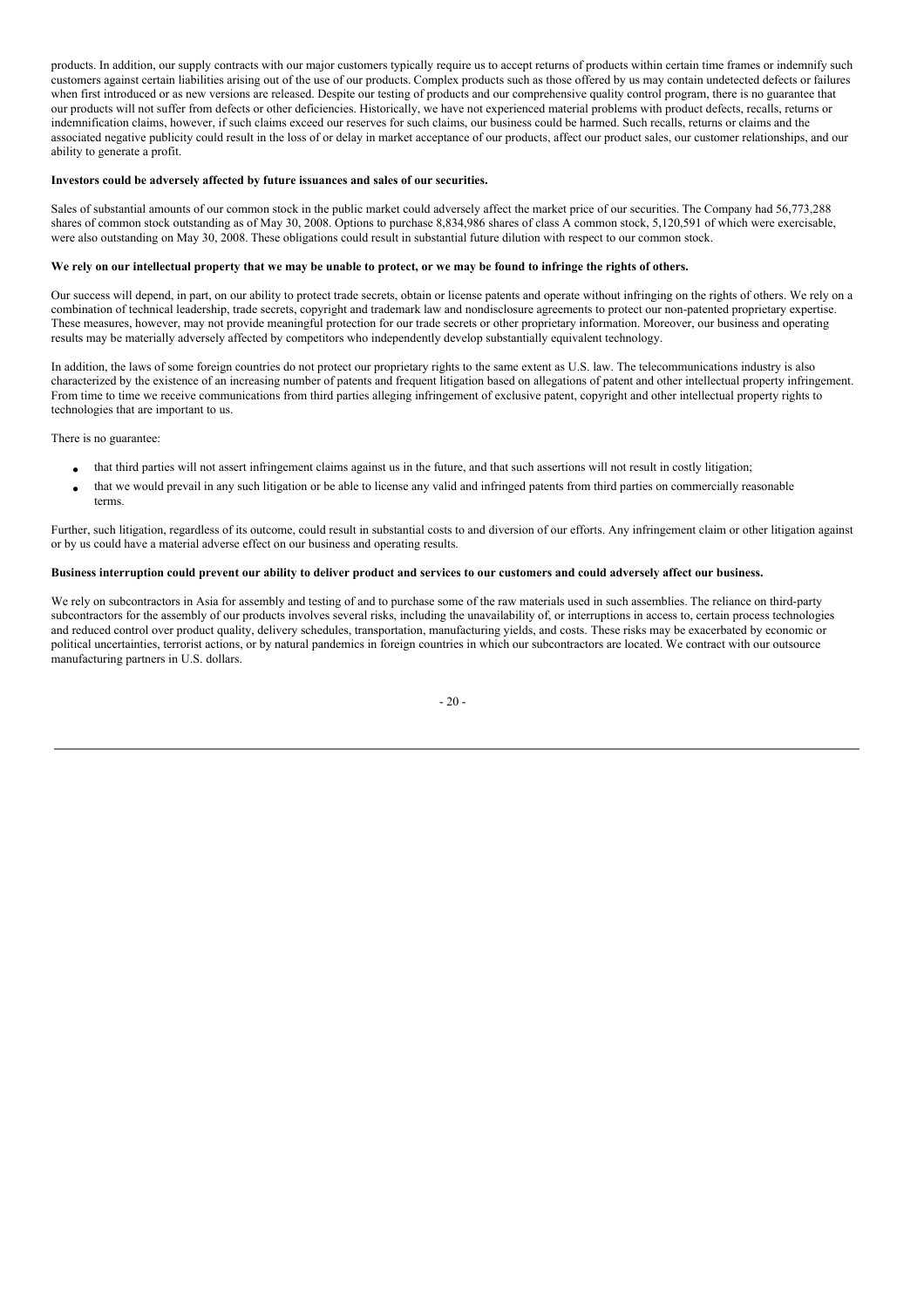# **We may engage in future acquisitions or fund raising activity that could dilute our current stockholders.**

We expect to continue to review potential acquisitions and we may acquire businesses, products or technologies in the future. In addition, the Company may decide to raise additional capital to fund its operations. In order to accomplish these activities, acquisitions and fund raising, we could:

- **•** issue equity securities that could dilute our current stockholders' percentage ownership;
- **•** incur substantial debt; or
- **•** assume contingent liabilities.

These events could harm our business and/or the price of our common stock. Acquisitions also entail numerous integration risks that could adversely affect our business.

# ConferencePlus' large competitors could adversely affect ConferencePlus' ability to maintain or increase its market share.

ConferencePlus participates in the highly competitive industry of voice, video, and multimedia conferencing and meeting services. Competitors include standalone conferencing companies and major telecommunications providers. ConferencePlus' ability to sustain growth and performance is dependent on:

- **•** maintenance of high quality standards and low cost position;
- **•** international expansion;
- **•** marketing and sales effectiveness;
- **•** evolving technological capability.

Any increase in competition could reduce our gross margin, require increased spending on sales and marketing, and otherwise materially adversely affect our business and operating results.

#### Our principal stockholders can exercise significant influence that could discourage transactions involving a change of control and may affect your ability **to receive a premium for Class A Common Stock that you purchase.**

As of May 30, 2008, as trustees of a voting trust containing common stock held for the benefit of the Penny family and the Simon family, Robert C. Penny III and Melvin J. Simon have the exclusive power to vote over 47.5% of the votes entitled to be cast by the holders of our common stock. In addition, members of the Penny family who are beneficiaries under this voting trust are parties to a stock transfer restriction agreement which prohibits the beneficiaries from transferring any class B common stock or their beneficial interests in the voting trust without first offering such class B common stock to the other Penny family members. Certain Penny family members also own or are beneficiaries of trusts that own shares outside of the voting trust. As trustees of the Voting Trust and other trusts, Messrs. Penny and Simon control 52.3% of the voting stock. Consequently, we are effectively under the control of Messrs. Penny and Simon, as trustees, who can effectively control the election of all of the directors and determine the outcome of most corporate transactions or other matters submitted to the stockholders for approval. Such control may have the effect of discouraging transactions involving an actual or potential change of control, including transactions in which the holders of Class A Common Stock might otherwise receive a premium for their shares over the then-current market price.

- 21 -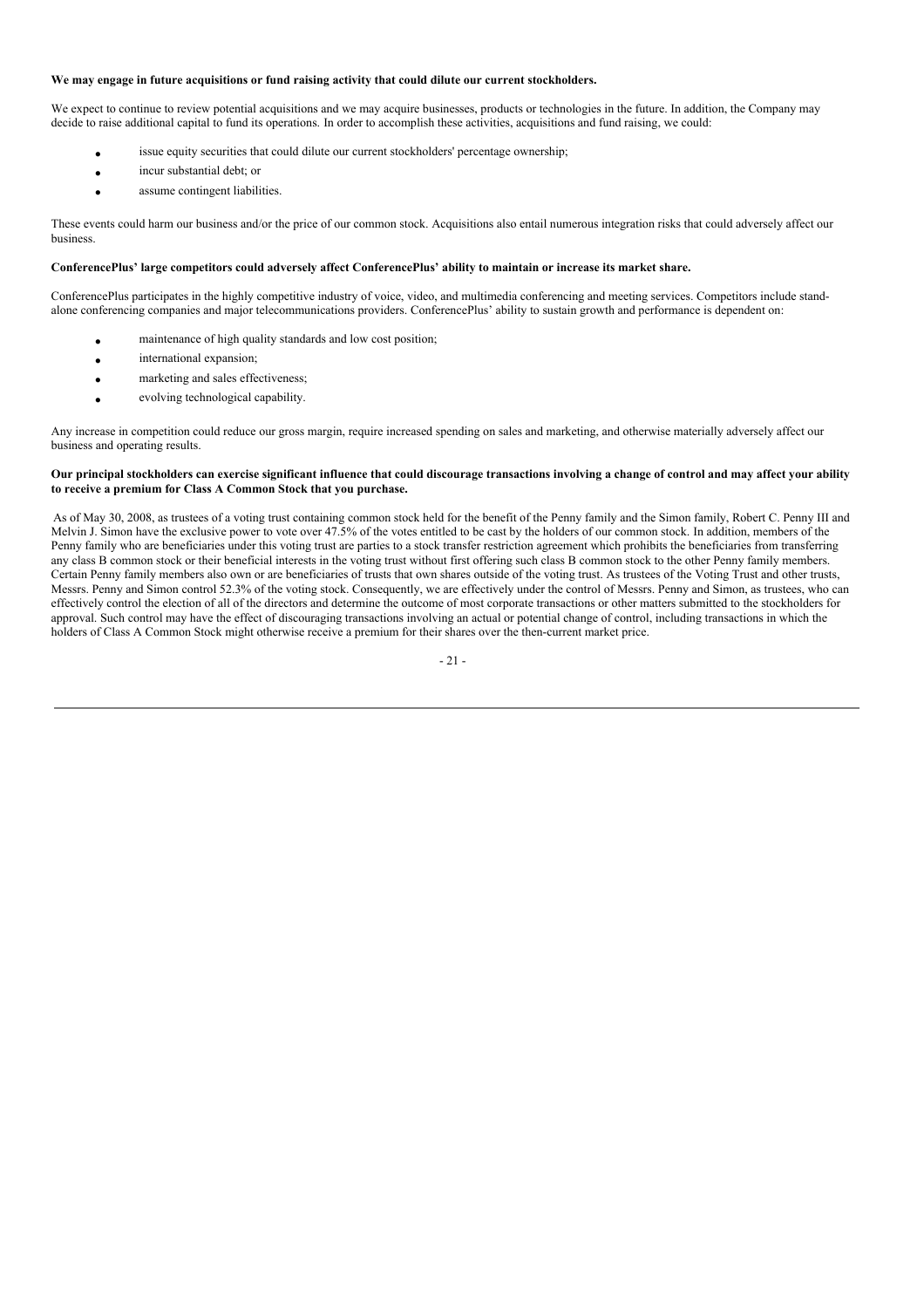# **ITEM 1B. UNRESOLVED STAFF COMMENTS**

None.

# **ITEM 2. PROPERTIES**

The Company leases the following real property:

|                      |                               | Square footage | <b>Termination year</b> |
|----------------------|-------------------------------|----------------|-------------------------|
| Location             | <b>Purpose</b>                |                |                         |
| Aurora, IL           | Office and distribution       | 185,000        | 2017                    |
| Basingstoke, England | Office                        | 4.100          | 2008                    |
| Schaumburg, IL       | Office, Conferencing Services | 41,860         | 2011                    |
| Dublin, Ireland      | Office, Conferencing Services | 2.000          | 2024                    |
| Regina, Saskatchewan | Office and manufacturing      | 24,000         | 2012                    |

The Company elected an early termination clause in the Basingstoke lease that allows the Company to exit the lease at June 2008 with a 6 month lease penalty. In fiscal year 2008, the Company moved substantially all of the manufacturing of CNE and OSPlant Systems products in Aurora to offshore suppliers. A portion of the Aurora facility is now used as a product distribution operation and alternative uses are currently being explored for the remaining portion of the Aurora facility impacted by the outsourcing.

The Company does not own any real property.

#### **ITEM 3. LEGAL PROCEEDINGS**

The Company is involved in various legal proceedings incidental to the Company's business. In the ordinary course of our business, we are routinely audited and subject to inquiries by governmental and regulatory agencies.

Management believes that the outcome of such proceedings will not have a material adverse effect on our consolidated operations or financial condition.

# **ITEM 4. SUBMISSION OF MATTERS TO A VOTE OF SECURITY HOLDERS**

None.

# - 22 -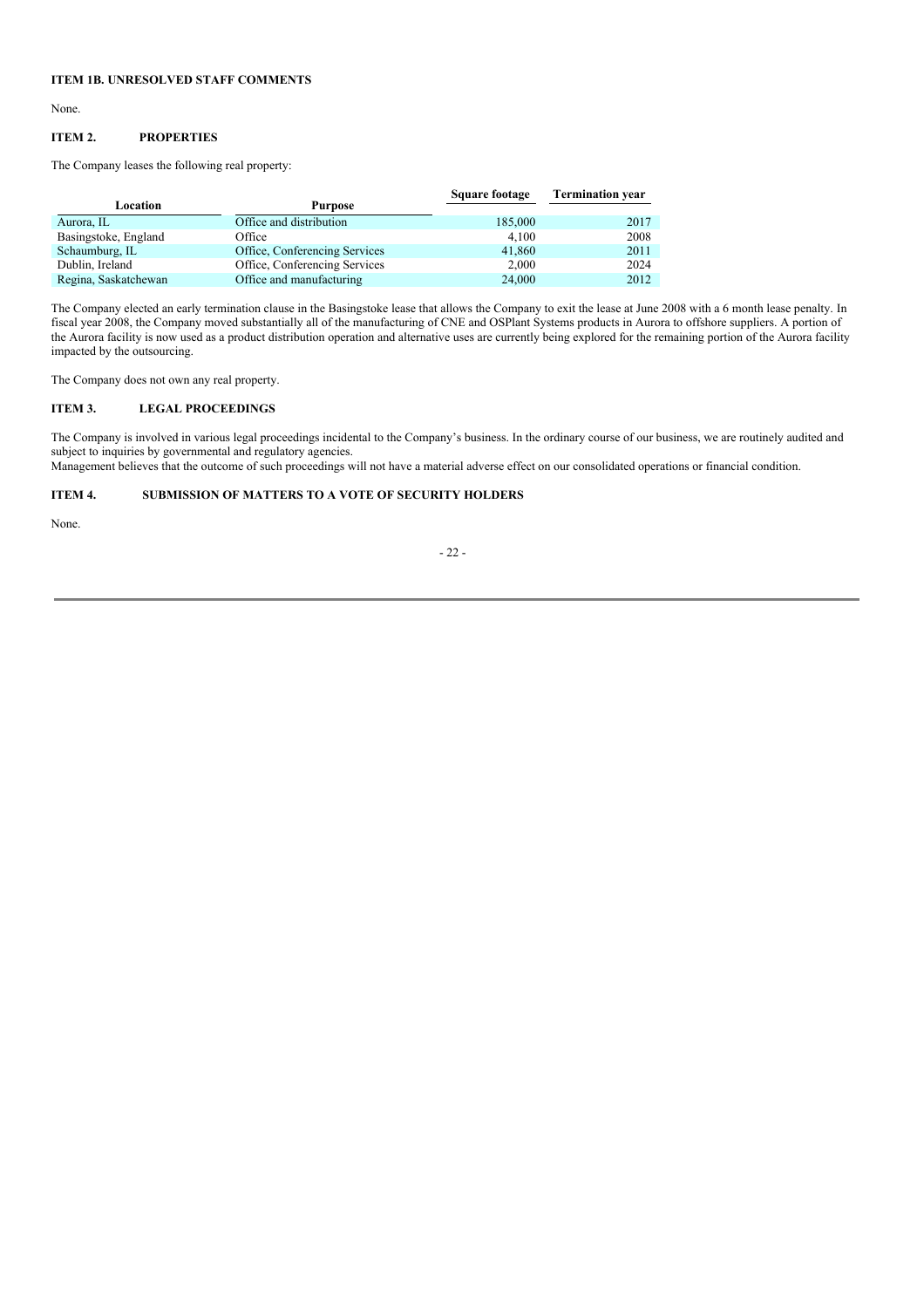## **ITEM 5. MARKET FOR REGISTRANT'S COMMON EQUITY, RELATED STOCKHOLDER MATTERS AND ISSUER PURCHASES OF EQUITY SECURITIES.**

The Company's Class A Common Stock is quoted on the NASDAQ Global Select Market under the symbol "WSTL." The following table sets forth for the periods indicated the high and low sale prices for the Class A Common Stock as reported on the NASDAQ Global Select Market.

|                                         | High   | Low    |
|-----------------------------------------|--------|--------|
| Fiscal Year 2007                        |        |        |
| First Ouarter ended June 30, 2006       | \$4.15 | \$1.95 |
| Second Quarter ended September 30, 2006 | 2.93   | 1.84   |
| Third Quarter ended December 31, 2006   | 2.71   | 2.04   |
| Fourth Ouarter ended March 31, 2007     | 3.16   | 2.09   |
|                                         |        |        |
| Fiscal Year 2008                        |        |        |
| First Quarter ended June 30, 2007       | \$2.89 | \$2.19 |
| Second Quarter ended September 30, 2007 | 2.97   | 2.00   |
| Third Ouarter ended December 31, 2007   | 2.78   | 1.33   |
| Fourth Quarter ended March 31, 2008     | 2.00   | 1.38   |
|                                         |        |        |
| Fiscal Year 2009                        |        |        |
| First Ouarter through May 30, 2008      | \$1.83 | \$1.20 |

As of May 30, 2008, there were approximately 840 holders of record of the outstanding shares of Class A Common Stock and five holders of record of Class B Common Stock.

During the fiscal year ended March 31, 2008, no equity securities of the Company were sold by the Company that were not registered under the Securities Act of 1933, as amended.

The information required under the heading "Equity Compensation Plan Information" is provided under Item 12 herein.

# *Dividends*

The Company has never declared or paid any cash dividends on its common stock and does not anticipate paying any cash dividends in the foreseeable future. The Company currently intends to retain any future earnings to finance the growth and development of its business. In addition, the Company's credit facility restricts the Company's ability to pay dividends without bank approval.

- 23 -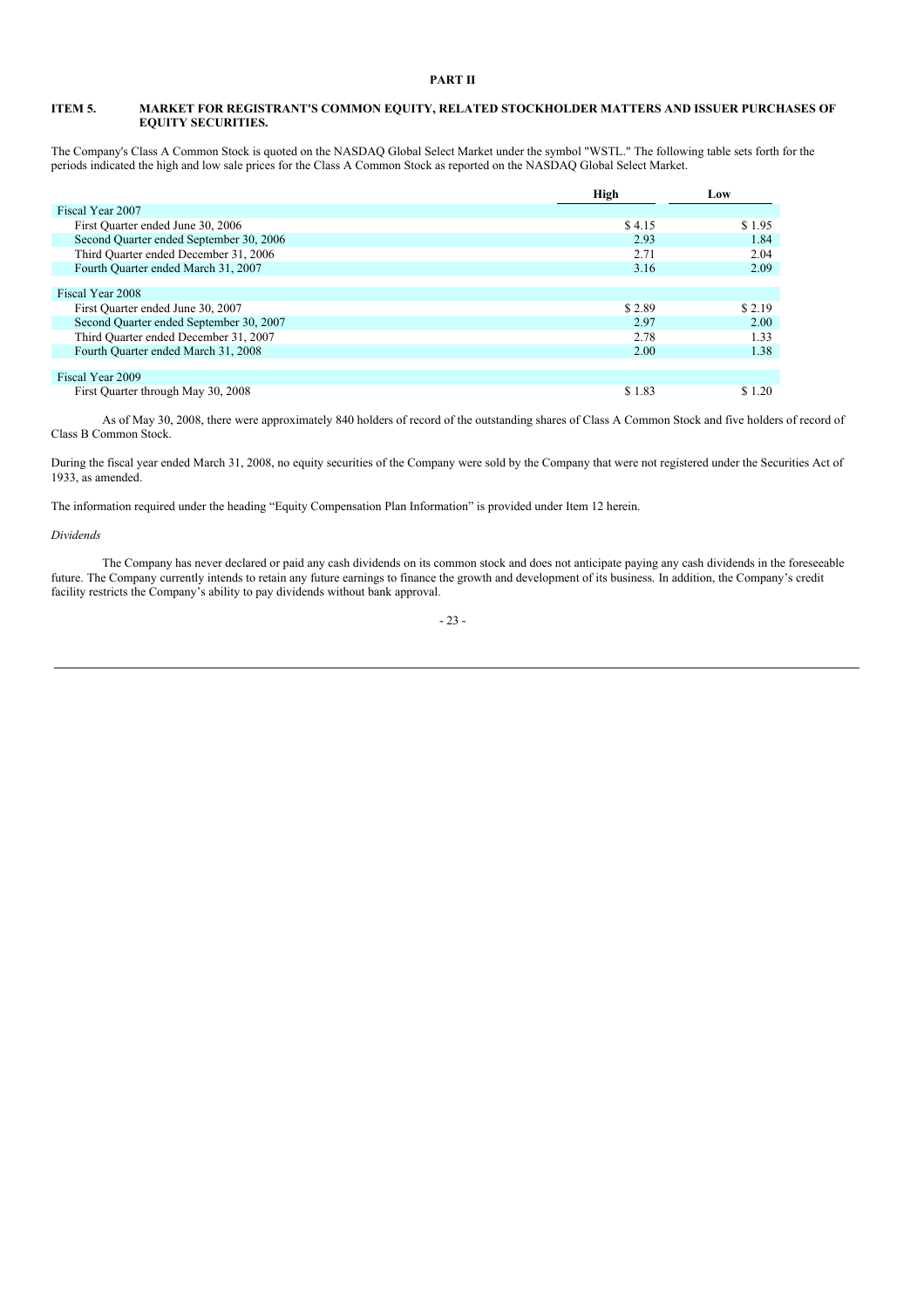# *Issuer Purchases of Equity Securities*

The following table provides information about the Company's repurchase activity for its Class A Common Stock. during the three months ended March 31, 2008.

| Period                               | <b>Total</b><br>Number of<br><b>Shares</b><br><b>Purchased</b> | Average<br>Price<br>Paid per<br>Share (a) | <b>Total Number of</b><br><b>Shares</b><br><b>Purchased as Part</b><br>of Publicly<br>Announced<br>Program(b) | <b>Maximum Number</b><br>(or Approximate Dollar)<br>Value)<br>that May Yet Be<br><b>Purchased Under the</b><br>Program(b) |           |  |
|--------------------------------------|----------------------------------------------------------------|-------------------------------------------|---------------------------------------------------------------------------------------------------------------|---------------------------------------------------------------------------------------------------------------------------|-----------|--|
| January 1, 2008 – January 31, 2008   | N/A                                                            | N/A                                       | N/A                                                                                                           | \$                                                                                                                        | N/A       |  |
| February 1, 2008 – February 29, 2008 | N/A                                                            | N/A                                       | N/A                                                                                                           |                                                                                                                           | N/A       |  |
| March 1, 2008 – March 31, 2008       | 29,800                                                         | 1.76                                      | 29,800                                                                                                        |                                                                                                                           | 9,947,678 |  |
| Total                                | 29,800                                                         | \$1.76                                    | 29,800                                                                                                        |                                                                                                                           | 9,947,678 |  |

(a) Average price paid per share excludes commissions.

(b) In March 2008, the Board of Directors authorized a share repurchase program whereby the Company may repurchase up to an aggregate of \$10 million of its outstanding common shares through March 3, 2010.

- 24 -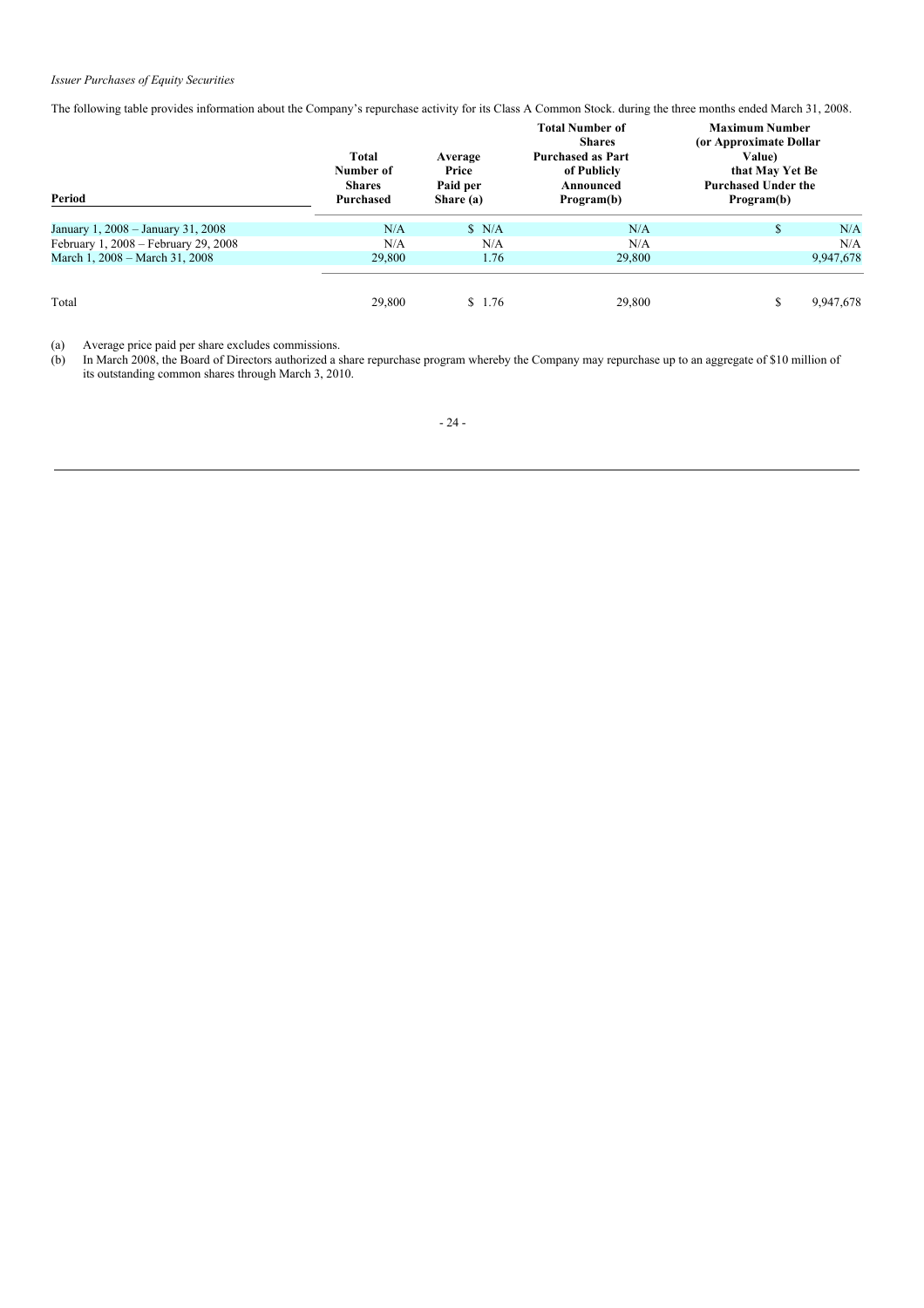# *Performance Graph*

The following performance graph compares the change in the Company's cumulative total stockholder return on its Class A Common Stock with the cumulative total return of the NASDAQ Composite Index and the NASDAQ Telecommunications Index for the period commencing March 31, 2003 and ending March 31, 2008. The stock price performance shown in the performance graph is not indicative of future stock price performance.

# COMPARISON OF 5 YEAR CUMULATIVE TOTAL RETURN\*

Among Westell Technologies, Inc., The NASDAQ Composite Index<br>Among Westell Technologies, Inc., The NASDAQ Composite Index<br>And The NASDAQ Telecommunications Index



\* \$100 invested on 3,31/03 in stock or index-including reinvestment of dividends.<br>Fiscal year ending March 31.

| Total returns data summary       | 3/03   | 3/04   | 3/05   | 3/06   | 3/07   | 3/08   |
|----------------------------------|--------|--------|--------|--------|--------|--------|
| Westell Technologies, Inc.       | 100.00 | 180.69 | 136.39 | 100.74 | 53.71  | 37.13  |
| <b>NASDAQ Composite</b>          | 100.00 | 151.01 | 152.38 | 181.06 | 189.63 | 177.49 |
| <b>NASDAQ Telecommunications</b> | 100.00 | 200.32 | 177.07 | 231.87 | 243.70 | 223.89 |
|                                  |        |        |        |        |        |        |

# - 25 -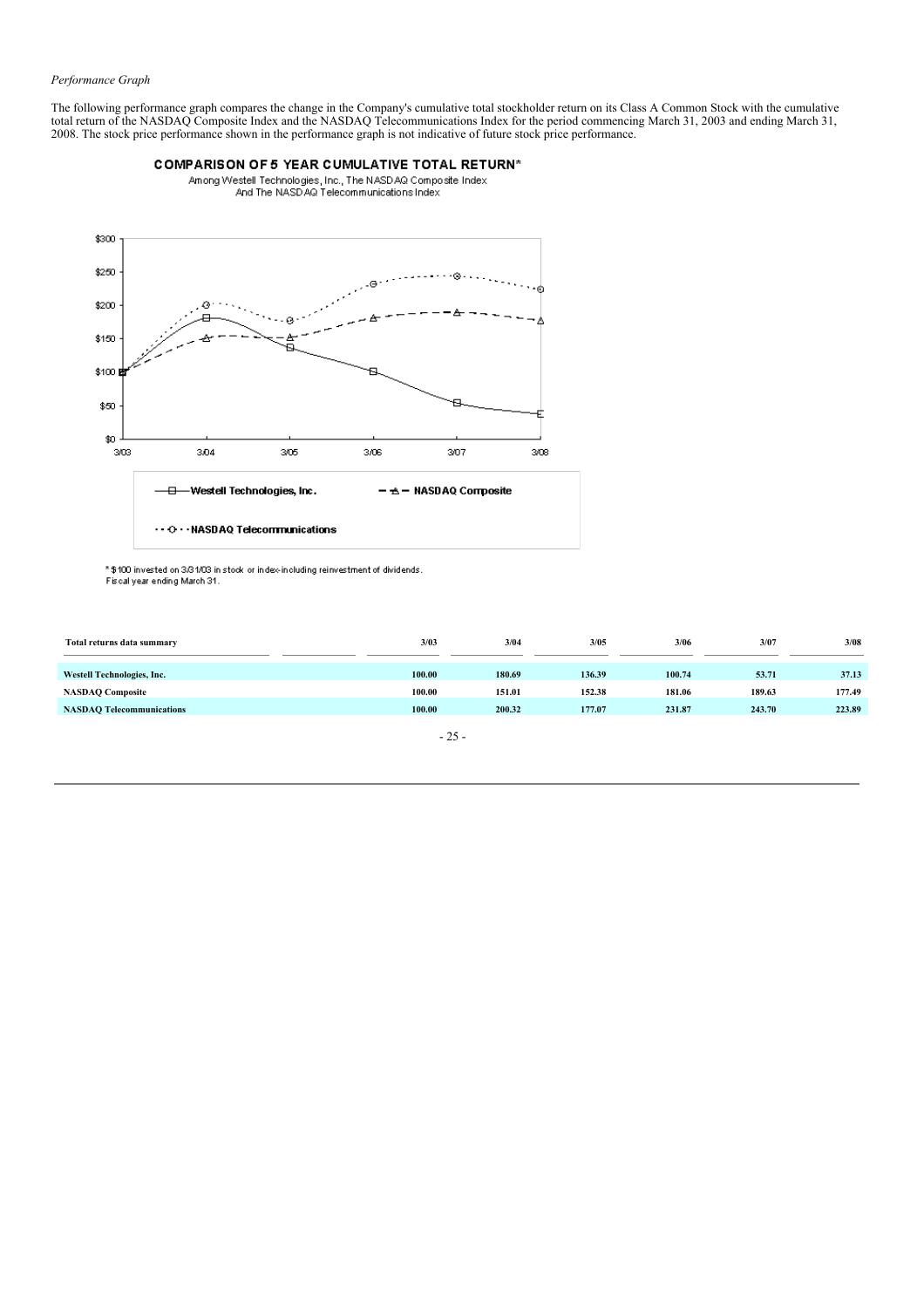# **ITEM 6. SELECTED FINANCIAL DATA.**

The following selected consolidated financial data as of March 31, 2008, 2007, 2006, 2005 and 2004 and for each of the five fiscal years in the period ended fiscal year 2008 have been derived from the Company's Consolidated Financial Statements, which have been audited by Ernst & Young LLP. The data set forth below is qualified by reference to, and should be read in conjunction with, "Management's Discussion and Analysis of Financial Condition and Results of Operations," the Consolidated Financial Statements and the related Notes thereto and other financial information appearing elsewhere in this Annual Report on Form 10-K.

|                                                      | <b>Fiscal Year Ended March 31,</b>    |           |           |           |           |
|------------------------------------------------------|---------------------------------------|-----------|-----------|-----------|-----------|
|                                                      | (in thousands, except per share data) |           |           |           |           |
| <b>Statement of Operations Data:</b>                 | 2008                                  | 2007      | 2006      | 2005      | 2004      |
| Revenues                                             | \$208,411                             | \$260,090 | \$283,171 | \$270,263 | \$235,739 |
| Cost of goods sold                                   | 146,382                               | 174,166   | 197,372   | 189,063   | 155,998   |
| Gross margin                                         | 62,029                                | 85,924    | 85,799    | 81,200    | 79,741    |
| Operating expenses:                                  |                                       |           |           |           |           |
| Sales and marketing                                  | 25,053                                | 29,786    | 24,852    | 22,211    | 20,242    |
| Research and development                             | 22,705                                | 24,387    | 20,274    | 15,911    | 17,385    |
| General and administrative                           | 22,688                                | 18,064    | 16,543    | 17,368    | 17,506    |
| Goodwill impairment                                  | 9,651                                 |           |           |           |           |
| Intangible amortization                              | 1,834                                 | 1,699     | 1,386     | 1.335     | 1,455     |
| Restructuring                                        | 6,221                                 | 343       | 443       | (793)     | 698       |
| Total operating expenses                             | 88,152                                | 74,279    | 63,498    | 56,032    | 57,286    |
| Gain on sale of product line                         | Ξ.                                    |           |           | 1,453     |           |
| Operating income/(loss)                              | (26, 123)                             | 11,645    | 22,301    | 26,621    | 22,455    |
| Other income, net                                    | 3,868                                 | 3,183     | 974       | 896       | 615       |
| Interest expense                                     | (12)                                  | (7)       | (12)      | (60)      | (743)     |
| Income/(loss) before minority interest and income    |                                       |           |           |           |           |
| taxes                                                | (22, 267)                             | 14,821    | 23,263    | 27,457    | 22,327    |
| Income tax expense (benefit)                         | 53,703                                | 5,892     | 10,112    | (12,757)  | (12, 923) |
| Minority Interest                                    | 260                                   | 235       | 304       | 520       | 373       |
| Net income/(loss)                                    | \$(76,230)                            | \$8,694   | \$12,847  | \$39,694  | \$34,877  |
|                                                      |                                       |           |           |           |           |
| Net income/(loss) per basic share                    | \$(1.08)                              | \$0.12    | \$0.18    | \$0.58    | \$0.52    |
| Average number of basic common shares<br>outstanding | 70,376                                | 69,946    | 69,440    | 68,321    | 66,765    |
| Net income/(loss) per diluted share                  | \$(1.08)                              | \$0.12    | \$0.18    | \$0.56    | \$0.49    |
| Average number of diluted common shares              |                                       |           |           |           |           |
| outstanding                                          | 70,376                                | 71,144    | 71,529    | 70,949    | 70,574    |
| <b>Balance Sheet Data (at end of period):</b>        |                                       |           |           |           |           |
| Working capital                                      | \$79,064                              | \$88,431  | \$76,542  | \$53,249  | \$26,171  |
| <b>Total</b> assets                                  | 134,228                               | 207,350   | 191,813   | 180,090   | 129,781   |
| Current debt                                         |                                       | 5         | 51        | 318       | 3,416     |
| Total debt                                           |                                       | 5         | 61        | 318       | 3,742     |
| Total stockholders' equity                           | \$93,495                              | \$167,339 | \$157,276 | \$139,658 | \$91,765  |

- 26 -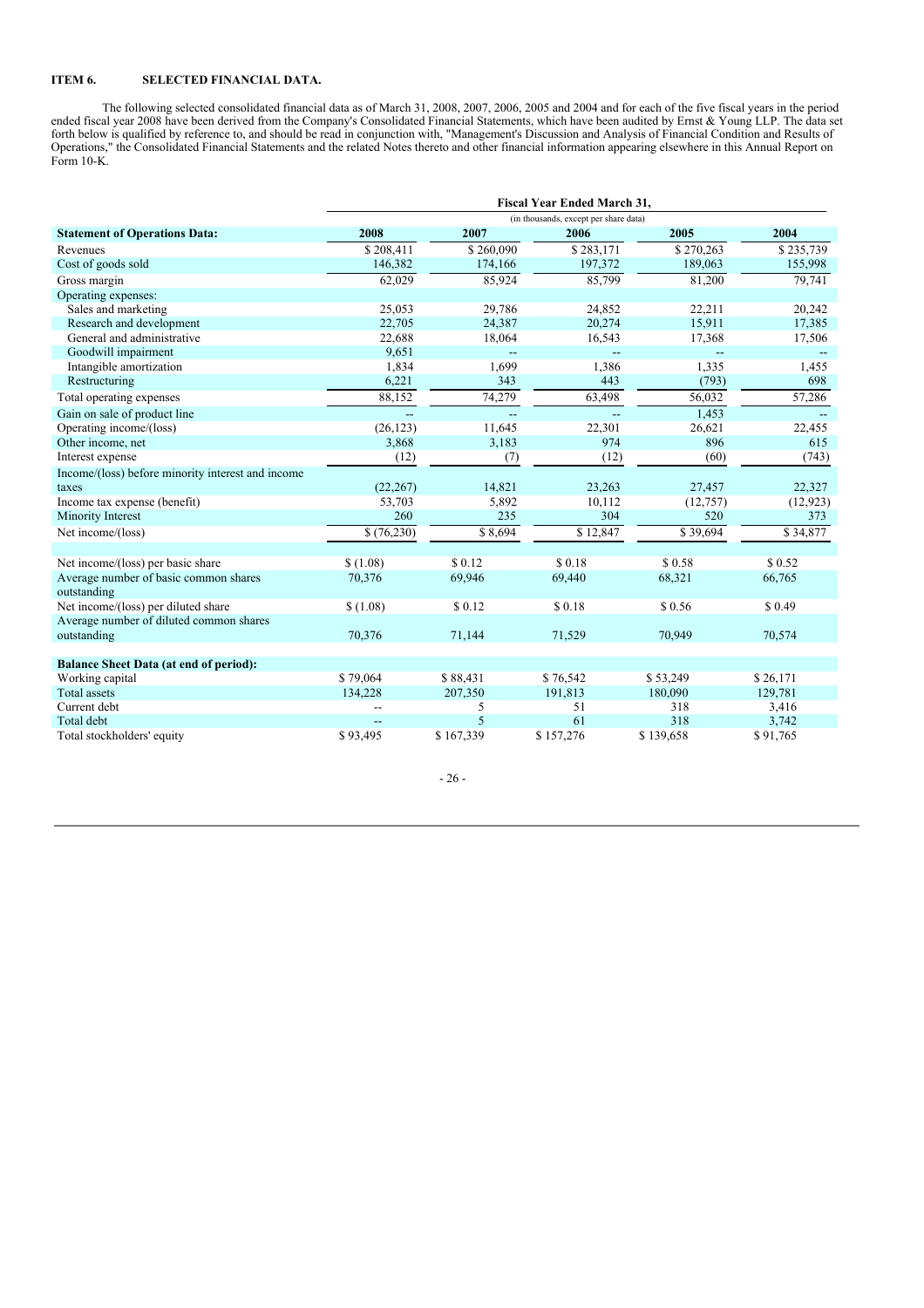# **ITEM 7. MANAGEMENT'S DISCUSSION AND ANALYSIS OF FINANCIAL CONDITION AND RESULTS OF OPERATIONS.**

### **Overview**

The following discussion should be read together with the Consolidated Financial Statements and the related Notes thereto and other financial information appearing elsewhere in this Form 10-K. All references herein to the term "fiscal year" shall mean a year ended March 31 of the year specified.

The Company commenced operations in 1980 as a provider of telecommunications network transmission products that enable advanced telecommunications services over copper telephone wires. Until fiscal 1994, the Company derived substantially all of its revenues from its OSPlant Systems product lines, particularly the sale of NIU products and related products. NIU products accounted for approximately 19%, 18% and 10% of revenues in fiscal years 2008, 2007 and 2006, respectively. The Company introduced its first CNE products in fiscal 1993 and these products accounted for approximately 47%, 59% and 69% of revenues in fiscal 2008, 2007 and 2006, respectively. NIU products and CNE products are the two major products within the Company's telecom equipment business. Telecom equipment constituted approximately 74%, 81% and 84% of revenues in fiscal 2008, 2007 and 2006, respectively. The Company has also provided audio teleconferencing services since fiscal 1989, which constituted approximately 26%, 19% and 16% of revenues in fiscal 2008, 2007 and 2006, respectively. The Company realizes the majority of its revenues from the North American market.

The Company is comprised of two segments: telecom equipment and telecom service.

The telecom equipment segment of the Company's business consists of two product lines, offering a broad range of products that facilitate the broadband transmission of high-speed digital and analog data between a telephone company's central office and end-user customers*.* These two product lines are:

- **•** *CNE*: The Company's family of broadband products enables high-speed transport and networking of voice, data and video services. The products allow service providers to deliver services, content, and applications over existing copper, fiber, and wireless infrastructures. Westell CNE is typically installed in consumer residences as a key component of a broadband service package.
- **•** *OSPlant Systems*: The Company's OSPlant Systems product family consists of next generation outdoor cabinets, enclosures, power distribution, edge connectors, remote monitoring and ancillary network protection solutions. These solutions are ideal for wireless backhaul and service delivery to enterprise markets as well as wireless carrier, MSO and utility markets worldwide. The power distribution and remote monitoring solutions are provided through the Company's Noran Tel subsidiary.

The Company's telecom service segment is comprised of a 91.5% owned subsidiary, ConferencePlus, Inc. ConferencePlus provides audio, video, and web conferencing services. Businesses and individuals use these services to hold voice, video or web conferences with multiple participants. ConferencePlus sells its services directly to large customers, including Fortune 1000 companies, and serves other customers indirectly through its private label reseller program.

The prices for the products within each market group vary based upon volume, customer specifications and other criteria and are subject to change due to competition among telecommunications manufacturers and service providers*.* Increasing competition, in terms of the number of entrants and their size, and increasing size of the Company's customers because of past mergers, continues to exert downward pressure on prices for the Company's products.

The Company's customer base is highly concentrated and comprised primarily of major U.S. telecommunications service providers ("telephone companies"), independent domestic local exchange carriers and public telephone administrations located outside the U.S. Due to the stringent quality specifications of its customers and the regulated environment in which its customers operate, the Company must undergo lengthy approval and procurement processes prior to selling its products. Accordingly, the Company must make significant up front investments in product and market development prior to actual commencement of sales of new products.

To remain competitive, the Company must continue to invest in new product development and invest in targeted

$$
-27 -
$$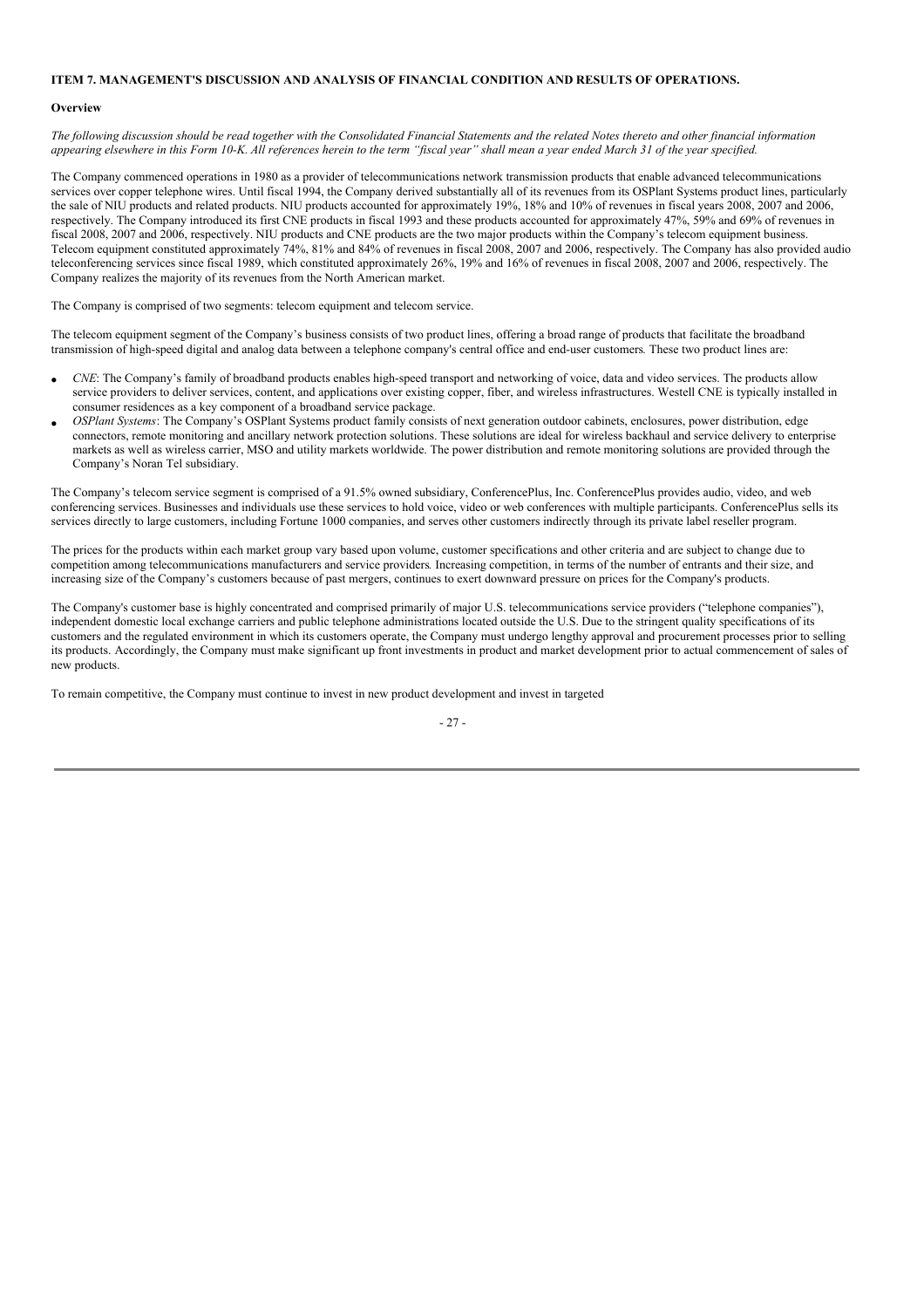sales and marketing efforts to launch new product lines. Failure to increase revenues from new products, whether due to lack of market acceptance, competition, technological change or otherwise, would have a material adverse effect on the Company's business and results of operations. The Company expects to continue to evaluate new product opportunities and engage in extensive research and development activities.

The Company is focusing on expanding its product offerings in the equipment segment from basic high speed broadband to more sophisticated applications such as VoIP, in-premises networking; wireless/wireline convergence, IP Multimedia Subsystem ("IMS") and FMC; video / IPTV and multifunctional broadband appliances. This will require the Company to continue to invest in research and development and sales and marketing, which could adversely affect short-term results of operations. The Company expects to increase spending in research and development and sales and marketing in fiscal year 2009 in an attempt to take advantage of these market opportunities. In view of the Company's current reliance on the telecommunications market for revenues and the unpredictability of orders and pricing pressures, the Company believes that period-to-period comparisons of its financial results are not necessarily meaningful and should not be relied upon as an indication of future performance.

In the CNE equipment segment, the Company is focusing on the evolving broadband demand, which includes increased bandwidth, richer application sets and converged capabilities. The Company has introduced products for both the existing local telephone and fiber network including the UltraLine™, ProLine™, VersaLink™, and TriLink™, which are targeted at the home networking, SOHO and small business markets The Company has multiple evaluations and is entering trials for TriLink™, TriLink™ IMS and UltraLine™ Series 3. The Company has increased its focus and marketing efforts on new customers such as MSOs and wireless carriers and is currently participating in field trials at one of the largest MSOs in North America.

The Company expects the overall OSPlant Systems market to increase due to the introduction of new products and new sales channels. The Company acquired 100% of the common stock of Noran Tel, Inc. on January 2, 2007. With the addition of Noran Tel, the Company has obtained a Canadian market channel for some of its existing products, has added additional transmission products to offer in its existing sales channels and has gained new products in the areas of power distribution and remote monitoring. The Company also plans to invest in new product areas to compliment wireless and fiber applications.

## **Recent Developments Regarding ConferencePlus**

The Company previously disclosed that it was pursuing strategic alternatives for its ConferencePlus business unit. On June 16, 2008, the Company announced that it has decided not to pursue a divestiture of ConferencePlus at this time.

ConferencePlus was informed by its second largest customer that the customer intends to transfer all business to another conferencing provider. The transition by this customer occurred in the first fiscal quarter of 2009 and is substantially complete. The revenue from this customer was \$9.6 million in fiscal year 2008. ConferencePlus may need to consider potential acquisition or restructuring activities to continue to meet expected operating results as a result of this customer loss.

# **Critical Accounting Policies**

The Company uses estimates and judgments in applying its accounting policies that have a significant impact on the results reported in the Consolidated Financial Statements. The following are the Company's most critical accounting policies.

#### *Accounts Receivable*

The Company sells products primarily to various telecommunications providers and distributors. Sales to these customers have varying degrees of collection risk associated with them. Judgment is required in assessing the realization of these receivables based on aging, historical experience and customer's financial condition. Historically, we have not had significant losses due to the inability for the Company to collect delinquent accounts. However, bankruptcy by a significant customer would have a material impact on our results of operations.

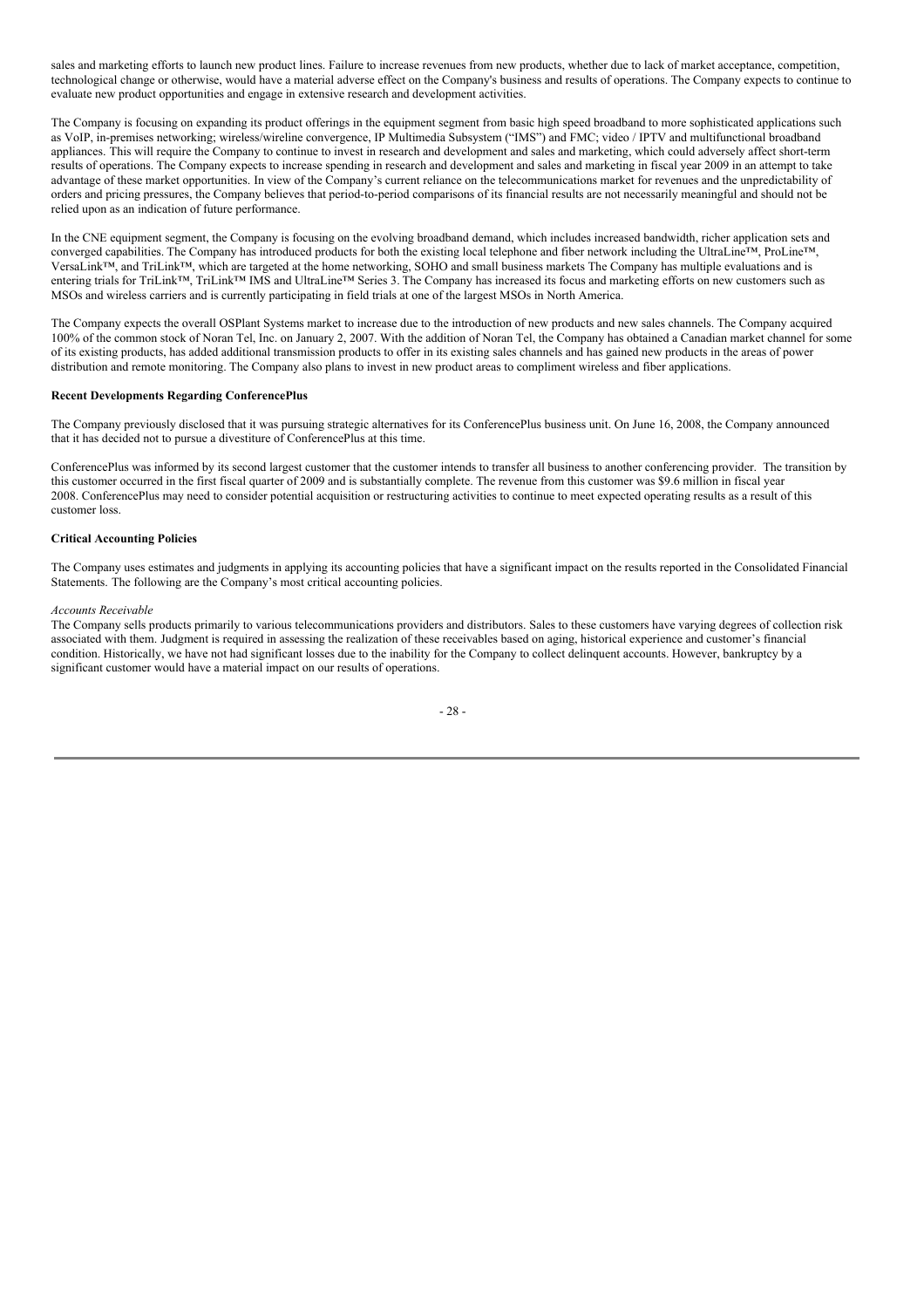#### *Inventory Reserves*

The Company reviews inventory for excess quantities and obsolescence based on its best estimates of future demand, product lifecycle status and product development plans. The Company uses historical information along with these future estimates to reserve for obsolete and potential obsolete inventory. The Company also evaluates inventory valuation for lower of cost or market concerns. Prices related to future inventory demand are compared to current and committed inventory values.

#### *Inventory Purchase Commitments*

In the normal course of business, the Company enters into commitments for the purchase of inventory and long-distance telephone services. The commitments are at market rates. Should there be a dramatic decline in revenues the Company may incur excess inventory and subsequent losses as a result of these commitments. The Company has established reserves for potential losses on such commitments.

#### *Income Taxes*

Deferred tax assets and liabilities are determined based on the difference between the financial statement and tax basis of assets and liabilities, applying enacted statutory tax rates in effect for the year in which the tax differences are expected to reverse. Deferred tax assets are reduced by a valuation allowance when, in the opinion of management, it is more likely than not that some portion or all of the deferred tax assets will not be realized. Deferred tax assets and liabilities are adjusted for the effects of changes in tax laws and rates on the date of enactment.

#### *Goodwill and Intangibles*

Pursuant to the requirements of SFAS No. 142, *Goodwill and Other Intangible Assets* ("SFAS No. 142"), the Company evaluates its goodwill for impairment on an annual basis during the fourth quarter of each fiscal year or whenever indicators of impairment exist. The goodwill impairment test compares the fair value of a reporting unit with its carrying amount. If the carrying amount of a reporting unit exceeds its fair value, goodwill of the reporting unit would be considered impaired. To measure the amount of the impairment loss, the impaired fair value of a reporting unit's goodwill is compared to the carrying amount of that goodwill. If the carrying amount of a reporting unit's goodwill exceeds the implied fair value of that goodwill, an impairment loss shall be recognized in an amount equal to that excess. The implied fair value of goodwill shall be determined in the same manner as the amount of goodwill recognized in a business combination is determined. The fair value of each of the Company's reporting units was determined using a discounted cash flow methodology. An impairment charge of approximately \$9.7 million was taken in the fourth quarter of fiscal year 2008 at the Westell Inc. reporting unit.

On an ongoing basis, the Company reviews intangible assets and other long-lived assets other than goodwill for impairment whenever events and circumstances indicate that carrying amounts may not be recoverable. If such events or changes in circumstances occur, the Company will recognize an impairment loss if the undiscounted future cash flows expected to be generated by the asset is less than the carrying value of the related asset. The impairment loss would adjust the asset to its fair value.

# *Share–based Compensation*

Effective April 1, 2006, the Company adopted the provisions of SFAS No. 123R, "*Share-Based Payments*" ("SFAS No. 123R") using the modified prospective method, and therefore did not restate prior periods. SFAS 123R requires the grant date fair value recognition of expense related to employee stock-based compensations awards over the requisite service period. In addition, the Company eliminated the balance of deferred compensation expense in stockholders equity against Additional Paid-in Capital ("APIC") as required by this statement. The Company elected to use the short-cut methods as prescribed by FASB Staff Position ("FSP") No. FAS 123R-3, Transition Election Related to Accounting for the Tax Effects of Share-Based Payment Awards, to calculate the beginning APIC tax pool. Additionally, SFAS No. 123R requires the benefits of tax deductions in excess of recognized compensation cost to be reported as a financing cash flow instead of as an operating cash flow as required under previous accounting literature.

## *Translation of Foreign Currencies*

The translation of financial statements into U.S. dollars has been performed in accordance with SFAS No. 52, *Foreign Currency Translation.* The local currency for all subsidiaries has been designated as the functional currency. Assets and liabilities have been translated into U. S. dollars at the current rate of exchange prevailing at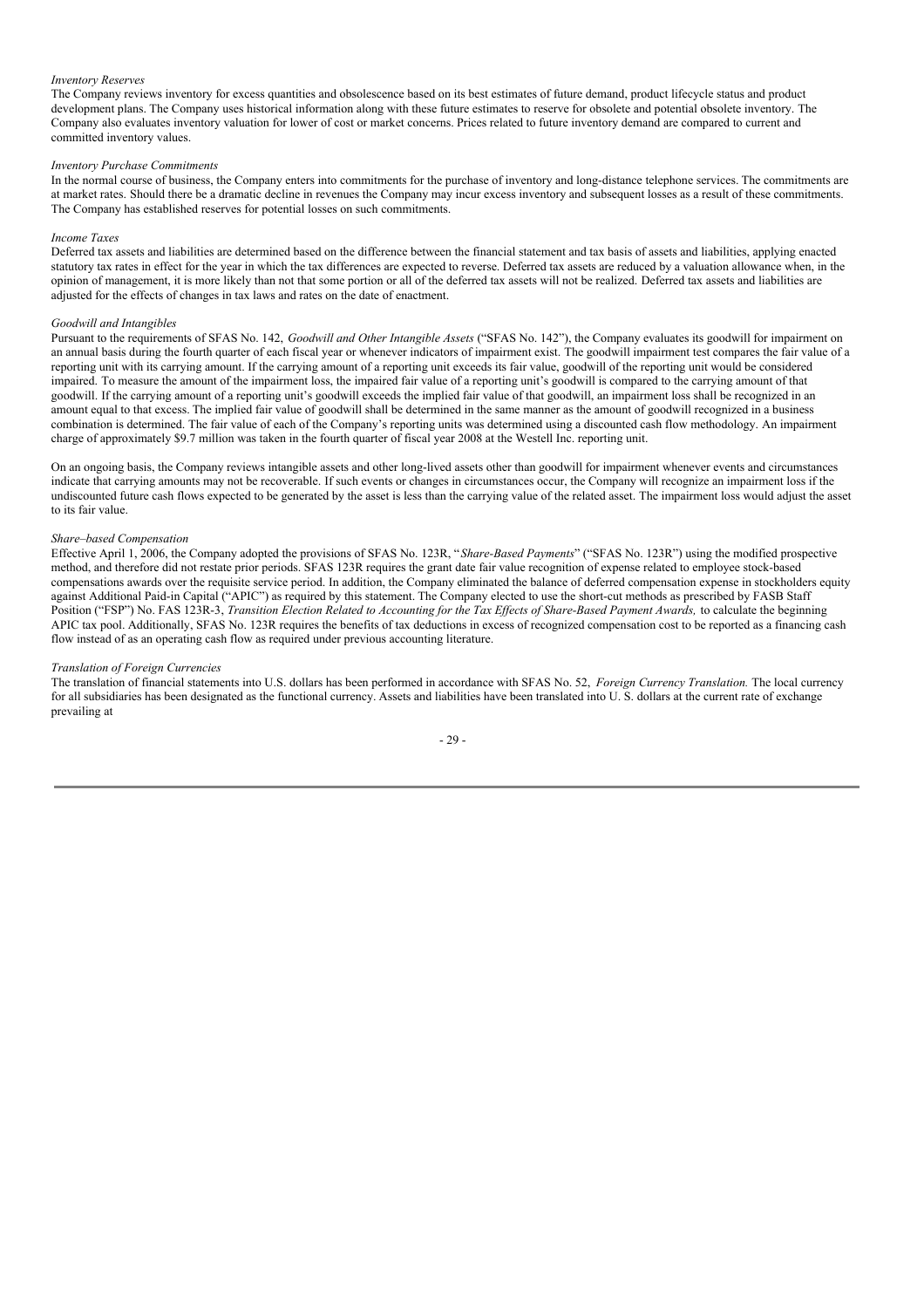the balance sheet date. Revenue and expenses have been translated at a monthly average exchange rate for the period. Translation adjustments are reported as a component of accumulated other comprehensive income.

# **New Accounting Pronouncements**

In June 2006, the FASB issued FASB Interpretation No 48, Accounting for Uncertainty in Income taxes - an interpretation of FASB Statement No. 109 ("FIN No. 48"), which prescribes a recognition threshold and measurement of a tax position taken or expected to be taken in a tax return. FIN No. 48 also provides guidance on derecognition, classification, interest and penalties, accounting in interim periods, disclosure and transition. There was no cumulative effect adjustment to retained earnings as a result of this adoption effective April 1, 2007.

Effective April 1, 2007, the Company adopted Emerging Issues Task Force ("EITF") No. 06-3, *How Taxes Collected from Customers and Remitted to Governmental Authorities Should Be Presented in the Income Statement,* ("EITF No. 06-3"). EITF No. 06-3 requires companies to disclose the presentation of any tax assessed by a governmental authority that is directly imposed on a revenue-producing transaction between a seller and a customer (e.g., sales and use tax) as either gross or net in the accounting principles included in the notes to the financial statements. See Note 2 for the Company's policy on the net presentation of taxes.

# **Results of Operations**

The following table sets forth the percentage of revenues represented by items in the Company's Consolidated Statements of Operations for the periods indicated:

|                                                         | <b>Fiscal Year Ended March 31,</b> |       |       |  |
|---------------------------------------------------------|------------------------------------|-------|-------|--|
|                                                         | 2008                               | 2007  | 2006  |  |
| Telecom equipment                                       | 74.2%                              | 81.3% | 84.1% |  |
| Telecom services                                        | 25.8                               | 18.7  | 15.9  |  |
| Total revenue                                           | 100.0                              | 100.0 | 100.0 |  |
| Cost of telecom equipment                               | 56.8                               | 57.6  | 61.7  |  |
| Cost of telecom services                                | 13.4                               | 9.4   | 8.0   |  |
| Total cost of goods sold                                | 70.2                               | 67.0  | 69.7  |  |
| Gross margin                                            | 29.8                               | 33.0  | 30.3  |  |
| Operating expenses:                                     |                                    |       |       |  |
| Sales and marketing                                     | 12.0                               | 11.5  | 8.8   |  |
| Research and development                                | 10.9                               | 9.4   | 7.2   |  |
| General and administrative                              | 10.9                               | 6.9   | 5.8   |  |
| Goodwill impairment                                     | 4.6                                | 0.0   | 0.0   |  |
| Intangible amortization                                 | 0.9                                | 0.7   | 0.5   |  |
| Restructuring                                           | 3.0                                | 0.1   | 0.1   |  |
| Total operating expenses                                | 42.3                               | 28.6  | 22.4  |  |
| Operating income/(loss)                                 | (12.5)                             | 4.5   | 7.9   |  |
| Other income, net                                       | 1.8                                | 1.2   | 0.3   |  |
| Interest expense                                        | (0.0)                              | (0.0) | (0.0) |  |
|                                                         |                                    |       |       |  |
| Income/(loss) before income taxes and minority interest | (10.7)                             | 5.7   | 8.2   |  |
| Income tax expense                                      | 25.8                               | 2.3   | 3.6   |  |
| Minority interest                                       | 0.1                                | 0.1   | 0.1   |  |
|                                                         |                                    |       |       |  |
| Net income/(loss)                                       | $(36.6)\%$                         | 3.3%  | 4.5%  |  |

- 30 -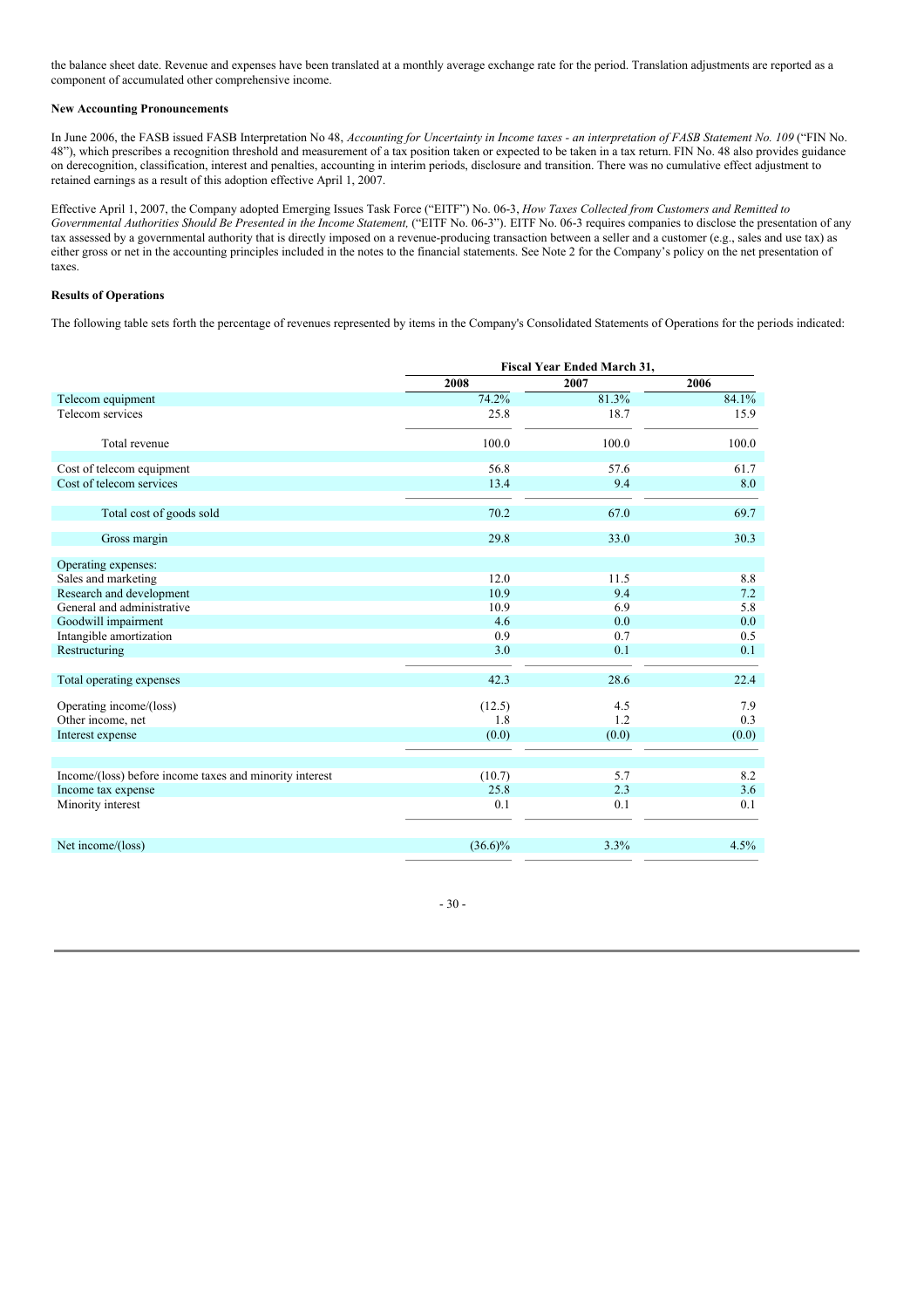# **Fiscal Years Ended March 31, 2008, 2007 and 2006**

| Revenue                         | <b>Fiscal Year Ended March 31,</b> |           |           | Increase/(Decrease) |               |  |
|---------------------------------|------------------------------------|-----------|-----------|---------------------|---------------|--|
| (in thousands)                  | 2008                               | 2007      | 2006      | 2008 vs. 2007       | 2007 vs. 2006 |  |
| Consolidated revenue            | \$208,411                          | \$260,090 | \$283,171 | \$ (51,679)         | \$(23,081)    |  |
| Telecom equipment revenue:      |                                    |           |           |                     |               |  |
| <b>CNE</b>                      | 98,095                             | 153,844   | 194.782   | (55,749)            | (40,938)      |  |
| <b>OSPlant Systems</b>          | 56,618                             | 57,702    | 43,319    | (1,084)             | 14,383        |  |
| Total telecom equipment revenue | 154.713                            | 211,546   | 238.101   | (56, 833)           | (26, 555)     |  |
| Telecom service revenue         | 53,698                             | 48,544    | 45,070    | 5,154               | 3,474         |  |

In fiscal year 2008 consolidated revenue decreased by 20%. Revenue in the telecom equipment segment decreased by 27% consisting of a 36% decrease in CNE product revenue and 2% decrease in OSPlant revenue. The decrease in CNE product revenue was due primarily to a 30% decrease in unit volume along with a 15% decrease in average sales price. The decrease in unit volume was primarily due to the completion in October 2007 of providing product under a BellSouth contract. The decrease in OSPlant Systems was due to lower sales volumes off set in part by the inclusion of a full year of revenue from the acquisition of Noran Tel. Services revenue increased by 10.6% in fiscal year 2008 due to an increase in minutes billed. In fiscal year 2007, consolidated revenue decreased 8.2%. Revenue in the telecom equipment segment decreased 11.2% consisting of a 21.0% decrease in CNE product revenue and 33.2% increase in OSPlant Systems product revenues. The decrease in CNE product revenue was due primarily to a 22.0% decrease in unit volume. The increase in OSPlant Systems was due to the inclusion of a full year of revenue in fiscal 2007 versus a partial year of revenue in fiscal year 2006 resulting from the acquisitions of HyperEdge and Noran Tel. Services revenue increased by 7.7% in fiscal year 2007 due to an increase in minutes billed.

| <b>Gross Margin</b>      |       | <b>Fiscal Year Ended March 31,</b> | Increase/(Decrease) |               |               |
|--------------------------|-------|------------------------------------|---------------------|---------------|---------------|
|                          | 2008  | 2007                               | 2006                | 2008 vs. 2007 | 2007 vs. 2006 |
| Consolidated Margin      | 29.8% | 33.0%                              | 30.3%               | $(3.2)\%$     | 2.7%          |
| Telecom equipment Margin | 23.4  | 29.2                               | 26.6                | (5.8)         | 2.6           |
| Telecom service Margin   | 48.1  | 49.7                               | 49.9                | (1.6)         | (0.2)         |

In fiscal 2008, consolidated margin decreased by 3.2%. Margin in the telecom equipment segment decreased by 5.8% due to pricing pressures in the CNE product line and charges for excess and obsolete inventory of \$2.4 million and other period costs related to the shut down of the Aurora manufacturing facility. The fiscal 2008 telecom service segment margins decreased by 1.6% due to pricing pressures in the conferencing industry. The improved gross margin in the telecom equipment segment in fiscal year 2007 was due primarily to the sales mix which included fewer lower margin broadband products and the increased mix of sales of higher margin OSPlant Systems products. The Company believes continued pricing pressures affecting its equipment segment could continue to adversely impact margins in the future. The Company's strategy to offset the effects of these anticipated price reductions is to continue cost reductions and introduce new products that have higher sales prices and margins. The reduction in margins in the telecom service segment is due to pricing pressures in the conferencing industry.

| <b>Sales and Marketing</b>                    | <b>Fiscal Year Ended March 31.</b> |          |          | Increase/(Decrease) |               |
|-----------------------------------------------|------------------------------------|----------|----------|---------------------|---------------|
| (in thousands)                                | 2008                               | 2007     | 2006     | 2008 vs. 2007       | 2007 vs. 2006 |
| Consolidated sales and marketing expense      | \$25.053                           | \$29,786 | \$24,852 | \$ (4,733)          | \$4,934       |
| Telecom equipment sales and marketing expense |                                    |          |          |                     |               |
|                                               | 13.270                             | 19.984   | 16.453   | (6, 714)            | 3,531         |
| Telecom service sales and marketing expense   | 11.783                             | 9.802    | 8,399    | 1.981               | 1,403         |

Sales and marketing expenses were 12.0%, 11.5% and 8.8% of revenues, in fiscal year 2008, 2007 and 2006 respectively. In fiscal 2008, sales and marketing expense decreased by \$4.7 million. In the telecom equipment

#### - 31 -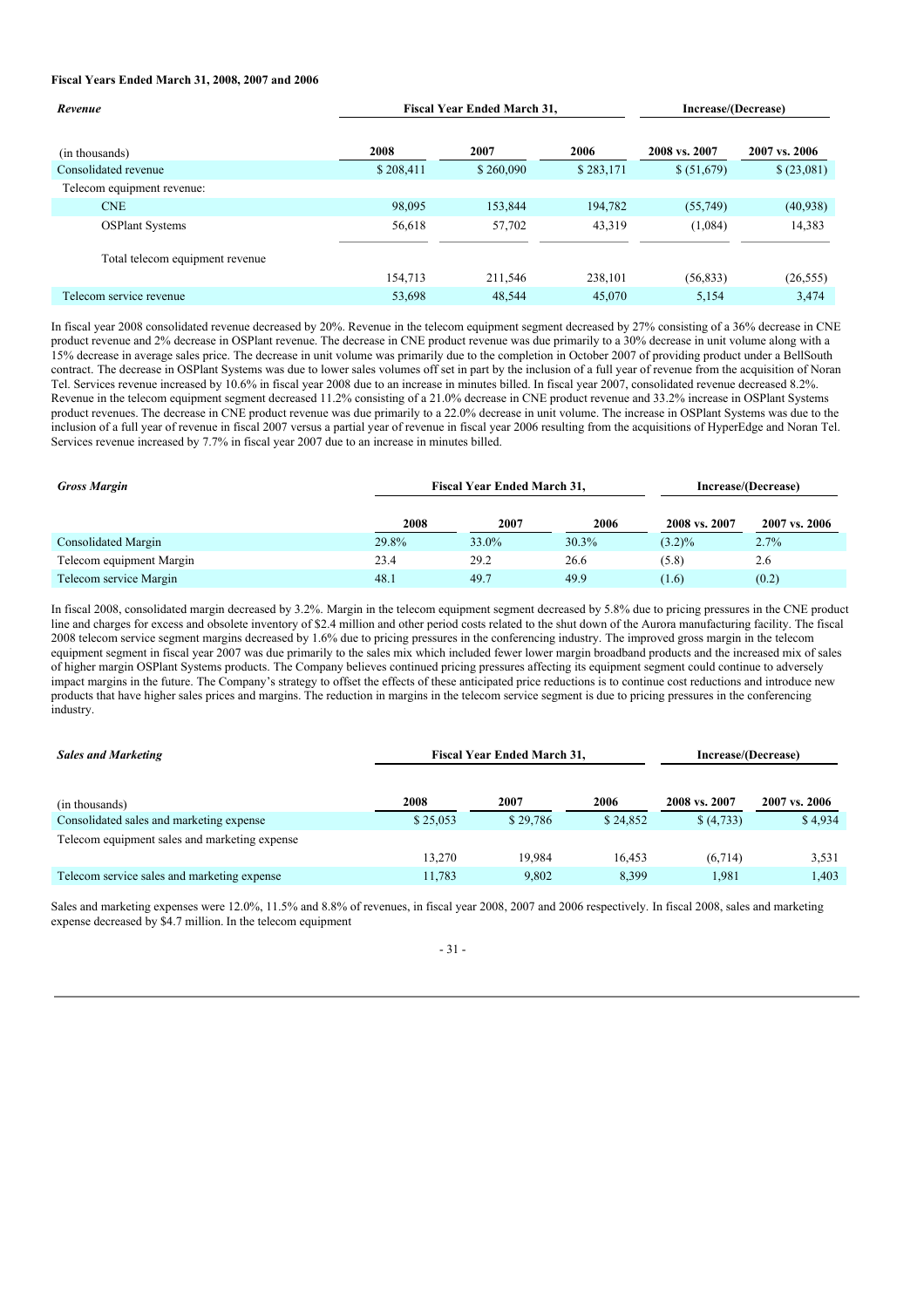segment, the decrease is primarily due to a \$3.3 million gain related to the recovery of product warranty costs, third party costs and internal costs for nonconforming products from a vendor during fiscal year 2008, offset by \$600,000 of warranty expense. The Company recorded warranty expense of \$1.1 million in fiscal year 2007 related to this issue. Employee related expenses also decreased by \$609,000 due to reorganization actions taken during fiscal 2008. Sales and marketing headcount decreased by 35% from March 31, 2007 to March 31, 2008. These decreases were off set in part by a \$410,000 increase due to the Noran Tel acquisition. Sales and marketing expense in the equipment segment increased in fiscal year 2007 due primarily to the acquisition expenses of HyperEdge as well as the \$1.1 million of additional warranty expense noted earlier. The telecom service segment sales and marketing expense increase in fiscal years 2008 and 2007 was due primarily to more employees hired to increase sales made directly to end users. Sales and marketing expense is expected to increase in fiscal year 2009, primarily in the equipment segment. The Company believes that sales and marketing expense in the future will continue to be a significant percent of revenue and will be required to expand its product lines, bring new products to market and service customers.

| <b>Research and Development</b>               | Year Ended March 31, |          |          | Increase/(Decrease) |               |
|-----------------------------------------------|----------------------|----------|----------|---------------------|---------------|
| (in thousands)                                | 2008                 | 2007     | 2006     | 2008 vs. 2007       | 2007 vs. 2006 |
| Consolidated research and development expense | \$22,705             | \$24,387 | \$20,274 | \$(1,682)           | \$4,113       |
| Telecom equipment R&D expense                 | 20.301               | 22.356   | 18.467   | (2.055)             | 3,889         |
| Telecom service R&D expense                   | 2.404                | 2.031    | 1.807    | 373                 | 224           |

Research and development expenses in fiscal 2008, 2007 and 2006 were 10.9%, 9.4% and 7.2% of revenues, respectively. Research and development expenses are incurred primarily in the equipment segment of the business. The fiscal year 2008 decrease was primarily due to a \$1.8 million decrease in employee related expense. Headcount was reduced by 41% when comparing March 2008 to March 2007. Additionally, outside consulting services decreased by \$1.4 million in fiscal 2008. This decrease in R&D was offset in part by a \$530,000 increase in research and development expense due to the investment in Contineo and a \$423,000 increase due to the acquisition of Noran Tel. The fiscal year 2007 increase was due primarily to an increase in engineering headcount from the HyperEdge acquisition. In addition, the Company spent an additional \$1.5 million on outside engineering services and there were approximately 15% more engineering employees in fiscal 2007 compared to 2006 that resulted in a \$2.6 million increase in salary expense for the year. The increase in engineering services and employees was primarily to support the development of the video transport products as well as fixed mobile convergence products. The Company believes that research and development expenses will increase in fiscal year 2009 as the Company continues to focus on VoIP, in-premises wireless networking, wireless/wireline convergence including IMS and FMC, video / IPTV and multifunctional broadband appliances, user interfaces and other broadband applications. The Company anticipates increasing spending in consulting services provided on product development, focusing on software development and system testing via contacts with outsourcing firms in India.

| <b>General and Administrative</b>                    | Year Ended March 31. |          | Increase |               |               |
|------------------------------------------------------|----------------------|----------|----------|---------------|---------------|
| (in thousands)                                       | 2008                 | 2007     | 2006     | 2008 vs. 2007 | 2007 vs. 2006 |
| Consolidated general and administrative expense      | \$22,688             | \$18,064 | \$16.543 | \$4.624       | \$1,521       |
| Telecom equipment general and administrative expense |                      |          |          |               |               |
|                                                      | 14.873               | 10.825   | 10.401   | 4.048         | 424           |
| Telecom service general and administrative expense   |                      |          |          |               |               |
|                                                      | 7,815                | 7.239    | 6,142    | 576           | 1.097         |

General and administrative expenses in fiscal 2008, 2007 and 2006, respectively, were 10.9%, 6.9% and 5.8% of revenues, respectively. The fiscal year 2008 increase in the equipment segment was due primarily to a \$2.3 million increase in consulting expenses, of which \$1.6 million was related to consulting for the outsource project, a \$1.2 million increase in legal expenses, and \$550,000 increase from the acquisition of Noran Tel. Employee related expense decreased by \$444,000 in fiscal 2008 as headcount decreased by 30% when comparing March 2008 headcount with March 2007. The fiscal year 2007 increase in general and administrative expenses in the equipment

- 32 -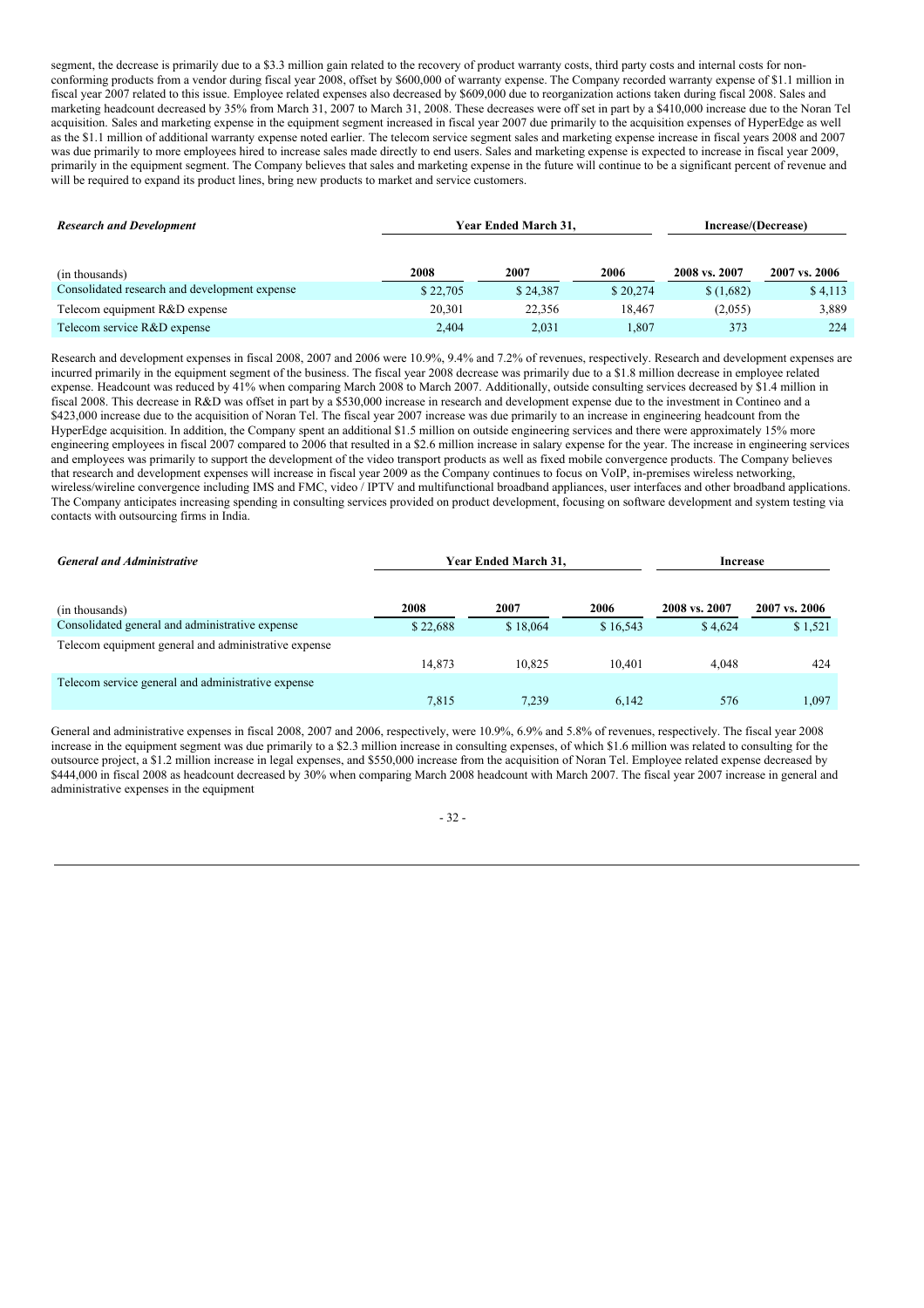segment was due primarily to higher salary related expense. The fiscal year 2008 and 2007 increase in general and administrative expenses in the services segment was due primarily to increase in salary related expenses and professional services expenses. The fiscal year 2007 increase was also due to increased bad debt expense and increased franchise and other taxes.

*Restructuring* In fiscal 2008, the Company moved substantially all of its equipment manufacturing operations in the telecom equipment segment from Aurora, Illinois, to offshore suppliers in China. The Company recognized restructuring expenses of \$5.7 million related primarily to severance costs of 443 employees. Approximately \$504,000 of restructuring expense was recognized at the Company's Westell Limited facility located in the United Kingdom, related to the termination of 6 employees and cancellation cost to terminate the lease for the facility.

*Goodwill impairment* The Company recognized a goodwill impairment of \$9.7 million in fiscal year 2008. The goodwill impairment was the result of the Company's annual impairment testing as required under SFAS No. 142. The goodwill recorded in the Westell Inc. reporting unit relating to the fiscal 2000 acquisition of Teltrend, Inc. and the fiscal 2006 acquisition of HyperEdge, Inc. were determined to be impaired. As of March 31, 2008, there was \$3.3 million of goodwill remaining on the Company's Consolidated Balance Sheet.

*Intangible amortization* Intangible amortization was \$1.8 million, \$1.7 million and \$1.4 million in fiscal 2008, 2007 and 2006, respectively. The intangible assets consist of product technology related to the March 17, 2000 acquisition of Teltrend Inc., product technology and customer relationships related to the December 29, 2005 HyperEdge Inc. acquisition and product technology and customer relationships related to the January 2, 2007 Noran Tel acquisition.

*Other income, net* Other income, net was \$3.9 million, \$3.2 million and \$1.0 million for fiscal years 2008, 2007, and 2006, respectively*.* Other income, net was primarily comprised of interest income earned on short-term cash investments and unrealized gains or losses on intercompany balances denominated in foreign currency. The increases in fiscal year 2007 over 2006 was due to higher levels of cash invested at higher interest rates offset in part by an unrealized loss recorded on intercompany balances denominated in British Pounds.

*Income Taxes* In fiscal 2008, the Company recorded an income tax expense of \$53.7 million primarily due to increasing the valuation allowance to fully reserve for the Company's deferred tax assets. Income tax expense was \$5.9 million in fiscal year 2007, a 39.8% effective tax rate compared to tax expense of \$10.1 million, a 43.5% effective tax rate in fiscal 2006. The decrease in expense in fiscal 2007 is due to lower pre-tax earnings as well as the reduction of a portion of the Company's valuation allowance.

*Minority Interest* Minority interest expense was \$260,000, \$235,000 and \$304,000 in fiscal years 2008, 2007 and 2006, respectively. Minority interest expense is the minority shareholders' share of income at 91.5% owned subsidiary, ConferencePlus, Inc.

- 33 -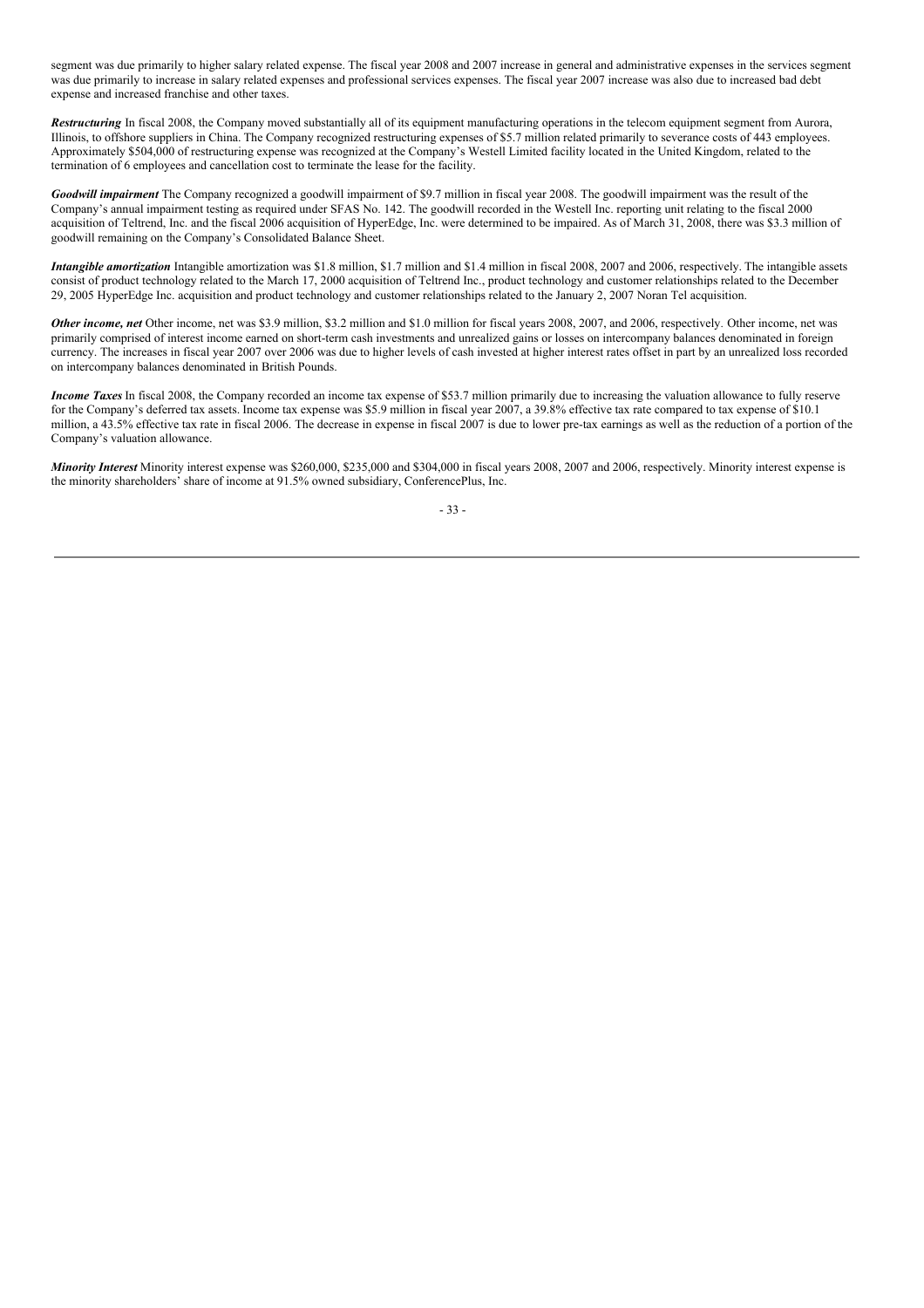# **Quarterly Results of Operations**

The following tables present certain financial information for each of the last eight fiscal quarters. The Company believes that the unaudited information regarding each of these quarters is prepared on the same basis as the audited Consolidated Financial Statements of the Company appearing elsewhere in this Form 10-K*.* In the opinion of management, all necessary adjustments (consisting only of normal recurring adjustments) have been included to present fairly the unaudited quarterly results when read in conjunction with the audited Consolidated Financial Statements of the Company and the Notes thereto appearing elsewhere in this Form 10-K*.* These quarterly results of operations are not necessarily indicative of the results for any future period.

|                                          | <b>Ouarter Ended</b> |                    |               |                  |               |                   |               |                  |
|------------------------------------------|----------------------|--------------------|---------------|------------------|---------------|-------------------|---------------|------------------|
|                                          |                      | <b>Fiscal 2008</b> |               |                  | Fiscal 2007   |                   |               |                  |
|                                          | June 30, 2007        | Sept. 30,<br>2007  | Dec. 31, 2007 | Mar. 31,<br>2008 | June 30, 2006 | Sept. 30,<br>2006 | Dec. 31, 2006 | Mar. 31,<br>2007 |
| (in thousands, except per share amounts) |                      |                    |               |                  |               |                   |               |                  |
| Revenue                                  | \$58,904             | \$60,363           | \$44,396      | \$44,748         | \$65,376      | \$71,799          | \$63,262      | \$59,653         |
| Gross margin                             | 18,235               | 16,894             | 14,634        | 12,266           | 21,732        | 23,739            | 20,839        | 19,614           |
| Net income/ $(\text{loss})$              | (916)                | (668)              | (2,502)       | (72, 144)        | 2,677         | 3,607             | 1,837         | 572              |
| Net income/(loss) per common share:      |                      |                    |               |                  |               |                   |               |                  |
| <b>Basic</b>                             | \$(0.01)             | \$(0.01)           | \$ (0.04)     | \$(1.02)         | \$0.04        | \$0.05            | \$0.03        | \$ 0.01          |
| Diluted                                  | \$(0.01)             | \$(0.01)           | \$ (0.04)     | \$(1.02)         | \$0.04        | \$0.05            | \$0.03        | \$ 0.01          |

The quarterly fluctuations in revenue are due primarily to fluctuations in the CNE product line of the equipment segment. These fluctuations are due to product mix between the modem and Versalink products within CNE, quantity shipped and generally declining sales prices. The decrease in revenue in the December 31, 2007 quarter was due primarily to the Company concluding shipping of CNE products under a BellSouth agreement in October of 2007. Quarterly gross margin was impacted primarily by price repression in the CNE product line of the equipment segment. The margin in the fourth quarter of fiscal 2008 was negatively impacted by \$1.1 million of excess and obsolete inventory expense recorded. Net income in the June 30, 2008 quarter was positively impacted by a \$3.3 million gain related to the recovery of product warranty costs from a vendor and negatively impacted by \$3.9 million in restructuring cost recorded relating to the Company's outsourcing plan. Net income in the March 31, 2008 quarter was impacted by an additional restructuring charge of \$1.9 million. In addition, the Company recorded tax expense of \$55.5 million relating primarily to valuation allowance all deferred tax assets in that quarter.

The Company expects to continue to experience significant fluctuations in quarterly results of operations. The Company believes that fluctuations in quarterly results may cause the market price of the Class A Common Stock to fluctuate, perhaps substantially. Some factors which have had an influence on and may continue to influence the Company's results of operations in a particular quarter include, but are note limited to, the size and timing of customer orders and subsequent shipments, customer order deferrals in anticipation of new products, timing of product introductions or enhancements by the Company or its competitors, market acceptance of new products, technological changes in the telecommunications industry, competitive pricing pressures, accuracy of customer forecasts of end-user demand, write-offs for obsolete inventory, changes in the Company's operating expenses, personnel changes, foreign currency fluctuations, changes in the mix of products sold, quality control of products sold, disruption in sources of supply, regulatory changes, capital spending, delays of payments by customers, working capital deficits and general economic conditions. Sales to the Company's customers typically involve long approval and procurement cycles and can involve large purchase commitments. Accordingly, cancellation or deferral of one or a small number of orders could cause significant fluctuations in the Company's quarterly results of operations. As a result, the Company believes that period-to-period comparisons of its results of operations are not necessarily meaningful and should not be relied upon as indications of future performance.

Because the Company generally ships products within a short period after receipt of an order, the Company typically does not have a material backlog of unfilled orders, and revenues in any quarter are substantially dependent on orders booked in that quarter. The Company's expense levels are based in large part on anticipated future revenues and are relatively fixed in the short term. Therefore, the Company may be unable to adjust spending in a timely manner to compensate for any unexpected shortfall of orders. Accordingly, any significant shortfall of

- 34 -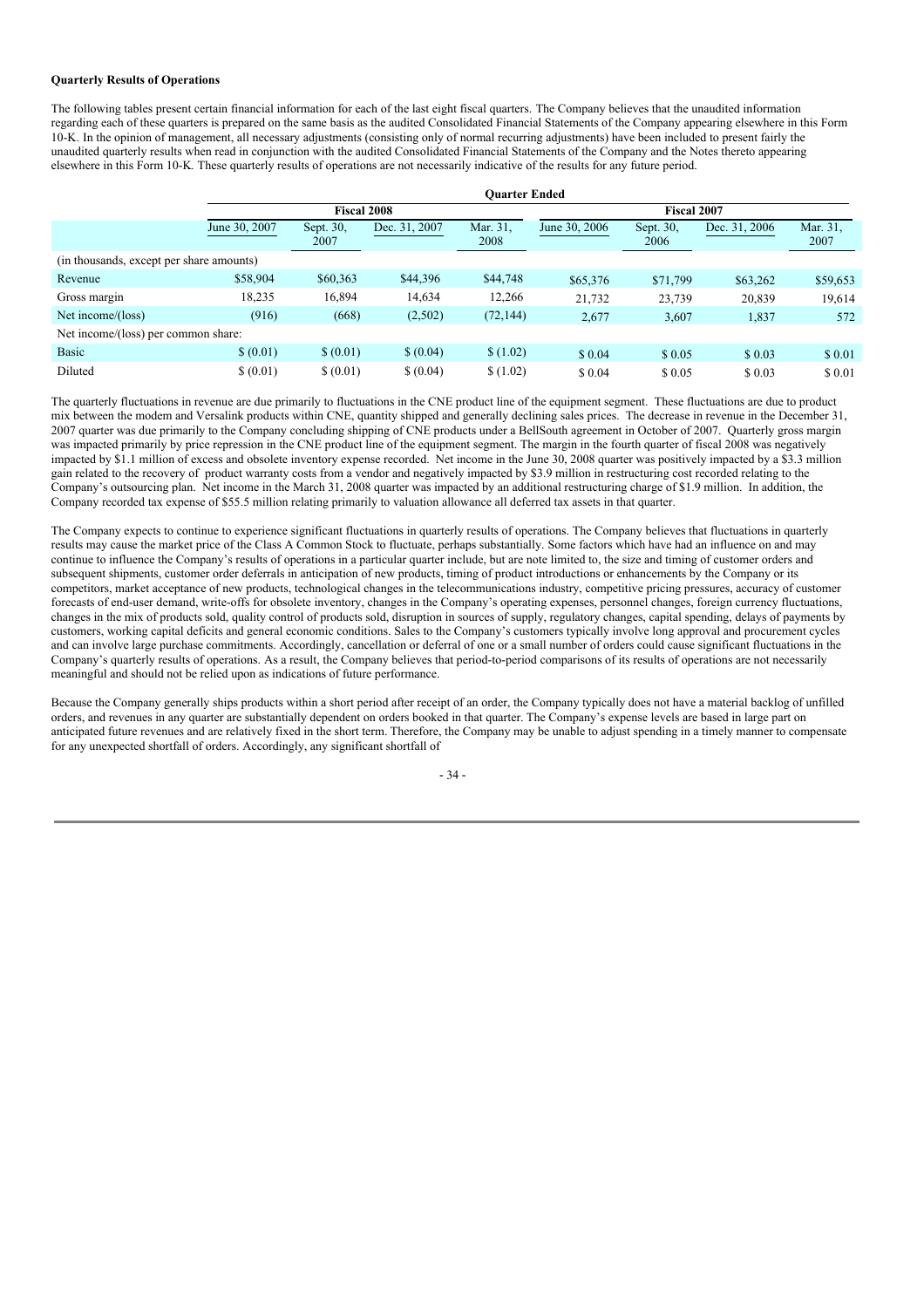demand in relation to the Company's expectations or any material delay of customer orders would have an almost immediate adverse impact on the Company's business and results of operations and profitability.

# **Liquidity and Capital Resources**

At March 31, 2008, the Company had \$64.1 million in cash and cash equivalents, excluding the \$1.6 million of Contineo cash, consisting primarily of the highest rated grade corporate commercial paper. At March 31, 2008, the Company had no amounts outstanding and \$40.0 million available under its secured revolving credit facility.

The Company entered into a Second Amended and Restated Credit Agreement dated as of June 30, 2006 (the "Credit Agreement"). The Credit Agreement is a three-year revolving credit facility in an amount up to \$40 million that expires on June 30, 2009. The obligations of the Company under the Credit Agreement are secured by a guaranty from certain direct and indirect domestic subsidiaries of the Company, and substantially all of the assets of the Company. Any proceeds from the revolving loans would be used for working capital purposes, acquisitions and for other general corporate purposes. The interest rate spread in the case of LIBOR and Base Rate loans and the payment of the non-use fees is dependent on the Company's leverage ratio. Currently the revolving loans under the Credit Agreement bear interest, at the Company's option, at the London Interbank Offered Rate ("LIBOR") plus 1.5% or an alternative base rate. The alternative base rate is the greater of the LaSalle Bank National Association prime rate or the Federal Funds rate plus 0.50%. The Company is also required to pay a non-use fee of 0.2% per annum on the unused portion of the revolving loans.

The Credit Agreement contains financial covenants that include a minimum Fixed Charge Coverage Ratio, a minimum tangible net worth test, a total leverage ratio test (consolidated total debt to EBITDA), and a limitation on capital expenditures for any fiscal year. Other covenants include limitations on lines of business, additional indebtedness, liens and negative pledge agreements, incorporation of other debt covenants, guarantees, investments and advances, cancellation of indebtedness, restricted payments, modification of certain agreements and instruments, inconsistent agreements, leases, consolidations, mergers and acquisitions, sale of assets, subsidiary dividends, and transactions with affiliates. The Company was in compliance with these covenants on March 31, 2008. The Company anticipates future credit agreement amendments in order to comply with these covenants for the term of the Credit Agreement.

The Company's operating activities used cash of \$1.9 million in fiscal 2008, and generated cash of \$39.5 million and \$31.7 million in fiscal 2007, and 2006, respectively. Cash used in fiscal 2008 resulted primarily from a net loss and decreases in accounts payable and accrued expenses off set in part by non-cash depreciation and amortization, goodwill impairment and decreases in deferred tax assets and accounts receivable. Cash generated by operations in fiscal 2007 and 2006 resulted primarily from net income, non-cash depreciation and amortization, decreases in deferred tax assets, accounts receivable and inventory and was offset in 2006, in part by the decrease in accounts payable.

The Company's investing activities used \$3.1 million, \$10.7 million and \$19.0 million in fiscal 2008, 2007 and 2006 respectively. In fiscal 2008, the Company made a \$2.5 million cash investment in Contineo Systems, Inc., a Plano, Texas, based software development company, to advance the Company's research and development efforts. In fiscal 2007, the Company used cash of \$5.9 million to acquire Noran Tel, Inc. In fiscal 2006, the Company used cash of \$14.0 million to acquire HyperEdge Corporation. Capital expenditures in fiscal 2008, 2007 and 2006 were \$4.7 million, \$3.8 million and \$4.5 million, respectively. The equipment segment capital expenditures in fiscal 2008, 2007, and 2006 were \$2.1 million, \$2.9 million and \$3.1 million, respectively. The capital expenditures in the equipment segment were primarily for machinery and research and development equipment purchases. The services segment capital expenditures in fiscal 2008, 2007 and 2006 were \$2.6 million, \$0.9 million and \$1.4 million, respectively. These expenditures were primarily for teleconference bridge equipment.

At March 31, 2008, the Company's principle sources of liquidity were \$64.1 million of cash, which excludes the \$1.6 million of Contineo cash, and the secured revolving credit facility under which the Company was eligible to borrow up to an additional \$40.0 million. Cash in excess of operating requirements, if any, will be invested on a short-term basis primarily in the highest rated grade commercial paper. The Company believes cash on hand and generated from operations will satisfy its future cash requirements for the next twelve months.

- 35 -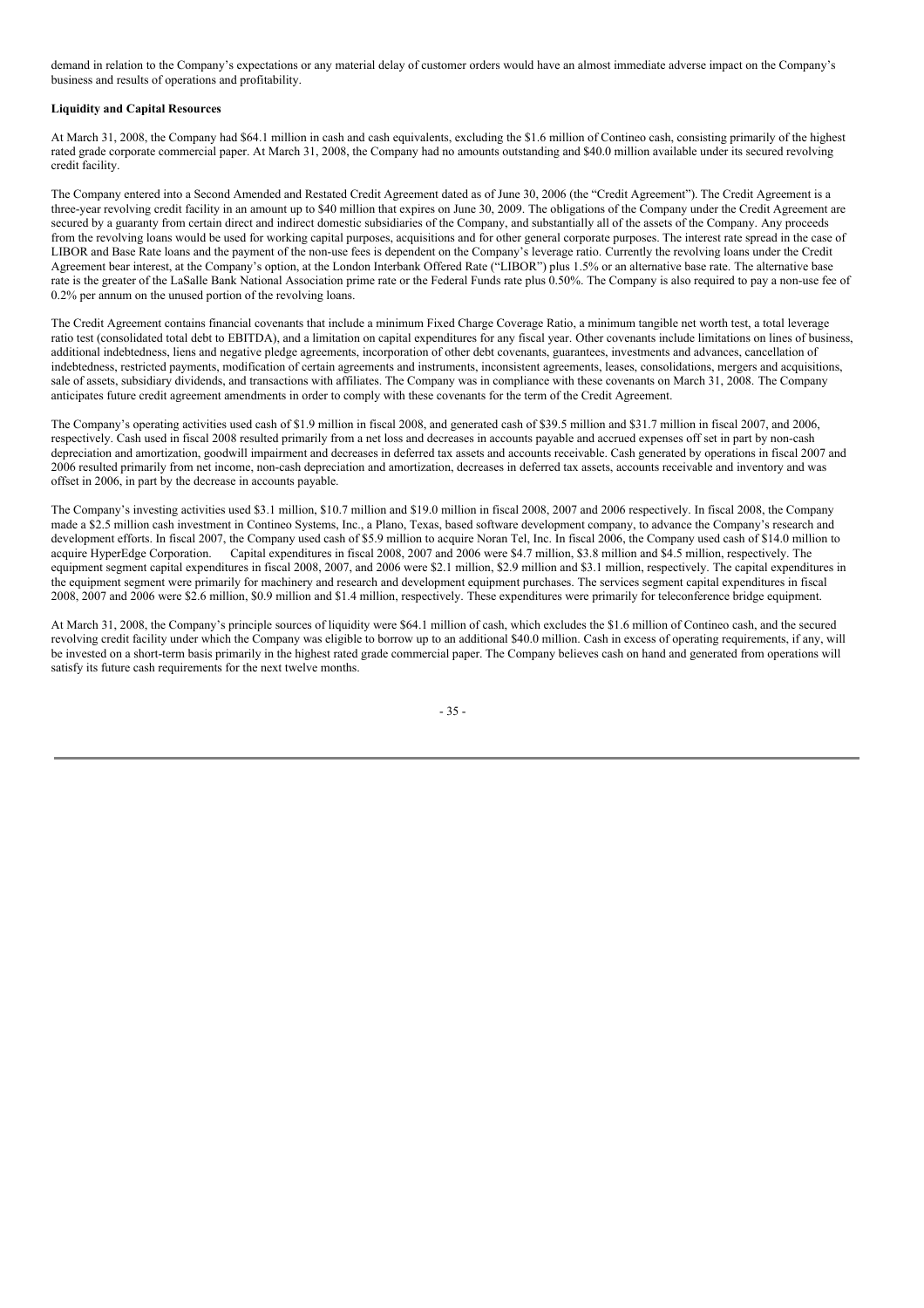Future obligations and commitments as of March 31, 2008 consisted of the following:

|                                                          | Payments due by fiscal year |         |         |                          |         |            |          |
|----------------------------------------------------------|-----------------------------|---------|---------|--------------------------|---------|------------|----------|
| (in thousands)                                           | 2009                        | 2010    | 2011    | 2012                     | 2013    | Thereafter | Total    |
| Purchase obligations                                     | 35,263                      | 5,494   | 3,300   | $\overline{\phantom{m}}$ | --      |            | 44,057   |
| Future minimum lease<br>payments for operating<br>leases | 3.394                       | 3.201   | 3.195   | 2.342                    | 2.114   | 10.342     | 24.588   |
| Future obligations and                                   |                             |         |         |                          |         |            |          |
| commitments                                              | \$38,657                    | \$8,695 | \$6,495 | \$2,342                  | \$2.114 | \$10,342   | \$68,645 |

Purchase obligations consist of raw materials in the equipment segment and local and long distance telephone service commitments in the service segment that arise in the normal course of business operations.

The Company had deferred tax assets of approximately \$65.8 million at March 31, 2008. The Company has recorded a valuation allowance reserve of \$59.3 million to reduce the recorded net deferred tax asset to \$6.4 million. The remaining deferred tax asset is fully reserved under FIN 48.

The net operating loss carryforwards begin to expire in 2020. Realization of deferred tax assets associated with the Company's future deductible temporary differences, net operating loss carryforwards and tax credit carryforwards is dependent upon generating sufficient taxable income prior to their expiration. The Company uses estimates of future taxable income to access the valuation allowance required against deferred tax assets. Management periodically evaluates the recoverability of the deferred tax assets and will adjust the valuation allowance against deferred tax assets accordingly.

#### **Off-Balance Sheet Arrangements**

In fiscal year 2005, the Company sold its Data Station Termination product lines and specified fixed assets to Enginuity Communications Corporation ("Enginuity"). The Company provided an unconditional guarantee relating to a 10 year term note payable by Enginuity to the third party lender that financed the transaction ("the "Enginuity Note"). The Enginuity Note has an unpaid balance of \$1.2 million as of March 31, 2008. Certain owners of Enginuity personally guaranteed the note and pledged assets with a fair market value of approximately \$925,000 as of March 31, 2008 as collateral. These personal guarantees will stay in place until the note is paid in full as will the Company's guarantee. Under the Company's guarantee, the Company must pay all amounts due under the note payable upon demand from the lender.

The Company evaluated FIN No. 46R and concluded that Enginuity was a VIE as a result of the debt guarantee. The Company is not considered the primary beneficiary of the VIE therefore consolidation is not required.

At the time of the product sale, the Company assessed its obligation under this guarantee pursuant to the provisions of FIN No. 45, *Guarantor's Accounting and* Disclosure Requirements for Guarantees, Including Indirect Guarantees of Indebtedness of Others and recorded a \$300,000 liability for the value of the guarantee. The Company evaluates the liability each quarter based on Enginuity's operating performance and current status of the guaranteed debt obligation. The balance of the liability is \$125,000 and \$200,000 as of March 31, 2008 and March 31, 2007, respectively. The liability is shown as a current liability in the accrued expenses line on the Consolidated Balance Sheet.

# **ITEM 7A. QUANTITATIVE AND QUALITATIVE DISCLOSURES ABOUT MARKET RISK**

The Company is subject to certain market risks, including foreign currency rates*.* The Company has foreign subsidiaries in the United Kingdom, Ireland and Canada that develop and sell products and services in those respective countries and in other countries. The Company is exposed to potential gains and losses from foreign currency fluctuations affecting net investments and earnings denominated in foreign currencies. Market risk is estimated as the potential decrease in pretax earnings resulting from a hypothetical decrease in the ending exchange rate of 10%. If such a decrease occurred, the Company would incur approximately \$125,000 in additional other expense based on the ending intercompany balance outstanding at March 31, 2008. The Company's future primary

- 36 -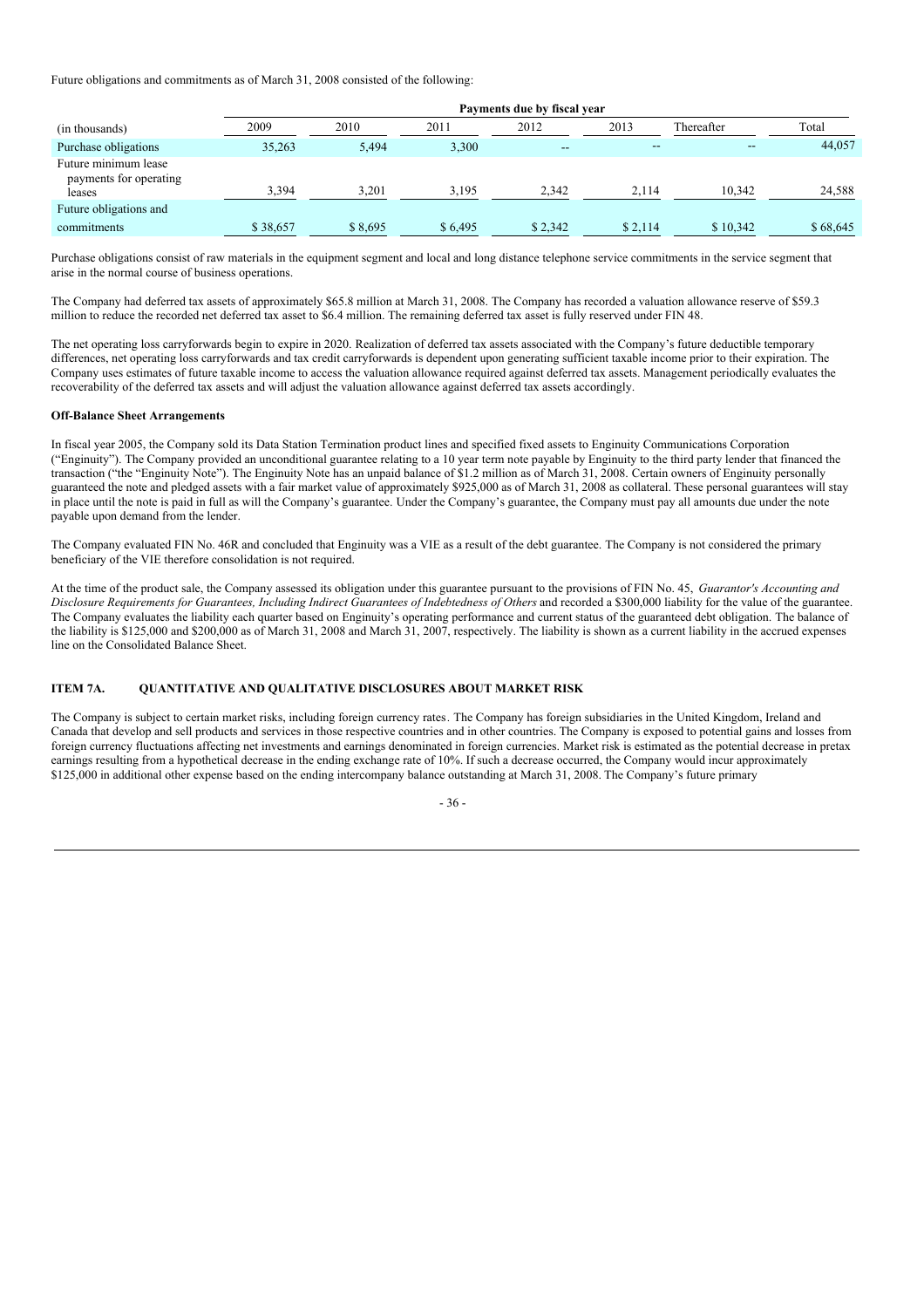exposure is to changes in exchange rates for the U.S. dollar versus the British Pound Sterling, Euro and Canadian dollar. Approximately 4% of the Company fiscal 2008 revenue was denominated in foreign currencies.

As of March 31, 2008, the balance in the cumulative foreign currency translation adjustment account, which is a component of stockholders' equity, was an unrealized gain of \$926,000.

The Company does not have significant exposure to exchange rate risk related to its debt obligations, which are primarily U.S. Dollar denominated.

# **ITEM 8. FINANCIAL STATEMENTS AND SUPPLEMENTARY DATA**

The Company's Consolidated Financial Statements required by Item 8, together with the reports thereon of the Independent Registered Public Accounting Firm set forth on pages 45 - 73 of this report. The Consolidated Financial Statement schedule listed under Item 15(a)2, is set forth on page 74 of this report and should be read in conjunction with the financial statements.

# **ITEM 9. CHANGES IN AND DISAGREEMENTS WITH ACCOUNTANTS ON ACCOUNTING AND FINANCIAL DISCLOSURE.**

None.

### **ITEM 9A. CONTROLS AND PROCEDURES**

### *Evaluation of Disclosure Controls and Procedures*

Disclosure controls and procedures are designed to ensure that information required to be disclosed in the reports filed or submitted under the Exchange Act is recorded, processed, summarized and reported, within the time periods specified in the SEC's rules and forms. Disclosure controls and procedures include, without limitation, controls and procedures designed to ensure that information required to be disclosed in the reports filed under the Exchange Act is accumulated and communicated to management, including the Chief Executive Officer and Chief Financial Officer, as appropriate, to allow timely decisions regarding required disclosure.

As of March 31, 2008, the Company carried out an evaluation, under the supervision and with the participation of the Company's management, including the Company's Chief Executive Officer and Chief Financial Officer, of the effectiveness of the design and operation of the Company's disclosure controls and procedures. Based upon that evaluation, the Chief Executive Officer and Chief Financial Officer concluded that the Company's disclosure controls and procedures are effective to ensure that information required to be disclosed in the reports the Company files or submits under the Exchange Act is recorded, processed, summarized and reported as and when required.

# *Management's Report on Internal Control Over Financial Reporting*

Management is responsible for establishing and maintaining adequate internal control over financial reporting. Management assessed the effectiveness of the Company's internal control over financial reporting as of March 31, 2008 using criteria established in *Internal Control-Integrated Framework* issued by the Committee of Sponsoring Organizations of the Treadway Commission ("COSO") and concluded that the Company maintained effective internal controls over financial reporting as of March 31, 2008.

Because of its inherent limitations, although designed and operated to provide reasonable assurance that the objectives of the control system are met, internal control over financial reporting may not prevent or detect misstatements. Also, projections of any evaluation of effectiveness to future periods are subject to risk that controls may become inadequate because of changes in conditions, or that the degree of compliance with the policies may deteriorate.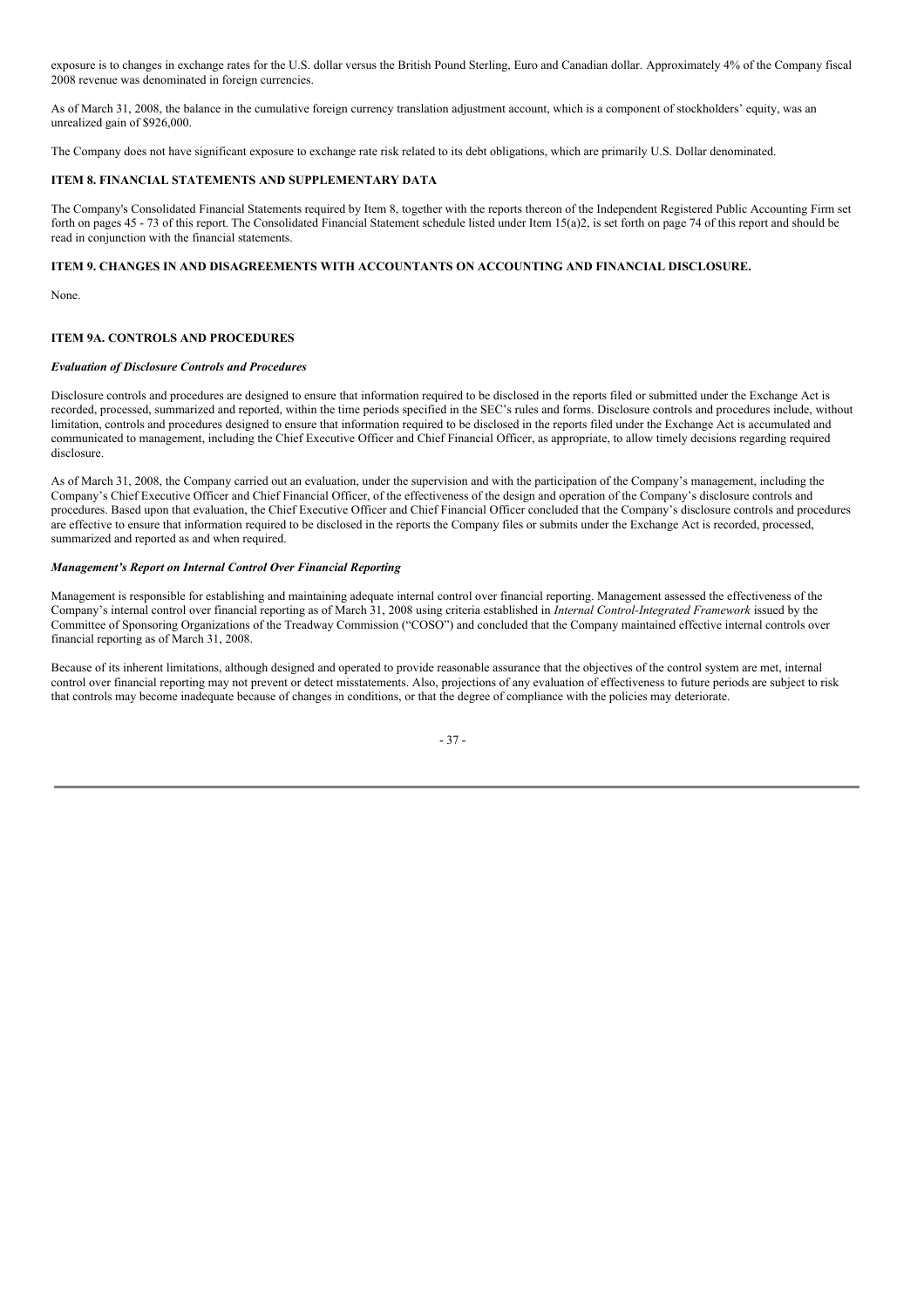The Company's independent registered public accounting firm has issued an audit report on its assessment of the Company's internal control over financial reporting as of March 31, 2008. This report is included on page 46.

# **ITEM 9B. OTHER INFORMATION**

None.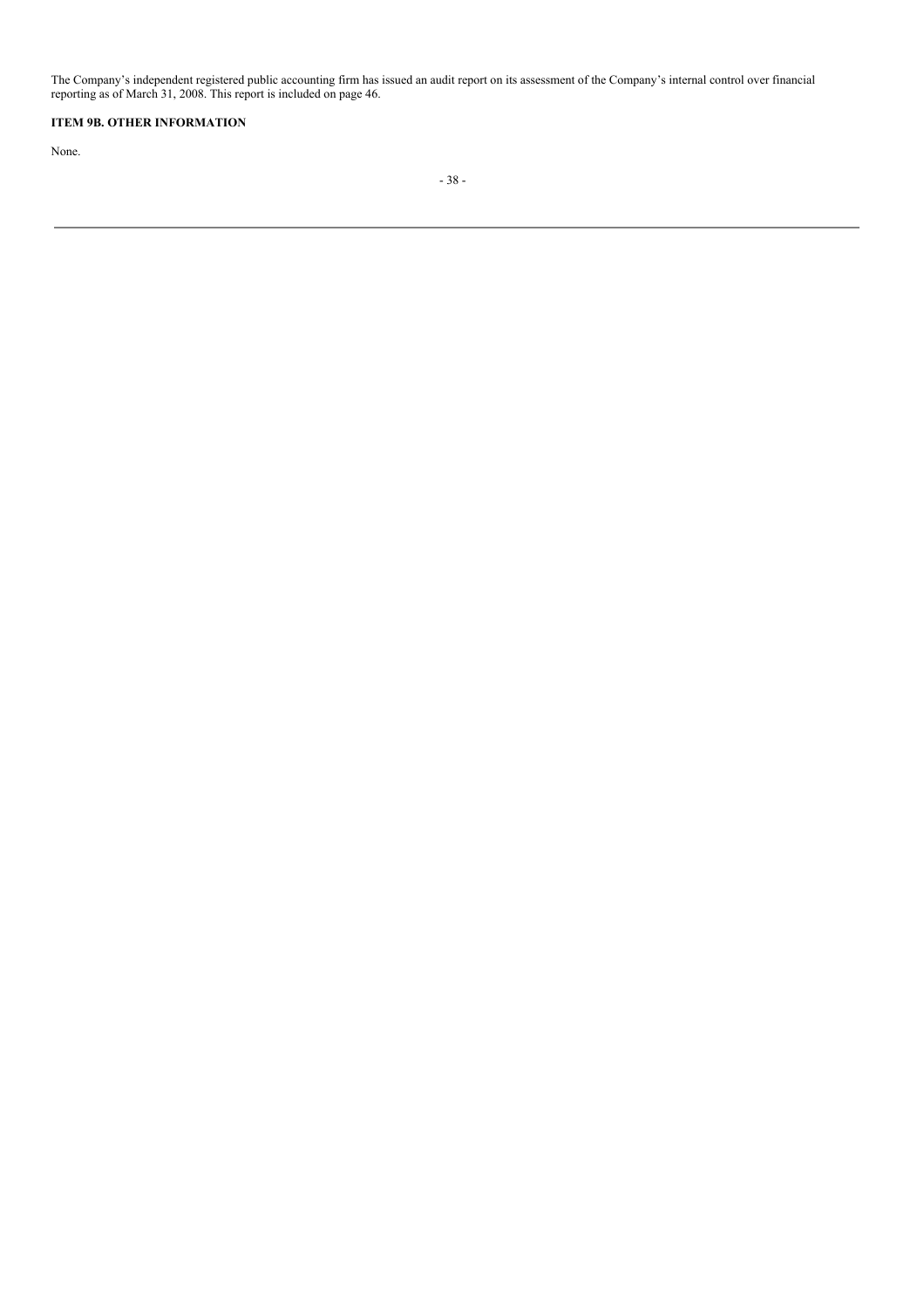### **PART III**

# **ITEM 10. DIRECTORS, EXECUTIVE OFFICERS AND CORPORATE GOVERNANCE**

#### (a) Directors of the Company

The information required by this Item is set forth in registrant's Proxy Statement for the Annual Meeting of Stockholders to be held in September 2008 under the caption "Election of Directors and Section 16(a). Beneficial Ownership Reporting Compliance" which information is incorporated herein by reference.

# Executive Officers of the Company

The information required by this Item is set forth in registrant's Proxy Statement for the Annual Meeting of Stockholders to be held in September 2008 under the caption "Executive Officers," which information is incorporated herein by reference.

## **CODE OF BUSINESS CONDUCT**

We have adopted a Code of Business Conduct within the meaning of Item 406(b) of Regulation S-K. This Code of Business Conduct applies to all of our officers (including the principal executive officer and principal financial officer and any person performing similar functions) and employees. The Company filed a copy of this Code of Business Conduct as Exhibit 14.1 to this Form 10-K. This Code of Business Conduct is also publicly available on our website at http://www.westell.com. The Company intends to satisfy the disclosure requirement under Item 5.05 of Form 8-K by posting on its website any amendments to, or waivers from its Code of Business Conduct applicable to these senior executives. Copies of the Code of Business Conduct will be provided free of charge upon written request directed to the Secretary of the Company at the address of the principal executive offices.

# **ITEM 11. EXECUTIVE COMPENSATION**

The information required by this Item is set forth in registrant's Proxy Statement for the Annual Meeting of Stockholders to be held in September 2008 under the caption "Compensation of Directors and Executive Officers," and "Report of the Compensation Committee of the Board of Directors," which information is incorporated herein by reference.

# **ITEM 12. SECURITY OWNERSHIP OF CERTAIN BENEFICIAL OWNERS AND MANAGEMENT AND RELATED STOCKHOLDER MATTERS**

The information required by this Item is set forth in registrant's Proxy Statement for the Annual Meeting of Stockholders to be held in September 2008 under the caption "Ownership of the Capital Stock of the Company," and "Equity Compensation Plan Information" which information is incorporated herein by reference.

# **ITEM 13. CERTAIN RELATIONSHIPS AND RELATED TRANSACTIONS, AND DIRECTOR INDEPENDENCE**

The information required by this Item is set forth in registrant's Proxy Statement for the Annual Meeting of Stockholders to be held in September 2008 under the caption "Certain Relationships and Related Transactions," which information is incorporated herein by reference.

# **ITEM 14. PRINCIPAL ACCOUNTING FEES AND SERVICES**

The information required by this item is incorporated herein by reference to the section entitled "Fees to the Company's Auditors" in our Proxy Statement for the annual meeting to be held in September 2008.

 $-39 -$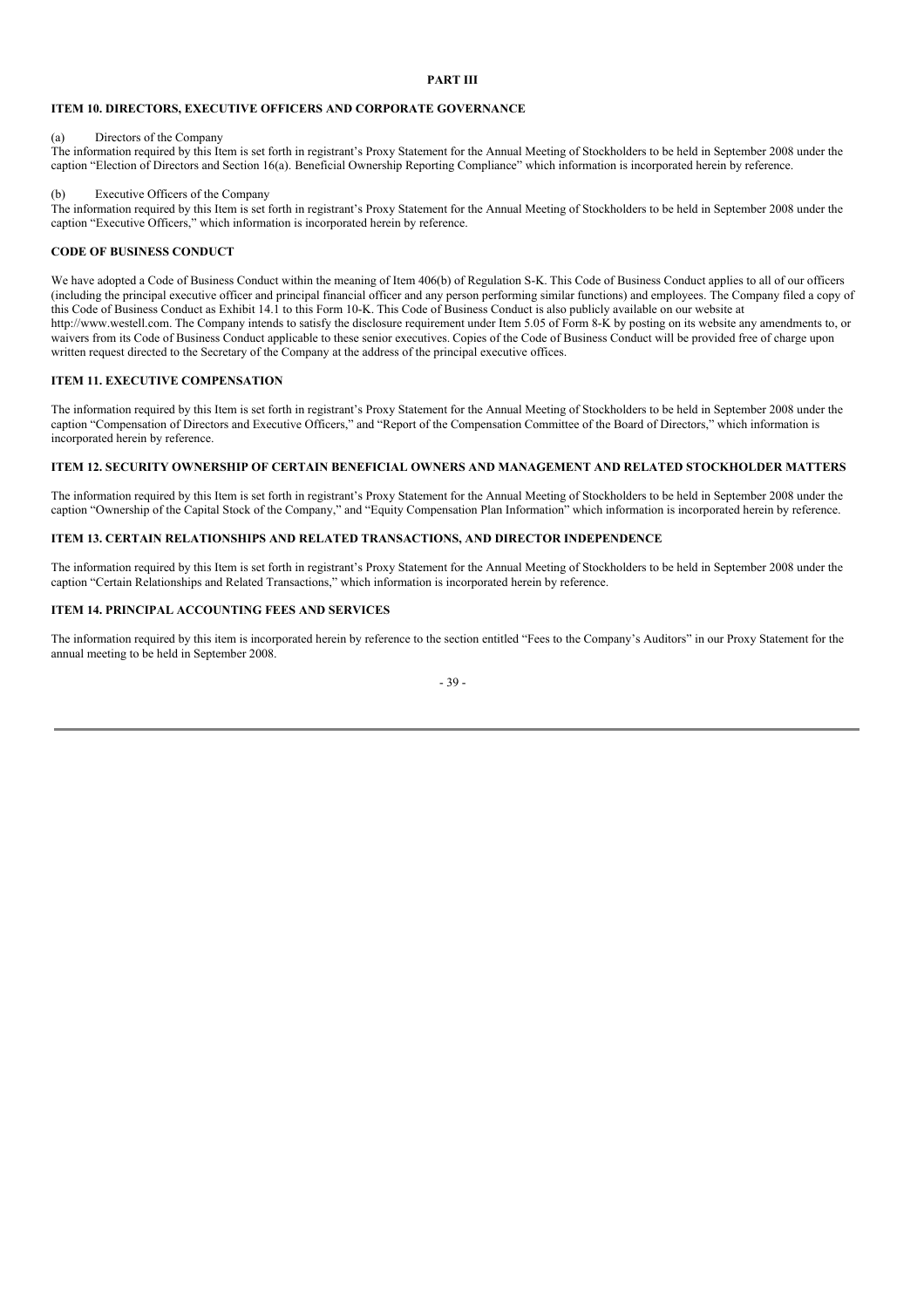# **PART IV**

# **ITEM 15. EXHIBITS AND, FINANCIAL STATEMENT SCHEDULE**

## (a) (1) Financial Statements

The following documents are filed as part of this report:

The Consolidated Financial Statements of Westell Technologies, Inc. at March 31, 2008 and 2007 and for each of the three fiscal years in the period ended March 31, 2008, together with the Report of Independent Registered Public Accounting Firm, are set forth on pages 45 through 73 of this Report.

The supplemental financial information listed and appearing hereafter should be read in conjunction with the Consolidated Financial Statements included in the report.

#### (2) Financial Statement Schedule

The following are included in Part IV of this Report for each of the years ended March 31, 2008, 2007 and 2006 as applicable:

## Schedule II - Valuation and Qualifying Accounts - page 74

Financial statement schedules not included in this report have been omitted either because they are not applicable or because the required information is shown in the Consolidated Financial Statements or notes thereto, included in this report.

| (3) | Exhibits |                                                                                                                                |
|-----|----------|--------------------------------------------------------------------------------------------------------------------------------|
|     | 3.1      | Amended and Restated Certificate of Incorporation, as amended (incorporated herein by reference to Exhibit 3.1 to the Comp     |
|     |          | Report on Form 10-Q for the quarter ended June 30, 2005).                                                                      |
|     | 3.2      | Amended and Restated By-laws (incorporated by reference to Exhibit 3.2 to the Company's Quarterly Report on Form 10-Q 1        |
|     |          | September 30, 2005).                                                                                                           |
|     | 9.1      | Voting Trust Agreement dated February 23, 1994, as amended (incorporated herein by reference to Exhibit 9.1 to Westell Te      |
|     |          | Registration Statement on Form S-1, as amended, Registration No. 33-98024).                                                    |
|     | 10.2     | Stock Transfer Restriction Agreement entered into by members of the Penny family, as amended, (incorporated herein by ref      |
|     |          | 10.4 and 10.16 to Westell Technologies, Inc.'s Registration Statement on Form S-1, as amended, Registration No. 33-98024).     |
|     | 10.3     | Form of Registration Rights Agreement among the Company and Robert C. Penny III and Melvin J. Simon, as trustees of the        |
|     |          | February 23, 1994 (incorporated herein by reference to Exhibit 10.5 to Westell Technologies, Inc.'s Registration Statement or  |
|     |          | amended, Registration No. 33-98024).                                                                                           |
|     | $*10.4$  | 1995 Stock Incentive Plan (incorporated herein by reference to Exhibit 10.6 to Westell Technologies, Inc.'s Registration State |
|     |          | as amended, Registration No. 33-98024).                                                                                        |
|     | $*10.5$  | Employee Stock Purchase Plan (incorporated herein by reference to Exhibit 10.7 to Westell Technologies, Inc.'s Registration    |
|     |          | S-1, as amended, Registration No. 33-98024).                                                                                   |
|     | $*10.6$  | Teltrend Inc. 1995 Stock Option Plan. (incorporated by reference to the Teltrend, Inc.'s Registration Statement on Form S-1, a |
|     |          | (Registration No. 33-91104), originally filed with the Securities and Exchange Commission April 11, 1995)                      |
|     |          |                                                                                                                                |

- 40 -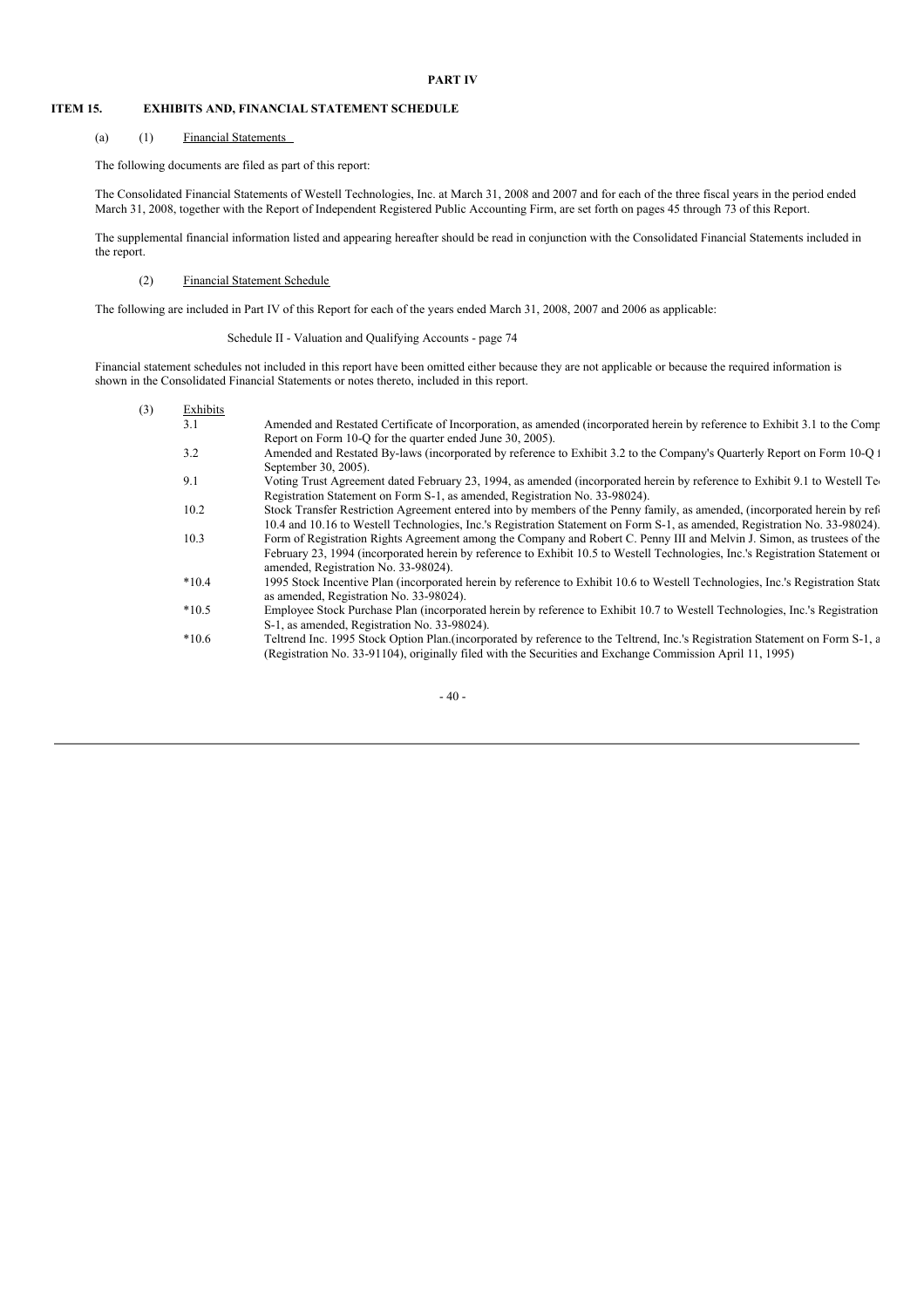- \*10.7 Teltrend Inc. 1996 Stock Option Plan (incorporated by reference to the Teltrend Inc.'s Quarterly Report on Form 10-Q for the quarterly period ended April 26, 1997).
- \*10.8 Teltrend Inc. 1997 Non-Employee Director Stock Option Plan (incorporated by reference to the Teltrend Inc.'s Definitive Proxy Statement for the Annual Meeting of Stockholders held on December 11, 1997).
- \*10.9 Deferred Compensation Arrangement between Westell Technologies, Inc. and E. Van Cullens (incorporated by reference to Exhibit 10.9 to the Company's Annual Report on Form 10-K for the year ended March 31, 2003).
- \*10.10 Severance Agreement between ConferencePlus, Inc. and Tim Reedy. (incorporated by reference to Exhibit 10.1 to the Form 8- K filed on May 19, 2008).
- 10.11 Lease dated September 29, 1997 between WTI, Inc. and Westell, Inc. (incorporated herein by reference to Exhibit 99.3 to the Form 8-K filed on October 2, 1997)
- 10.12 Settlement agreement dated November 30, 2002 with respect to the lease dated September 29, 1997.
- 10.13 Second Amended and Restated Credit Agreement dated as of June 30, 2006 among Westell Technologies, Inc., Westell, Inc., Teltrend LLC and ConferencePlus, Inc., the various financial institutions party thereto, as lenders, and LaSalle Bank National Association, as the administrative agent (incorporated by reference to Exhibit 10.1 to be the Company's Quarterly Report on From 10-Q for the quarter ended June 30, 2006)
- 10.14 First Amendment to Second Amended and Restated Credit Agreement, dated December 28, 2007, by and among Westell Technologies, Inc., Westell, Inc., Teltrend, LLC, ConferencePlus, Inc. and LaSalle Bank National Association. (Incorporated by reference to Exhibit 10.1 to the Registrant's Current Report on Form 8-K filed on January 4, 2008.)
- 10.15 Amended and Restated Guaranty and Collateral Agreement dated as of June 30, 2006 among Westell Technologies, Inc., Westell, Inc., Teltrend LLC and ConferencePlus, Inc., the other parties thereto, as grantors, and LaSalle Bank National Association, as the administrative agent (incorporated by reference to Exhibit 10.2 to the Company's Quarterly Report on Form 10-Q for the quarter ended June 30, 2006).
- \*10.16 Employment Agreement by and among Westell Technologies, Inc, Westell, Inc. and Thomas E. Mader (incorporated by reference to Exhibit 10.1 to the Company's Current Report on Form 8-K filed with the Securities and Exchange Commission on January 12, 2007).
- \*10.17 Restricted Stock Award for Thomas E. Mader (incorporated by reference to Exhibit 10.2 to the Company's Current Report on Form 8-K filed with the Securities and Exchange Commission on January 12, 2007).
- \*10.18 Consulting Agreement by and between Westell Technologies, Inc and E. Van Cullens (incorporated by reference to Exhibit 99.1 to the Company's Current Report on Form 8-K filed with the Securities and Exchange Commission on January 26, 2007).
- \*10.19 Amendment to Deferred Compensation Program for E. Van Cullens (incorporated by reference to Exhibit 99.2 to the Company's Current Report on Form 8-K filed with the Securities and Exchange Commission on January 26, 2007).
- \*10.20 Employment Letter dated June 28, 2001 between Westell Technologies, Inc. and E. Van Cullens (incorporated herein by reference to Exhibit 10.24 to the Company's Quarterly Report on Form 10-Q for the quarter ended September 30, 2001).
- \*10.21 Severance Agreement date June 28, 2001, by and between Westell, Inc and E. Van Cullens (incorporated herein by reference to Exhibit 10.23 to the Company's Quarterly Report on Form 10-Q for the quarter ended September 30, 2001).

 $-41 -$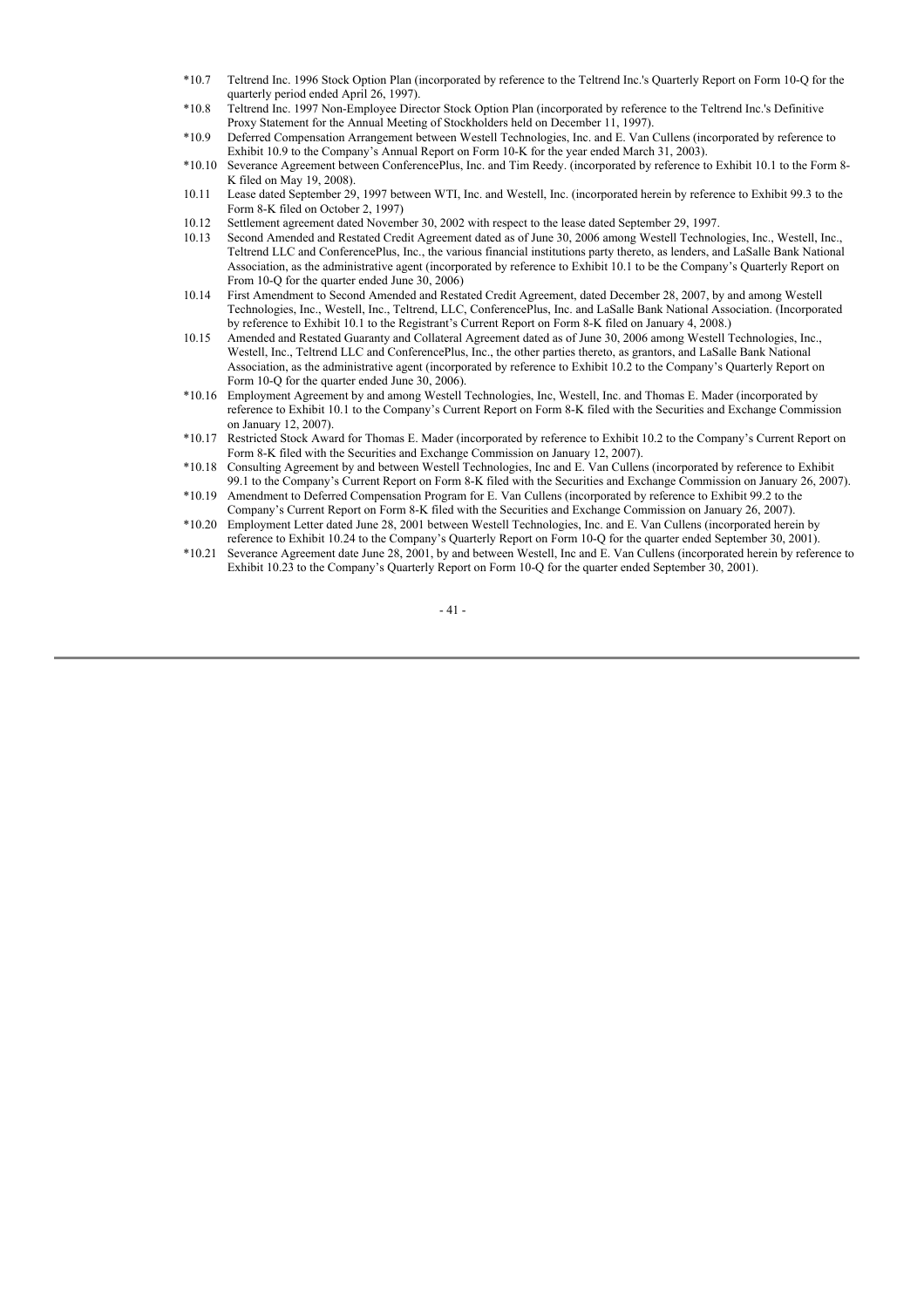- 10.22 Westell Technologies, Inc. 2004 Stock Incentive Plan (incorporated by reference to Exhibit B to the Company's Proxy Statement for the 2004 Annual Meeting of Stockholders).
- 10.23 Form of Restricted Stock Award under the Westell Technologies, Inc. 2004 Stock Incentive Plan (incorporated by reference to the Company's Form 8-K filed with the Securities and Exchange Commission on January 3, 2005)
- 10.24 Form of Stock Option Award under the Westell Technologies, Inc. 2004 Stock Incentive Plan (incorporated by reference to the Company's Form 8-K filed with the Securities and Exchange Commission on October 12, 2004)
- 10.24 ConferencePlus, Inc. 2002 Nonqualified Stock Plan (incorporated by reference to Exhibit 10.2 to the Company's Quarterly Report on Form 10-Q for the quarter ended December 31, 2007)
- 10.25 Form of ConferencePlus, Inc. Nonqualified Stock Option (for Management Level Employees) (incorporated by reference to Exhibit 10.3 to the Company's Quarterly Report on Form 10-Q for the quarter ended December 31, 2007)
- 10.26 Form of ConferencePlus, Inc. Nonqualified Stock Option (for Non-Management Level Employees) (incorporated by reference to Exhibit 10.4 to the Company's Quarterly Report on Form 10-Q for the quarter ended December 31, 2007)
- 10.27 Employment Agreement dated August 1, 2007 by and among Westell Technologies, Inc, Westell, Inc. and Timothy R. Pillow (incorporated by reference to Exhibit 10.1 to the Company's Quarterly Report on Form 10-Q for the quarter ended September 30, 2007)
- 14.1 Code of Business Conduct (incorporated by reference to Exhibit 14.1 to the Company's Annual Report on Form 10-K for the year ended March 31, 2004)
- 21.1 Subsidiaries of the Registrant
- 23.1 Consent of Ernst & Young LLP.
- 31.1 Certification of the Chief Executive Officer pursuant to Section 302 of Sarbanes-Oxley Act of 2002
- 31.2 Certification of the Chief Financial Officer pursuant to Section 302 of Sarbanes-Oxley Act of 2002
- 32.1 Certification of the Chief Executive Officer and Chief Financial Officer pursuant to Section 906 of Sarbanes-Oxley Act of 2002
- \* Management contract or compensatory plan or arrangement.

# (b) Exhibits

The exhibits filed as part of this Annual Report on Form 10-K are as specified in Item 15(a)(3) herein.

# (c) Financial Statement Schedule

The financial statement schedule filed as part of this Annual Report on Form 10-K are as specified in Item 15(a)(2) herein.

# - 42 -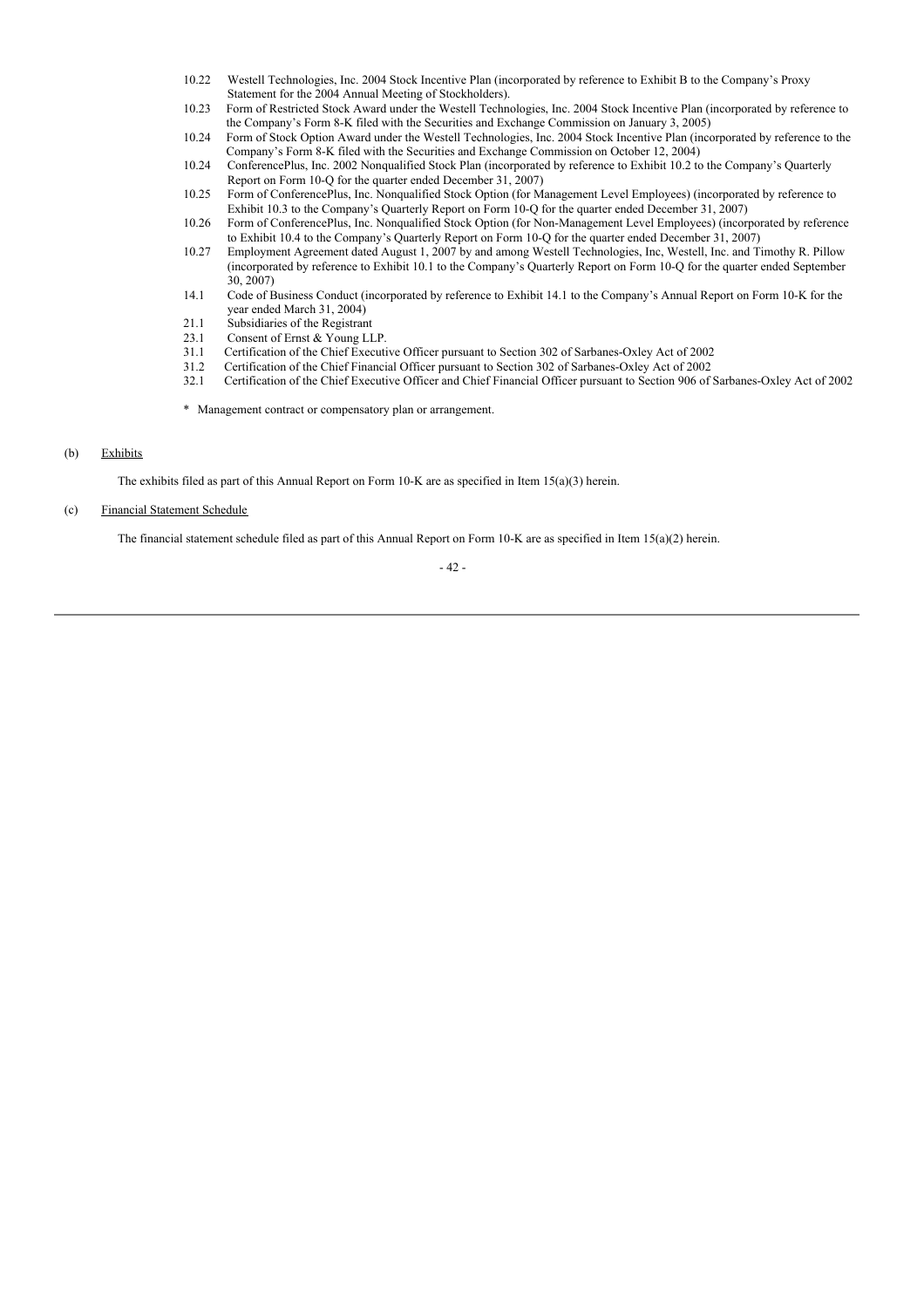# **SIGNATURES**

Pursuant to the requirements of Section 13 or 15(d) of the Securities Exchange Act of 1934, the registrant has duly caused this report to be signed on its behalf by the undersigned, thereunto duly authorized on June 16, 2008.

WESTELL TECHNOLOGIES, INC.

By /s/ Thomas E. Mader Thomas E. Mader President, Chief Executive Officer

Pursuant to the requirements of the Securities Exchange Act of 1934, this report has been signed below by the following persons on behalf of the registrant and in the capacities and on June 16, 2008.

| Signature                                       | Title                                                                                                                             |
|-------------------------------------------------|-----------------------------------------------------------------------------------------------------------------------------------|
| <u>/s/ Amy T. Forster.</u><br>Amy T. Forster    | Chief Financial Officer, Treasurer and Senior Vice President<br>(Principal Financial Officer and<br>Principal Accounting Officer) |
| /s/ Thomas E. Mader<br>Thomas E. Mader          | President, Chief Executive Officer and Director<br>(Principal Executive Officer)                                                  |
| /s/ John W. Seazholtz<br>John W. Seazholtz      | Chairman of the Board of Directors                                                                                                |
| /s/ Paul A. Dwyer<br>Paul A. Dwyer              | Director                                                                                                                          |
| /s/ Eileen A. Kamerick<br>Eileen A. Kamerick    | Director                                                                                                                          |
| /s/ Robert C. Penny III<br>Robert C. Penny III  | Director                                                                                                                          |
| <u>/s/ Roger L. Plummer</u><br>Roger L. Plummer | Director                                                                                                                          |
| /s/ Melvin J. Simon<br>Melvin J. Simon          | Director                                                                                                                          |
|                                                 |                                                                                                                                   |

- 43 -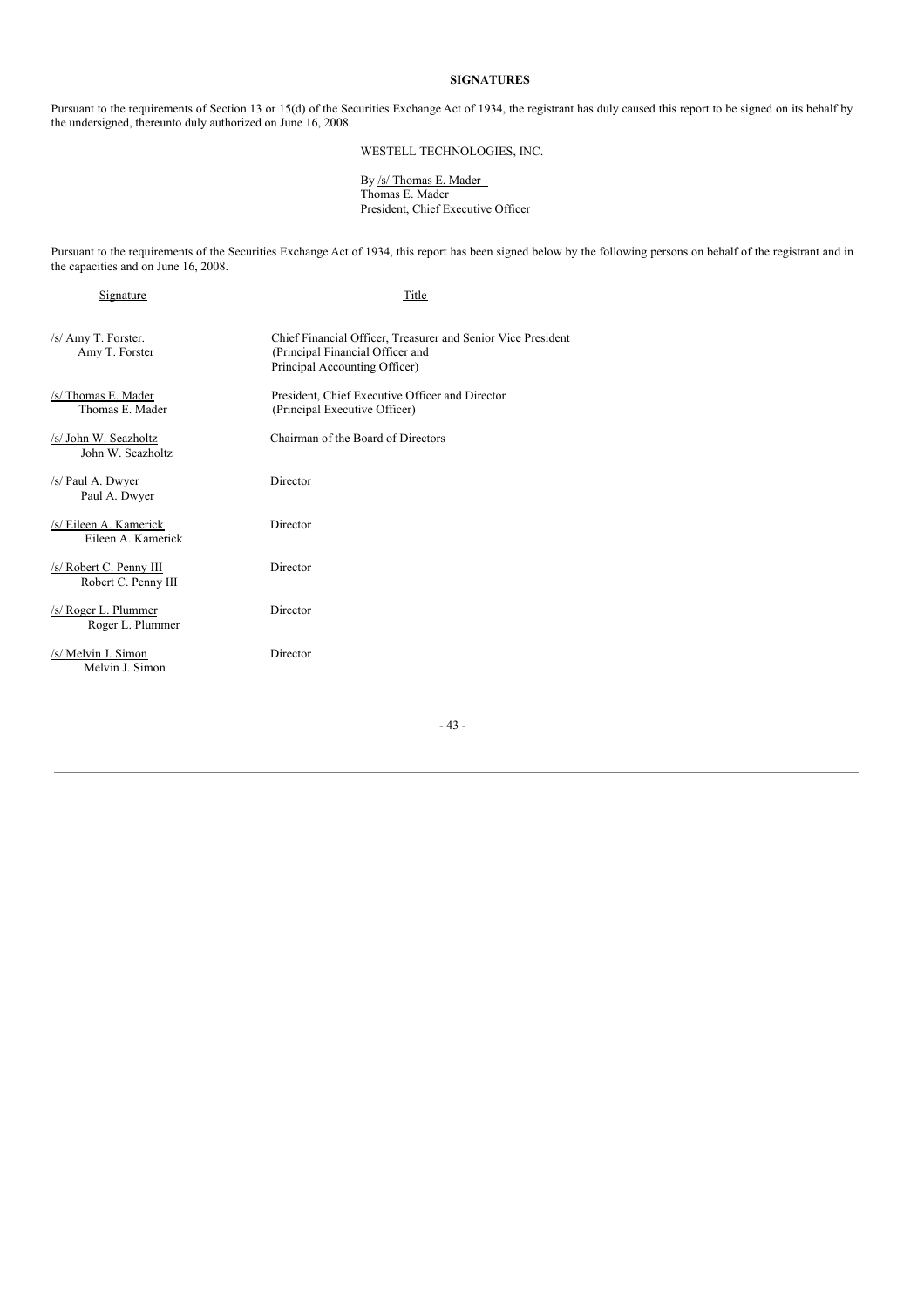#### **INDEX TO CONSOLIDATED FINANCIAL STATEMENTS AND SUPPLEMENTARY DATA**

| Item                                                                                                 | Page |
|------------------------------------------------------------------------------------------------------|------|
| <b>Consolidated Financial Statements:</b>                                                            |      |
| Report of Independent Registered Public Accounting Firm                                              | 45   |
| Report of Independent Registered Public Accounting Firm on Internal Control Over Financial Reporting | 46   |
| Consolidated Balance Sheets -- March 31, 2008 and 2007                                               | 47   |
| Consolidated Statements of Operations for the years ended March 31, 2008, 2007 and 2006              | 49   |
| Consolidated Statements of Stockholders' Equity for the years ended March 31, 2008, 2007 and 2006    | 50   |
| Consolidated Statements of Cash Flows for the years ended March 31, 2008, 2007 and 2006              | 51   |
| Notes to Consolidated Financial Statements                                                           | 52   |
| <b>Financial Statement Schedule:</b>                                                                 |      |
| Schedule II -- Valuation and Qualifying Accounts                                                     | 74   |

- 44 -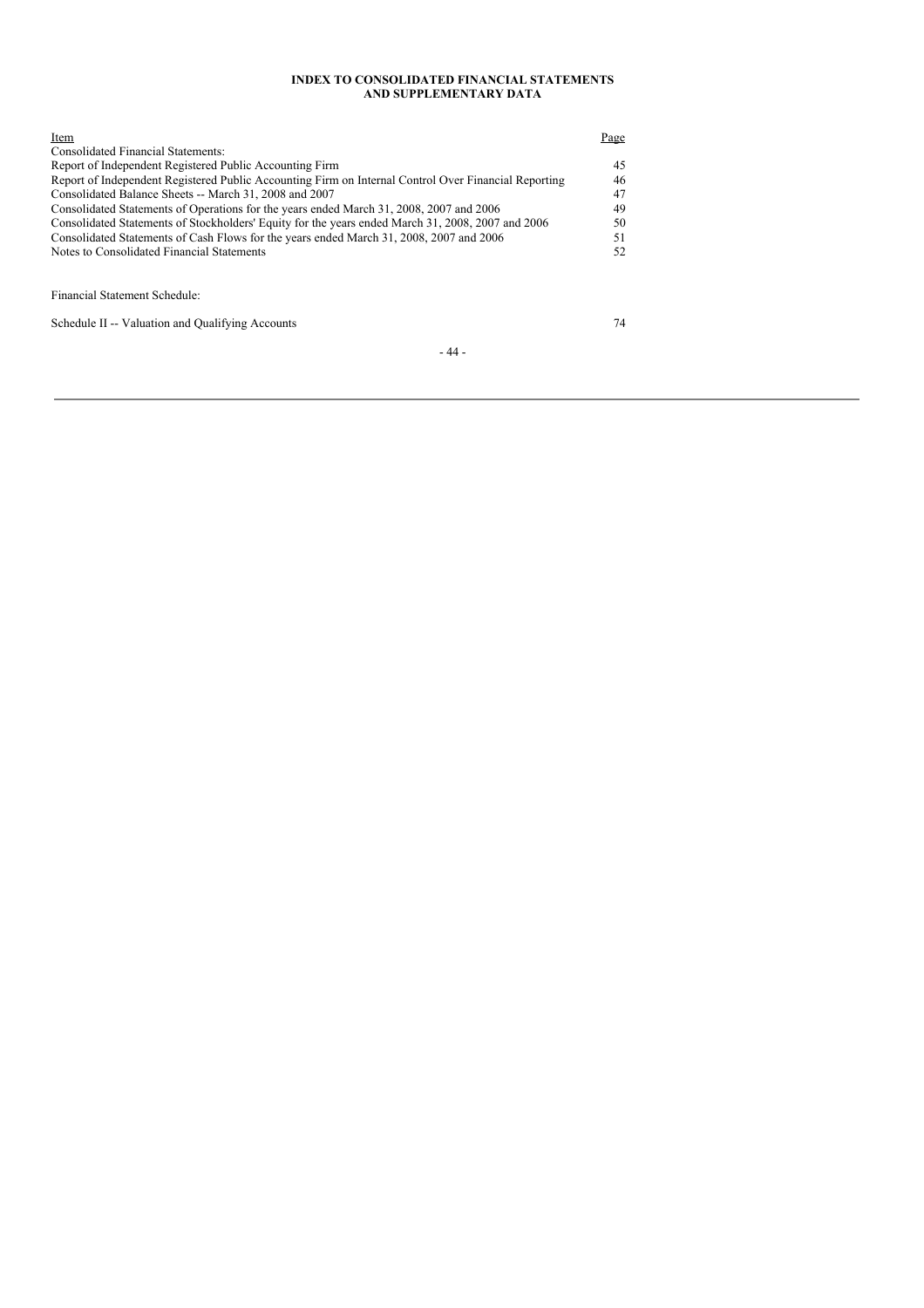## Report of Independent Registered Public Accounting Firm

### To the Board of Directors and the Stockholders Westell Technologies, Inc.

We have audited the accompanying Consolidated Balance Sheets of Westell Technologies, Inc. and subsidiaries (the "Company") as of March 31, 2008 and 2007, and the related Consolidated Statements of Operations, stockholders' equity, and cash flows for each of the three years in the period ended March 31, 2008. Our audit also included the financial statement schedule listed in the Index at Item 15a(2). These financial statements and schedule are the responsibility of the Company's management. Our responsibility is to express an opinion on these financial statements and schedule based on our audits.

We conducted our audits in accordance with the standards of the Public Company Accounting Oversight Board (United States). Those standards require that we plan and perform the audit to obtain reasonable assurance about whether the financial statements are free of material misstatement. An audit includes examining, on a test basis, evidence supporting the amounts and disclosures in the financial statements. An audit also includes assessing the accounting principles used and significant estimates made by management, as well as evaluating the overall financial statement presentation. We believe that our audits provide a reasonable basis for our opinion.

In our opinion, the financial statements referred to above present fairly, in all material respects, the consolidated financial position of Westell Technologies, Inc. and subsidiaries at March 31, 2008 and 2007, and the consolidated results of their operations and their cash flows for each of the three years in the period ended March 31, 2008, in conformity with U.S. generally accepted accounting principles. Also, in our opinion, the related financial statement schedule, when considered in relation to the basic financial statements taken as a whole, presents fairly, in all material respects, the information set forth therein.

As described in Note 2 of the Notes to the Consolidated Financial Statements, effective April 1, 2007, the Company adopted FASB Interpretation No. 48, Accounting for Uncertainty in Income Taxes, an interpretation of FASB Statement No. 109, Accounting for Income Taxes. In addition, as described in Note 2 to the Consolidated Financial Statements, effective April 1, 2006, the Company adopted FASB Statement No. 123(R), *Share-Based Payments*. Also discussed in Note 2 to the Consolidated Financial Statements, effective April 1, 2006, the Company adopted Securities and Exchange Commission Staff Accounting Bulletin No. 108, Considering the Effects of Prior Year Misstatements When Quantifying Misstatements in the Current Year Financial Statements.

We also have audited, in accordance with the standards of the Public Company Accounting Oversight Board (United States), Westell Technologies, Inc.'s internal control over financial reporting as of March 31, 2008, based on criteria established in Internal Control-Integrated Framework issued by the Committee of Sponsoring Organizations of the Treadway Commission and our report dated June 13, 2008 expressed an unqualified opinion thereon.

/s/ Ernst & Young LLP Chicago, Illinois June 13, 2008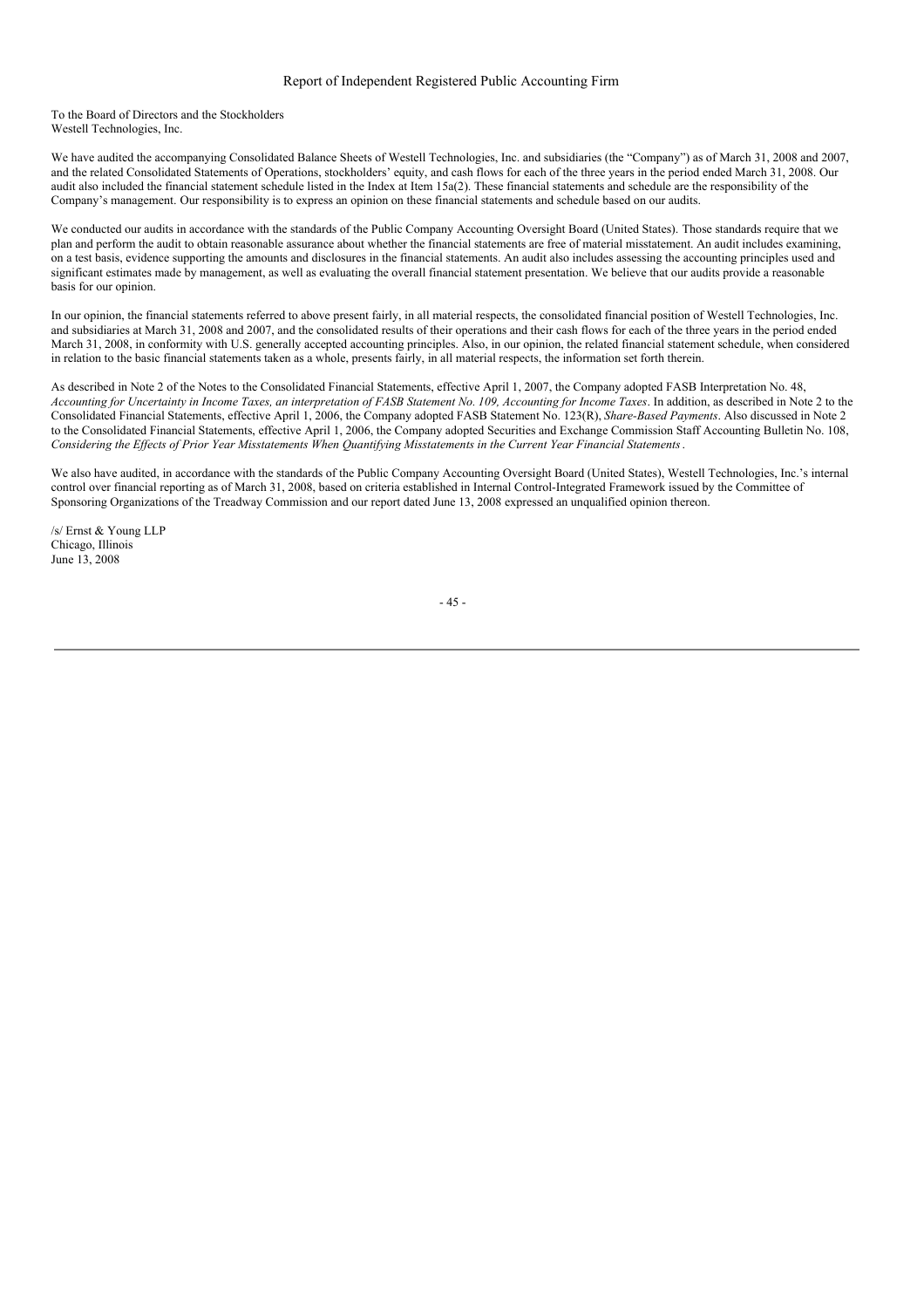#### Report of Independent Registered Public Accounting Firm

The Board of Directors and Shareholders of Westell Technologies, Inc.

We have audited Westell Technologies, Inc.'s internal control over financial reporting as of March 31, 2008, based on criteria established in Internal Control— Integrated Framework issued by the Committee of Sponsoring Organizations of the Treadway Commission (the COSO criteria). Westell Technologies, Inc.'s management is responsible for maintaining effective internal control over financial reporting, and for its assessment of the effectiveness of internal control over financial reporting included in the accompanying Management's Report on Internal Control Over Financial Reporting. Our responsibility is to express an opinion on the company's internal control over financial reporting based on our audit.

We conducted our audit in accordance with the standards of the Public Company Accounting Oversight Board (United States). Those standards require that we plan and perform the audit to obtain reasonable assurance about whether effective internal control over financial reporting was maintained in all material respects. Our audit included obtaining an understanding of internal control over financial reporting, assessing the risk that a material weakness exists, testing and evaluating the design and operating effectiveness of internal control based on the assessed risk, and performing such other procedures as we considered necessary in the circumstances. We believe that our audit provides a reasonable basis for our opinion.

A company's internal control over financial reporting is a process designed to provide reasonable assurance regarding the reliability of financial reporting and the preparation of financial statements for external purposes in accordance with generally accepted accounting principles. A company's internal control over financial reporting includes those policies and procedures that (1) pertain to the maintenance of records that, in reasonable detail, accurately and fairly reflect the transactions and dispositions of the assets of the company; (2) provide reasonable assurance that transactions are recorded as necessary to permit preparation of financial statements in accordance with generally accepted accounting principles, and that receipts and expenditures of the company are being made only in accordance with authorizations of management and directors of the company; and (3) provide reasonable assurance regarding prevention or timely detection of unauthorized acquisition, use, or disposition of the company's assets that could have a material effect on the financial statements.

Because of its inherent limitations, internal control over financial reporting may not prevent or detect misstatements. Also, projections of any evaluation of effectiveness to future periods are subject to the risk that controls may become inadequate because of changes in conditions, or that the degree of compliance with the policies or procedures may deteriorate.

In our opinion, Westell Technologies, Inc. maintained, in all material respects, effective internal control over financial reporting as of March 31, 2008, based on the COSO criteria**.**

We also have audited, in accordance with the standards of the Public Company Accounting Oversight Board (United States), the Consolidated Balance Sheets of Westell Technologies, Inc. and subsidiaries as of March 31, 2008 and 2007, and the related Consolidated Statements of Operations, stockholders' equity, and cash flows for each of the three years in the period ended March 31, 2008 of Westell Technologies, Inc. and our report dated June 13, 2008 expressed an unqualified opinion thereon.

/s/ Ernst & Young LLP Chicago, Illinois June 13, 2008

 $-46$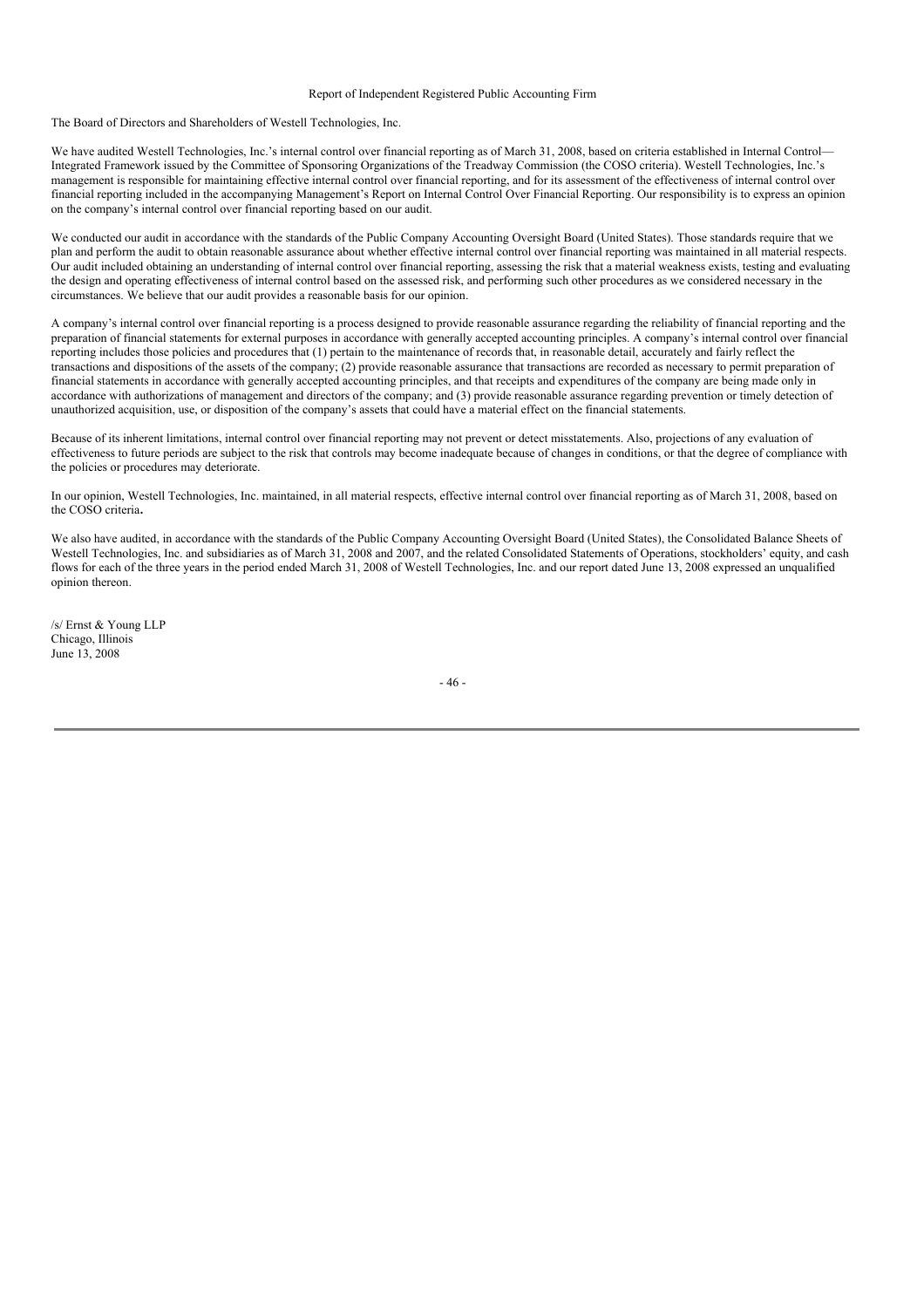### **WESTELL TECHNOLOGIES, INC. AND SUBSIDIARIES CONSOLIDATED BALANCE SHEETS (In thousands, except share amounts**)

|                                                                          | <b>March 31, 2008</b> | <b>March 31, 2007</b> |
|--------------------------------------------------------------------------|-----------------------|-----------------------|
| Current assets:                                                          |                       |                       |
| Cash and cash equivalents                                                | \$65,747              | \$70,183              |
| Short-term investments                                                   | 2,602                 | 1,984                 |
| Accounts receivable (net of allowance of \$281, and \$290, respectively) | 19,498                | 25,986                |
| Inventories                                                              | 17,897                | 18,604                |
| Prepaid expenses and other current assets                                | 3,005                 | 3,248                 |
| Deferred income tax asset                                                |                       | 4,580                 |
| Total current assets                                                     | 108,749               | 124,585               |
| Property and equipment:                                                  |                       |                       |
| Machinery and equipment                                                  | 25,581                | 45,593                |
| Office, computer and research equipment                                  | 25,412                | 28,147                |
| Leasehold improvements                                                   | 9,471                 | 9,263                 |
|                                                                          | 60,464                | 83,003                |
| Less accumulated depreciation and amortization                           | 51,712                | 70,674                |
| Property and equipment, net                                              | 8,752                 | 12,329                |
| Goodwill                                                                 | 3,264                 | 12,592                |
| Intangibles, net                                                         | 6,215                 | 7,791                 |
| Deferred income tax asset and other assets                               | 7,248                 | 50,053                |
| Total assets                                                             | \$134,228             | \$207,350             |

The accompanying notes are an integral part of these Consolidated Financial Statements.

- 47 -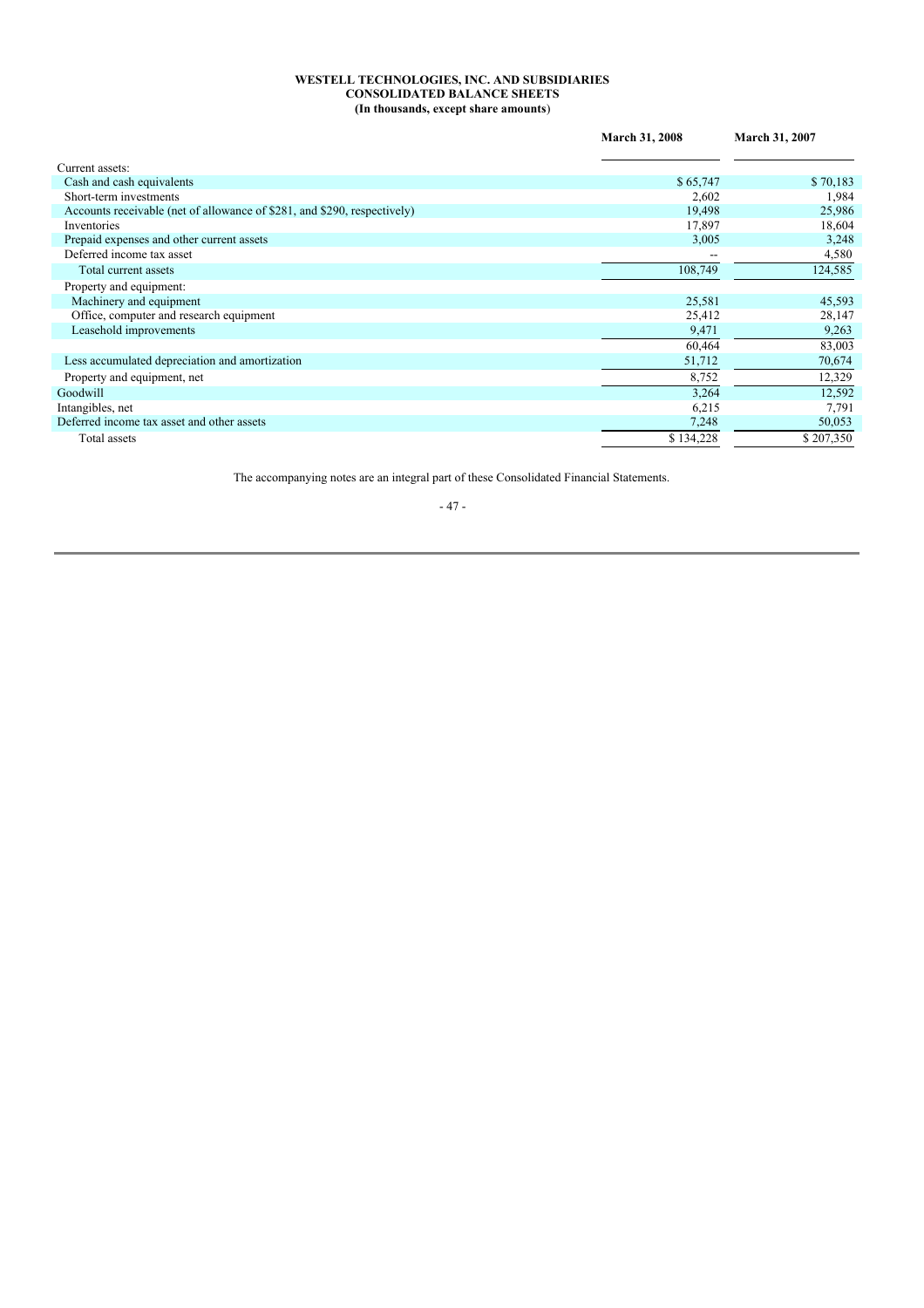### **WESTELL TECHNOLOGIES, INC. AND SUBSIDIARIES CONSOLIDATED BALANCE SHEETS (In thousands, except share amounts)**

|                                                                                                       | March 31, 2008 | <b>March 31, 2007</b> |
|-------------------------------------------------------------------------------------------------------|----------------|-----------------------|
| Current liabilities:                                                                                  |                |                       |
| Accounts payable                                                                                      | \$10,145       | \$15,287              |
| Accrued expenses                                                                                      | 9,552          | 9,377                 |
| Accrued compensation                                                                                  | 9,630          | 10,518                |
| Income tax payable                                                                                    | 51             | 88                    |
| Deferred revenue                                                                                      | 307            | 879                   |
| Current portion of long-term debt                                                                     |                | 5                     |
| Total current liabilities                                                                             | 29,685         | 36,154                |
| Other long-term liabilities                                                                           | 7,738          | 807                   |
| <b>Total liabilities</b>                                                                              | 37,423         | 36,961                |
| Minority interest                                                                                     | 3,310          | 3,050                 |
| Stockholders' equity:                                                                                 |                |                       |
| Class A common stock, par \$0.01                                                                      | 567            | 564                   |
| Authorized $-109,000,000$ shares                                                                      |                |                       |
| Issued and outstanding $-56,695,724$ shares at March 31, 2008 and 56,437,433 shares at March 31, 2007 |                |                       |
| Class B common stock, par \$0.01                                                                      | 147            | 147                   |
| Authorized $-25,000,000$ shares                                                                       |                |                       |
| Issued and outstanding $-14,693,619$ shares at March 31, 2008 and 14,741,872 March 31, 2007           |                |                       |
| Preferred stock, par \$0.01                                                                           | --             |                       |
| Authorized $-1,000,000$ shares                                                                        |                |                       |
| Issued and outstanding – none                                                                         |                |                       |
| Additional paid-in capital                                                                            | 394,930        | 393,335               |
| Treasury stock at $\cos t - 123,128$ shares at March 31, 2008 and 93,328 shares at March 31, 2007     | (299)          | (247)                 |
| Cumulative translation adjustment                                                                     | 926            | 86                    |
| Accumulated deficit                                                                                   | (302,776)      | (226, 546)            |
| Total stockholders' equity                                                                            | 93,495         | 167,339               |
| Total liabilities and stockholders' equity                                                            | \$134,228      | \$207,350             |

The accompanying notes are an integral part of these Consolidated Financial Statements.

- 48 -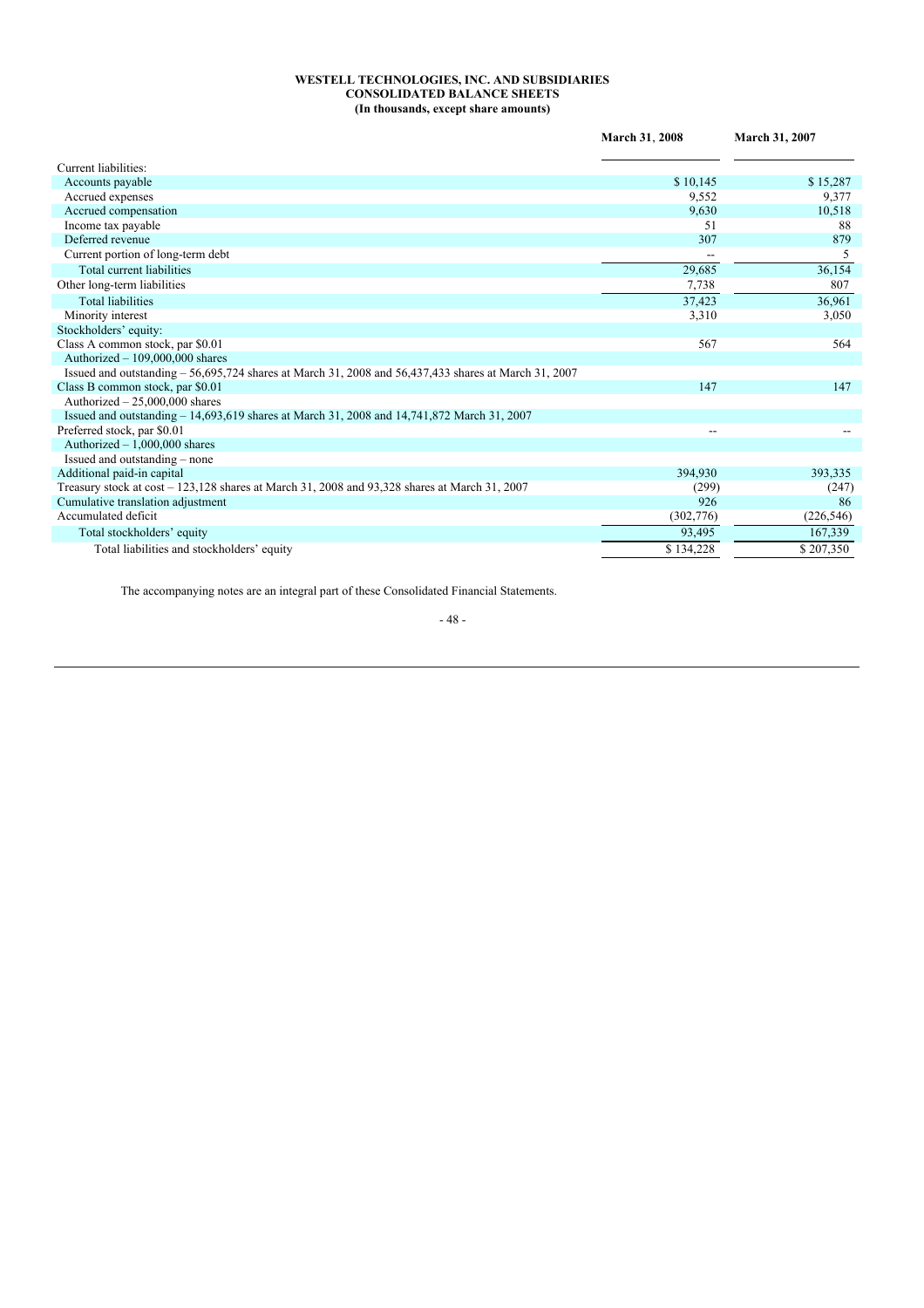### **WESTELL TECHNOLOGIES, INC. AND SUBSIDIARIES CONSOLIDATED STATEMENTS OF OPERATIONS (In thousands, except share amounts)**

|                                                         | Year ended March 31, |           |           |  |
|---------------------------------------------------------|----------------------|-----------|-----------|--|
|                                                         | 2008                 | 2007      | 2006      |  |
| Equipment revenue                                       | \$154,713            | \$211,546 | \$238,101 |  |
| Services revenue                                        | 53,698               | 48,544    | 45,070    |  |
| Total revenue                                           | 208,411              | 260,090   | 283,171   |  |
| Cost of equipment                                       | 118,505              | 149,730   | 174,795   |  |
| Cost of services                                        | 27,877               | 24,436    | 22,577    |  |
| Total cost of goods sold                                | 146,382              | 174,166   | 197,372   |  |
| Gross margin                                            | 62,029               | 85,924    | 85,799    |  |
| Operating expenses:                                     |                      |           |           |  |
| Sales and marketing                                     | 25,053               | 29,786    | 24,852    |  |
| Research and development                                | 22,705               | 24,387    | 20,274    |  |
| General and administrative                              | 22,688               | 18,064    | 16,543    |  |
| Goodwill impairment                                     | 9.651                |           |           |  |
| Intangible amortization                                 | 1,834                | 1,699     | 1,386     |  |
| Restructuring                                           | 6,221                | 343       | 443       |  |
| Total operating expenses                                | 88,152               | 74,279    | 63,498    |  |
| Operating income/(loss)                                 | (26, 123)            | 11,645    | 22,301    |  |
| Other income, net                                       | 3,868                | 3.183     | 974       |  |
| Interest expense                                        | (12)                 | (7)       | (12)      |  |
| Income/(loss) before minority interest and income taxes | (22, 267)            | 14,821    | 23,263    |  |
| Income taxes                                            | 53,703               | 5,892     | 10,112    |  |
| Minority interest                                       | 260                  | 235       | 304       |  |
| Net income/(loss)                                       | \$(76,230)           | \$8,694   | \$12,847  |  |
| Net income/(loss) per common share:                     |                      |           |           |  |
| <b>Basic</b>                                            | \$(1.08)             | \$0.12    | \$0.18    |  |
| <b>Diluted</b>                                          | \$(1.08)             | \$0.12    | \$0.18    |  |
| Weighted average number of common shares outstanding:   |                      |           |           |  |
| <b>Basic</b>                                            | 70,376               | 69,946    | 69,440    |  |
| Diluted                                                 | 70,376               | 71,144    | 71,529    |  |

The accompanying notes are an integral part of these Consolidated Financial Statements.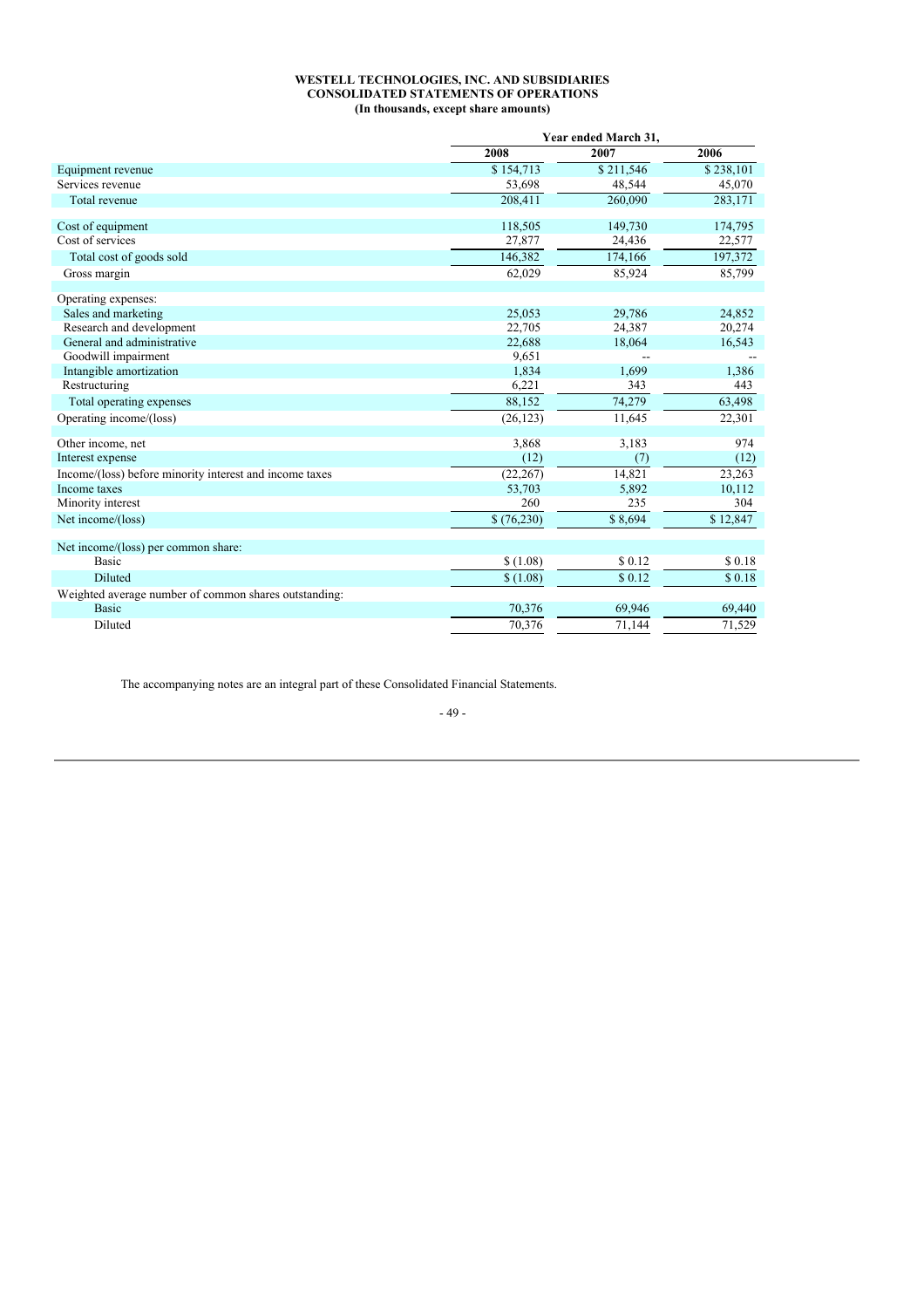#### **WESTELL TECHNOLOGIES, INC. AND SUBSIDIARIES CONSOLIDATED STATEMENTS OF STOCKHOLDERS' EQUITY AND COMPREMENSIVE INCOME/(LOSS) (In thousands)**

|                                                                                | Comprehensive<br>Income | Common<br><b>Stock Class A</b> | Common<br><b>Stock Class B</b> | Additional Paid-<br>in Capital | Cumulative<br>Translation<br>Adjustment | Deferred<br>Compensation | Accum. Deficit | Treasury<br>Stock                | Total Stockholders'<br>Equity |
|--------------------------------------------------------------------------------|-------------------------|--------------------------------|--------------------------------|--------------------------------|-----------------------------------------|--------------------------|----------------|----------------------------------|-------------------------------|
| Balance, March 31, 2005                                                        |                         | \$542                          | \$147                          | \$389,242                      | \$ (672)                                | \$(2,476)                | \$(246,878)    | \$(247)                          | \$139,658                     |
| Net income                                                                     | \$12,847                |                                |                                |                                |                                         |                          | 12,847         |                                  | 12,847                        |
| Translation adjustment                                                         | 431                     | $\overline{a}$                 |                                | $\overline{a}$                 | 431                                     | L.                       |                |                                  | 431                           |
| Comprehensive income                                                           | \$13,278                |                                |                                |                                |                                         |                          |                |                                  |                               |
| Options and warrants exercised<br>including tax benefit                        |                         | 13                             | $\sim$                         | 3,273                          | $\overline{\phantom{a}}$                |                          |                |                                  | 3,286                         |
| Shares sold under Employee<br>Stock Purchase Plan                              |                         | $\mathbf{1}$                   |                                | 204                            |                                         |                          |                |                                  | 205                           |
| Deferred Compensation                                                          |                         | Ξ.                             | $\overline{a}$                 |                                | $\overline{a}$                          | 849                      |                | Ξ.                               | 849                           |
| Restricted stock grant                                                         |                         | $\boldsymbol{0}$               | L.                             | 124                            |                                         | (124)                    |                |                                  | 44                            |
| Balance, March 31, 2006                                                        |                         | \$556                          | \$147                          | \$392,843                      | \$(241)                                 | \$(1,751)                | \$(234,031)    | \$(247)                          | \$157,276                     |
| Adoption of SAB No. 108<br>cumulative adjustments                              |                         |                                |                                |                                |                                         |                          | (1,209)        |                                  | (1,209)                       |
| Adjusted Balance,<br>March 31, 2006                                            |                         | \$556                          | \$147                          | \$392,843                      | \$(241)                                 | \$(1,751)                | \$(235,240)    | \$(247)                          | \$156,067                     |
| Net income                                                                     | \$8,694                 |                                |                                |                                |                                         |                          | 8,694          |                                  | 8,694                         |
| Translation adjustment                                                         | 327                     |                                |                                |                                | 327                                     |                          |                | ÷.                               | 327                           |
| Total comprehensive income                                                     | \$9,021                 |                                |                                |                                |                                         |                          |                |                                  |                               |
| Options exercised                                                              |                         | $\sim$                         | Ξ.                             | 198                            | $\overline{a}$                          | $\overline{\phantom{a}}$ | $\overline{a}$ | $\overline{\phantom{a}}$         | 198                           |
| Shares sold under Employee<br><b>Stock Purchase Plan</b>                       |                         | $\mathbf{1}$                   |                                | 122                            |                                         |                          |                |                                  | 123                           |
| Restricted stock grant, net of<br>forfeitures                                  |                         | $\boldsymbol{7}$               |                                |                                |                                         |                          |                |                                  | $\overline{7}$                |
| Adoption of SFAS No. 123R<br>reclass deferred stock-based<br>compensation 123R |                         |                                |                                |                                |                                         |                          |                |                                  |                               |
| Stock-based compensation                                                       |                         |                                |                                | (1,751)                        |                                         | 1,751                    |                |                                  |                               |
| Tax benefits related to stock-                                                 |                         | $\sim$                         | --                             | 1,853                          | ÷.                                      | $\overline{\phantom{a}}$ | ÷.             | $\overline{a}$                   | 1,853                         |
| option exercises                                                               |                         |                                |                                | 70                             |                                         |                          |                |                                  | 70                            |
| Balance, March 31, 2007                                                        |                         | \$564                          | \$147                          | \$393,335                      | \$86                                    | $\$$ $0$                 | \$(226,546)    | \$(247)                          | \$167,339                     |
| Net loss                                                                       | \$(76,230)              |                                | --                             |                                |                                         | Ξ,                       | (76, 230)      | $\overline{\phantom{a}}$         | (76, 230)                     |
| Translation adjustment                                                         | 840                     | $\sim$                         | Ξ.                             | ÷.                             | 840                                     | ÷.                       | Ξ.             | $\overline{a}$                   | 840                           |
| Total comprehensive loss                                                       | \$(75,390)              |                                |                                |                                |                                         |                          |                |                                  |                               |
| Options exercised                                                              |                         | $\mathbf{3}$                   | Ξ.                             | 337                            | $\overline{a}$                          | $\overline{\phantom{a}}$ | $\overline{a}$ | $\overline{a}$                   | 340                           |
| Contineo, stock issuance costs<br>Shares sold under Employee                   |                         | $\overline{a}$                 | $\overline{a}$                 | 9                              |                                         |                          |                |                                  | $\overline{9}$                |
| Stock Purchase Plan<br>Treasury Stock                                          |                         | $\mathbf{1}$                   | $\sim$                         | 102                            |                                         |                          | Ξ.             | $\overline{\phantom{a}}$<br>(52) | 103<br>(52)                   |
| Restricted stock                                                               |                         |                                |                                |                                |                                         |                          |                |                                  |                               |
| forfeiture<br>Stock-based compensation.                                        |                         | (1)                            | $\overline{a}$                 | L.<br>1,217                    |                                         |                          | Ξ.             | --                               | (1)                           |
| Tax benefits related to stock-                                                 |                         | ц.                             |                                |                                |                                         |                          |                |                                  | 1,217                         |
| option exercises.                                                              |                         | $\sim$                         |                                | (70)                           |                                         |                          |                |                                  | (70)                          |
| Balance, March 31, 2008                                                        |                         | \$567                          | \$147                          | \$394,930                      | \$926                                   | \$0                      | \$ (302,776)   | \$(299)                          | \$93,495                      |

The accompanying notes are an integral part of these Consolidated Financial Statements.

- 50 -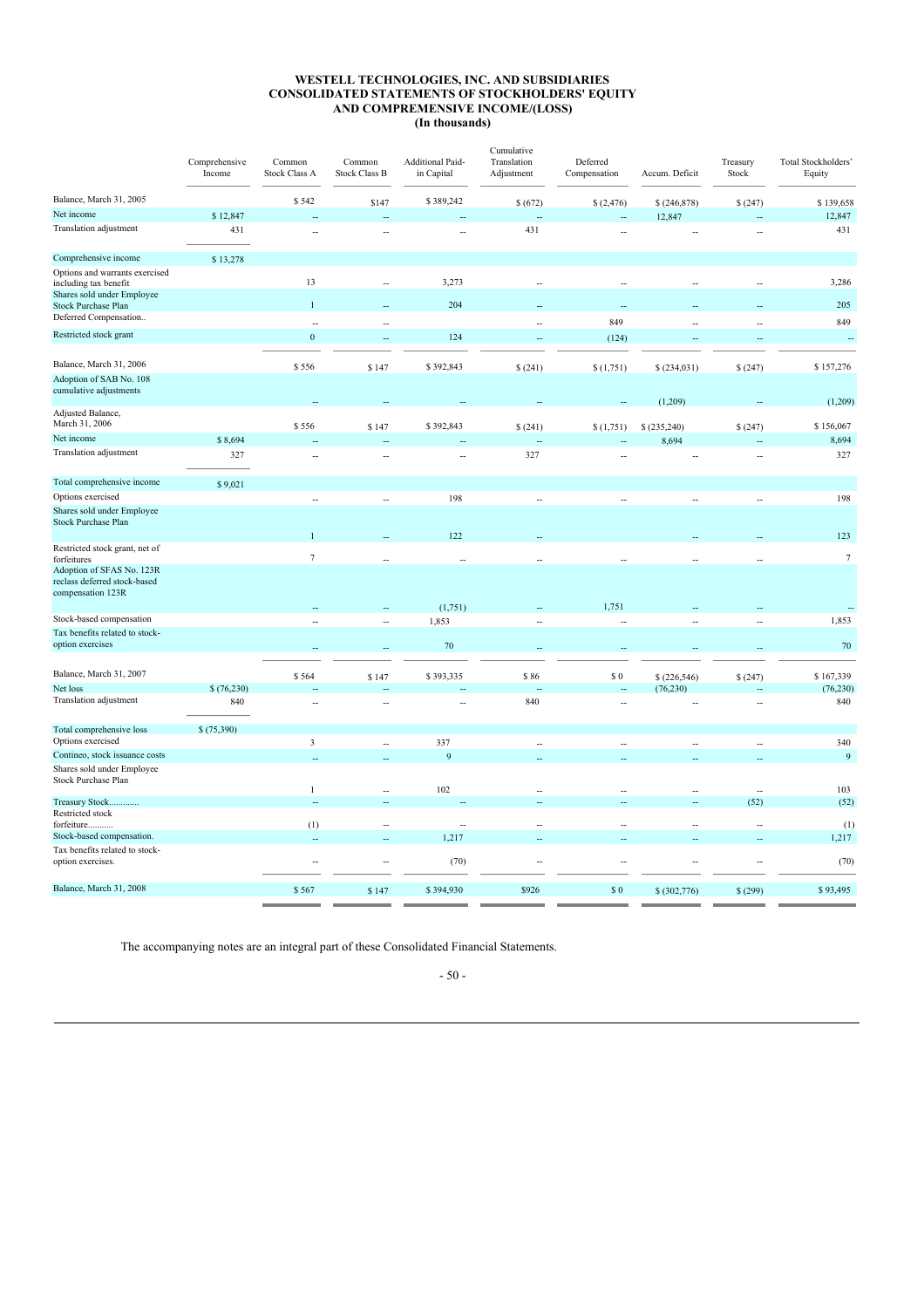#### **WESTELL TECHNOLOGIES, INC. AND SUBSIDIARIES CONSOLIDATED STATEMENTS OF CASH FLOWS (In thousands)**

|                                                                            | Year ended March 31, |                |           |  |
|----------------------------------------------------------------------------|----------------------|----------------|-----------|--|
|                                                                            | 2008                 | 2007           | 2006      |  |
| Cash flows from operating activities:                                      |                      |                |           |  |
| Net income/(loss)                                                          | \$(76,230)           | \$8,694        | \$12,847  |  |
| Reconciliation of net income to net cash provided by operating activities: |                      |                |           |  |
| Depreciation and amortization                                              | 7.852                | 7.978          | 9,476     |  |
| Goodwill impairment                                                        | 9,651                | $\overline{a}$ |           |  |
| Stock based compensation                                                   | 1,217                | 1,853          | 849       |  |
| Exchange gain                                                              | (112)                | ω.             |           |  |
| (Gain)/loss on sale of fixed assets                                        | 66                   | 16             | (119)     |  |
| Restructuring                                                              | 2,142                | (154)          | (89)      |  |
| Deferred taxes                                                             | 53,615               | 5,214          | 8,438     |  |
| Minority interest                                                          | 260                  | 235            | 304       |  |
| Tax benefit received on stock option exercises                             | $\overline{a}$       | $\overline{a}$ | 1,344     |  |
| Changes in assets and liabilities:                                         |                      |                |           |  |
| Accounts receivable                                                        | 6,797                | 4,774          | 2,039     |  |
| Inventory                                                                  | 895                  | 6,809          | 6,653     |  |
| Prepaid expenses and other current assets                                  | 316                  | 764            | (1,031)   |  |
| Other assets                                                               | 260                  | (164)          | 107       |  |
| Accounts payable and accrued expenses                                      | (7, 365)             | 1,249          | (9,019)   |  |
| Accrued compensation                                                       | (1,218)              | 2,192          | (81)      |  |
| Net cash provided by/(used in) operating activities                        | (1, 854)             | 39,460         | 31,718    |  |
| Cash flows from investing activities:                                      |                      |                |           |  |
| Purchases of property and equipment                                        | (4,713)              | (3,835)        | (4, 489)  |  |
| Proceeds from the sale of equipment                                        | 2,292                | 50             | 130       |  |
| Sale of product line                                                       | ωü,                  | L.             | 87        |  |
| Purchase of investments                                                    | (618)                | (697)          | (677)     |  |
| Acquisition of businesses                                                  | (22)                 | (6,246)        | (14, 049) |  |
| Net cash used in investing activities                                      | (3,061)              | (10, 728)      | (18,998)  |  |
| Cash flows from financing activities:                                      |                      |                |           |  |
| Repayment of long-term debt and leases payable                             | (5)                  | (56)           | (331)     |  |
| Purchase of treasury stock                                                 | (52)                 | Ξ.             |           |  |
| Proceeds from stock options and warrants exercised                         | 443                  | 321            | 2,147     |  |
| Tax benefits related to stock-based compensation                           | (70)                 | 70             |           |  |
| Net cash provided by financing activities                                  | 316                  | 335            | 1,816     |  |
| Effect of exchange rate changes on cash                                    | 163                  | 188            | 42        |  |
| Net increase/(decrease) in cash                                            | (4, 436)             | 29,255         | 14,578    |  |
| Cash and cash equivalents, beginning of period                             | 70,183               | 40,928         | 26,350    |  |
| Cash and cash equivalents, end of period                                   | \$65,747             | \$70,183       | \$40,928  |  |
| Supplemental disclosures of cash flow information                          |                      |                |           |  |
| Cash paid for:                                                             |                      |                |           |  |
| Interest                                                                   | \$17                 | \$7            | \$7       |  |
| Income taxes, net                                                          | 409                  | 341            | 311       |  |

The accompanying notes are an integral part of these Consolidated Financial Statements.

# - 51 -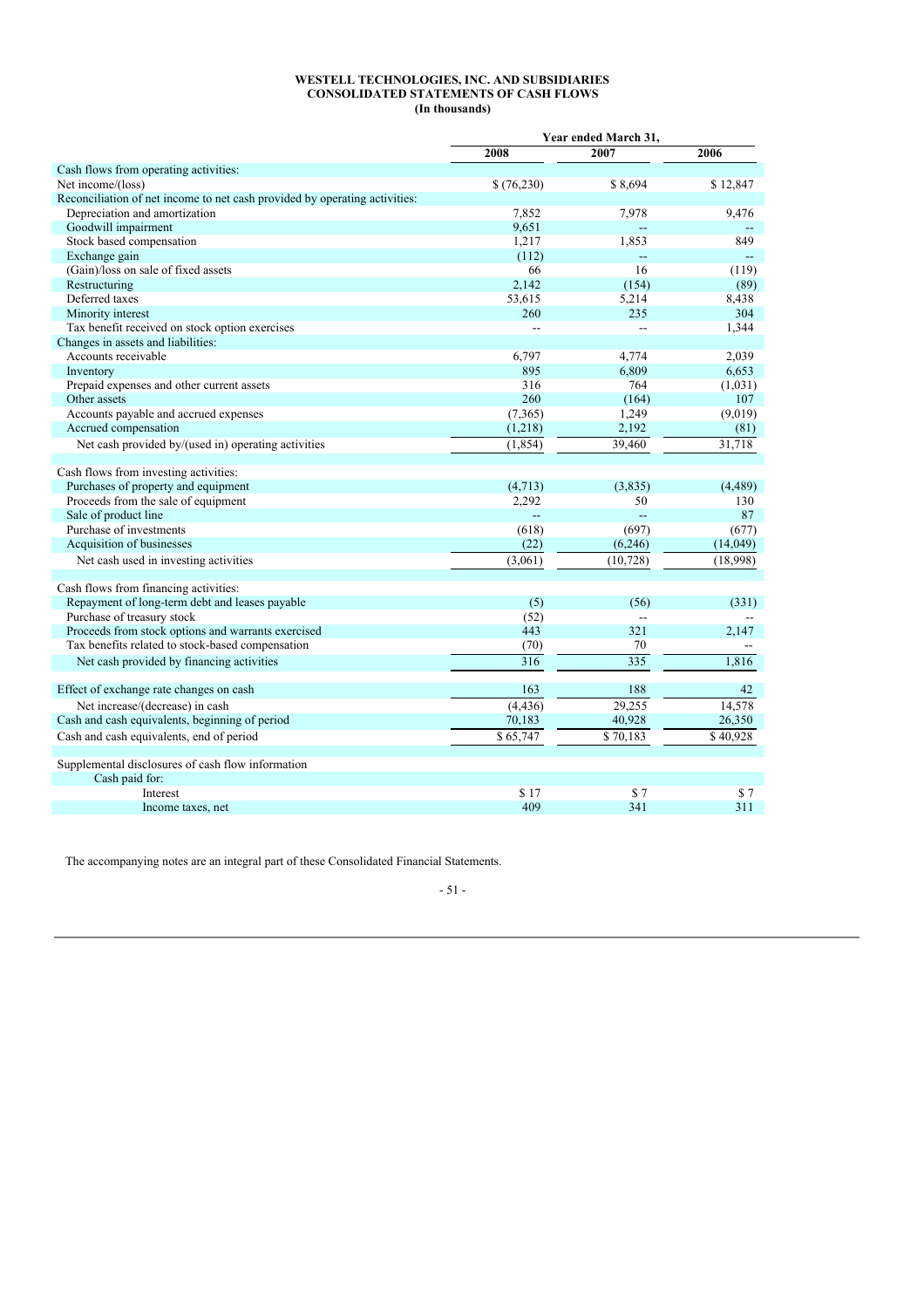# **WESTELL TECHNOLOGIES, INC. AND SUBSIDIARIES**

# **NOTES TO CONSOLIDATED FINANCIAL STATEMENTS**

### **Note 1. Basis of Presentation**

#### *Description of Business*

Westell Technologies, Inc. (the "Company") is a holding company. It's wholly owned subsidiary, Westell, Inc., designs and distributes telecommunications equipment which is sold primarily to major telephone companies. ConferencePlus, Inc., a 91.5%-owned subsidiary, is a provider of teleconferencing, multipoint video conferencing, broadcast fax and web teleconferencing services to various customers. Noran Tel, Inc. and Westell Limited are wholly owned subsidiaries of Westell, Inc.

#### *Business Acquisition*

On October 2, 2007, the Company made a \$2.5 million cash investment in Contineo Systems, Inc. ("Contineo"), a Plano, Texas, based software development company, to advance the Company's research and development efforts. Contineo specializes in identity-management solutions which can be applied to secure broadband applications across a network. The Company received an exclusive license for an identified set of customers in North America to certain Contineo software in connection with the investment. The Company's ownership is in the form of preferred stock which entitles the Company to 8% cumulative noncompounding dividends and a liquidation preference over common stock. This investment provides the Company a 40% equity ownership in Contineo on a fully diluted basis. The Company has the right, but not the obligation, to participate in future equity funding. The preferred stock converts to common stock in the event that certain agreed upon objectives are met and additional funding of \$2.5 million is provided or upon a public offering exceeding \$30 million.

The Company evaluated the Financial Accounting Standards Board ("FASB") Interpretation No. 46(R)*, Consolidation of Variable Interest Entitie*s or VIE ("FIN No. 46R"), and concluded that Contineo is a VIE and the Company is considered the primary beneficiary of the VIE. As the Company is the primary beneficiary, Contineo's financial statements are currently fully consolidated and contributed a net loss of \$896,000 or \$(0.01) per share during the year ended March 31, 2008. As of March 31, 2008, Contineo had approximately \$1.6 million of cash which represents substantially all of the consolidated assets and is included in the cash and cash equivalent line on the Consolidated Balance Sheet.

On March 31, 2007, ConferencePlus, Inc entered into a settlement agreement with a former executive to buy back shares of its operation located in Dublin, Ireland for \$347,000. The shares had been issued to the employee when the Dublin company was acquired in 1998. In accordance with the FASB Statement of Financial Accounting Standards ("SFAS") No. 141 "Business Combinations" ("SFAS No. 141"), the purchase of the minority shareholder's interest was accounted for using purchase accounting and resulted in an addition to goodwill of \$322,000.

On January 2, 2007, the Company acquired 100% of the capital stock of Noran Tel, Inc. located in Regina, Saskatchewan. Noran Tel is a manufacturer of transmission, power distribution and remote monitoring products. As of March 31, 2008, Noran Tel employed 55 people and is part of the Company's OSPlant Systems product group. The purchase price for Noran Tel was \$5.5 million USD (\$6.5 million CND), with a potential \$3.7 million USD (\$3.8 million CND) earnout if certain financial performance goals are met. The final earn-out calculation will be completed as of December 31, 2009 and any earn-out would be considered additional purchase consideration.

The acquisition was accounted for using the purchase method of accounting in accordance with SFAS No. 141 and accordingly the operating results of Noran Tel are included in the Company's consolidated financial results from the acquisition date. In accordance with SFAS No. 141, the total purchase price was allocated to the tangible and intangible assets acquired and liabilities assumed based upon their estimated fair values at the acquisition date with excess purchase price allocated to goodwill.

# -52-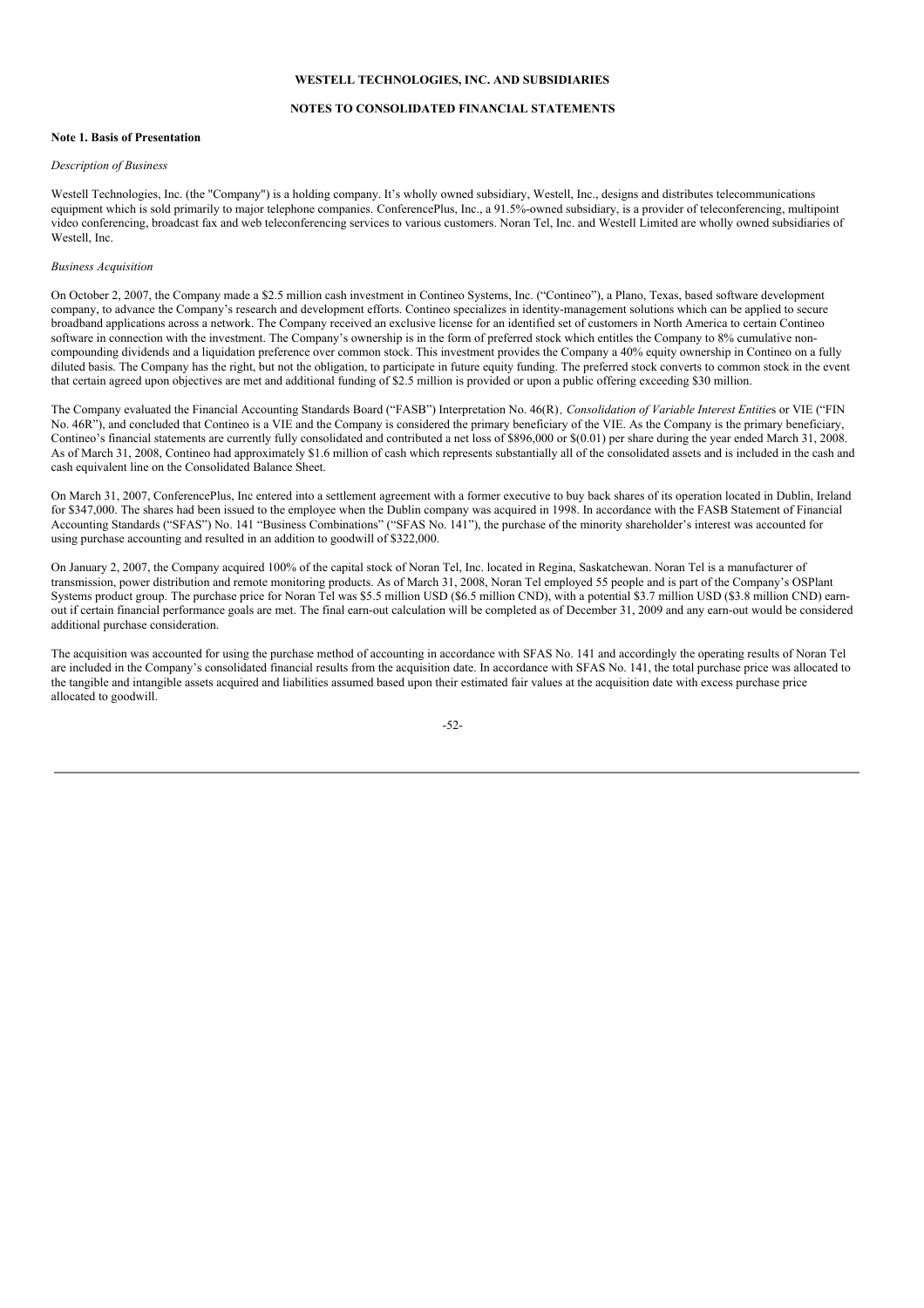The allocation of the purchase price to the net assets acquired is as follows:

| (in thousands)                                              |         |
|-------------------------------------------------------------|---------|
| Current asset (primarily inventory and accounts receivable) | \$2,172 |
| Fixed assets                                                | 171     |
| Intangible assets                                           | 2,021   |
| Goodwill                                                    | 1,661   |
| Total assets acquired                                       | 6,025   |
| Current liabilities                                         | (494)   |
| Total liabilities assumed                                   | (494)   |
| Total purchase price                                        | \$5,531 |

At the time of the acquisition, intangible assets consist of amortizable intangible assets of \$39,000 of product technology, \$629,000 of customer relationships for Power products and \$978,000 of customer relationships for Transmission products. Product technology is amortized over 5 years, customer relationships for Power products are amortized over 10 years and customer relationships for Transmission products are amortized over 12 years. The intangible assets balance also includes \$375,000 for the trade name which is not amortizable. Noran Tel's products are reported in the revenue category called OSPlant Systems.

On December 29, 2005, the Company acquired 100% of the common stock of HyperEdge Corporation, a manufacturer of network service access products, for \$14.0 million in cash. The Company incurred \$649,000 in transaction costs, including costs for employee severance. The acquisition was accounted for using the purchase method of accounting in accordance with SFAS No. 141 and accordingly the operating results of HyperEdge have been included in the Consolidated Financial Statements from the acquisition date. HyperEdge products are reported in the revenue category OSPlant Systems.

In accordance with SFAS No. 141, the total purchase price was allocated to the tangible and intangible assets acquired and liabilities assumed based upon their estimated fair values at the acquisition date with excess purchase price allocated to goodwill. This goodwill balance of \$3.6 million was written off in the period ended March 31, 2008. See Note 2 for further discussion on goodwill.

The audited and pro forma results of operations based on historical results of operations including adjustments for interest and amortization, as though Noran Tel and HyperEdge were acquired at on April 1, 2006:

|                                         | (As Reported)<br>March 31, |           | (Pro forma Unaudited)<br>March 31, |           |  |
|-----------------------------------------|----------------------------|-----------|------------------------------------|-----------|--|
| (in thousands except per share amounts) | 2007                       | 2006      | 2007                               | 2006      |  |
| Revenue                                 | \$260,090                  | \$283,171 | \$264,842                          | \$306,615 |  |
| Net income                              | 8.694                      | 12.847    | 8,799                              | 13,213    |  |
| Basic earnings per share                | \$0.12                     | \$0.18    | \$0.12                             | \$0.19    |  |
| Diluted earnings per share              | \$0.12                     | \$0.18    | \$0.12                             | \$0.18    |  |

The pro forma results of operations is presented for illustrative proposes only and is not intended to represent what the Company's results of operations would have been if the acquisition had occurred on those dates or to project the Company's results of operations for any future period.

#### *Principles of Consolidation*

The accompanying Consolidated Financial Statements include the accounts of the Company, its subsidiaries, and Contineo. The Consolidated Financial Statements have been prepared using accounting principles generally accepted in the United States ("GAAP"). All significant intercompany accounts and transactions have been eliminated in consolidation. The preparation of financial statements in conformity with GAAP requires management to make estimates and assumptions that affect the reported amounts of assets and liabilities and

### -53-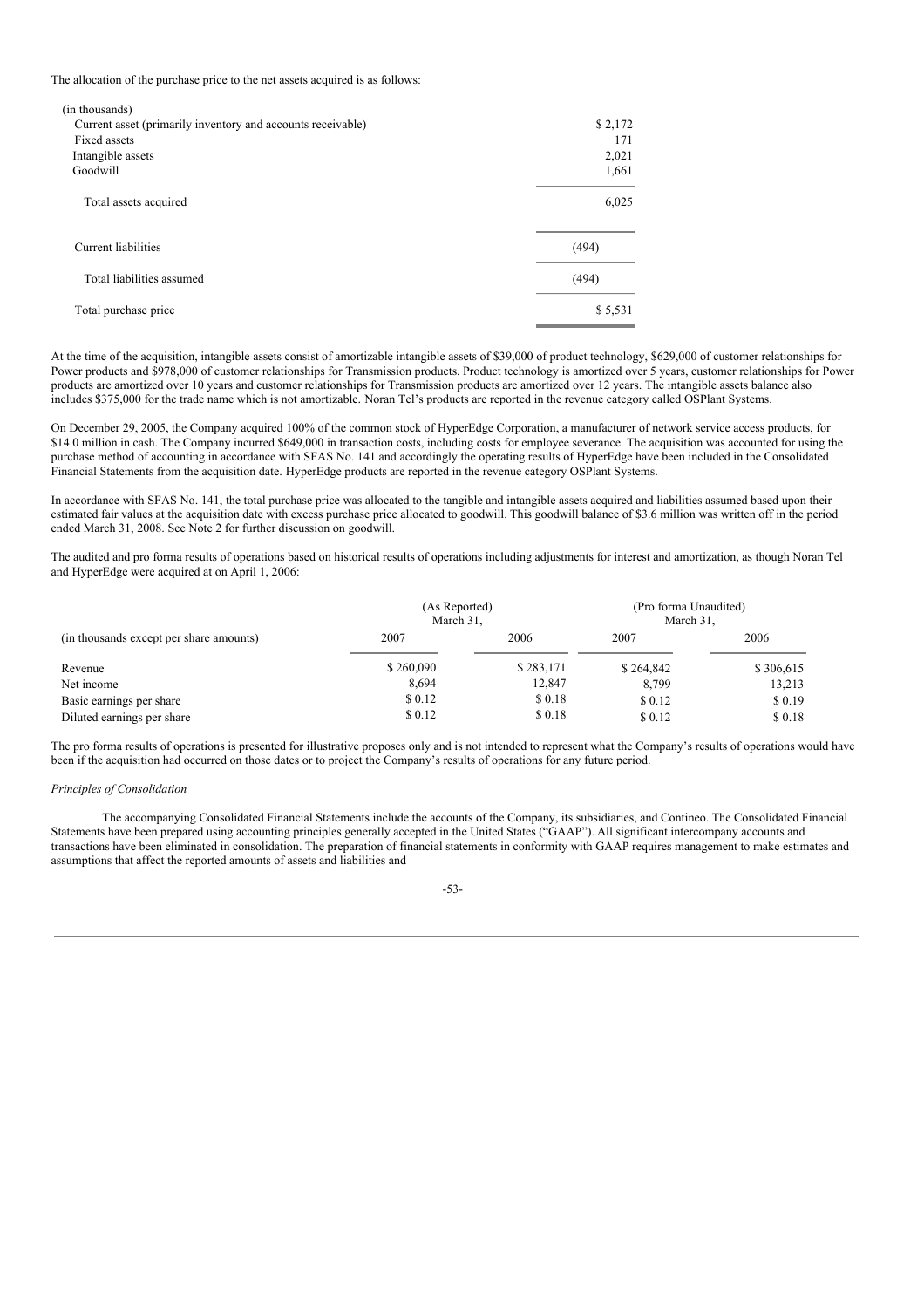disclosure of contingent assets and liabilities at the date of the financial statements and revenue and expenses during the period reported. Estimates are used when accounting for the allowance for uncollectible accounts receivable, net realizable value of inventory, product warranty accrued, depreciation, income taxes, and accounting for the allowance for uncollectible accounts recei contingencies, among other things. Actual results could differ from those estimates. In addition, certain reclassification adjustments have been made to historical results to achieve consistency in presentation.

## **Note 2. Summary of Significant Accounting Policies:**

#### *Cash and Cash Equivalents*

Cash and cash equivalents generally consist of cash and the highest grade commercial paper. These securities have original maturity dates not exceeding three months and can be liquidated at any time without penalty. Such investments are stated at cost, which approximates fair value, and are considered cash equivalents for purposes of reporting cash flows.

### *Short-term Investments*

Short-term investments consist primarily of fixed income mutual funds. These investments are accounted for at current market prices in accordance with Emerging Issues Tas Force ("EITF") No. 97-14 Accounting for Deferred Compensation Arrangements Where Amounts Earned are Held in a Rabbi Trust and Invested, and are considered held for trading marketable securities.

### *Concentrations of Credit Risk*

Financial instruments that potentially subject the Company to concentrations of credit risk consist principally of cash equivalents and trade receivables. The Company currently invests its excess cash in commercial paper. The Company has cash and cash equivalents in one U.S. bank in excess of federally insured amounts.

### *Inventories*

Inventories are stated at the lower of first-in, first-out ("FIFO") cost or market. The components of inventories are as follows:

*The components of inventories are as follows:*

|                                                                       |          | March 31,   |
|-----------------------------------------------------------------------|----------|-------------|
| (in thousands)                                                        | 2008     | 2007        |
| Raw material                                                          | \$10,569 | \$11,901    |
| Work in process<br>Finished goods                                     | 10,618   | 47<br>9,672 |
| Reserve for excess and obsolete inventory and net realizable<br>value | (3,290)  | (3,016)     |
|                                                                       | \$17,897 | \$18,604    |

The March 31, 2008 and 2007 reserve for excess and obsolete inventory includes accrued purchase commitments of \$295,000 and \$86,000, respectively.

# *Property and Equipment*

Property and equipment are stated at cost. Depreciation and amortization is computed using the straight-line method over the estimated useful lives of the assets, or for leasehold improvements, the shorter of the remaining lease term or the estimated useful life, as follows:

| Machinery and equipment                 | vears   |
|-----------------------------------------|---------|
| Office, computer and research equipment | 5 years |

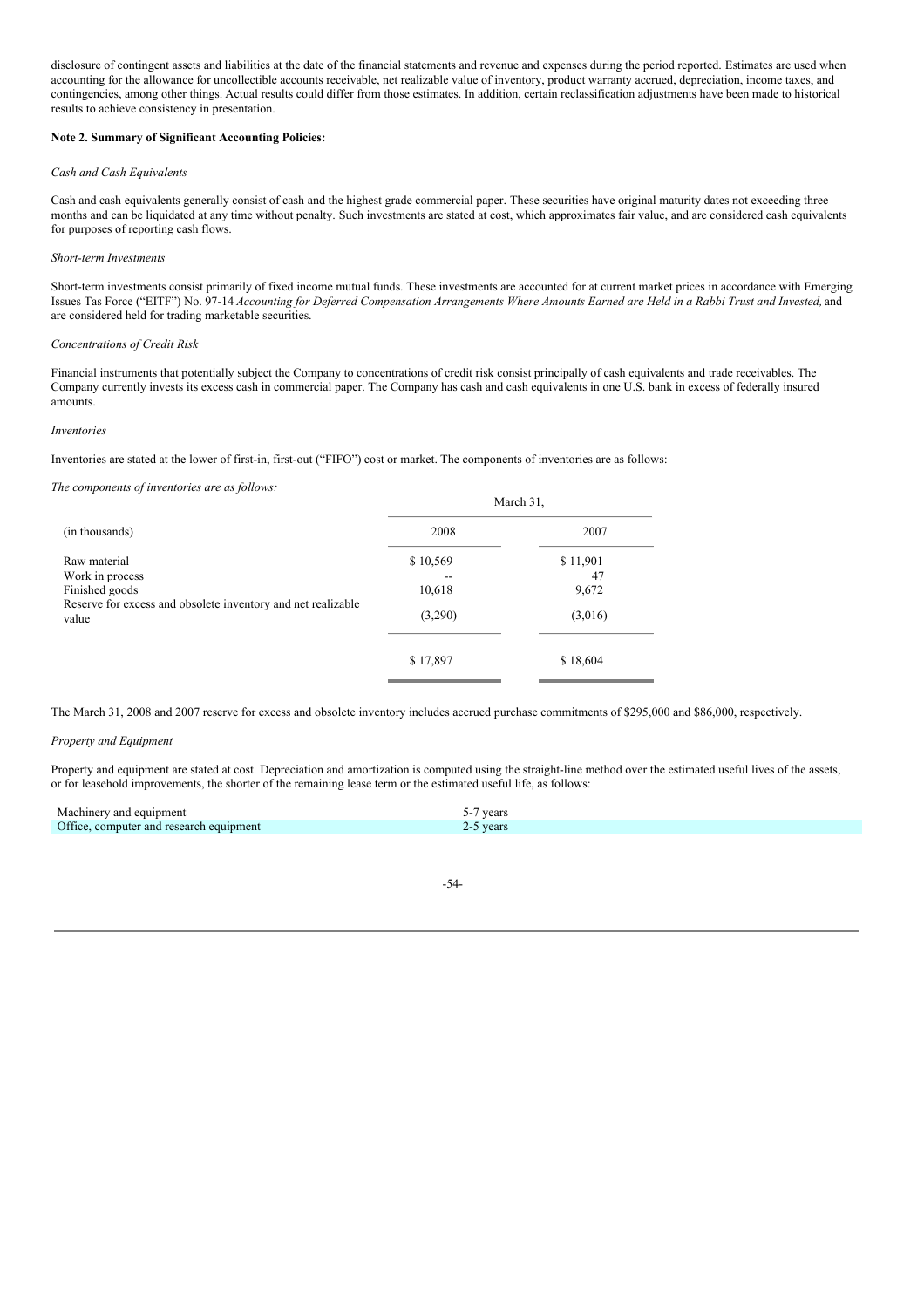Depreciation expense was \$6.0 million, \$5.9 million and \$6.8 million for fiscal 2008, 2007 and 2006, respectively. In September 2007, the Company entered into a \$2.1 million agreement to sell the manufacturing equipment that it will no longer use after the completion of the transition to the outsourcing strategy. The Company accelerated the depreciation on these assets to the residual value which included additional depreciation expense of \$1.2 million for the year ended March 31, 2008 and record a loss of approximately \$85,000 on the sale.

## *Goodwill and Intangibles*

The Company accounts for goodwill and other intangibles under SFAS No. 142, *Goodwill and Other Intangible Assets* ("SFAS No. 142"). SFAS No. 142 requires that these assets be reviewed for impairment at least annually. The Company has four reporting units that contain goodwill consisting of Westell Inc, Noran Tel, ConferencePlus Inc, and ConferencePlus Global Services Inc. A two-step approach is required to test goodwill for impairment for each reporting unit. The first step tests for impairment by applying fair value-based tests at the reporting unit level. The second step (if necessary) measures the amount of impairment by applying fair value-based tests to individual assets and liabilities within each reporting unit. The fair value of each reporting unit is estimated using a discounted cash flow methodology estimating future cash flow, discount rates, growth rates and other assumptions. The Company performs its annual impairment test in the fourth quarter of each fiscal year or when an event occurs or circumstances change between annual tests that would more likely than not reduce the fair value of the reporting unit below its carrying value. As a result of the annual impairment testing in fiscal year 2008, the goodwill related to the Teltrend and HyperEdge acquisitions in the Westell Inc. reporting unit in the telecom equipment segment was impaired and a charge of \$9.7 was recorded to write-off the entire goodwill related to this reporting unit. No impairment was indicated in the other reporting units. The Company did not recognize an impairment loss on goodwill in fiscal 2007 or 2006. Future impairment tests may result in a charge to earnings and a potential for a write-down of goodwill if the annual test would indicate impairment. Other finite intangible assets will continue to be amortized over their useful lives.

Goodwill decreased by \$9.3 million during fiscal 2008 due to the impairment charge recorded in the Westell Inc. reporting unit of \$9.7 million, and final purchase price accounting adjustments and foreign currency changes.

The Company has finite and infinite lived intangible assets related to the acquisitions of Noran Tel in fiscal year 2007, HyperEdge in fiscal year 2006 and Teltrend in fiscal year 2000. The following table presents details of the Company's intangibles from acquisitions:

|                                                                                                                 | March 31,                              |                                 |
|-----------------------------------------------------------------------------------------------------------------|----------------------------------------|---------------------------------|
| (in thousands)                                                                                                  | 2008                                   | 2007                            |
| Gross intangible assets<br>Accumulated amortization<br>Foreign currency fluctuation<br>Impairment and write off | \$38,596<br>(8,839)<br>258<br>(23,800) | \$38,596<br>(7,005)<br>(23,800) |
| Net                                                                                                             | \$6,215                                | \$7,791                         |

These intangibles are being amortized over a period of 5 to 12 years. Finite lived intangible amortization included in expense was \$1.8 million, \$1.7 million and \$1.4 million in fiscal years 2008, 2007 and 2006 respectively. The following is the expected amortization by year:

|                                                | 2009 | 2010 | 2011    | 2012        | 2013      |               |
|------------------------------------------------|------|------|---------|-------------|-----------|---------------|
| expense<br>Intangible<br>amortization :<br>. . | 842  | $-4$ | Д<br>◡╌ | $-11$<br>54 | $\Lambda$ | $ -$<br>1.765 |

#### *Software Development*

The Company accounts for software development costs under SFAS 86. Accounting for the Costs of Computer Software to Be Sold. Leased, or Otherwise *Marketed*. All software related costs related to the equipment segment of the business. The Company capitalized \$1.9 million of software costs in fiscal 2005. Amortization expense of \$0, \$413,000 and \$1.0 million was recorded in fiscal 2008, 2007 and 2006 respectively in cost of goods sold. An impairment charge of \$300,000 was taken in fiscal year 2006 writing off the remaining net book value and

#### -55-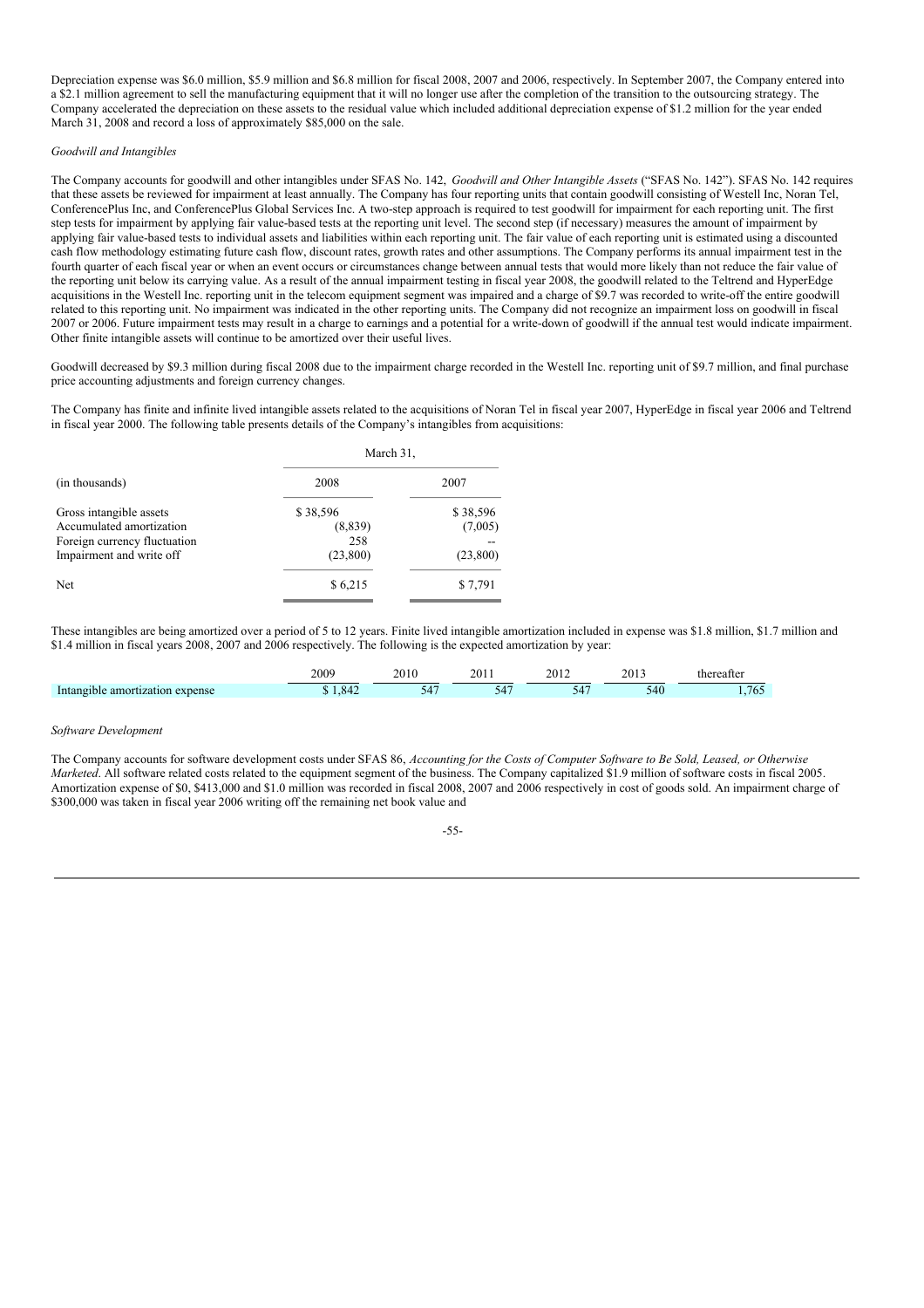is included in cost of goods sold. The capitalized balance was zero as of March 31, 2008 and March 31, 2007. Revenue generated from software was \$0, \$489,000 and \$691,000 in fiscal 2008, 2007 and 2006, respectively.

On an ongoing basis, the Company reviews intangible assets, capitalized software development and other long-lived assets other than goodwill for impairment whenever events and circumstances indicate that carrying amounts may not be recoverable. If such events or changes in circumstances occur, the Company will recognize an impairment loss if the undiscounted future cash flows expected to be generated by the asset are less than the carrying value of the related asset. The impairment loss would adjust the asset to its fair value.

Net carrying amounts of intangible assets are as follows:

|                                                    | March 31, |         |
|----------------------------------------------------|-----------|---------|
| (in thousands)                                     | 2008      | 2007    |
| Finite lived intangible assets:                    |           |         |
| Product technology – Teltrend acquisition          | \$1,295   | \$2,590 |
| Product technology-HyperEdge acquisition           | 930       | 1,050   |
| Customer relationship-HyperEdge acquisition        | 1,907     | 2,153   |
| Product technology - Noran Tel acquisition (1)     | 39        | 37      |
| Customer relationships – Noran Tel acquisition (1) | 1,617     | 1,583   |
| Total finite lived intangible assets               | \$5,788   | \$7,413 |
| Infinite lived intangible assets:                  |           |         |
| Trade Name – Noran Tel acquisition (2)             | 427       | 378     |
| Total intangible assets                            | \$6,215   | \$7.791 |

(1)Change due to amortization and change in foreign currency exchange rate. (2)Change due to change in foreign currency exchange rate.

#### *Revenue Recognition*

Revenue in the equipment segment is recognized when title has passed to the customer. On certain sales contracts where new products are built to customer specifications, revenue is not recognized until the customer has tested and determined it to function as needed, and accepted the products.

The Company's product return policy allows customers to return unused equipment for partial credit if the equipment is non-custom product is within specified time limits and is currently being manufactured. Credit is not offered on returned products that are no longer manufactured. The Company has recorded a reserve for returns that is not significant.

The Company's subsidiary ConferencePlus, Inc. recognizes revenue for conference calls and other services upon completion of the conference call or services.

Effective April 1, 2007, the Company adopted EITF No. 06-3, How Taxes Collected from Customers and Remitted to Governmental Authorities Should Be *Presented in the Income Statement,* ("EITF No. 06-3"). EITF No. 06-3 requires companies to disclose the presentation of any tax assessed by a governmental authority that is directly imposed on a revenue-producing transaction between a seller and a customer (e.g., sales and use tax) as either gross or net in the accounting principles included in the notes to the financial statements. The Company's policy is to present revenue net of taxes.

#### *Shipping and handling*

The Company records costs related to shipping and handling expense of \$1.3 million, \$1.2 million and \$1.1 million in sales and marketing expense for the years ended March 31, 2008, 2007 and 2006, respectively.

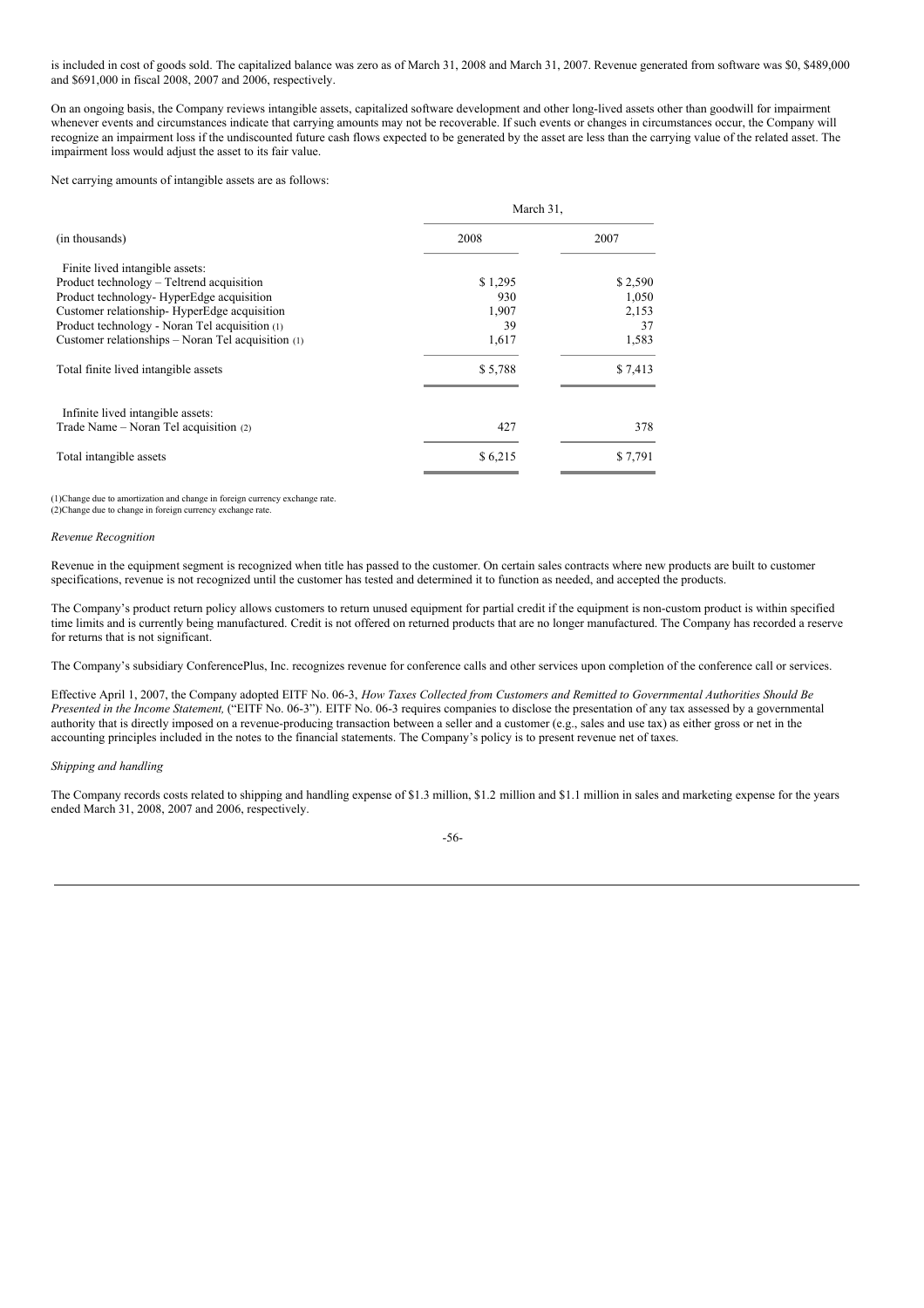## *Product Warranties*

Most of the Company's products carry a limited warranty ranging from one to two years for CNE products and up to seven years for OSPlant Systems products. The Company accrues for estimated warranty costs as products are shipped.

### *Research and Development Costs*

Engineering and product development costs are charged to expense as incurred.

#### *Stock-based Compensation*

Effective April 1, 2006, the Company adopted the provisions of SFAS No. 123R, "*Share-Based Payments*" ("SFAS No. 123R") using the modified prospective method, and therefore did not restate prior periods. SFAS 123R requires the grant date fair value recognition of expense related to employee stock-based compensations awards over the requisite service period. In addition, the Company eliminated the balance of deferred compensation expense in stockholders equity against Additional Paid-in Capital ("APIC") as required by this statement. The Company elected to use the short-cut methods as prescribed by FASB Staff Position ("FSP") No. FAS 123R-3, Transition Election Related to Accounting for the Tax Effects of Share-Based Payment Awards, to calculate the beginning APIC tax pool. Additionally, SFAS No. 123R requires the benefits of tax deductions in excess of recognized compensation cost to be reported as a financing cash flow instead of as an operating cash flow as required under previous accounting literature.

Prior to the adoption of SFAS No.123R, the Company accounted for the equity based compensations plans under Accounting Principles Board Opinion No. 25 "*Accounting for Stock Issued to Employees*" ("APB No. 25"). The following table shows the effect on net income and earnings per share if the Company had applied the fair value recognition provisions of SFAS No. 123(R).

| (in thousands, except per share data)                                                         | 2006     |
|-----------------------------------------------------------------------------------------------|----------|
| Net income, as reported                                                                       | \$12,847 |
| Add: Stock based employee compensation expense included in reported net<br>income, net of tax | 532      |
| Deduct: Total stock based employee compensation expense determined under                      |          |
| fair value based method for all awards, net of the related tax effect                         | (7,638)  |
|                                                                                               |          |
| Pro forma net income                                                                          | \$5,741  |
| Net income per share:                                                                         |          |
| Basic as reported                                                                             | \$0.18   |
| Basic Pro forma                                                                               | \$0.08   |
| Diluted as reported                                                                           | \$0.18   |
| Diluted Pro forma                                                                             | \$0.08   |

The expense in fiscal year 2006 includes the impact of the Company accelerating vesting on options. See Note 8 for further discussion of the Company's sharebased compensation plans.

*Disclosures about Fair Value of Financial Instruments*

items.

The following methods and assumptions were used to estimate the fair value of each class of financial instrument held by the Company:

- **•** Cash and cash equivalents, trade receivables and trade payables: the carrying amounts approximate fair value because of the short maturity of these
- **•** Investments in mutual funds, for the rabbi trust, have carrying value which approximate market as of March 31, 2008.

# -57-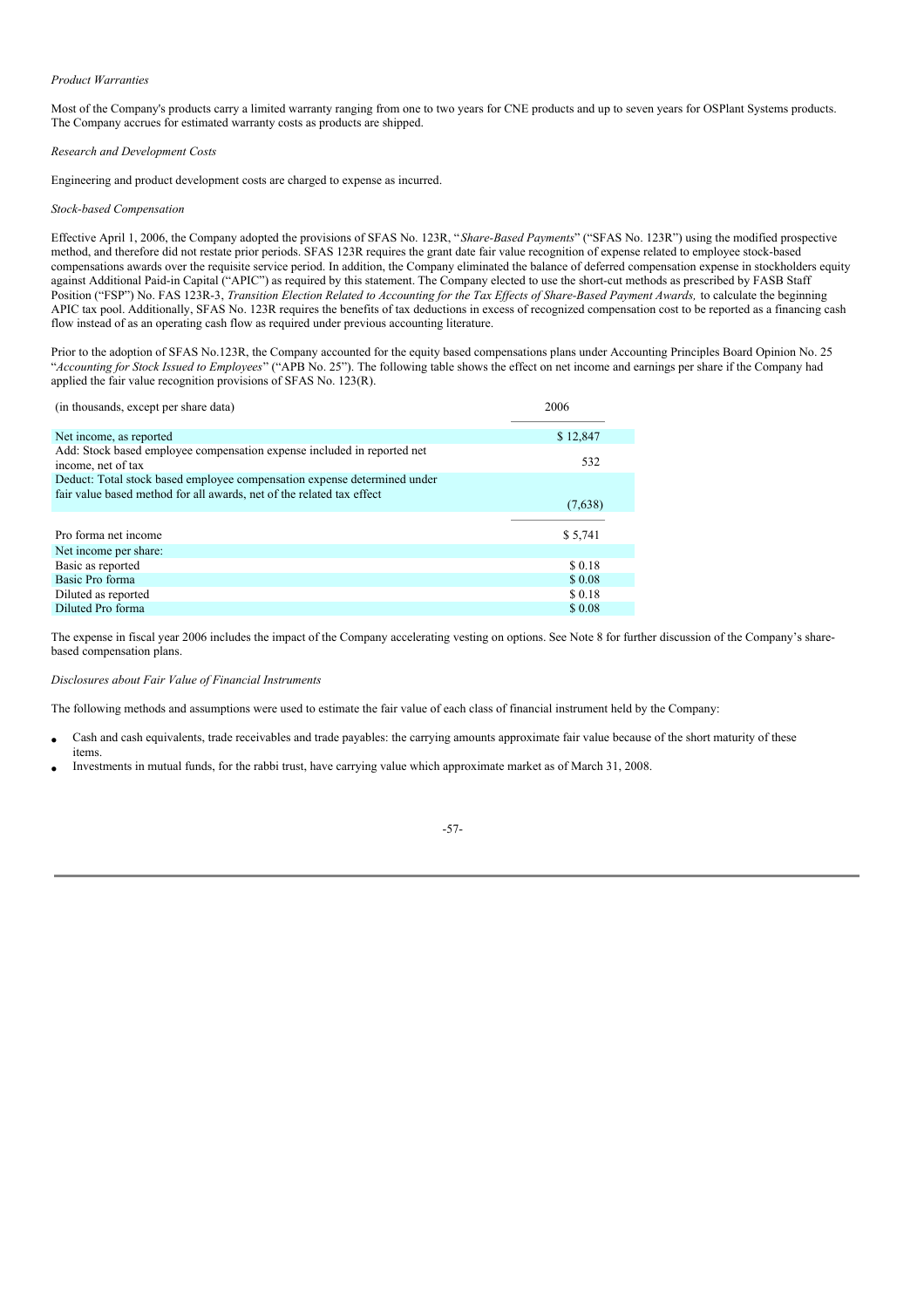### *Foreign Currency Translation*

The financial position and the results of operations of the Company's foreign subsidiaries are measured using local currency as the functional currency. Assets and liabilities of these subsidiaries are translated at the exchange rate in effect at the end of each period. Income statement accounts are translated at the average rate of exchange prevailing during the period. Translation adjustments arising from differences in exchange rates from period to period are included in the foreign currency translation adjustment account in stockholders' equity.

The Company records transaction gains or losses within other income (expense), net for fluctuations on foreign currency rates on accounts receivable and cash and for fluctuations on foreign currency rates on intercompany accounts anticipated by management to be settled in the foreseeable future.

# *Income Taxes*

In June 2006, the FASB issued FASB Interpretation No 48, Accounting for Uncertainty in Income taxes - an interpretation of FASB Statement No. 109 ("FIN No. 48"), which prescribes a recognition threshold and measurement of a tax position taken or expected to be taken in a tax return. FIN No. 48 also provides guidance on derecognition, classification, interest and penalties, accounting in interim periods, disclosure and transition. There was no cumulative effect adjustment to retained earnings as a result of this adoption effective April 1, 2007.

In September 2006, the Securities and Exchange Commission ("SEC") issued Staff Accounting Bulletin No. 108 ("SAB No. 108"), *Considering the Ef ects of* Prior Year Misstatements when Quantifying Misstatements in Current Year Financial Statements, to address diversity in practice in quantifying financial statement misstatements. SAB No. 108 provides interpretive guidance on the consideration of the effects of prior year misstatements in quantifying current year misstatements for the purpose of a materiality assessment. SAB No. 108 was effective for the Company in its year ended March 31, 2007, and allows a one-time transitional cumulative effect adjustment to retained earnings for errors that were not previously deemed material, but are material under the guidance in SAB No. 108. In accordance with SAB No. 108, the Company recorded an adjustment of \$1,209,000 to beginning Retained Earnings for fiscal year 2007 in the accompanying consolidated financial statements for the items described below.

In fiscal 2007, during the Company's review of its deferred taxes, it was determined that certain deferred tax assets were recorded in error, causing the deferred tax asset to be overstated by \$785,000. This error first impacted the deferred tax asset and earnings in fiscal 2005. The Company also identified during its fiscal 2007 year end review process that certain state tax accruals were understated. The impact of this error was an underpayment of tax expense, net of federal benefit, of approximately \$195,000 in fiscal 2005 and \$229,000 in fiscal 2006.

The Company does not believe the effect of these adjustments was material, either quantitatively or qualitatively, on the Company's Consolidated Financial Statements in any of the prior years effected. In reaching that determination, the following quantitative measures were considered (dollars in thousands):

| Net After tax effect of |             |                     | Percent of reported |
|-------------------------|-------------|---------------------|---------------------|
| Fiscal Year             | adiustments | Reported Net Income | Net Income          |
|                         |             |                     |                     |
| 2006                    | \$229       | \$12,847            | $1.79\%$            |
| 2005                    | 980         | 39.694              | 2.47%               |

#### *New Accounting Pronouncements*

In May 2008, the FASB issued SFAS No. 162, The *Hierarchy of Generally Accepted Accounting Principles* ("SFAS No. 162"). SFAS No. 162 identifies the sources of accounting principles and the framework for selecting the principles used in the preparation of financial statements of nongovernmental entities that are presented in conformity with GAAP in the United States. Any effect of applying the provisions of this Statement shall be reported as a change in accounting principle in accordance with SFAS No. 154, *Accounting Changes and Error Corrections*. The Company is currently evaluating the impact of SFAS No. 162, but does not expect the adoption of this pronouncement will have an impact on its results of operations, financial position and cash flows.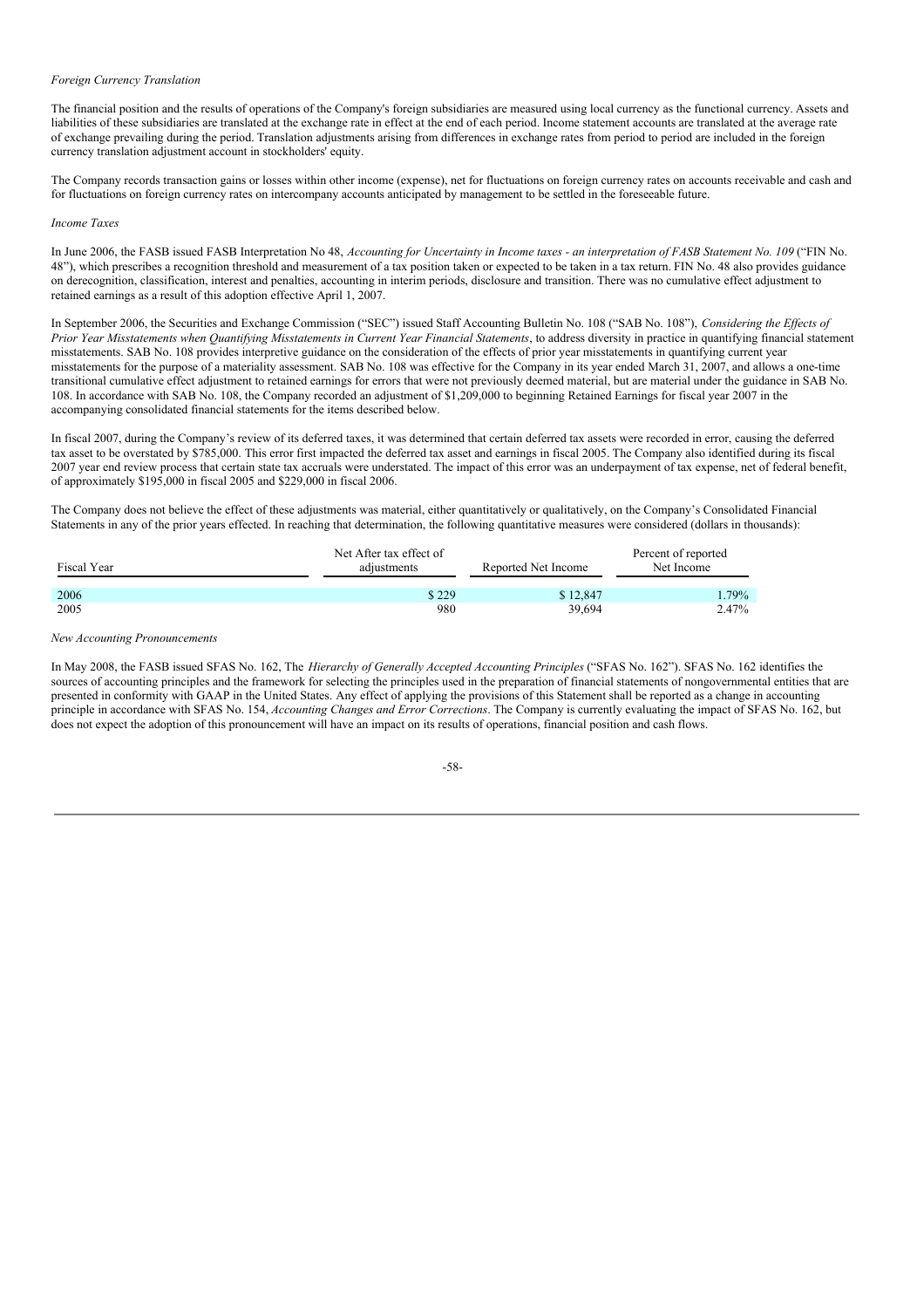In April 2008, the FASB issued a final FASB Staff Position ("FSP") No. 142-3, *Determination of the Useful Life of Intangible Assets* ("FSP No. 142-3"), which amends the factors that should be considered in developing renewal or extension assumptions used to determine the useful life of a recognized intangible asset under FASB Statement No. 142, "Goodwill and Other Intangible Assets" (SFAS No. 142). FSP No. 142-3 will be effective for fiscal years beginning after December 15, 2008, and is not expected to have a material impact on the Company's Consolidated Financial Statements

In March 2008, the FASB issued SFAS No. 161, Disclosures about Derivative Instruments and Hedging Activities-an amendment of FASB Statement No. 133 ("SFAS No. 161") , to require enhanced disclosures about (a) how and why an entity uses derivative instruments, (b) how derivative instruments and related hedged items are accounted for under Statement 133 and its related interpretations, and (c) how derivative instruments and related hedged items affect an entity's financial position, financial performance, and cash flows. This Statement is effective for financial statements issued for fiscal years and interim periods beginning after November 15, 2008, with early application encouraged. SFAS No. 161 relates to disclosure requirements only and as such will not have an impact on our consolidated financial condition, results of operations or cash flows

In December 2007, FASB issued SFAS No. 141(R), *Business Combinations* ("SFAS No. 141R"). This SFAS establishes the principles and requirements for how the acquirer: a) recognizes and measures in its financial statements the identifiable assets acquired, the liabilities assumed, and any noncontrolling interest in the acquiree, b) recognizes and measures goodwill acquired in the business combination or a gain from a bargain purchase, c) determines what information to disclose to enable users of the financial statements to evaluate the nature and financial effects of the business combination. SFAS No. 141R is effective for the Company on April 1, 2009. This statement applies prospectively to business combinations with an acquisition date on or after the effective date. Earlier application is prohibited. The adoption of SFAS No. 141R will not have an immediate impact on the Company's Consolidated Financial Statements.

In December 2007, the FASB issued SFAS No. 160, *Noncontrolling Interests in Consolidated Financial Statements, an amendment of ARB No.51*("SFAS No. 160"). A noncontrolling interest, sometimes called a minority interest, is the portion of equity in a subsidiary not attributable, directly or indirectly, to a parent. This SFAS establishes accounting and reporting standards that improve the relevance, comparability, and transparency of the financial information that a reporting entity provides in its Consolidated Financial Statements. SFAS No. 160 is effective for the Company on April 1, 2009. This statement applies prospectively beginning in the fiscal year in which the Statement is initially applied, except for the presentation and disclosure requirements. The presentation and disclosure requirements shall be applied retrospectively for all periods presented. The Company is evaluating the provisions of that SFAS No. 160 and believes the adoption of SFAS No. 160 will not have a material impact on the Consolidated Financial Statements.

In June 2007, the EITF released Issue No. 07-3, Accounting for Nonrefundable Advance Payments for Goods or Services Received for Use in Future Research and *Development Activities* ("EITF No. 07-3"). EITF No. 07-3 concluded that nonrefundable advance payments for goods or services to be received in the future for use in research and development activities should be deferred and capitalized. The capitalized amounts should be expensed as the related goods are delivered or the services are performed. If an entity's expectations change such that it does not expect it will need the goods to be delivered or the services to be rendered, capitalized nonrefundable advance payments should then be charged to expense. EITF No. 07-3 is effective for new contracts entered into during fiscal years beginning after December 15, 2007, including interim periods within those fiscal years. The consensus may not be applied to earlier periods and early adoption of the provisions of the consensus is not permitted. The Company will adopt EITF No 07-3 effective April 1, 2008 and does not anticipate a material impact on the Consolidated Financial Statements.

In February 2007, the FASB issued SFAS No. 159, *The Fair Value Option for Financial Assets and Financial Liabilities* ("SFAS No. 159"). SFAS No. 159 allows entities to voluntarily choose to measure certain financial assets and liabilities at fair value ("fair value option"). The fair value option may be elected on an instrument-by-instrument basis and is irrevocable, unless a new election date occurs. If the fair value option is elected for an instrument, SFAS No. 159 specifies that unrealized gains and losses for that instrument shall be reported in earnings at each subsequent reporting date. SFAS No. 159 is effective for the Company on April 1, 2008 and the Company does not anticipate that this statement will have a material impact on the Consolidated Financial Statements.

-59-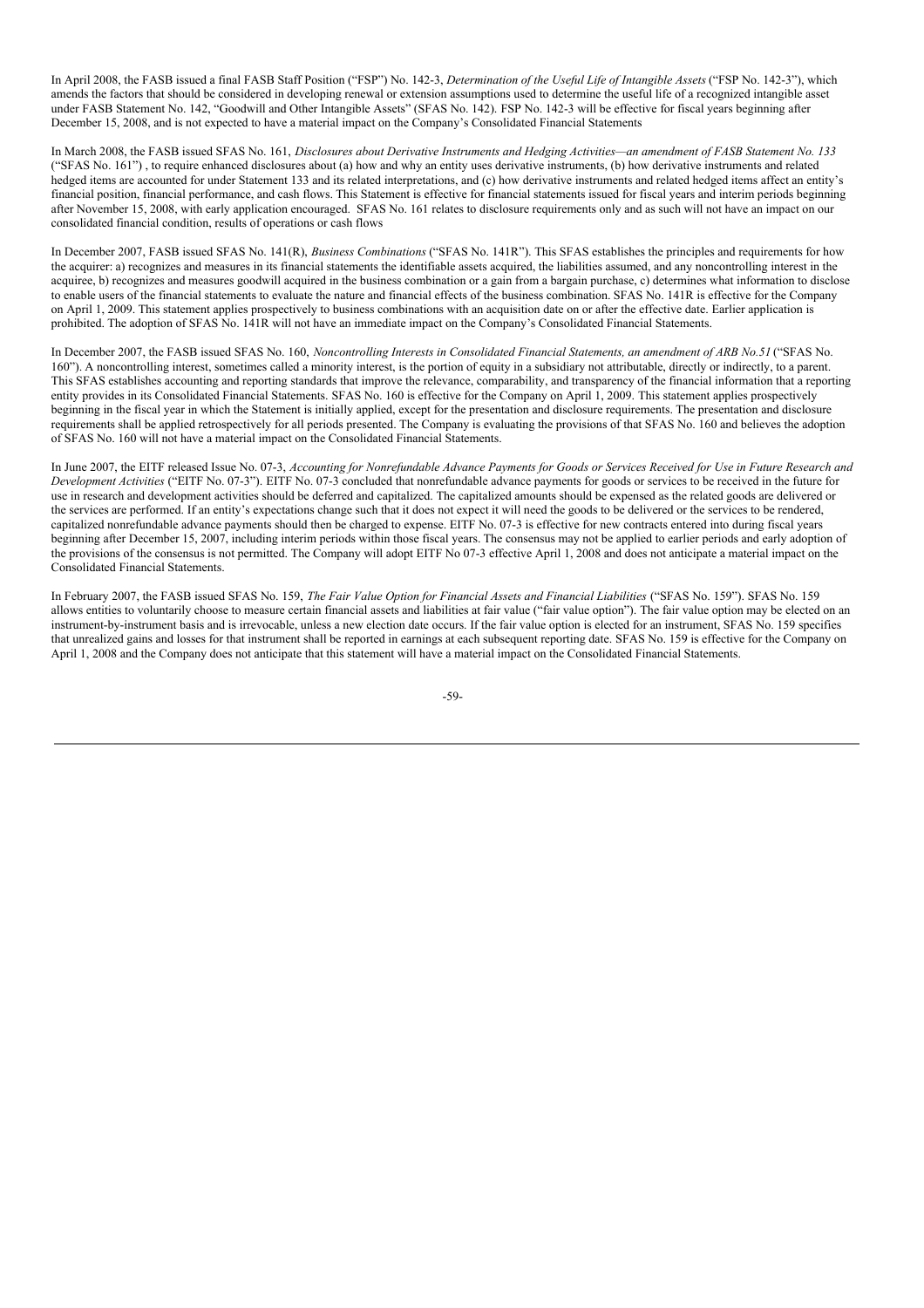In September 2006, the FASB issued SFAS No.157, *Fair Value Measurements* ("SFAS No. 157"), which defines fair value, establishes a framework for measuring fair value in accordance with generally accepted accounting principles, and expands disclosures about fair value measurements. SFAS No.157 is effective for the Company on April 1, 2008 and the Company does not anticipate that this statement will have a material impact on the Consolidated Financial Statements.

# **Note 3. Revolving Credit Agreements:**

The Company entered into a Second Amended and Restated Credit Agreement dated as of June 30, 2006 (the "Credit Agreement"). The Credit Agreement is a three-year revolving credit facility in an amount up to \$40 million. The obligations of the Company under the Credit Agreement are secured by a guaranty from certain direct and indirect domestic subsidiaries of the Company, and substantially all of the assets of the Company. The interest rate spread in the case of London Interbank Offered Rate ("LIBOR") and Base Rate loans and the payment of the non-use fees is dependent on the Company's leverage ratio. Currently, the revolving loans under the Credit Agreement bear interest, at the Company's option, at the LIBOR plus 1.5% or an alternative base rate. The alternative base rate is the greater of the LaSalle Bank National Association prime rate or the Federal Funds rate plus 0.50%. The Company is also required to pay a fee of 0.2% per annum on the unused portion of the revolving loans. The Credit Agreement contains financial covenants that include a minimum fixed charge coverage ratio, a minimum tangible net worth test, a total leverage ratio test ("consolidated total debt to EBITDA"), and a limitation on capital expenditures for any fiscal year, as well as, other non financial covenants. On December 28, 2007, the Company entered into an amendment (the "Amendment") to the Credit Agreement. The Amendment amended the definition of the "Applicable Margin" and added new definitions of "Adjusted EBITDA", "Adjusted Fixed Charge Coverage" and "Total Debt to Adjusted EBITDA Ratio" and financial covenants pertaining to such new definitions. The Company was in compliance with these covenants on March 31, 2008. There were no borrowings under this facility at March 31, 2008 or March 31, 2007.

### **Note 4. Income Taxes:**

The Company utilizes the liability method of accounting for income taxes and deferred taxes are determined based on the differences between the financial statements and tax basis of assets and liabilities given the provisions of the enacted tax laws. The income taxes charged to net income are summarized as follows:

| Fiscal Year Ended March 31, |         |          |
|-----------------------------|---------|----------|
| 2008                        | 2007    | 2006     |
|                             |         |          |
| \$48                        |         | \$289    |
| 47,890                      | 5,433   | 9,029    |
| 47,938                      | 5,351   | 9,318    |
|                             |         |          |
| (44)                        | 744     | 25       |
| 5,724                       | (219)   | 754      |
| 5,680                       | 525     | 779      |
|                             |         |          |
| 85                          | 16      | 15       |
| --                          |         |          |
| 85                          | 16      | 15       |
| \$53,703                    | \$5,892 | \$10,112 |
|                             |         | \$ (82)  |

The Company utilizes the flow-through method to account for tax credits. In fiscal 2008, 2007 and 2006, the Company generated alternative minimum tax credits of \$0, \$368,000 and \$389,000, respectively.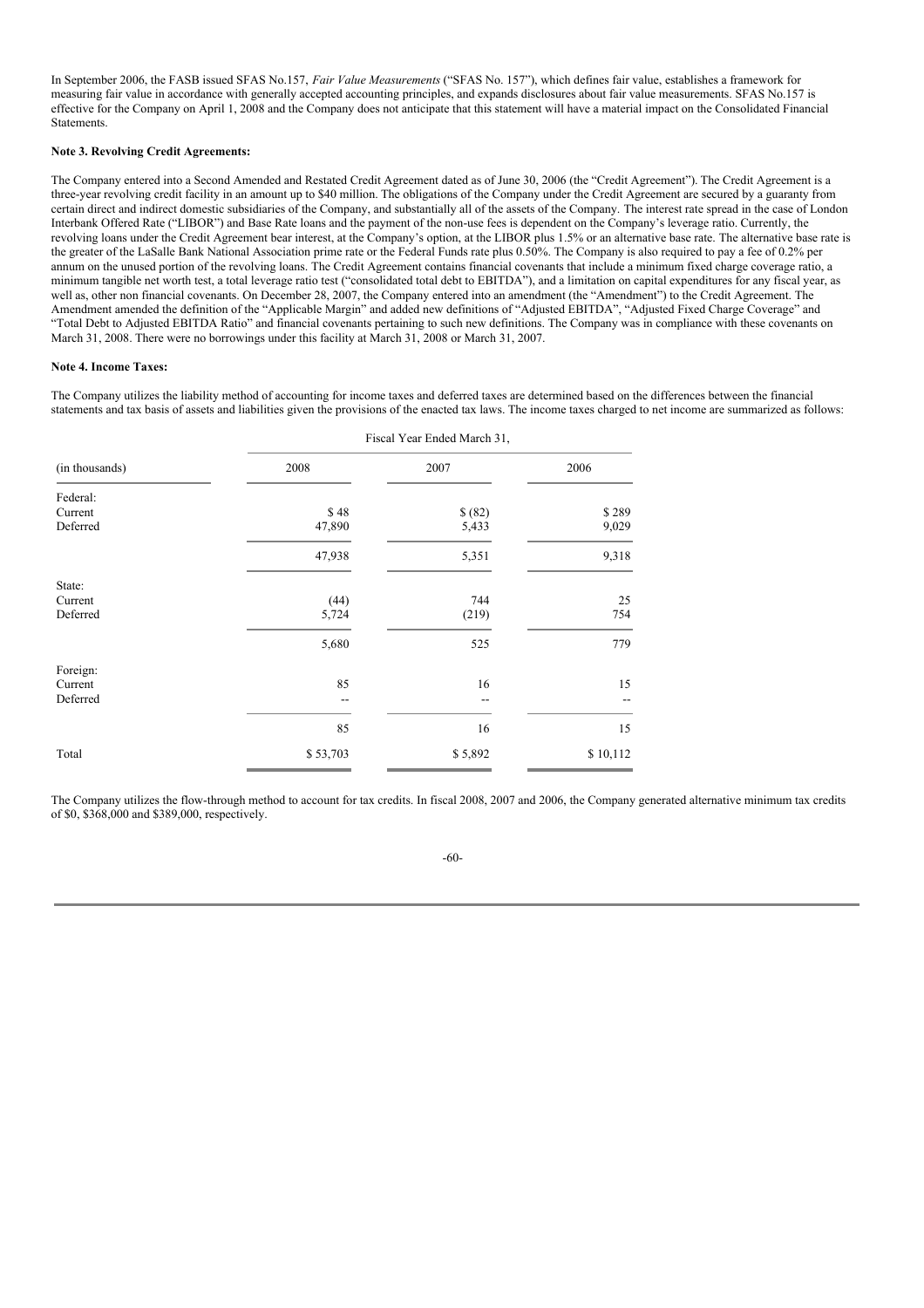The statutory federal income tax rate is reconciled to the Company's effective income tax rates below:

|                                             | Fiscal Year Ended March 31, |          |          |
|---------------------------------------------|-----------------------------|----------|----------|
|                                             | 2008                        | 2007     | 2006     |
| Statutory federal income tax rate           | 35.0%                       | $35.0\%$ | 35.0%    |
| Meals and entertainment                     | (0.3)                       | 0.5      | 0.4      |
| State income tax, net of federal tax effect | 2.6                         | 2.9      | 1.9      |
| Valuation allowance                         | (263.4)                     | (0.4)    | 3.4      |
| Goodwill impairment                         | (15.2)                      |          |          |
| Contingent tax reserves                     | 0.3                         | --       |          |
| Bad debt in foreign subsidiary              | --                          |          | (1.1)    |
| Other                                       | (0.2)                       | 1.8      | 3.9      |
|                                             | $(241.2)\%$                 | 39.8%    | $43.5\%$ |
|                                             |                             |          |          |

Components of the net deferred income tax asset are as follows:

|                                              |           | March 31, |  |
|----------------------------------------------|-----------|-----------|--|
| (in thousands)                               | 2008      | 2007      |  |
| Deferred income tax assets:                  |           |           |  |
| Allowance for doubtful accounts              | \$79      | \$80      |  |
| Alternative minimum tax credit               | 1,803     | 1,846     |  |
| Research and development credit carryforward | 4,346     | 4,589     |  |
| Compensation accruals                        | 1,231     | 1,125     |  |
| Inventory reserves                           | 1,357     | 1,131     |  |
| Warranty reserve                             | 341       | 980       |  |
| Net operating loss carryforward              | 52,664    | 48,027    |  |
| Intangibles                                  | 1,815     | 1,784     |  |
| Other                                        | 2,156     | 2,820     |  |
|                                              | 65,792    | 62,382    |  |
| Valuation allowance                          | (59, 344) | (8,461)   |  |
| Net deferred income tax asset                | \$6,448   | \$53,921  |  |

Recorded in Consolidated Balance Sheet as follows:

|                                                                                                | March 31,      |                   |
|------------------------------------------------------------------------------------------------|----------------|-------------------|
| (in thousands)                                                                                 | 2008           | 2007              |
| Deferred income tax assets-current<br>Deferred income tax assets and other assets – noncurrent | $S -$<br>6,448 | \$4,580<br>49,341 |
| Net deferred income tax asset                                                                  | \$6,448        | \$53,921          |

The Company has approximately \$6.1 million in income tax credit carryforwards and a \$134.5 million federal net operating loss carryforward that is available to offset taxable income in the future. The tax credit carryforwards begin to expire in fiscal year 2010. The federal net operating loss carryforward begins to expire in fiscal year 2020. State net operating loss carryforwards have varying carryforward periods from five to twenty years.

The Company evaluates the need for valuation allowances on the net deferred tax assets under the rules of SFAS No. 109, *Accounting for Income Taxes* ("SFAS No. 109"). In assessing the realizability of the deferred tax assets, the Company considered whether it is more likely than not that some portion or all of the deferred tax assets will not be realized through the generation of future taxable income. The Company generated a net loss in fiscal year 2008 as it underwent restructuring to outsource its manufacturing offshore. SFAS No. 109 states that forming a conclusion that a valuation allowance is not needed is difficult when there is negative evidence such as cumulative losses in recent years. Although the Company does not have cumulative losses for the past three years, it anticipates that it will in that position in fiscal 2009. In fiscal year 2008, management considered both, the negative and positive evidence, including prior losses, projected future earnings and risk associated with those forecasts to determine the portion of realizable deferred tax assets which resulted in a net increase to the valuation allowance of \$50.9 million. This increased valuation allowance along with the tax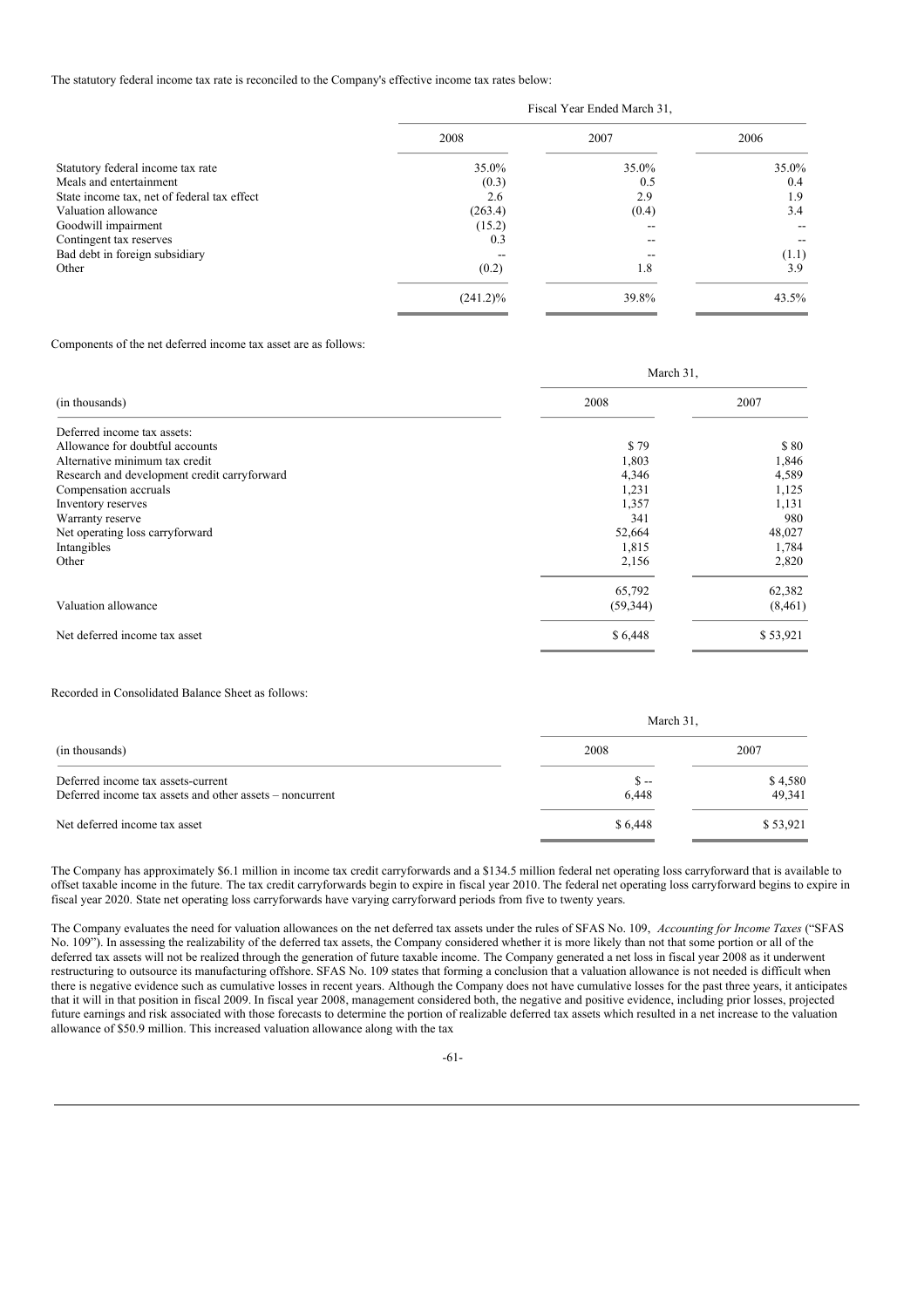contingency reserves fully reserve for all deferred tax assets as of March 31, 2008. The valuation allowance decreased \$1.0 million in fiscal 2007 primarily due to increased income projections used to support state net operating loss deferred tax assets.

In June 2006, the FASB issued FASB Interpretation No. 48, Accounting for Uncertainty in Income taxes - an interpretation of FASB Statement No. 109 ("FIN No. 48"), which prescribes a recognition threshold and measurement of a tax position taken or expected to be taken in a tax return. FIN No. 48 also provides guidance on derecognition, classification, interest and penalties, accounting in interim periods, disclosure and transition.

There was no cumulative effect adjustment to retained earnings as a result of this adoption effective April 1, 2007. As of April 1, 2007, the Company had \$1.0 million of unrecognized tax benefits which would impact the effective tax rate. As of March 31, 2008, the Company had approximately \$699,000 of unrecognized tax benefits, net of federal tax benefits, that if recognized would impact the effective tax rate. The Company cannot state with a reasonable degree of certainty that any amount included in the March 31, 2008 balance of unrecognized tax benefits is likely to change significantly during the next twelve months.

A reconciliation of the beginning and ending balances of the total amounts of unrecognized tax benefits is as follows (in thousands):

| Unrecognized tax benefits at April 1, 2007                                  |         | \$8,210 |
|-----------------------------------------------------------------------------|---------|---------|
| Additions based on positions related to the current year                    | $- -$   |         |
| Additions for tax positions of prior years                                  | 47      |         |
| Reductions for tax positions of prior years                                 | (218)   |         |
| Reductions as a result of expirations of applicable statutes of limitations | (242)   |         |
| <b>Settlements</b>                                                          | (228)   |         |
|                                                                             |         |         |
| Unrecognized tax benefits at March 31, 2008                                 | \$7.569 |         |

In fiscal 2008, the unrecognized tax benefits are presented in the other long-term liabilities line on the Consolidated Balance Sheet.

The Company recognizes interest and penalties related to unrecognized tax benefits as a component of income tax expense. At April 1, 2007, the Company had accrued \$57,000 for the potential payment of interest related to unrecognized tax benefits. At March 31, 2008, the Company had accrued \$104,000 for the potential payment of interest related to unrecognized tax benefits.

The Company files its tax returns as prescribed by the tax laws of the jurisdictions in which it operates. The major jurisdiction subject to examination by the relevant taxable authorities and open tax years are as follows:

| Jurisdiction | Open Tax Years |
|--------------|----------------|
| U.S. Federal | 1997-2008      |
| U.S. State   | 1998-2008      |
| Foreign      | 2003-2008      |

## **Note 5. Commitments:**

The Company's equipment segment leases an 185,000 square foot corporate facility in Aurora, Illinois, to house product distribution, engineering, sales, marketing and administration pursuant to a lease that runs through 2017. The service segment leases approximately 42,000 square feet of office space in Schaumburg, Illinois, pursuant to a lease that runs through August, 2011. This lease contains an option that allows the Company to end its lease in August 2008 by paying a \$1.2 million fee.

The Company also has lease commitments to lease other facilities at various locations. All of the leases require the Company to pay utilities, insurance and real estate taxes on the facilities. In addition, the Company has leases for equipment, photocopiers and autos. Total rent expense was \$4.1 million, \$4.0 million and \$4.2 million for 2008, 2007 and 2006, respectively.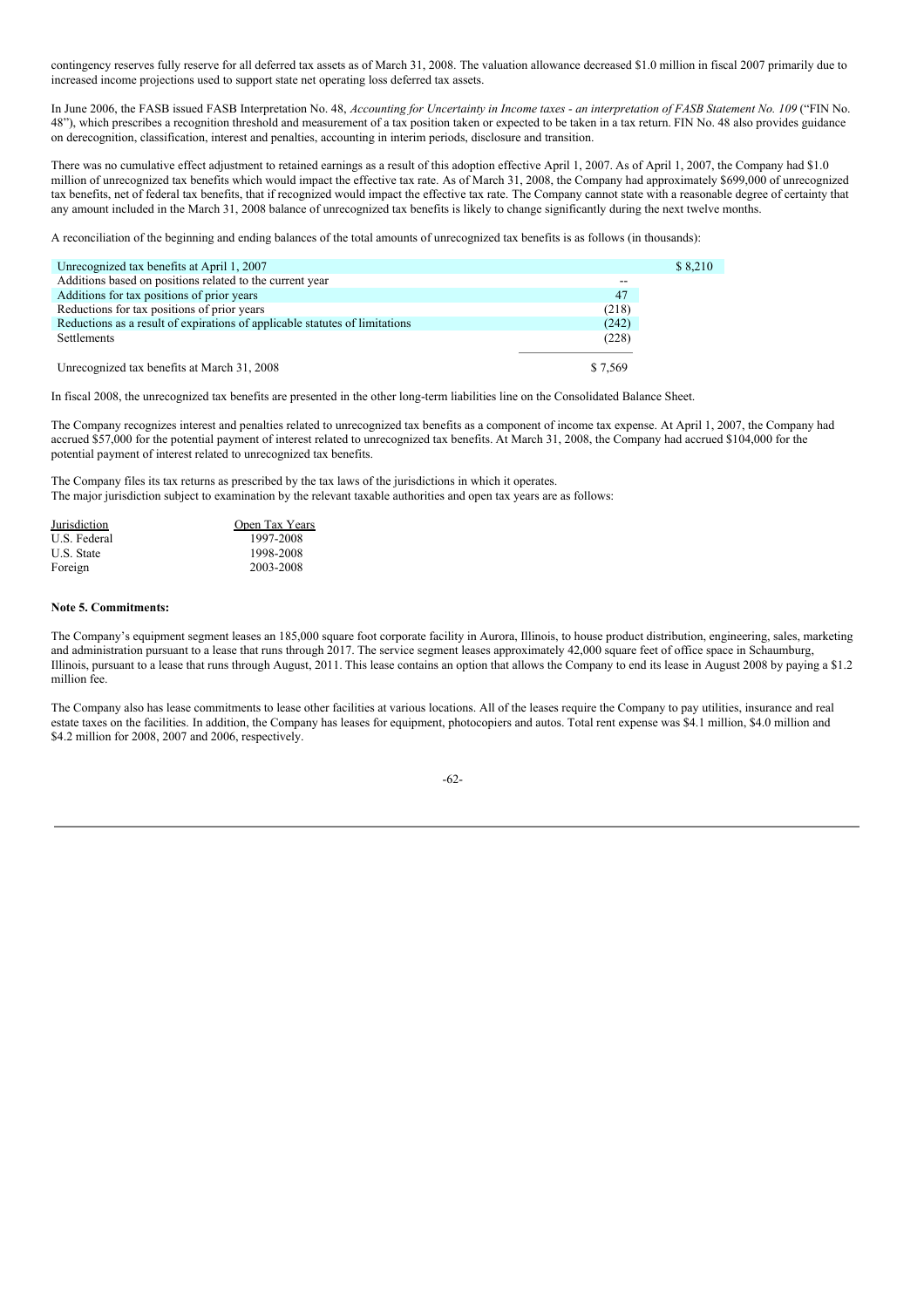Total minimum future rental payments at March 31, 2008 are as follows (in thousands):

| Fiscal Year                  |          |
|------------------------------|----------|
| 2009                         | \$3,394  |
| 2010                         | 3,201    |
| 2011                         | 3,195    |
| 2012                         | 2,342    |
| 2013                         | 2,114    |
| Thereafter                   | 10,342   |
| Total minimum lease payments | \$24,588 |

The Company elected an early termination clause in the Basingstoke, UK lease that allows the Company to exit the lease at June 2008 with a 6 month lease penalty.

# **Note 6. Product Warranties:**

Most of the Company's products carry a limited warranty ranging from one to two years for CNE products and up to seven years for OSPlant Systems products. The specific terms and conditions of those warranties vary depending upon the product sold. Factors that enter into our estimate of our warranty reserve include the number of units shipped historically and anticipated rates of warranty claims, and cost per claim. The Company periodically assesses the adequacy of its recorded warranty liability and adjusts the reserve as necessary. The current and long-term portion of the warranty reserve is presented on the Consolidated Balance Sheet as accrued expenses and other long-term liabilities, respectively. The Company recorded \$1.1 million and \$600,000 of product warranty expense during fiscal year 2007 and fiscal year 2008, respectively, related to a specific product warranty issue.

The following table presents the changes in our product warranty reserve:

|                                                         | Fiscal years ended March 31, |         |         |  |
|---------------------------------------------------------|------------------------------|---------|---------|--|
| (in thousands)                                          | 2008                         | 2007    | 2006    |  |
| Total product warranty reserve at the beginning of the  |                              |         |         |  |
| period                                                  | \$2,664                      | \$1,776 | \$1,806 |  |
| Acquired                                                | $- -$                        |         | 73      |  |
| Warranty expense                                        | 1.227                        | 2,529   | 812     |  |
| Utilization                                             | (2,959)                      | (1,641) | (915)   |  |
| Total product warranty reserve at the end of the period | \$932                        | \$2,664 | \$1,776 |  |
|                                                         |                              |         |         |  |

#### **Note 7. Capital Stock and Stock Restriction Agreements:**

# *Capital Stock Activity*

The Board of Directors has the authority to issue up to 1,000,000 shares of preferred stock in one or more series and to fix the rights, preferences, privileges and restrictions thereof, including dividend rights, conversion rights, voting rights, terms of redemption, liquidation preferences, sinking fund terms and the number of shares constituting any series or the designation of such series, without any further vote or action by stockholders.

### *Share Repurchase Program*

In March 2008, the Board of Directors authorized a share repurchase program whereby the Company may repurchase up to an aggregate of \$10 million of its outstanding common shares through March 3, 2010. During fiscal 2008, 29,800 shares were repurchased under this program with a weighted-average per share purchase price of \$1.76. There is approximately \$9.9 million remaining for additional treasury stock purchases under this program as of March 31, 2008.

#### -63-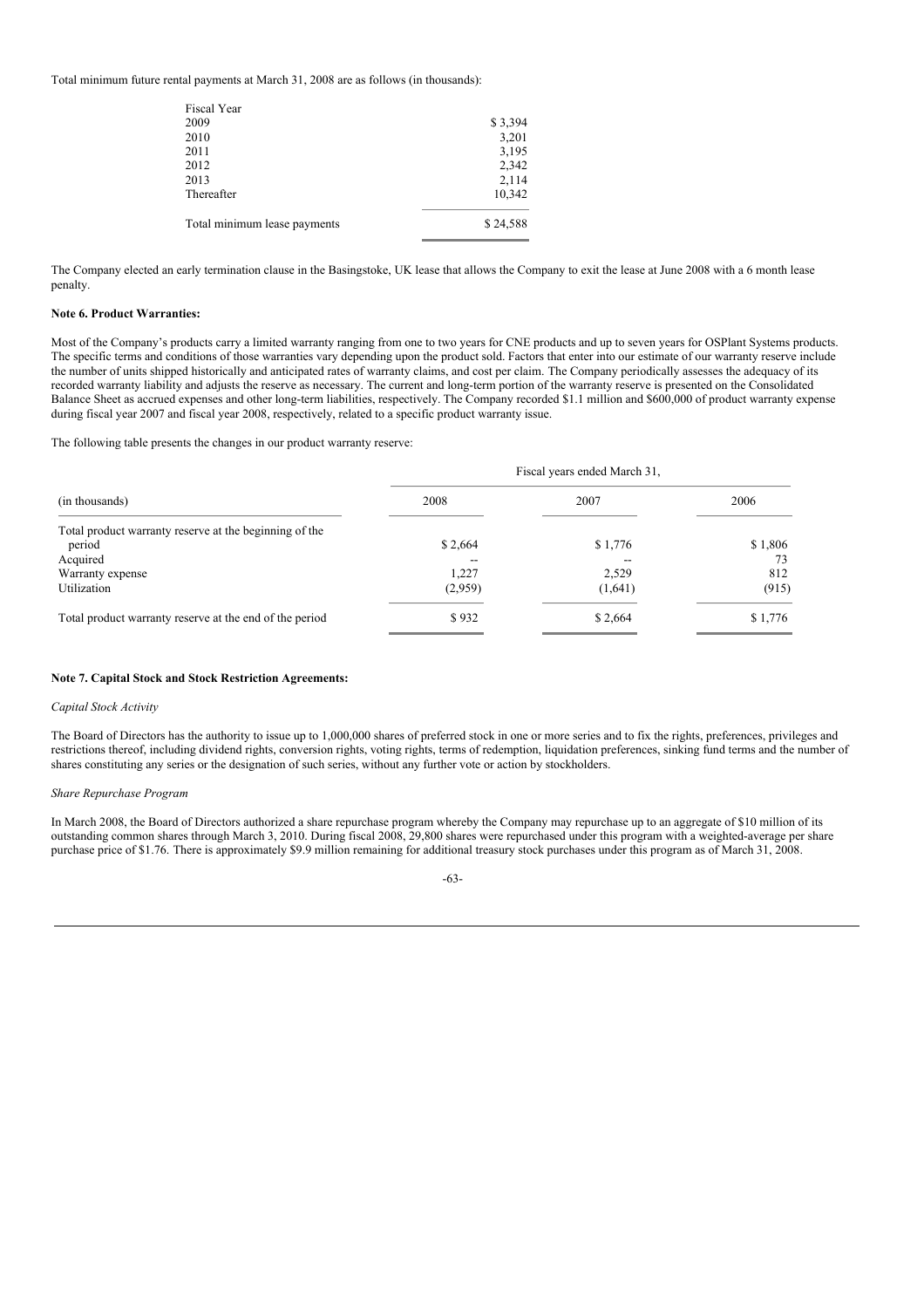### *Stock Restriction Agreements*

The members of the Penny family (majority stockholders) have a Stock Transfer Restriction Agreement which prohibits, with limited exceptions, such members from transferring their Class A Common Stock or Class B Common Stock acquired prior to November 30, 1995, without first offering such stock to the other members of the Penny family. As of March 31, 2008, a total of 14,693,619 shares of Common Stock are subject to this Stock Transfer Restriction Agreement.

#### *Voting Rights*

The Company's stock is divided into two classes. Class A common stock is entitled to one vote per share while Class B common stock is entitled to four votes per share. The Company's largest stockholder is a voting trust that owned 47.5% of the voting control of the Company as of May 30, 2008. The trust was formed for the benefit of Robert C. Penny III and Melvin J. Simon and their respective families. Certain Penny family members also own or are beneficiaries of trusts that own shares outside of the voting trust. As trustees of the Voting Trust and other trusts, Messrs. Penny and Simon control 52.3% of the voting stock and therefore effectively control the Company.

#### *Shares issued and outstanding*

The following table summarizes Common Stock transactions for fiscal years 2006, 2007 and 2008:

|                                                | Common Shares Issued and Outstanding |         |          |
|------------------------------------------------|--------------------------------------|---------|----------|
| (in thousands)                                 | Class A                              | Class B | Treasury |
| Balance, March 31, 2005                        | 54,146                               | 14,742  | (93)     |
| Options exercised                              | 918                                  |         |          |
| Shares sold under Employee Stock Purchase Plan | 55                                   |         |          |
| Warrants exercised                             | 369                                  |         |          |
| Restricted stock grant                         | 26                                   | --      |          |
| Balance, March 31, 2006                        | 55,514                               | 14,742  | (93)     |
| Options exercised                              | 132                                  | --      |          |
| Shares sold under Employee Stock Purchase Plan | 71                                   |         |          |
| Restricted stock grant                         | 720                                  |         |          |
| Balance, March 31, 2007                        | 56,437                               | 14,742  | (93)     |
| Options exercised                              | 250                                  |         |          |
| Shares sold under Employee Stock Purchase Plan | 59                                   |         |          |
| Purchase of Treasury Stock                     | (30)                                 |         | (30)     |
| Class B converted to Class A                   | 48                                   | (48)    |          |
| Restricted stock forfeiture                    | (68)                                 |         |          |
| Balance, March 31, 2008                        | 56,696                               | 14,694  | (123)    |

### **Note 8. Stock-based Compensation:**

Effective April 1, 2006, the Company adopted, SFAS No. 123 (revised 2004), *Share-Based Payment* ("SFAS No. 123R"), to account for employee stock-based compensation using the modified prospective method, and therefore did not restate prior periods. SFAS No. 123R requires all employee share-based payments be measured at fair value on the award's grant date and be recognized in the financial statements over the requisite service period. Prior to the adoption of SFAS No. 123R, the Company accounted for stock options and other share-based compensation plans using the intrinsic value method prescribed by Accounting Principles Board Opinion No. 25, *Accounting for Stock Issued to Employees* ("APB No. 25"). Also, under SFAS No. 123R the benefits of tax deductions in excess of recognized compensation costs are now reported as a financing cash flow instead of as an operating cash flow as required under previous accounting literature.

#### -64-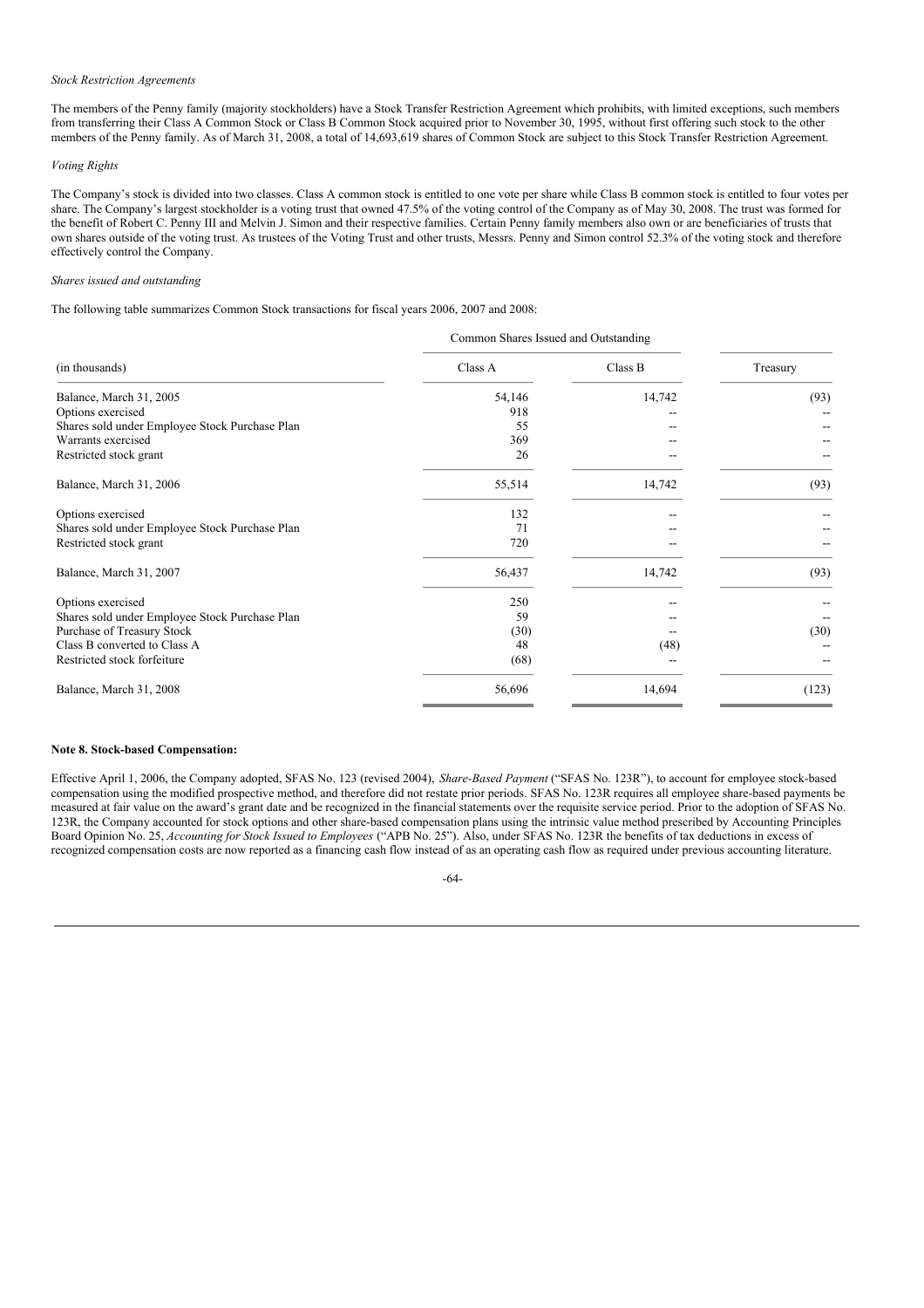#### *Employee Stock Incentive Plans*

In the past, the Company has issued or adopted stock-based incentives to employees under the following plans, collectively "the legacy plans": the1995 SIP Plan, the Teltrend Inc. 1995 Stock Option Plan, the Teltrend Inc. 1996 Stock Option Plan, and the Teltrend Inc. 1997 Non-Employee Director Stock Option Plan. No stock awards were issued in fiscal 2008, 2007 or 2006 under these legacy plans.

In September 2004, shareholders approved the Westell Technologies, Inc. 2004 Stock Incentive Plan (the "2004 SIP Plan") that permits the issuance of restricted Class A Common Stock, nonqualified stock options, stock appreciation rights and performance share awards to selected officers, employees, and non-employee directors of the Company. There are a total of 3,788,240 shares available for issuance under this plan as of March 31, 2008..

On February 24, 2006, the Company accelerated the vesting of approximately 1.4 million unvested "out of the money" stock options held by current employees and certain executive officers of the Company. No options were accelerated for board members or the Chief Executive Officer. The immediate vesting included a restriction on the resale of the underlying shares of common stock. The acceleration of vesting was made to reduce compensation expense that otherwise would be recorded in future periods. For pro forma disclosure purposes, these options were treated as if they were expensed in the fourth quarter of fiscal 2006 (see Note 2).

#### *Non-qualified stock options*

Typically, stock options granted by the Company have an exercise price that is equal to or higher than the reported value of the Company's stock on the grant date. Options usually vest over period from two to five years, or upon the earlier of the achievement of Company and individual goals established, or at the end of 7 or 8 years and have a contractual term of 7 or 10 years. Generally, compensation expense is recognized ratably over the vesting period. Certain options provide for accelerated vesting if there is a change in control (as defined in the Plan).

As permitted by SFAS No. 123R, the Company uses the Black-Scholes-Merton model to estimate the fair value of employee stock options on the date of grant. That model uses weighted-average assumptions noted below. Expected volatilities were based on historical volatilities of the Company's stock. The expected option lives were derived from the output of the options valuation model and represents the period of time that options granted are expected to be outstanding based on historical information. The risk-free interest rates were based on the United States Treasury yield curve for the term that mirrored the expected term in effect at the time of grant. The dividend yield was based on expected dividends at the time of grant.

The Company recorded expense of \$393,000 and \$834,000 in the twelve months ended March 31, 2008 and March 31, 2007, respectively, related to stock options. Cash received from option exercises for the years ended March 31, 2008, 2007 and 2006 were \$340,000, \$198,000 and \$1.9 million, respectively. The total intrinsic value of options exercised during the years ended March 31, 2008, 2007 and 2006, was approximately \$242,000, \$176,000 and \$3.6 million, respectively.

-65-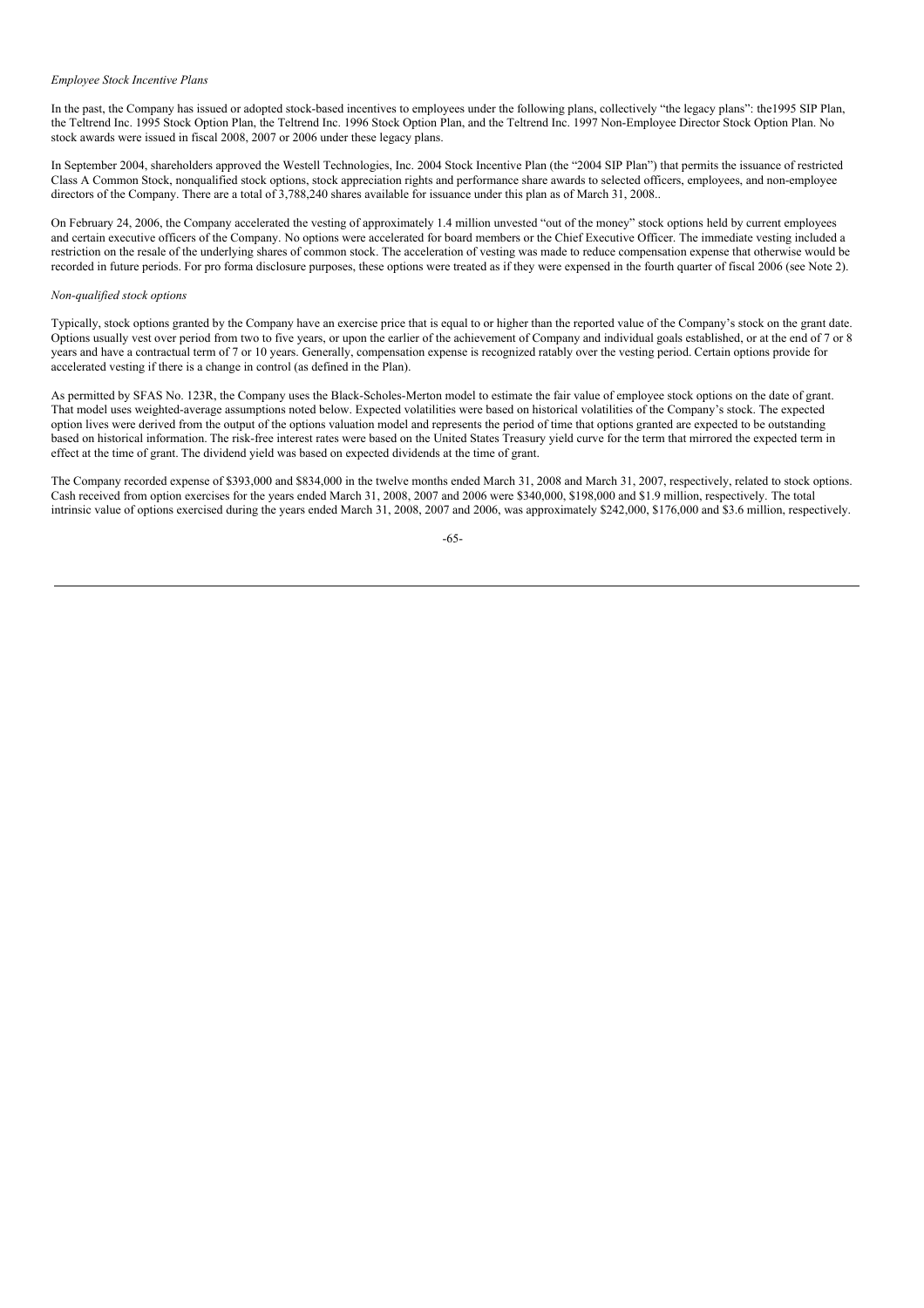## The option activity for the twelve months ended March 31, 2008 is as follows:

|                                                 | <b>Shares</b> | Weighted Average<br>Exercise Price Per<br>Share | Weighted Average<br>Remaining Contractual<br>Term (in years) | Aggregate Intrinsic<br>$Value(a)$ (in<br>thousands) |
|-------------------------------------------------|---------------|-------------------------------------------------|--------------------------------------------------------------|-----------------------------------------------------|
| Outstanding on March 31, 2007                   | 8,748,128     | \$5.72                                          | 4.5                                                          | \$1.570                                             |
| Granted                                         | 2,182,168     | 2.61                                            |                                                              |                                                     |
| Exercised                                       | (249, 556)    | 1.36                                            |                                                              |                                                     |
| Forfeited                                       | (630, 315)    | 2.76                                            |                                                              |                                                     |
| Expired                                         | (1,472,992)   | 6.92                                            |                                                              |                                                     |
| Outstanding on March 31, 2008                   | 8,577,433     | 5.06                                            | 3.6                                                          | 206                                                 |
| Vested or expected to vest as of March 31, 2008 |               |                                                 |                                                              |                                                     |
|                                                 | 7,087,936     | 5.55                                            | 2.9                                                          | 206                                                 |
| Exercisable on March 31, 2008                   | 5,810,555     | 6.07                                            | 2.3                                                          | 205                                                 |

(a) The intrinsic value for the stock options is calculated based on the difference between the exercise price of the underlying awards and Westell Technologies' closing stock price as of the reporting date.

SFAS No. 123R requires recognition of stock-based compensation for the number of awards that are ultimately expected to vest. As of March 31, 2008, the Company used an estimated forfeiture rate of approximately 29%. The estimated forfeiture rate will be reassessed in subsequent periods and may change based on new facts and circumstances.

As of March 31, 2008, there was \$1.5 million of pre-tax stock option compensation expense related to non-vested awards not yet recognized, including estimated forfeitures, which is expected to be recognized over a weighted-average period of 3.24 years.

The fair value of each option was estimated on the date of grant using the Black-Scholes-Merton option pricing model with the following weighted-average assumptions:  $T_{\text{max}}$  months end months end  $T_{\text{max}}$ 

|                                        | I welve months ended March 31 |         |         |
|----------------------------------------|-------------------------------|---------|---------|
|                                        | 2008                          | 2007    | 2006    |
| Weighted-average-grant date fair value | \$1.35                        | \$1.39  | \$3.23  |
| Expected volatility                    | 54%                           | 66%     | 88%     |
| Risk-free interest rate                | $4.7\%$                       | 4.6%    | 3.9%    |
| Expected life                          | 5 years                       | 5 years | 5 years |
| Expected dividend yield                | $0.0\%$                       | $0.0\%$ | $0.0\%$ |

The Company has the policy of issuing new shares of stock for the exercise of stock options.

## *Non-qualified non-public subsidiary stock options*

The Company's ConferencePlus subsidiary has a stock option plan for the purchase of ConferencePlus stock. There are 2,679,245 shares reserved for issuance under this plan. Stock options granted under this plan have an exercise price that is equal to the calculated value of ConferencePlus stock on the grant date based on a discounted cash flow method and a contractual term of 10 years. Typically, options vest on the fifth anniversary of the options grant date and compensation is expense ratably over that period. Per the original terms of the option awards, acceleration of vesting may occur due to the following events: an initial public offering, a spin off, or a change in control of ConferencePlus.

ConferencePlus uses the Black-Scholes-Merton model to estimate the calculated value of employee stock options on the date of grant. The model uses the weighted-average assumptions noted below. As ConferencePlus stock is not traded on an exchange nor does it have an internal market for its shares, expected volatilities were based on historical volatilities of similar public companies stock for a period of time similar to the expected term of the options. The expected option lives were derived from the output of the options valuation model and represents the period of time

-66-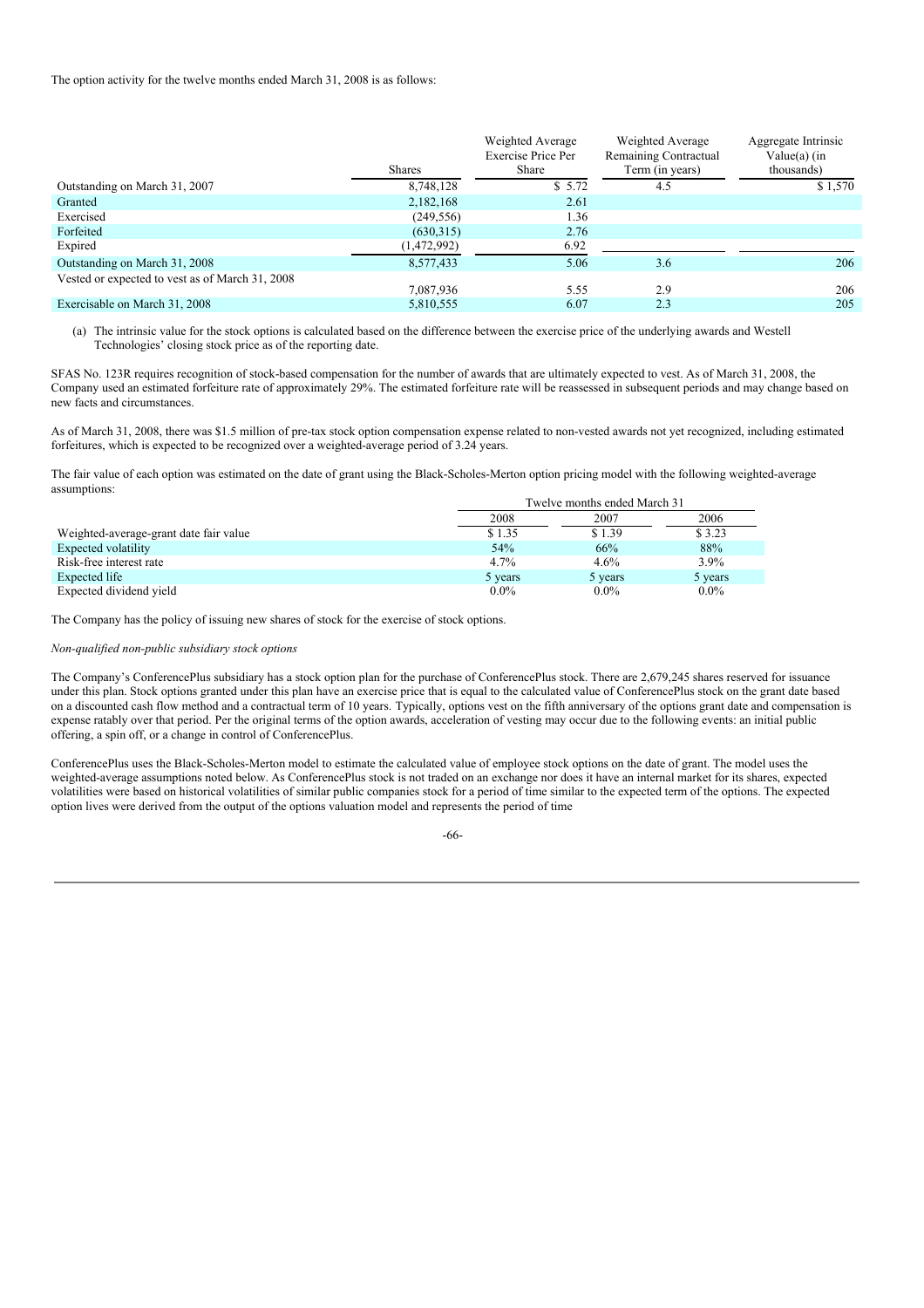that options granted are expected to be outstanding based on historical information. The risk-free interest rates were based on the United States Treasury yield curve for the term that mirrored the expected term in effect at the time of grant. The dividend yield was based on expected dividends at the time of grant.

The Company recorded expense of \$177,000 and \$221,000 in the twelve months ended March 31, 2008 and 2007, respectively, related to these stock options. The option activity for the year ended March 31, 2008 is as follows:

|                                                 |               | Weighted Average   | Weighted Average      | Aggregate Intrinsic |
|-------------------------------------------------|---------------|--------------------|-----------------------|---------------------|
|                                                 |               | Exercise Price Per | Remaining Contractual | Value(b)            |
|                                                 | <b>Shares</b> | Share              | Term (in years)       | (in thousands)      |
| Outstanding on March 31, 2007                   | 2,016,801     | 1.65               | 5.4                   | \$325               |
| Granted                                         | 205,813       | 1.42               |                       |                     |
| Exercised                                       | $- -$         | $- -$              |                       |                     |
| Forfeited / Expired                             | (125, 938)    | 1.64               |                       |                     |
| Outstanding on March 31, 2008                   | 2.096.676     | 1.63               | 4.7                   | \$106               |
| Vested or expected to vest as of March 31, 2008 | 1,945,877     | 1.63               | 4.4                   | \$106               |
| Exercisable on March 31, 2008                   | 1,413,424     | 1.62               | 3.4                   | \$106               |

(b) The intrinsic value for the stock options is calculated based on the difference between the exercise price of the underlying awards and the estimated fair value of the CPI stock as of the reporting date.

As of March 31, 2008, there was \$209,000 of pre-tax stock option compensation expense related to non-vested awards not yet recognized, including estimated forfeitures, which is expected to be recognized over a weighted average period of 2.4 years.

The calculated value of each option was estimated on the date of grant using the Black-Scholes-Merton option pricing model with the following weighted-average assumptions:

|                                        | Twelve months ended March 31 |         |         |
|----------------------------------------|------------------------------|---------|---------|
|                                        | 2008                         | 2007    | 2006    |
| Weighted-average-grant date fair value | \$ 0.61                      | \$0.89  | \$1.02  |
| Expected volatility                    | 42%                          | 50%     | 50%     |
| Risk-free interest rate                | $4.2\%$                      | $4.7\%$ | 3.7%    |
| Expected life                          | 5 years                      | 5 years | vears   |
| Expected dividend yield                | $0.0\%$                      | $0.0\%$ | $0.0\%$ |

# -67-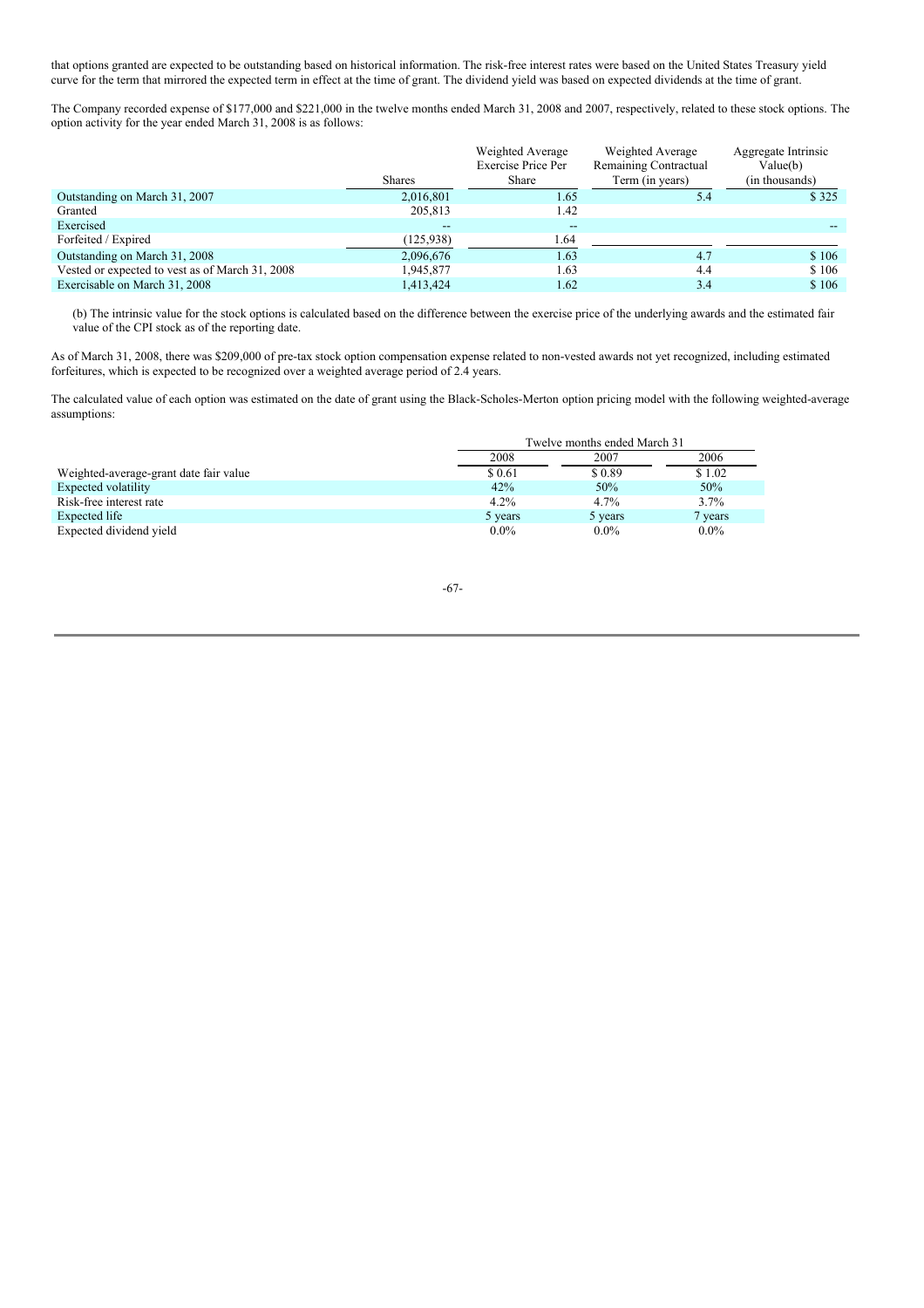## *Restricted Stock*

Vesting of restricted stock is subject to continued employment with the Company. There were no restricted stock grants in fiscal 2008. Restricted stock awards granted in fiscal year 2006 vested in full on March 31, 2007. The restricted stock awards granted in fiscal year 2005 will vest in full on June 1, 2008 with the exception of 20,000 shares that vested on March 31, 2007. Two restricted stock awards were made in fiscal year 2007. The first was for 280,000 shares of restricted stock that will vest in full on October 31, 2009. The second fiscal 2007 award was for 500,000 shares of restricted stock that will vest one-fifth on each February 1, 2008 through February 1, 2012 provided there is continual employment. Each restricted stock award made in fiscal year 2005 and the 280,000 shares of restricted stock in fiscal 2007 are subject to partial vesting in the event of death, disability or involuntary termination other than for cause, as defined in the restricted stock award, based upon the number of months worked prior to the vesting date of the stock award. The fiscal 2007 grant of 500,000 shares of restricted stock will also fully vest upon change of control or with the termination of employment without cause or for good reason.

The Company recognizes compensation expense on a straight-line basis over the vesting periods of the awards based on the market value of Westell Technologies stock on the date of grant adjusted for estimated forfeitures.

The following table sets forth restricted stock activity for the twelve months ended March 31, 2008:

|                                 |               | Weighted Average Grant Date |
|---------------------------------|---------------|-----------------------------|
|                                 | <b>Shares</b> | Fair Value                  |
| Non-vested as of March 31, 2007 | 1,100,000     | \$3.59                      |
| Granted                         | $- -$         | $- -$                       |
| Vested                          | (296, 342)    | 5.12                        |
| Forfeited                       | (68, 658)     | 5.90                        |
| Non-vested as of March 31, 2008 | 735,000       | \$2.76                      |

The Company recorded \$629,000, \$780,000 and \$849,000 of expense in the twelve months ended March 31, 2008 2007 and 2006, respectively, related to restricted stock. As of March 31, 2008, there was \$1.2 million of pre-tax unrecognized compensation expense, including estimated forfeitures, related to nonvested restricted stock, which is expected to be recognized over a weighted-average period of 1.3 years.

### *Employee Stock Purchase Plan*

The Company has an employee stock purchase plan ("ESPP") that allows employees to purchase stock through payroll deductions each quarter end at a 15% discount from the market price on that day. There were 58,939 and 70,566 shares of common stock purchased under the ESPP during the twelve months ended March 31, 2008 and 2007, respectively. The 15% market discount for shares purchased during both fiscal 2008 and 2007 approximated \$18,000 and was recognized a compensation expense in the Consolidated Statement of Operations. There are 517,950 shares authorized under the stock purchase plan with 21,410 available for issuance as of March 31, 2008.

-68-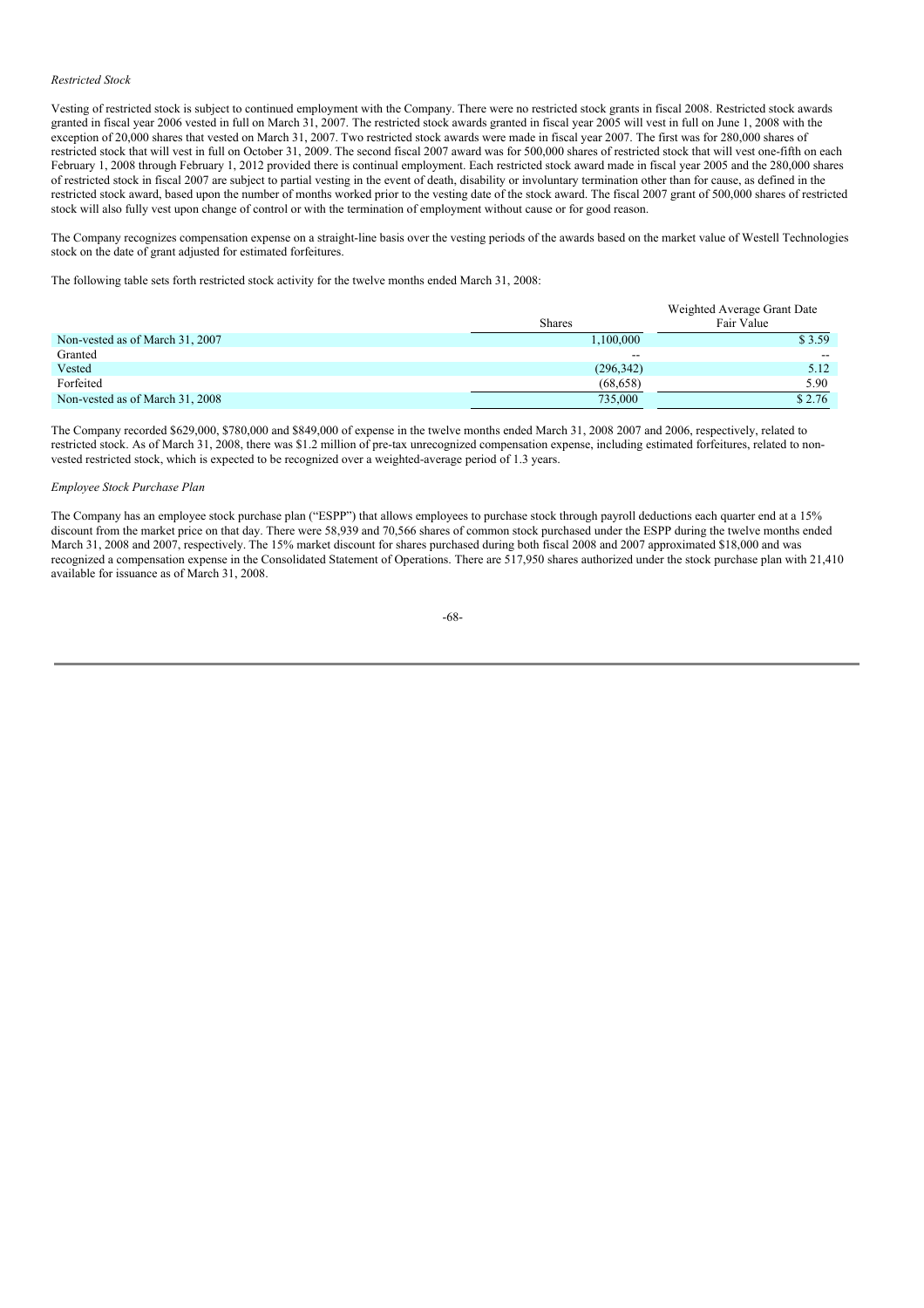### *Stock-Based Compensation Expense*

The following table sets forth the total stock-based compensation expense included in the Consolidated Statements of Operations, resulting from stock options, restricted stock and the employee stock purchase plan:

|                                                    | Twelve months ended | Twelve months ended |
|----------------------------------------------------|---------------------|---------------------|
| (in thousands)                                     | March 31, 2008      | March 31, 2007      |
| Cost of equipment sales                            | \$209               | \$352               |
| Cost of services                                   | 55                  | 59                  |
| Sales and marketing                                | 287                 | 444                 |
| Research and development                           | 117                 | 365                 |
| General and administrative                         | 549                 | 633                 |
| Stock-based compensation expense                   | 1,217               | 1,853               |
| Income tax benefit                                 | $-$                 | (732)               |
| Total stock-based compensation expense after taxes | \$1,217             | \$1,121             |

Stock-based compensation for the fiscal year ended March 31, 2008 had decreased compared to the prior fiscal year primarily due to an increase in the estimated forfeiture rate.

#### **Note 9. Benefit Plans:**

#### *Deferred Compensation*

The Company had a deferred compensation program with its former Chief Executive Officer that is funded through a rabbi trust. The rabbi trust is subject to the creditors of the Company. All amounts deferred under this compensation program vested on March 31, 2007. The rabbi trust qualifies as a variable interest entity ("VIE") under FIN No. 46R and as such is consolidated in the Company's financial statements. The Company has recorded a \$2.5 million liability to accrue for the deferred compensation liability as of March 31, 2008 and March 31, 2007. As of March 31, 2007, approximately \$1.9 million of cash has been funded into the rabbi trust. In fiscal 2008, the Company funded an additional \$509,000 of cash to fully fund the rabbi trust as of March 31, 2008. The rabbit trust is presented in the investments line on the Consolidated Balance Sheet. The deferred compensation liability is shown as a current liability in the accrued compensation line on the Consolidated Balance Sheet. During April 2008, the Company settled the deferred compensation liability payment.

#### *401(k) Benefit Plan*

The Company sponsors a 401(k) benefit plan (the "Plan") which covers substantially all of its domestic employees. The Plan is a salary reduction plan that allows employees to defer up to 100% of wages subject to Internal Revenue Service limits. The Plan also allows for Company discretionary and matching contributions. Effective, January 1, 2008, the matching contributions percentage made by the Company is 100% of participants' contributions up to a ceiling of 4%. Participants are always 100% vested in the match. Fiscal 2008 matching contributions expense was approximately \$582,000. The Company provided for discretionary and matching contributions to the Plan totaling approximately \$1.0 million for both fiscal 2007 and 2006.

#### **Note 10. Sale of Product Line:**

In fiscal year 2005, the Company sold its Data Station Termination product lines and specified fixed assets to Enginuity Communications Corporation ("Enginuity"). The Company provided an unconditional guarantee relating to a 10-year term note payable by Enginuity to the third party lender that financed the transaction (the "Enginuity Note"). The Enginuity Note has an unpaid balance of \$1.2 million as of March 31, 2008. Certain owners of Enginuity personally guaranteed the note and pledged assets with a fair market value of approximately \$925,000 as of March 31, 2008 as collateral. These personal guarantees will stay in place until the note is paid in full as will the Company's. Under the Company's guarantee, the Company must pay all amounts due under the note payable upon demand from the lender.

$$
-69-
$$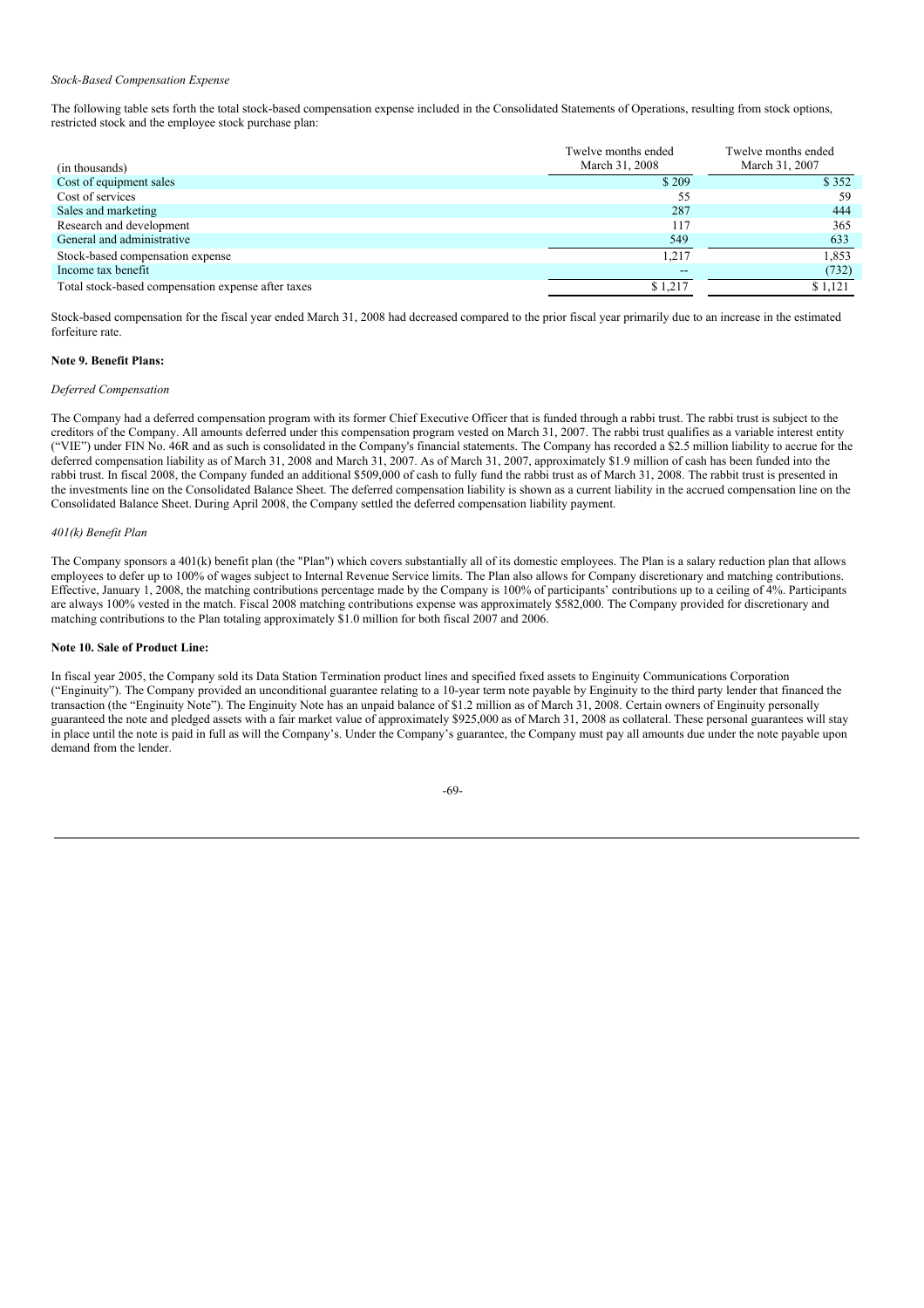The Company evaluated FIN No. 46R and concluded that Enginuity was a VIE as a result of the debt guarantee. The Company is not considered the primary beneficiary of the VIE therefore consolidation is not required.

At the time of the product sale, the Company assessed its obligation under this guarantee pursuant to the provisions of FIN No. 45, *Guarantor's Accounting and* Disclosure Requirements for Guarantees, Including Indirect Guarantees of Indebtedness of Others and recorded a \$300,000 liability for the value of the guarantee. The Company evaluates the liability each quarter based on Enginuity's operating performance and current status of the guaranteed debt obligation. The balance of the liability is \$125,000 and \$200,000 as of March 31, 2008 and March 31, 2007, respectively. The liability is shown as a current liability in the accrued expenses line on the Consolidated Balance Sheet.

#### **Note 11. Segment and Related Information:**

#### *Operating Segments*

The Company's reportable segments are strategic business units that offer different products and services. They are managed separately because each business requires different technology and market strategy. They consist of:

- 1) A telecommunications equipment provider of local loop access products ("telecom equipment"), and
- 2) A multi-point telecommunications service bureau specializing in audio teleconferencing, multi-point video conferencing, broadcast fax and multimedia teleconference services ("telecom service").

Performance of these segments is evaluated utilizing revenue, operating income and total asset measurements. The accounting policies of the segments are the same as those described in the summary of significant accounting policies. Segment information for the fiscal years ended March 31, is as follows:

| (in thousands) |                               | Telcom Equipment | Telcom<br>Service | <b>Consolidated Total</b> |
|----------------|-------------------------------|------------------|-------------------|---------------------------|
| 2008           |                               |                  |                   |                           |
|                | Revenues                      | \$154,713        | \$53,698          | \$208,411                 |
|                | Operating income/(loss)       | (30,010)         | 3,887             | (26, 123)                 |
|                | Depreciation and amortization | 6,151            | 1,701             | 7,852                     |
|                | Total assets                  | 116,999          | 17,229            | 134,228                   |
|                |                               |                  |                   |                           |
| 2007           |                               |                  |                   |                           |
|                | Revenues                      | \$211,546        | \$48,544          | \$260,090                 |
|                | Operating income              | 6,545            | 5,100             | 11,645                    |
|                | Depreciation and amortization | 6,170            | 1,808             | 7,978                     |
|                | Total assets                  | 190,088          | 17,262            | 207,350                   |
|                |                               |                  |                   |                           |
| 2006           |                               |                  |                   |                           |
|                | Revenues                      | \$238,101        | \$45,070          | \$283,171                 |
|                | Operating income              | 16,103           | 6,198             | 22,301                    |
|                | Depreciation and amortization | 6,739            | 2,737             | 9,476                     |
|                | Total assets                  | 174,131          | 17,682            | 191,813                   |

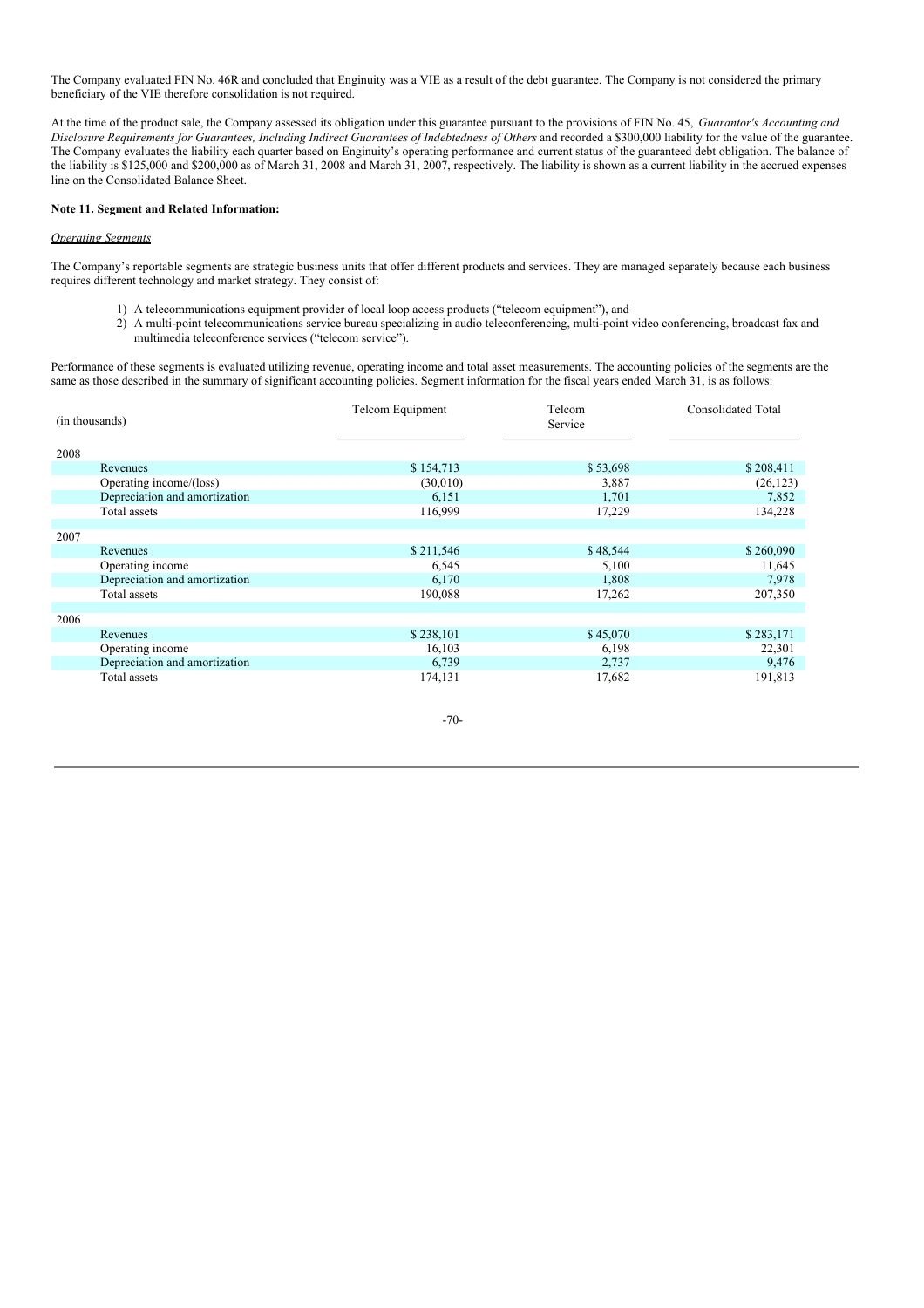Reconciliation of operating income/(loss) for the reportable segments to income/(loss) before income taxes and minority interest:

|                                                         |            | Fiscal Year Ended March 31, |          |  |
|---------------------------------------------------------|------------|-----------------------------|----------|--|
| (in thousands)                                          | 2008       | 2007                        | 2006     |  |
| Operating income/(loss)                                 | \$(26,123) | \$11,645                    | \$22,301 |  |
| Other income, net                                       | 3,868      | 3,183                       | 974      |  |
| Interest expense                                        | (12)       | (7)                         | (12)     |  |
| Income/(loss) before income taxes and minority interest | \$(22,267) | \$14,821                    | \$23,263 |  |

### *Enterprise-wide Information*

The Company's revenues are primarily generated in the United States. More than 90% of all revenues were generated in the United States in fiscal years 2008, 2007 and 2006.

### *Significant Customers and Concentration of Credit*

The Company is dependent on certain major telephone companies that represent more than 10% of the total revenue. Sales to major customers and successor companies that exceed 10% of total revenue are as follows:

|         |       | Fiscal Year Ended March 31, |       |  |
|---------|-------|-----------------------------|-------|--|
|         | 2008  | 2007                        | 2006  |  |
| Verizon | 34.0% | 37.0%                       | 50.7% |  |
| AT&T    | 19.8  | 28.9                        | 25.8  |  |

Major telephone companies comprise a significant portion of the Company's trade receivables. Receivables from major customers that exceed 10% of total accounts receivable balance are as follows:

|         |       | Fiscal Year Ended March 31, |  |  |
|---------|-------|-----------------------------|--|--|
|         | 2008  | 2007                        |  |  |
| Verizon | 29.0% | 28.1%                       |  |  |
| AT&T    | 81    | 19.4                        |  |  |

#### *Geographic Information*

The Company's financial information by geographic area was as follows for the years ended March 31:

| (in thousands) |                         | Domestic  | International | Total     |
|----------------|-------------------------|-----------|---------------|-----------|
| 2008           |                         |           |               |           |
|                | Revenues                | \$192,929 | \$15,482      | \$208,411 |
|                | Operating loss          | (24, 817) | (1,306)       | (26, 123) |
|                | Total assets            | 122,881   | 11,347        | 134,228   |
|                |                         |           |               |           |
| 2007           |                         |           |               |           |
|                | Revenues                | \$251,199 | \$8,891       | \$260,090 |
|                | Operating income        | 11,135    | 510           | 11,645    |
|                | Total assets            | 196,093   | 11,257        | 207,350   |
| 2006           |                         |           |               |           |
|                | Revenues                | \$275,631 | \$7,540       | \$283,171 |
|                | Operating income/(loss) | 23,546    | (1,245)       | 22,301    |
|                | Total assets            | 187,766   | 4,047         | 191,813   |
|                |                         |           |               |           |

#### -71-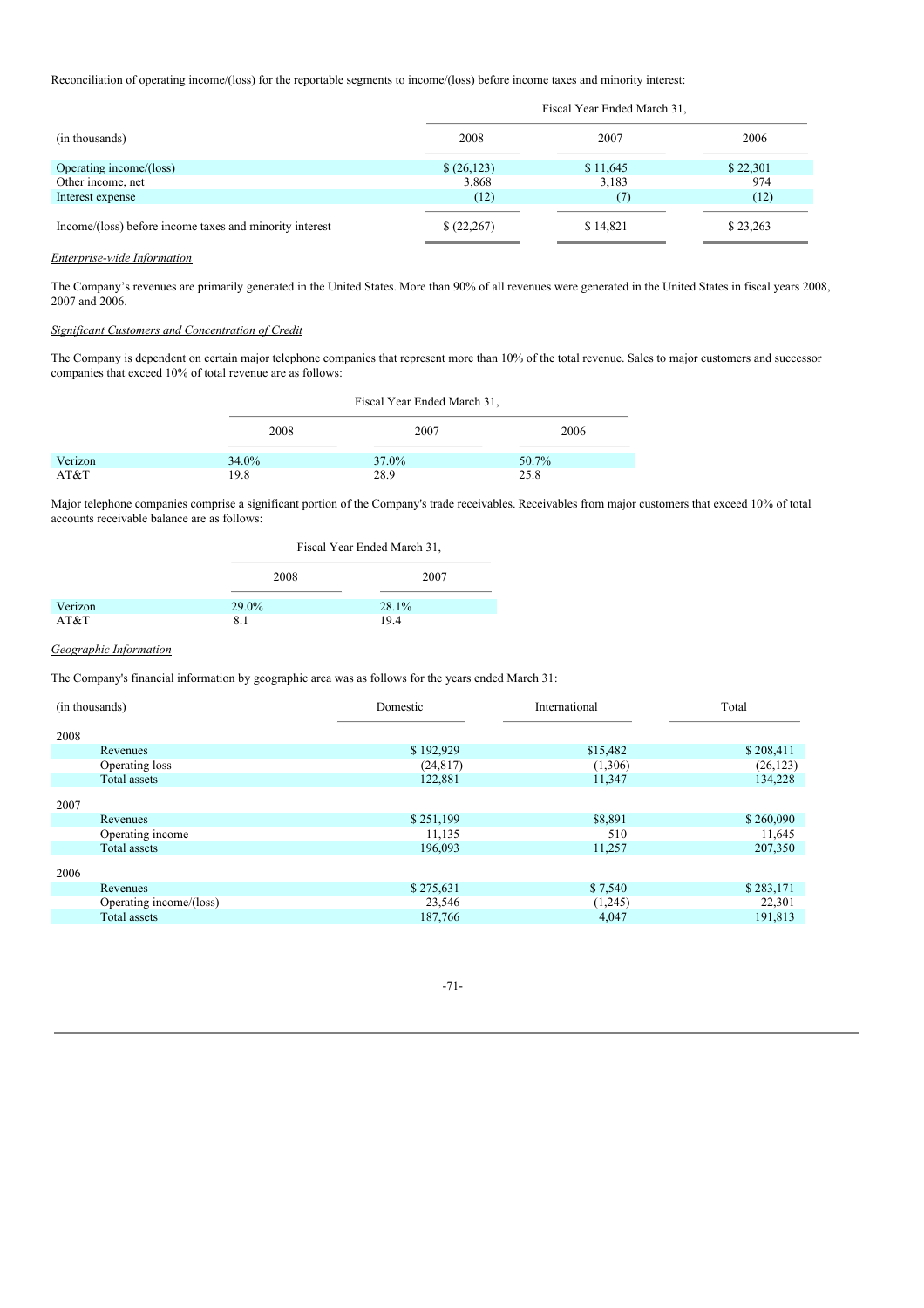International identifiable assets, revenues and operating income (loss) are related to Westell Ltd., which is located in the United Kingdom, ConferencePlus Global Services, Ltd., which has locations in Dublin, Ireland and London, England and Noran Tel, Inc. which is located in Regina, Saskatchewan.

#### **Note 12. Restructuring:**

As of March 31 2005, the Company had a restructuring liability of \$188,000 related to closing a ConferencePlus, Inc. facility in fiscal year 2003. As of March 31, 2006 no amounts remained unpaid.

The Company recognized a restructuring expense of \$443,000 in the third quarter of fiscal year 2006. This charge included personnel costs relating to the termination of 17 employees at Westell Inc. As of March 31, 2007, no amounts remain unpaid.

On December 29, 2005, the Company acquired 100% of the stock of HyperEdge Corporation (see Note 1). In connection with this acquisition, the Company implemented a restructuring plan to combine and streamline the operations of the companies to achieve synergies related to the manufacture and distribution of common OSPlant Systems product lines. The severance costs recorded as a liability assumed in the acquisitions were \$400,000. Twenty employees were impacted by this plan. All terminations were completed by the second quarter of fiscal year 2007. As of September 30, 2007, all of these costs had been paid.

Additionally, in the fourth quarter of fiscal year 2007, the Company recognized a restructuring expense of \$343,000 related primarily to the severance costs of eighteen employees. This action was to reduce cost in the equipment segment. As of September 30, 2007, all of these costs had been paid.

In May 2007, the Company announced it would move substantially all of the Company's Aurora, Illinois, manufacturing operations in the telecom equipment segment to offshore suppliers. In connection with this plan, the Company recognized restructuring expense of \$5.7 million in fiscal year 2008. This charge included personnel costs related to the termination of 443 employees. As of March 31, 2008, \$3.7 million has been paid leaving an unpaid balance of approximately \$2.0 million.

In the fourth quarter of fiscal 2008, the Company recognized restructuring expense of \$504,000 at its Westell Limited facility located in the United Kingdom for personnel costs related to the termination of six employees and an early facility termination cost. As of March 31, 2008, \$92,000 has been paid leaving an unpaid balance of \$412,000.

The restructuring charges and their utilization are summarized as follows:

|                             | Employee<br>related | Legal, other and<br>facility costs | Total   |
|-----------------------------|---------------------|------------------------------------|---------|
| Liability at March 31, 2005 | \$0                 | \$188                              | \$188   |
| HyperEdge acquisition       | 300                 |                                    | 300     |
| Charged                     | 398                 | 45                                 | 443     |
| Utilized                    | (327)               | (205)                              | (532)   |
| Liability at March 31, 2006 | 371                 | 28                                 | 399     |
| HyperEdge acquisition       | 250                 |                                    | 250     |
| Charged                     | 304                 | 39                                 | 343     |
| Utilized                    | (727)               | (19)                               | (746)   |
| Liability at March 31, 2007 | 198                 | 48                                 | 246     |
| Charged                     | 6,100               | 121                                | 6,221   |
| Utilized                    | 4,037               | 46                                 | 4,083   |
| Liability at March 31, 2008 | \$2,261             | \$123                              | \$2,384 |

-72-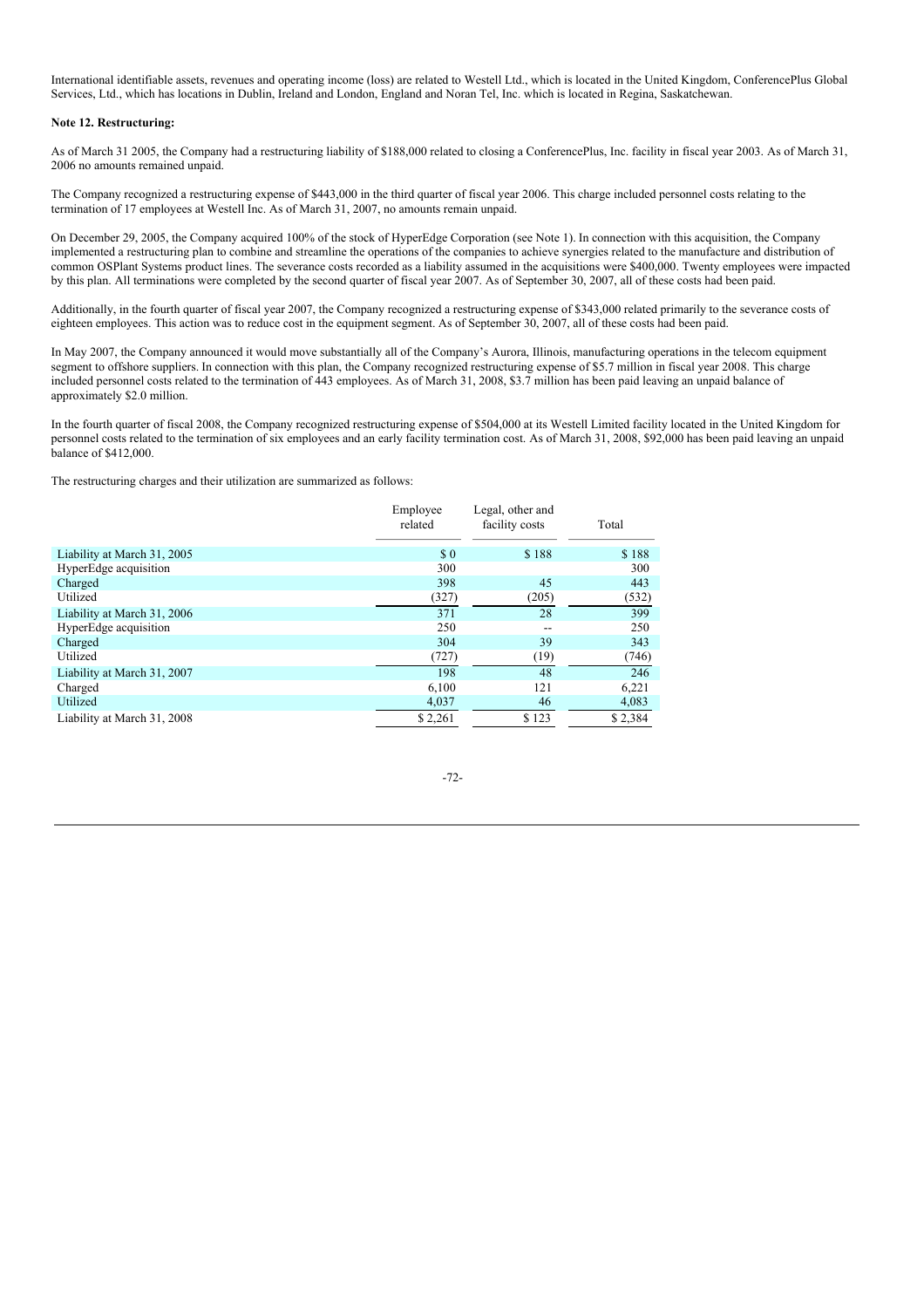### **Note 13. Other income, net:**

Other income, net for the years ended March 31, 2008, 2007 and 2006 was primarily due to interest income for changes in foreign currency rates on accounts receivable and cash and for changes in foreign currency rates on intercompany accounts anticipated by management to be settled in the foreseeable future..

#### **Note 14. Earnings/(Loss) Per Share:**

The computation of basic income/(loss) per share is computed using the weighted average number of common shares outstanding during the period. Diluted income per share includes the number of additional common shares that would have been outstanding if the dilutive potential common shares had been issued. In periods with a net loss, all common stock equivalents are excluded from the per share calculation; therefore, the basic loss per share equals the diluted loss per share. The following table sets forth the computation of basic and diluted income/(loss) per share:

|                                                                    | Fiscal Year ended March 31, |         |          |
|--------------------------------------------------------------------|-----------------------------|---------|----------|
| (in thousands, except per share amounts)                           | 2008                        | 2007    | 2006     |
| <b>Basic Earnings/(Loss) per Share:</b>                            |                             |         |          |
| Net income/(loss)                                                  | \$(76,230)                  | \$8,694 | \$12,847 |
| Average basic shares outstanding                                   | 70,376                      | 69,946  | 69,440   |
| Basic net income/(loss) per share                                  | \$(1.08)                    | \$ 0.12 | \$0.18   |
|                                                                    |                             |         |          |
| Diluted Earnings/(Loss) per Share:                                 |                             |         |          |
| Net income/(loss)                                                  | \$(76,230)                  | \$8.694 | \$12,847 |
| Average basic shares outstanding                                   | 70.376                      | 69,946  | 69,440   |
| Effect of dilutive securities: restricted stock, stock options and |                             |         |          |
| warrants                                                           |                             | 1,198   | 2,089    |
| Average diluted shares outstanding                                 | 70.376                      | 71.144  | 71,529   |
| Diluted net income/(loss) per share                                | \$(1.08)                    | \$0.12  | \$0.18   |

The Company had 5.7 million and 4.6 million options outstanding as of March 31, 2007 and 2006, respectively which were not included in the computation of average diluted shares outstanding as they were antidilutive. In accordance with SAB 108, in fiscal 2007, the Company has recorded a cumulative effect adjustment for an accounting change of \$1,209,000 which would have decreased basic and diluted earnings per share by \$0.02.

#### **Note 15. Subsequent Event:**

.

Subsequent to year end, the Company decided to close its Westell Limited operations located in England. Westell Limited revenue and operating loss was \$2.7 million and \$1.4 million, respectively in fiscal year 2008. The Company anticipates shut down related costs to be approximately \$500,000. No adjustments were made to the March 31, 2008 Consolidated Financial Statements as the impact is immaterial.

### -73-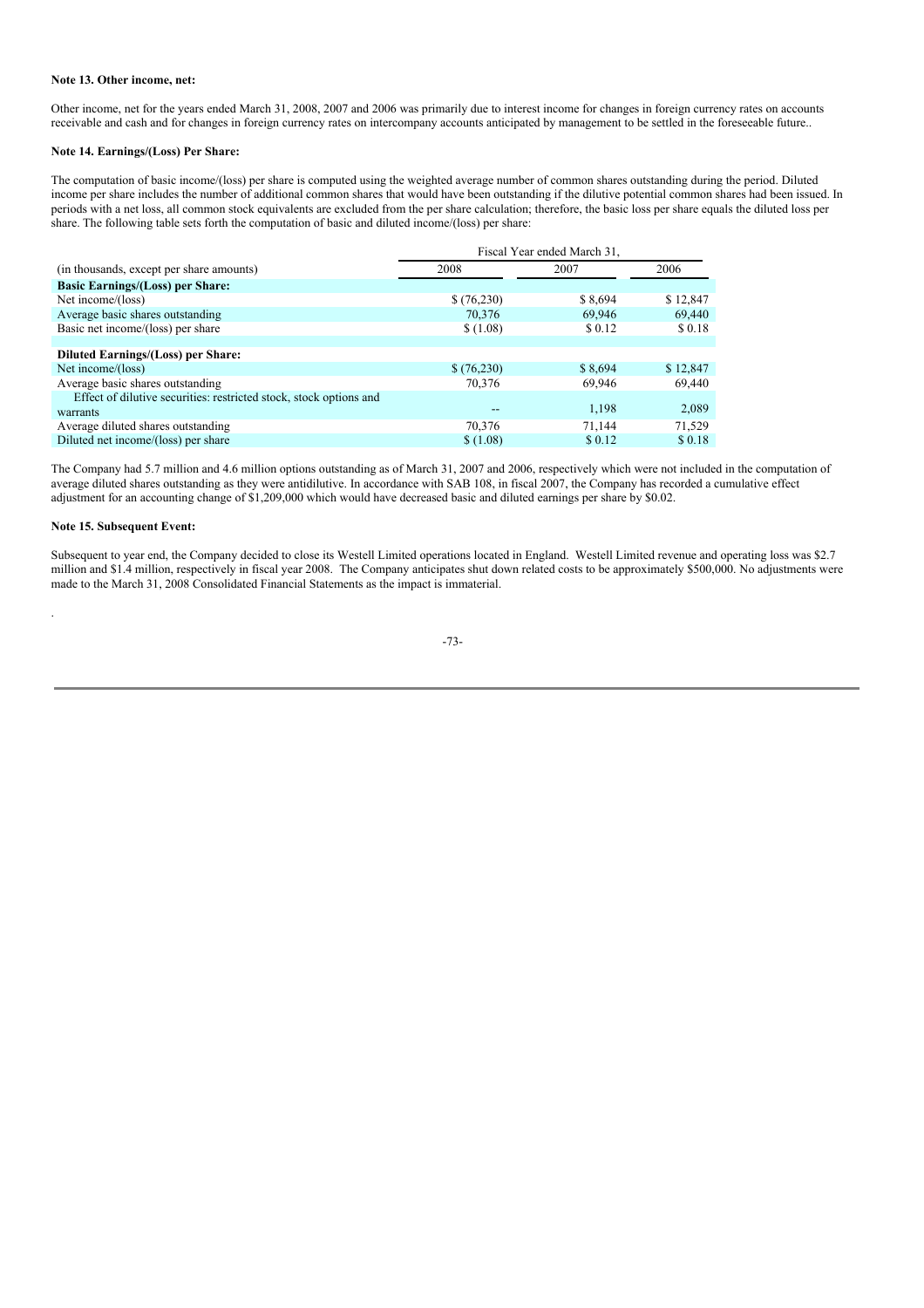# **WESTELL TECHNOLOGIES, INC. AND SUBSIDIARIES**

### **SCHEDULE II -- VALUATION AND QUALIFYING ACCOUNTS**

| (In thousands)         | Balance<br>Beginning<br>Of Year | <b>Net Additions</b><br>Charged to Cost<br>And Expenses | Acquired                 | Deductions               | Balance at<br>End<br>of Year |
|------------------------|---------------------------------|---------------------------------------------------------|--------------------------|--------------------------|------------------------------|
| 2008                   |                                 |                                                         |                          |                          |                              |
| Accounts receivable    |                                 |                                                         |                          |                          |                              |
| allowances             | \$290                           | \$97                                                    | $S -$                    | $(106)_{(1)}$            | \$281                        |
| Reserve for excess and |                                 |                                                         |                          |                          |                              |
| obsolete inventory     | 3,016                           | 2,000                                                   | $\overline{\phantom{a}}$ | $(1,716)_{(3)}$          | 3,290                        |
| Deferred tax assets    |                                 |                                                         |                          |                          |                              |
| valuation allowance    | 8,461                           | $57,573$ (4)                                            |                          | $(6,690)_{(5)}$          | 59,344                       |
| Reserve for returns    | 30                              | 224                                                     |                          | (224)                    | 30                           |
| 2007                   |                                 |                                                         |                          |                          |                              |
| Accounts receivable    |                                 |                                                         |                          |                          |                              |
| allowances             | \$246                           | \$69                                                    | \$8                      | (33)(1)                  | \$290                        |
| Reserve for excess and |                                 |                                                         |                          |                          |                              |
| obsolete inventory     | 3,828                           | 452                                                     | 47                       | $(1,311)$ <sub>(3)</sub> | 3,016                        |
| Deferred tax assets    |                                 |                                                         |                          |                          |                              |
| valuation allowance    | 9,475                           | $(1,014)$ (4)                                           | --                       |                          | 8,461                        |
| Reserve for returns    | 35                              | 266                                                     |                          | (271)                    | 30                           |
| 2006                   |                                 |                                                         |                          |                          |                              |
| Accounts receivable    |                                 |                                                         |                          |                          |                              |
| allowances             | \$278                           | $(16)$ (2)                                              | \$25                     | $(41)_{(1)}$             | \$246                        |
| Reserve for excess and |                                 |                                                         |                          |                          |                              |
| obsolete inventory     | 5,132                           | 707                                                     | 502                      | $(2,513)_{(3)}$          | 3,828                        |
| Deferred tax assets    |                                 |                                                         |                          |                          |                              |
| valuation allowance    | 8,060                           | (786)                                                   | 629                      |                          | 9,475                        |
| Reserve for returns    | 70                              | 235                                                     |                          | (270)                    | 35                           |

(1) Accounts written off, net of recoveries

(2) This item represents a net reserve reversal.

(3) Inventory scrapped against inventory reserves.

(4) Change in deferred tax asset valuation allowance.

(5) Amounts reclassified to unrecognized tax benefit liability with the adoption of FIN No. 48 (See Note 4).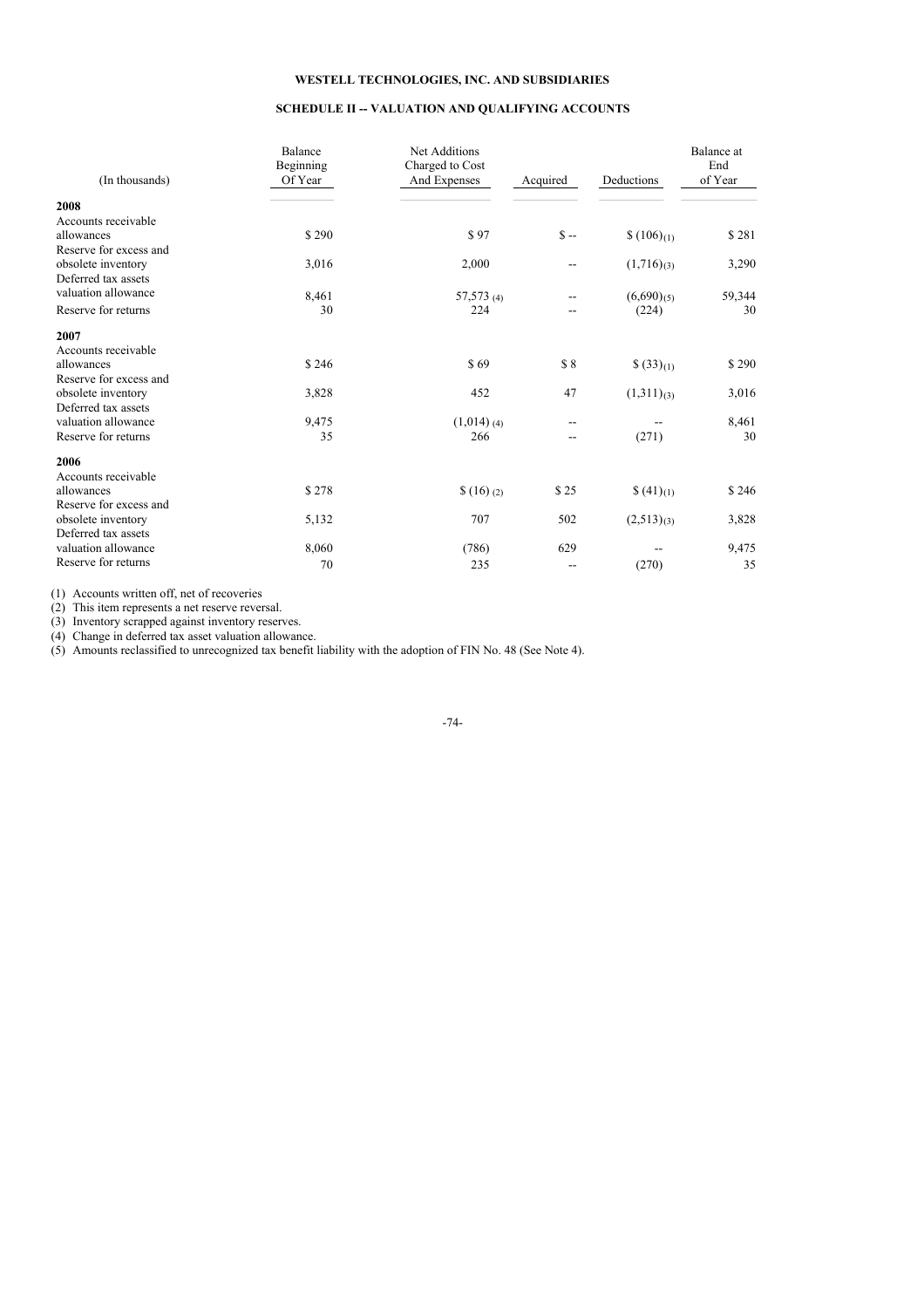### **Settlement Agreement**

This Settlement Agreement is entered into as of this  $30<sup>th</sup>$  day of November, 2002 by and between WTI (IL) QRS 12-36, Inc, an Illinois corporation ("Landlord"), on the one hand, and Westell, Inc., an Illinois corporation and Westell Technologies, Inc., a Delaware corporation ("Westell Technologies"). Westell and Westell Technologies are hereafter collectively referred to as the "Tenant".

#### **Recitals**

On or about September 29, 1997, Landlord and Tenant entered into Lease Agreement (the "Lease") for certain premises located at 750 North Commons Drive, Aurora, DuPage County, Illinois. The Lease is for a 20 year term commencing September 30, 1997 and ending, September 3, 2017.

The Lease requires Tenant to comply with certain financial covenants. The financial covenants are incorporated into the Lease through and described in Exhibit "E" to the Lease. Exhibit "E." of the Lease also dictates the conditions under which modifications, amendments. or waivers to financial covenants will be binding on the Landlord.

Various disputes have arisen between Landlord and Tenant with respect to Landlord's rights and Tenant's obligations as the rights and obligations relate to Exhibit "E" of the Lease and to modifications, amendments, or waivers of certain financial covenants. These disputes are the subject of a lawsuit pending in the Circuit Court of the Eighteenth Judicial Circuit, DuPage County, Illinois, entitled WTI (IL) QRS 12-36, Inc. v. Westell, Inc, and Westell Technologies, Inc., Case No. 02 MR 288 (the "Lawsuit").

The parties desire to resolve their disputes amicably and without further litigation.

THEREFORE, it is agreed as follows:

1. Tenant shall pay to Landlord the sum of \$625,000 in immediately available funds, to be paid upon execution and delivery of this Settlement Agreement.

2. Upon receipt of the payment or \$625,000, Landlord shall cause the Lawsuit to dismissed with prejudice and without costs, with each party to bear their own attorneys fees, and shall release and waive any and all claims, demands and causes of action Landlord now has or ever had against Tenant for breach of financial covenants under the Lease.

In further consideration for the payment of \$625,000, Landlord hereby waives, for a period of ten years, compliance with any financial covenants now or hereafter incorporated in the Lease by Exhibit "E" or otherwise, and waives the payment of any "Landlord's Consideration" as defined in Exhibit "E". The ten year waiver commence as of November 1, 2002 and will end on October 31, 2012. Anything to the contrary in the Lease notwithstanding, "Senior Lenders Consideration" under Exhibit "E" thereto shall not be construed at any time, past, present or future, to include the provision of credit enhancement, including but not limited to collateral or security, third party guaranties or 1etters of credit, in consideration for any modification, amendment or waiver of the Senior Lender's financial covenants.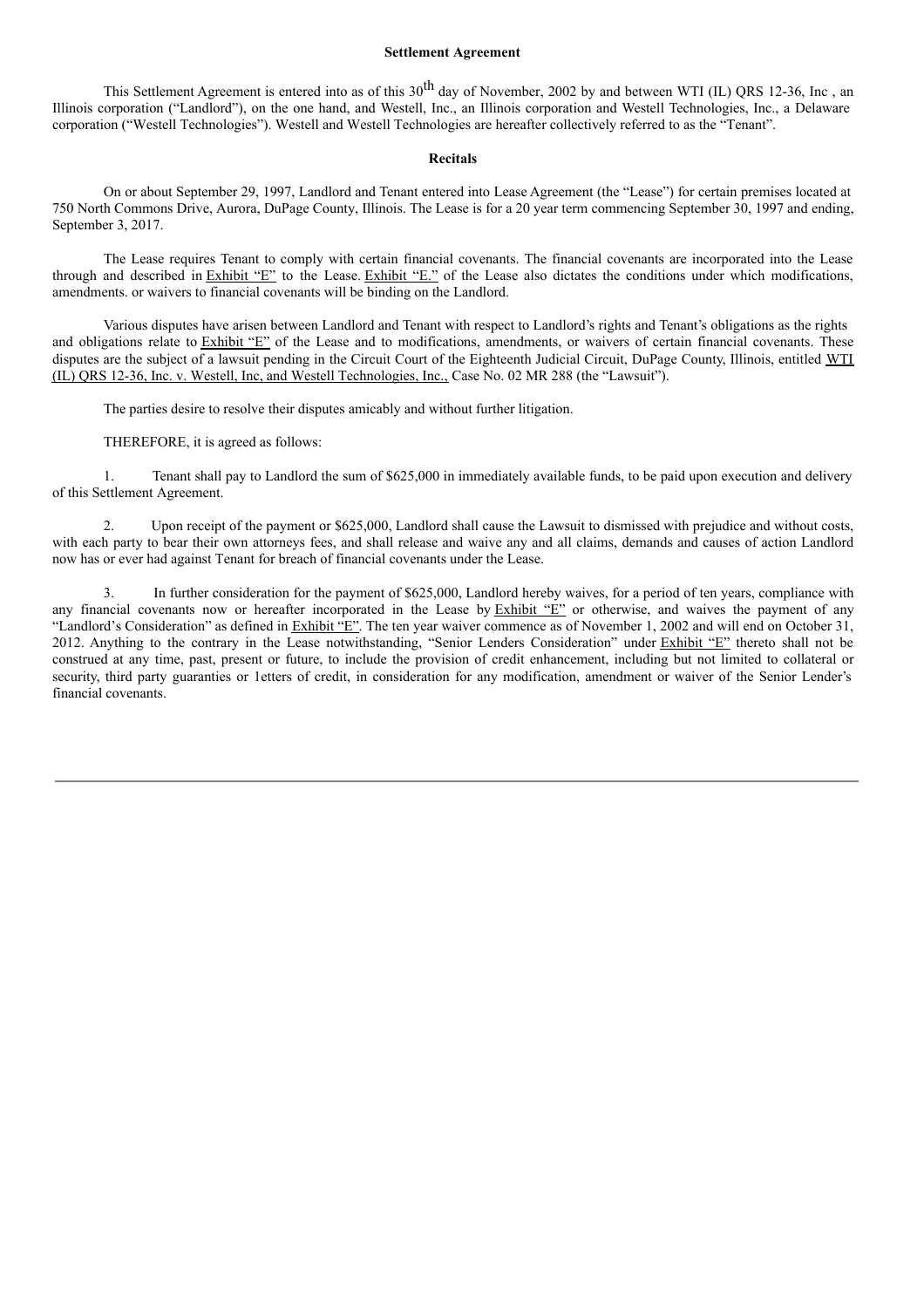4. Landlord and Tenant hereby reaffirm the Lease and their continuing rights and obligations thereunder, except as expressly modified herein.

5. Nothing herein shall constitute or be construed as an admission of liability or fault of any kind on the part of either party hereto, this Agreement being entered into solely for the resolution of the disputed claims.

6. This agreement may be executed in multiple counterparts, each of which shall be deemed an original and all of which together shall constitute one and the same instrument.

In WITNESS WHEREOF, the parties hereto have caused this Settlement Agreement to be executed by setting their hands on the date noted above.

WTI (IL) (QRS) 12-36, Inc.

| By: $\qquad \qquad$       |  |
|---------------------------|--|
| Title:                    |  |
| Westell, Inc.             |  |
| By: $\qquad \qquad$       |  |
|                           |  |
| Westell Technologies, Inc |  |
| By: $\qquad \qquad$       |  |
| Title:                    |  |

| ۰. |  |
|----|--|
|    |  |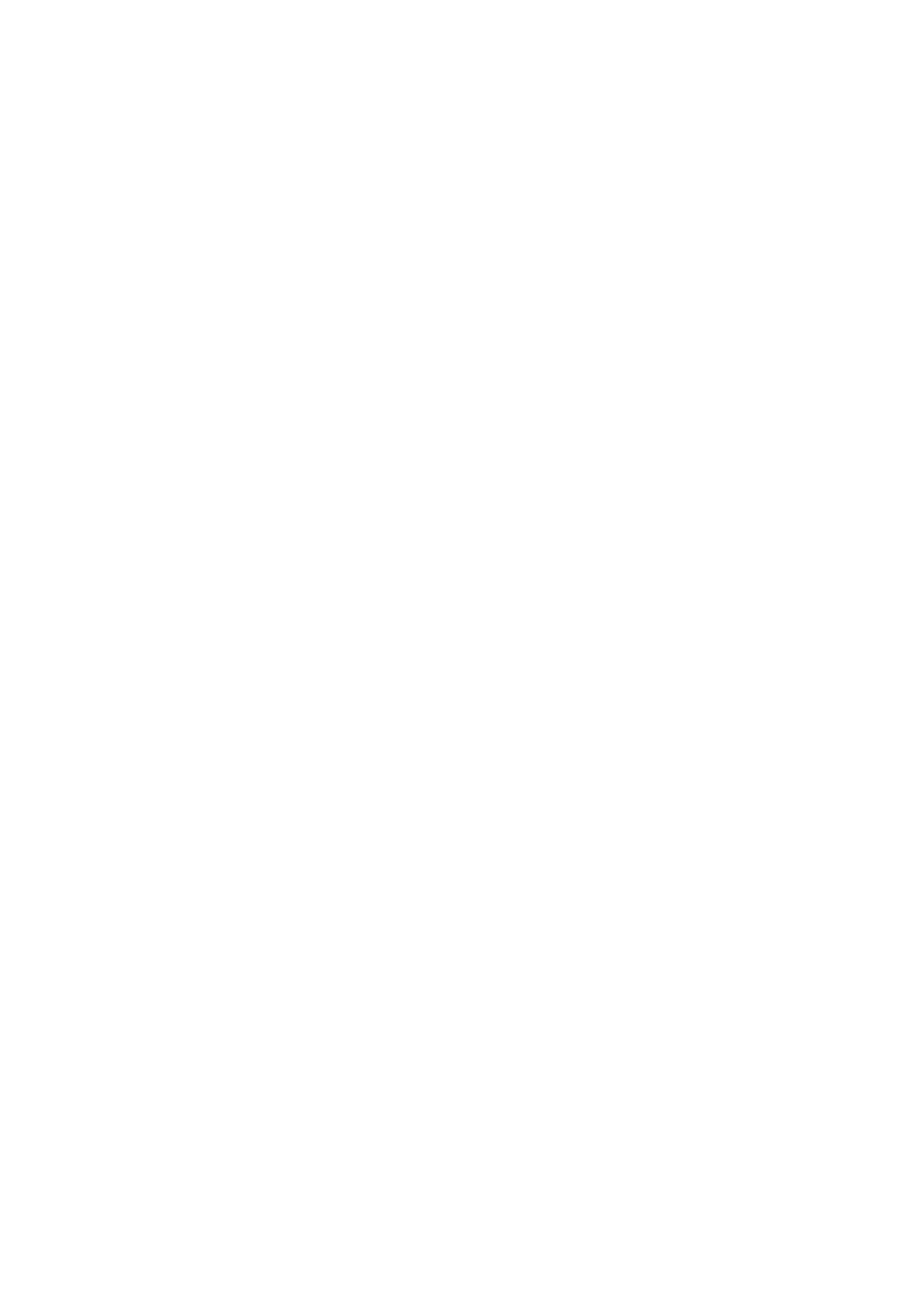# **Exhibit 21.1**

# **SUBSIDIARIES OF REGISTRANT**

| Subsidiary                           | Jurisdiction of Incorporation |  |  |
|--------------------------------------|-------------------------------|--|--|
| Westell, Inc.                        | <b>Illinois</b>               |  |  |
| ConferencePlus, Inc.                 | Delaware                      |  |  |
| ConferencePlus Global Services, Ltd. | Ireland                       |  |  |
| <b>TLT Merger LLC</b>                | Delaware                      |  |  |
| Westell Limited                      | England and Wales             |  |  |
| Noran Tel, Inc.                      | Saskatchewan                  |  |  |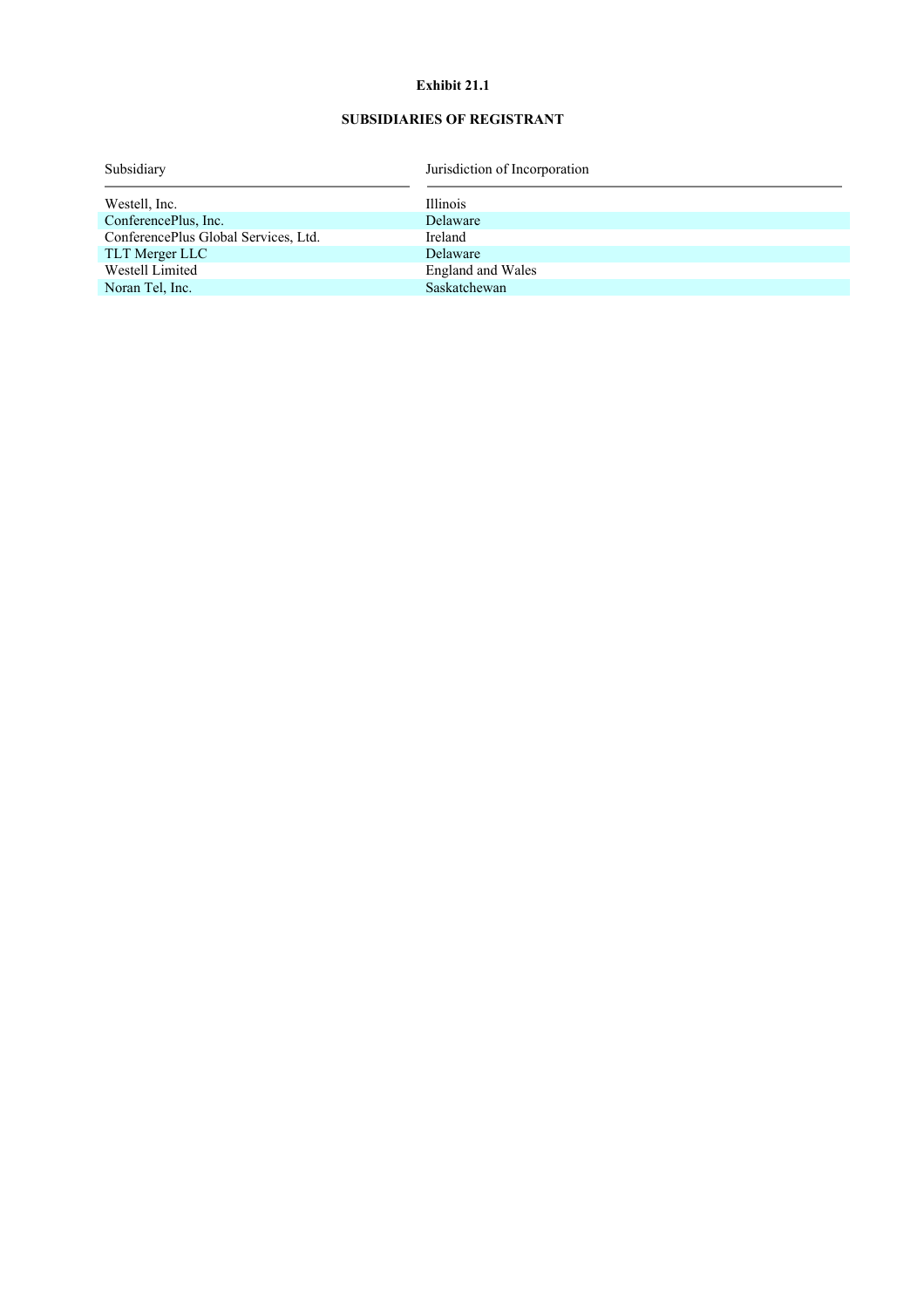## **Exhibit 23.1**

### **Consent of Independent Registered Public Accounting Firm**

We consent to the incorporation by reference in the Registration Statement (Form S-3 No. 333-57810, No. 333-079407, No. 333-100625, and No. 333-66772, and Form S-8 No. 333-99914, No.333-32646, No. 333-105926, and No. 333-119620) of Westell Technologies, Inc. and in their related Prospectuses of our reports dated June 13, 2008, with respect to the Consolidated Financial Statements and schedule of Westell Technologies, Inc. and the effectiveness of internal control over financial reporting of Westell Technologies, Inc. included in this Annual Report (Form 10-K) for the year ended March 31, 2008.

/s/ Ernst & Young LLP

Chicago, Illinois June 13, 2008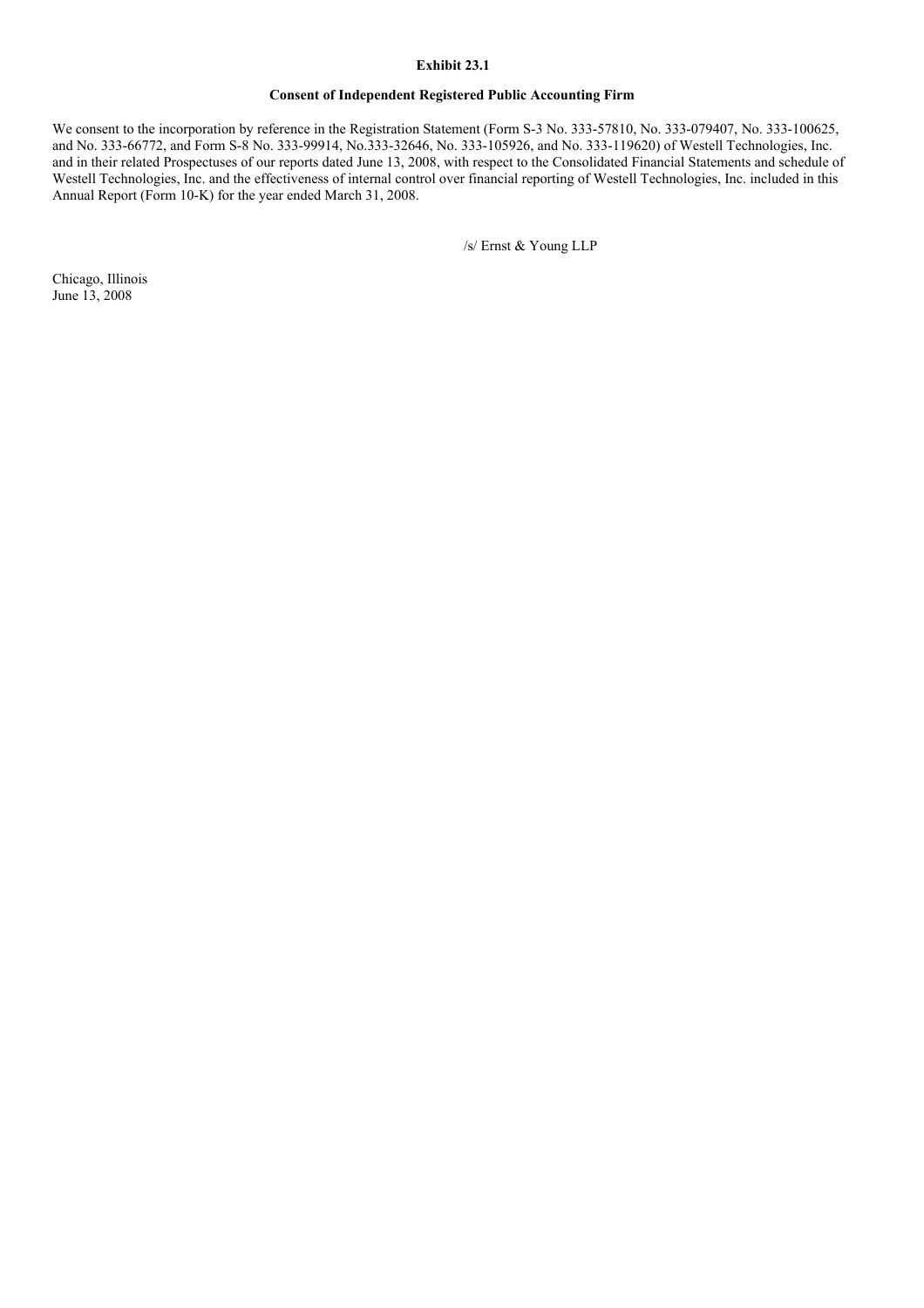# **CERTIFICATION**

I, Thomas E. Mader, certify that:

(1) I have reviewed this annual report on Form 10-K for the period ended March 31, 2008 of the Company;

(2) Based on my knowledge, this report does not contain any untrue statement of a material fact or omit to state a material fact necessary to make the statements made, in light of the circumstances under which such statements were made, not misleading with respect to the period covered by this report;

(3) Based on my knowledge, the financial statements, and other financial information included in this report, fairly present in all material respects the financial condition, results of operations and cash flows of the Company as of, and for, the periods presented in this report;

(4) The Company's other certifying officer and I are responsible for establishing and maintaining disclosure controls and procedures (as defined in Exchange Act Rules 13a-15(e) and 15d-15(e)) and internal control over financial reporting (as defined in Exchange Act Rules 13a-15(f) and 15d-15(f)) for the Company and have:

(a) Designed such disclosure controls and procedures, or caused such disclosure controls and procedures to be designed under our supervision, to ensure that material information relating to the Company, including its consolidated subsidiaries, is made known to us by others within those entities, particularly during the period in which this report is being prepared;

(b) Designed such internal control over financial reporting, or caused such internal control over financial reporting to be designed under our supervision, to provide reasonable assurance regarding the reliability of financial reporting and the preparation of financial statements for external purposes in accordance with generally accepted accounting principles;

(c) Evaluated the effectiveness of the Company's disclosure controls and procedures and presented in this report our conclusions about the effectiveness of the disclosure controls and procedures, as of the end of the period covered by this report based on such evaluation; and

(d) Disclosed in this report any change in the Company's internal control over financial reporting that occurred during the Company's most recent fiscal quarter (the Company's fourth fiscal quarter in the case of an annual report) that has materially affected, or is reasonably likely to materially affect, the Company's internal control over financial reporting; and

(5) The Company's other certifying officer and I have disclosed, based on our most recent evaluation of internal control over financial reporting, to the Company's auditors and the audit committee of the Company's board of directors (or persons performing the equivalent functions):

(a) All significant deficiencies and material weaknesses in the design or operation of internal control over financial reporting which are reasonably likely to adversely affect the Company's ability to record, process, summarize and report financial information; and

(b) Any fraud, whether or not material, that involves management or other employees who have a significant role in the Company's internal controls over financial reporting.

Date: June 16, 2008

/s/ THOMAS E. MADER\_\_\_\_ Thomas E. Mader Chief Executive Officer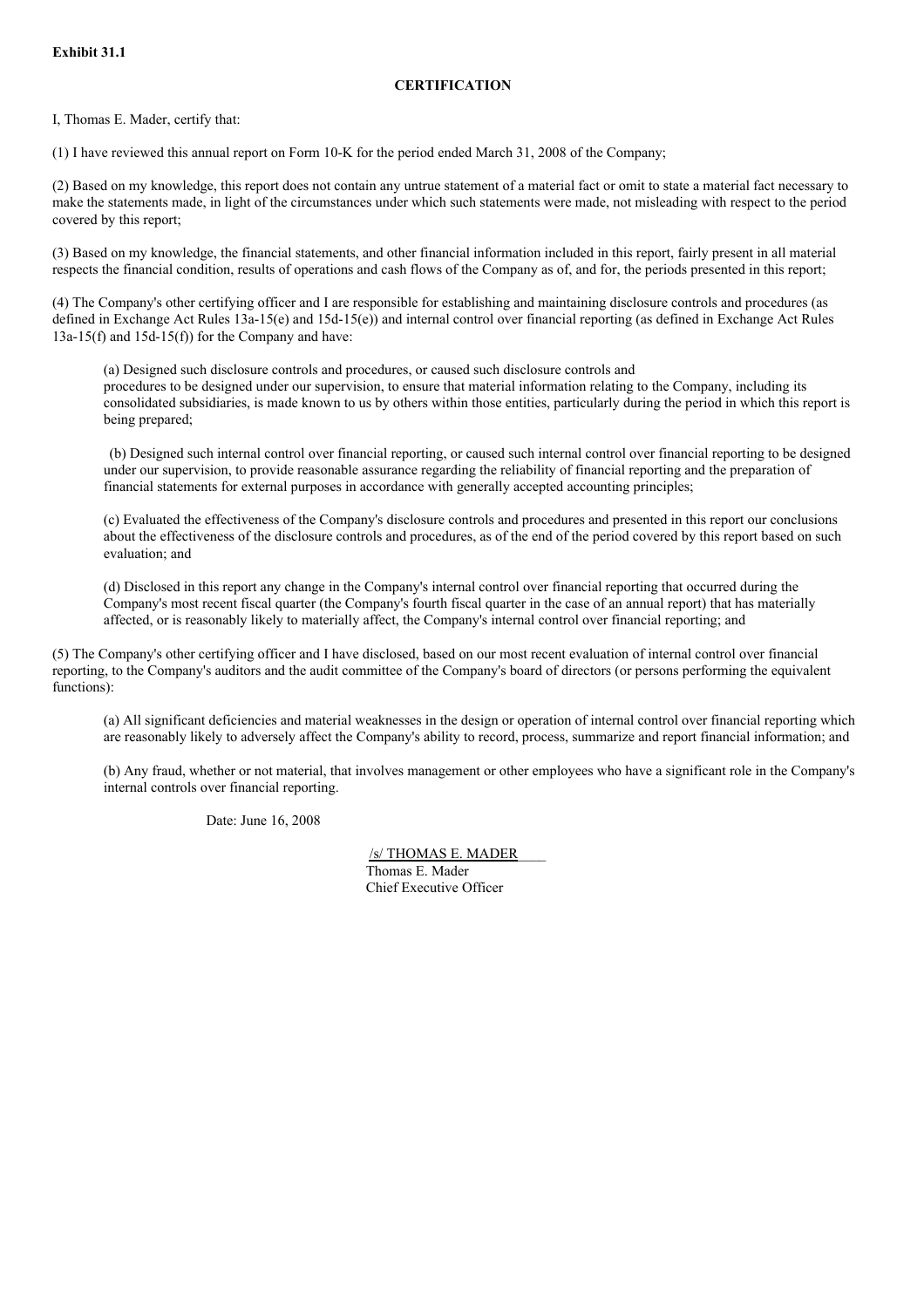### **Exhibit 31.2**

# **CERTIFICATION**

I, Amy T. Forster, certify that:

(1) I have reviewed this annual report on Form 10-K for the period ended March 31, 2008 of the Company;

(2) Based on my knowledge, this report does not contain any untrue statement of a material fact or omit to state a material fact necessary to make the statements made, in light of the circumstances under which such statements were made, not misleading with respect to the period covered by this report;

(3) Based on my knowledge, the financial statements, and other financial information included in this report, fairly present in all material respects the financial condition, results of operations and cash flows of the Company as of, and for, the periods presented in this report;

(4) The Company's other certifying officer and I are responsible for establishing and maintaining disclosure controls and procedures (as defined in Exchange Act Rules 13a-15(e) and 15d-15(e)) and internal control over financial reporting (as defined in Exchange Act Rules 13a-15(f) and 15d-15(f)) for the Company and have:

(a) Designed such disclosure controls and procedures, or caused such disclosure controls and procedures to be designed under our supervision, to ensure that material information relating to the Company, including its consolidated subsidiaries, is made known to us by others within those entities, particularly during the period in which this report is being prepared;

(b) Designed such internal control over financial reporting, or caused such internal control over financial reporting to be designed under our supervision, to provide reasonable assurance regarding the reliability of financial reporting and the preparation of financial statements for external purposes in accordance with generally accepted accounting principles;

(c) Evaluated the effectiveness of the Company's disclosure controls and procedures and presented in this report our conclusions about the effectiveness of the disclosure controls and procedures, as of the end of the period covered by this report based on such evaluation; and

(d) Disclosed in this report any change in the Company's internal control over financial reporting that occurred during the Company's most recent fiscal quarter (the Company's fourth fiscal quarter in the case of an annual report) that has materially affected, or is reasonably likely to materially affect, the Company's internal control over financial reporting; and

(5) The Company's other certifying officer and I have disclosed, based on our most recent evaluation of internal control over financial reporting, to the Company's auditors and the audit committee of the Company's board of directors (or persons performing the equivalent functions):

(a) All significant deficiencies and material weaknesses in the design or operation of internal control over financial reporting which are reasonably likely to adversely affect the Company's ability to record, process, summarize and report financial information; and

(b) Any fraud, whether or not material, that involves management or other employees who have a significant role in the Company's internal controls over financial reporting.

Date: June 16, 2008

/s/AMY T. FORSTER Amy T. Forster Chief Financial Officer